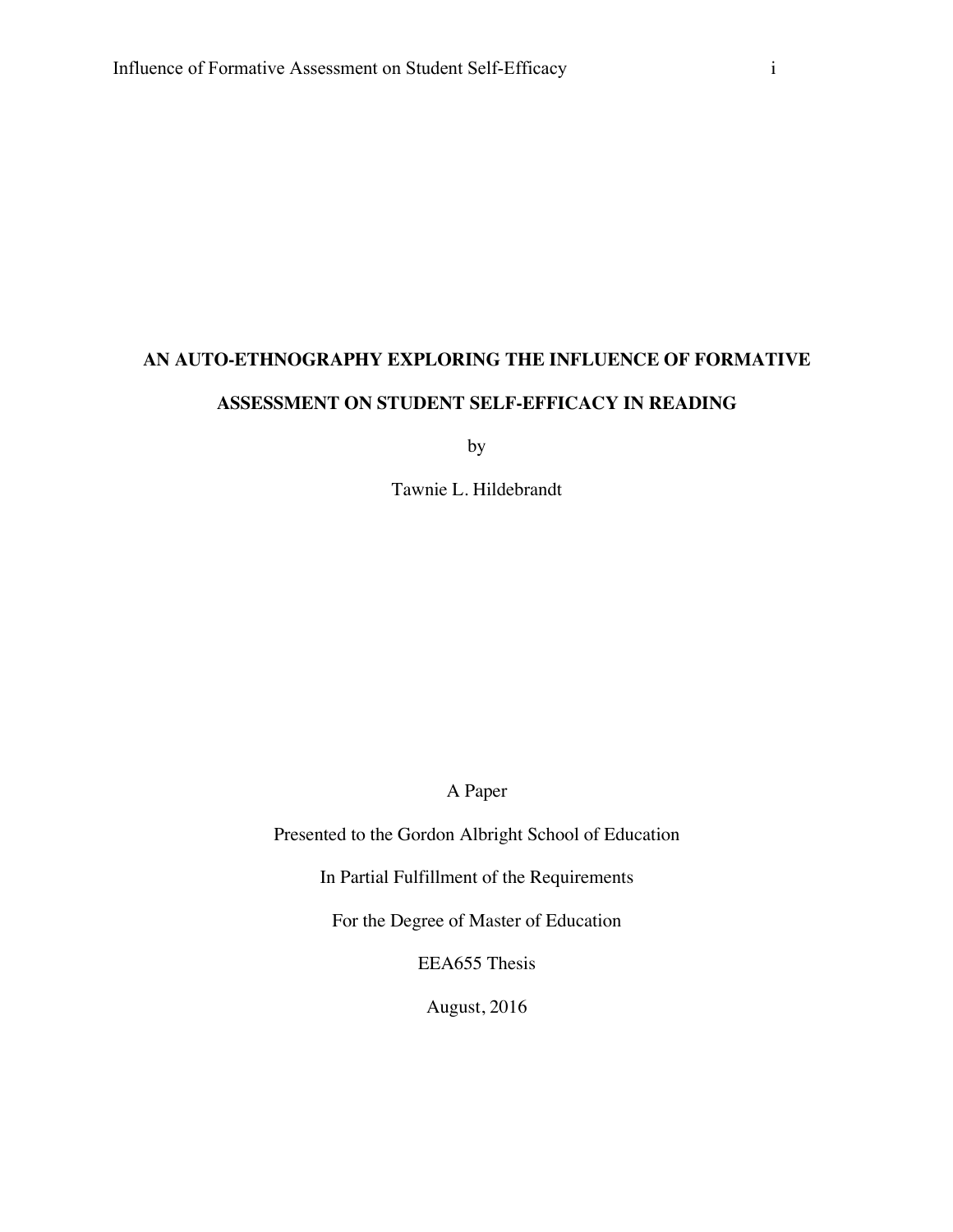## **AN AUTO-ETHNOGRAPHY EXPLORING THE INFLUENCE OF FORMATIVE ASSESSMENT ON STUDENT SELF-EFFICACY IN READING**

APPROVED:

 $\bigvee_{\text{asym}}$  (Faculty Advisor)

 $\bigotimes_{g \in S} \bigotimes_{g \in S} \mathcal{N}(S)$  (Director, Canadian Education Programs)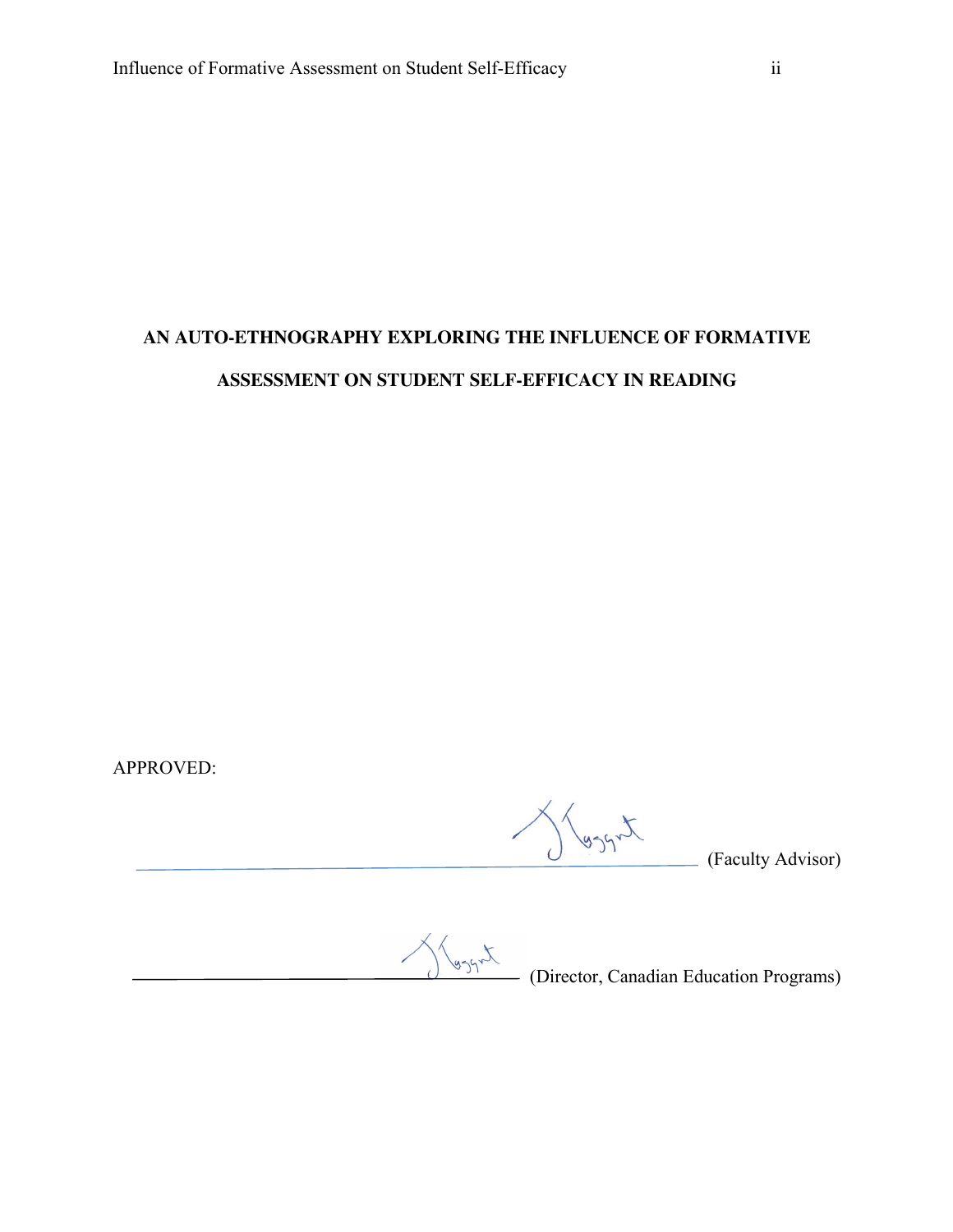## **Acknowledgements**

This paper would not have been possible without the support of my family, friends and colleagues, but I am especially thankful for the following individuals:

To Dr. Jill Taggart for her positive encouragement, enthusiasm about my research, and thoughtful feedback.

To my CityU cohort for our lively discussions, consistent encouragement of one another, and willingness to be open and honest.

To my family who showed patience with my long hours and provided support in numerous ways to help me reach the finish line.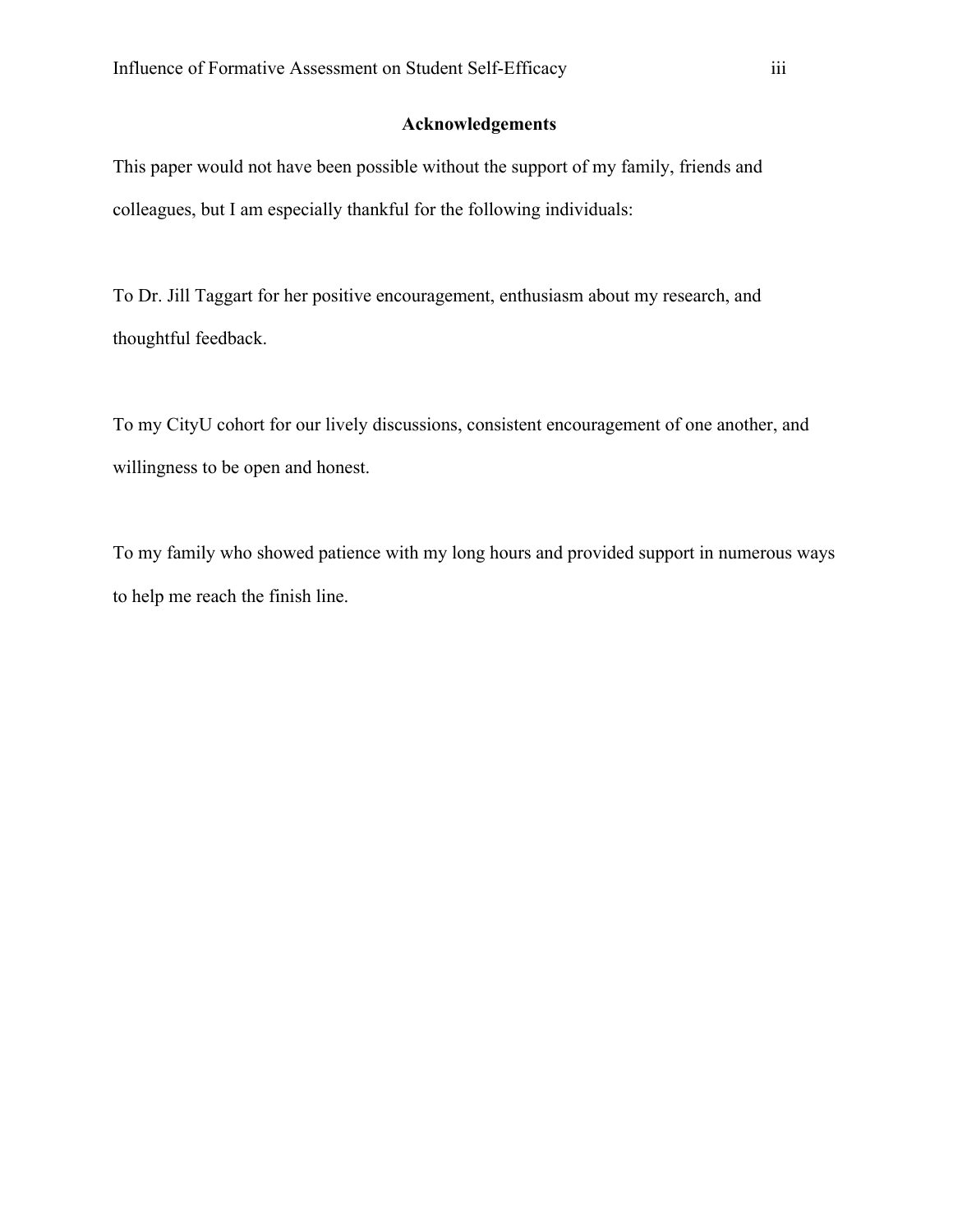## **Abstract**

The aim of this study was to observe the changes in the self-efficacy of Grade 2 and 3 students when using formative assessment techniques in reading, including setting learning goals, selfassessment, and providing students with descriptive feedback. By engaging in an autoethnography, the researcher had the opportunity to reflect on how her involvement in implementing formative assessment affects student self-efficacy. The study was carried out over the length of a ten month school year, with the researcher journaling her decisions, reflections, observations of, and interactions with students. The journals were analyzed and coded to reveal four key themes: using formative assessment to set learning goals, developing trust, the effect of feedback on self-efficacy, and the effect of master experiences on self-efficacy. The results presented evidence that providing students with formative assessment including learning goals and descriptive feedback can have a positive impact on self-efficacy, especially in conjunction with mastery and vicarious experiences. The results correlated with literature exploring how selfefficacy can be influenced and the positive effects formative assessment can have on student achievement. A result that emerged but was not present in the literature was a fluctuation in selfefficacy that a student could have for a specific goal. The results provide an opportunity for the researcher to reflect and make changes to improve her practice to better facilitate student learning and self-efficacy in other subject areas. As well, the results of the study give other educators a window into the successes and struggles of a typical teacher, and invite them to reflect on their own practice and understanding of self-efficacy and formative assessment.

**Keywords:** self-efficacy, verbal persuasion, mastery experience, formative assessment,

feedback, learning goals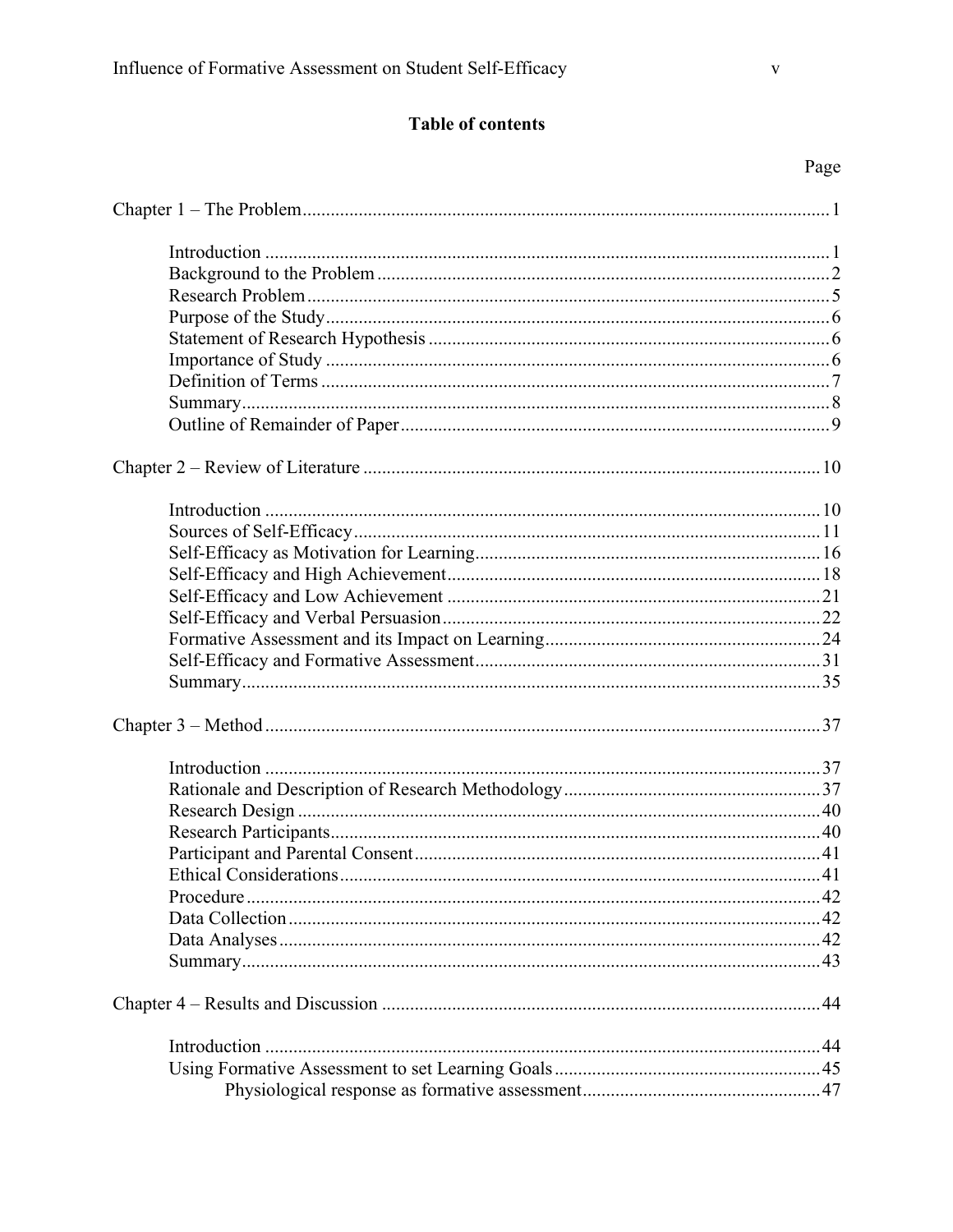| Chapter 5 – Discussion, Summary, Limitations, Implications and Final Conclusion |  |
|---------------------------------------------------------------------------------|--|
|                                                                                 |  |
|                                                                                 |  |
|                                                                                 |  |
|                                                                                 |  |
|                                                                                 |  |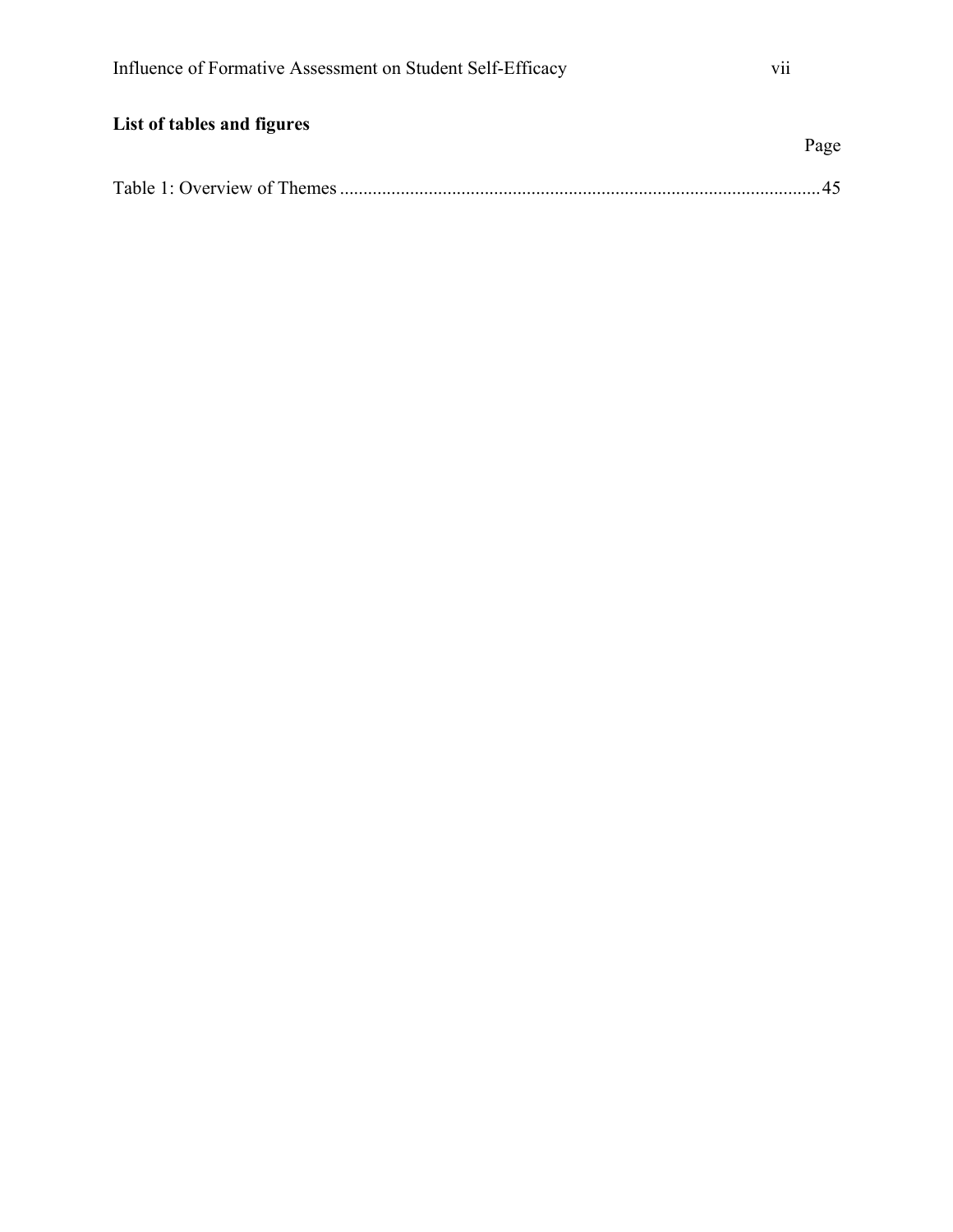# **An Auto-Ethnography Exploring the Influence of**

## **Formative Assessment on Student Self-efficacy in Reading**

#### **Chapter 1**

## **The Problem**

#### **Introduction**

Each day in classrooms students are asked to accomplish a variety of tasks that might require them to question their ability to be successful. For students to deepen their understanding of key concepts and improve their reading, writing, and math skills students need learning activities that are challenging enough to help them learn something new but not overwhelmingly difficult. Many students are not confident in the belief that they have the ability to achieve success with even the most simple and straightforward tasks and learning goals. Bandura (1993) describes this belief as self-efficacy which is defined as a student's "belief about their capabilities to exercise control over their own level of functioning and over events that affect their lives" (p. 118). As a teacher, I may believe students have the capabilities to accomplish the learning task I have chosen for them, but if they do not believe it for themselves it can make the learning goal too overwhelming to even attempt.

As a classroom teacher I am encountering many students whose self-efficacy is affecting their progress in reading. I work with students who have limited access to books, are new to the mechanics of reading, and have parents with limited literacy skills themselves. Their image of themselves as a confident reader is often poorly developed at a very early age and not a true reflection of what they are capable of. What a student has not accomplished in the past can affect what they believe possible in the future and plant the seed of self-doubt (Bandura, 1993). For some students, ability is seen as a skill that can be improved with gaining knowledge and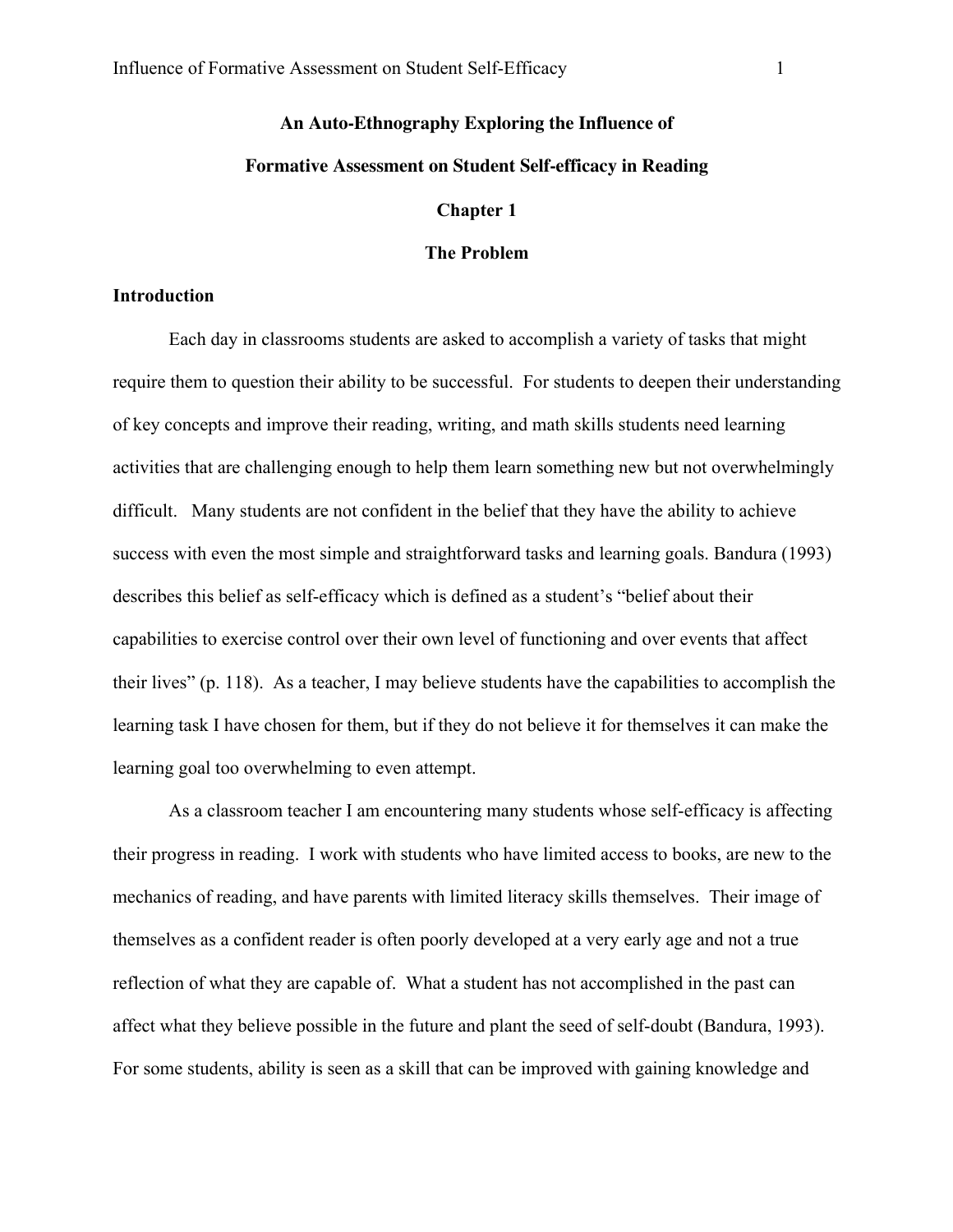competencies, and leads them to seek out challenges and the opportunity to learn from mistakes (Bandura, 1993). One of the challenges of teaching is how to motivate students who resist challenges and prefer to complete easy tasks so as to not encounter any mistakes.

The use of formative assessment in classrooms has helped students take ownership over their learning, while also helping the teacher mold activities and learning goals to best target areas that students need further development in (Black & Wiliam, 1998a). From personal experience, having students assess their own learning has been an eye opening experience for many students to clearly see their current achievement level. Structuring formative assessment around three key questions of "Where am I going? Where am I now? And How can I close the gap?" (Chappuis, 2005, p. 40) helps both teachers and students set targets for how they want to improve their demonstration of learning. Black and William (1998b) link the importance of constructive feedback and goal setting to improving self-perception. Is it possible that having a student self-assess their learning and then providing them with descriptive feedback could affect their self-efficacy in reading? From my research and personal experience, I am curious to see how the role I play can affect a student's self-efficacy. This study explores how the role I play as the teacher in teaching students how to self assess their reading progress and providing them with feedback, can impact students' self-efficacy.

#### **Background to the Problem**

There are many studies exploring how self-efficacy is developed and nurtured, with Albert Bandura (1993, 1997) writing extensively about it since the 1970s. What a student has not accomplished in the past can affect what they believe possible in the future and plant the seed of self-doubt (Bandura, 1993). Consider for a moment, if running across a field left you winded and with a cramp in your hamstring. Would you have confidence in yourself to ever complete a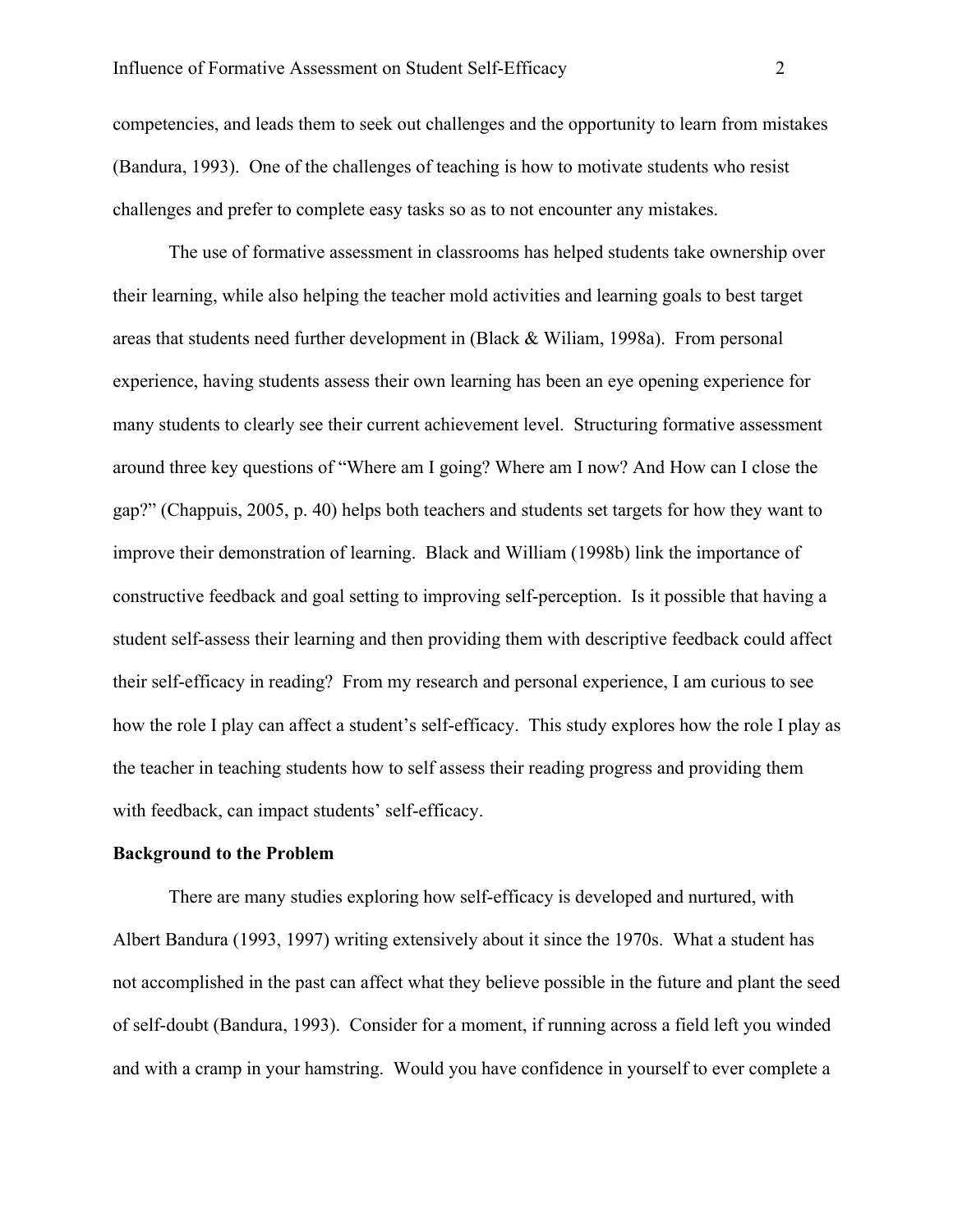marathon? Similarly, a student who struggles to read and understand a simple sentence would likely see the task of reading an entire book too overwhelming to consider being within their realm of ability. This self-doubt can make it difficult to move forward with new learning goals and in some cases contributes to behavioral issues or learned helplessness. Through their research, Linnenbrink and Pintrich (2003) explain that students who struggle with confidence in their abilities are "… less likely to try hard and more likely to give up easily at the first sign of difficulty or try to get help that completes the task without helping them learn or master the task" (p. 129). There are numerous studies describing the correlation between high levels of selfefficacy and high achievement (see for example Määttä & Järvelä, 2013; Margolis & McCabe, 2006; see for example Nes Ferrara, 2005; Shell, Colvin, & Bruning, 1995; Usher, 2008) that support helping students develop a strong sense of self-efficacy.

When I receive students in grade two and three their self-efficacy has already been influenced by prior reading experiences and the interactions they have had with parents and teachers around reading. For young students who are still developing their self-efficacy and have limited experience to draw from, what their teachers and parents say about their abilities can have a significant effect. Undoubtedly students will have had experiences that both positively and negatively influenced their self-efficacy beliefs. Usher and Pajares (2008) argue that when students "…are not yet skilled at making accurate self-appraisals, students often depend on others to provide evaluative feedback and judgments about their academic performance" (2008, p. 754). Consequently, the beliefs a student holds about his or her abilities ultimately influences how they think, what they are motivated by, and how they behave (Bandura, 1993). It is important to have an awareness of the experiences a student may have had when developing the reading profile of a student in order to accurately assess their self-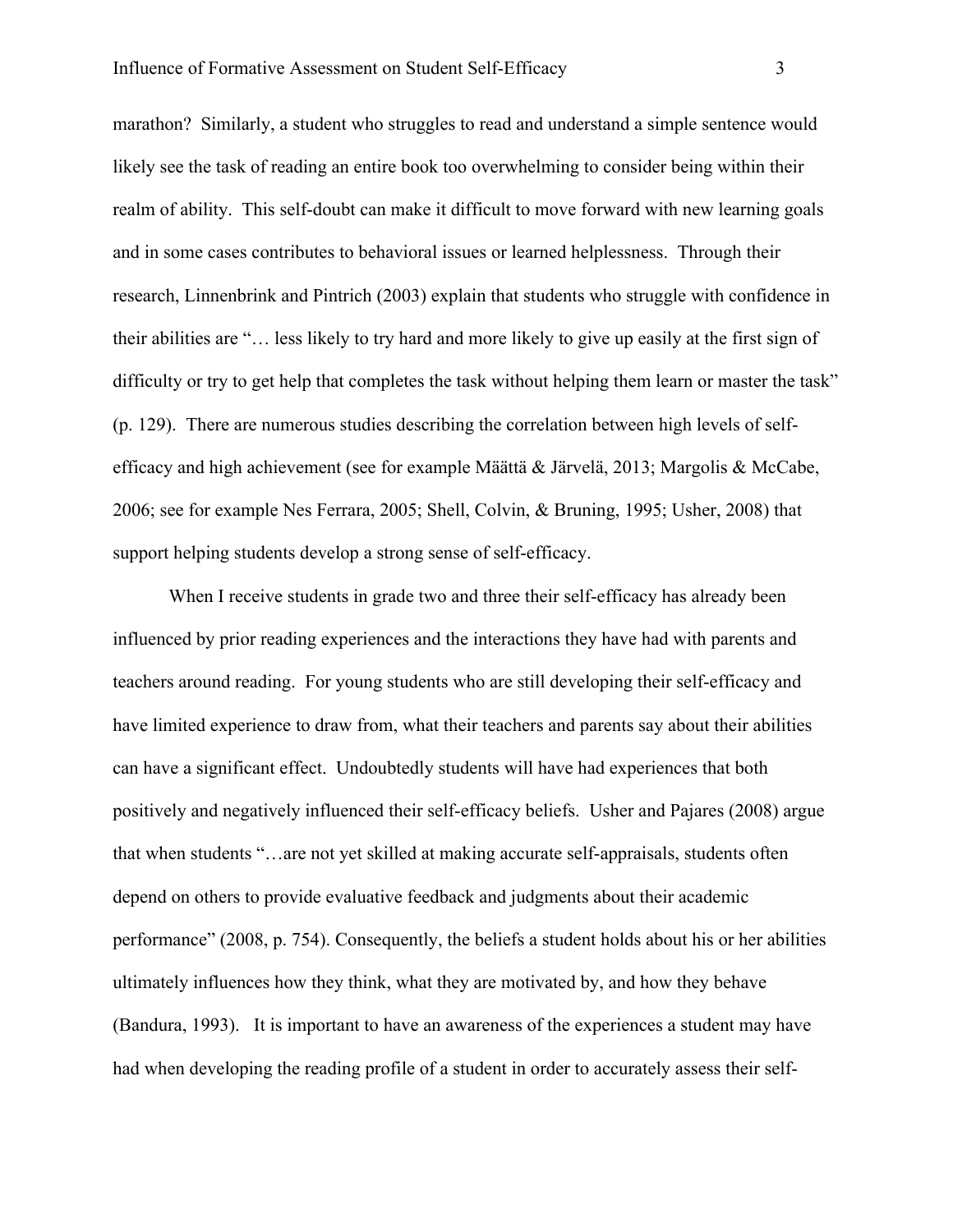efficacy needs. Considering the focus of my study, it is equally critical to be sensitive of how my feedback to students can impact a student's beliefs about himself or herself and how my comments will be interpreted based on their prior experiences.

Formative assessment has become increasingly important in how both teachers and students monitor learning and understanding. Formative assessment is gathered as students are in the process of learning. It allows teachers to make changes to how they are instructing as well as how they are asking students to demonstrate their learning (Black & Wiliam, 1998a). For students, formative assessment has two key components: first formative assessment helps students be aware of the gap between what they currently understand and the desired final goal; and secondly steps that can be taken to close the gap and meet the final goal (Black & Wiliam, 1998a). Black and William explain that "pupils who encounter difficulties are led to believe that they lack ability, and this belief leads them to attribute their difficulties to a defect in themselves about which they cannot do a great deal" (1998b, p. 142). There is extensive research on the benefits of formative assessment, and it is beginning to emerge that it has a connection to a student's self-perception and building a sense of self-efficacy.

Investigating how to build a student's self-efficacy is key to building resilient and confident learners. Bandura (1993) believes that feedback focusing on students' progress rather than deficiencies will highlight their capabilities and produce positive feelings about their ability. Black and William (1998a) argue that by setting goals and providing students with feedback on how to reach the goal it can improve a student's self-perception. When both the student and the teacher recognize what needs to be done to close the gap and have the student meet the learning target, they can work together to get there. Stiggins and Chappuis (2005) explain that for a student to see that they are in fact capable learners, they need to witness a small success that is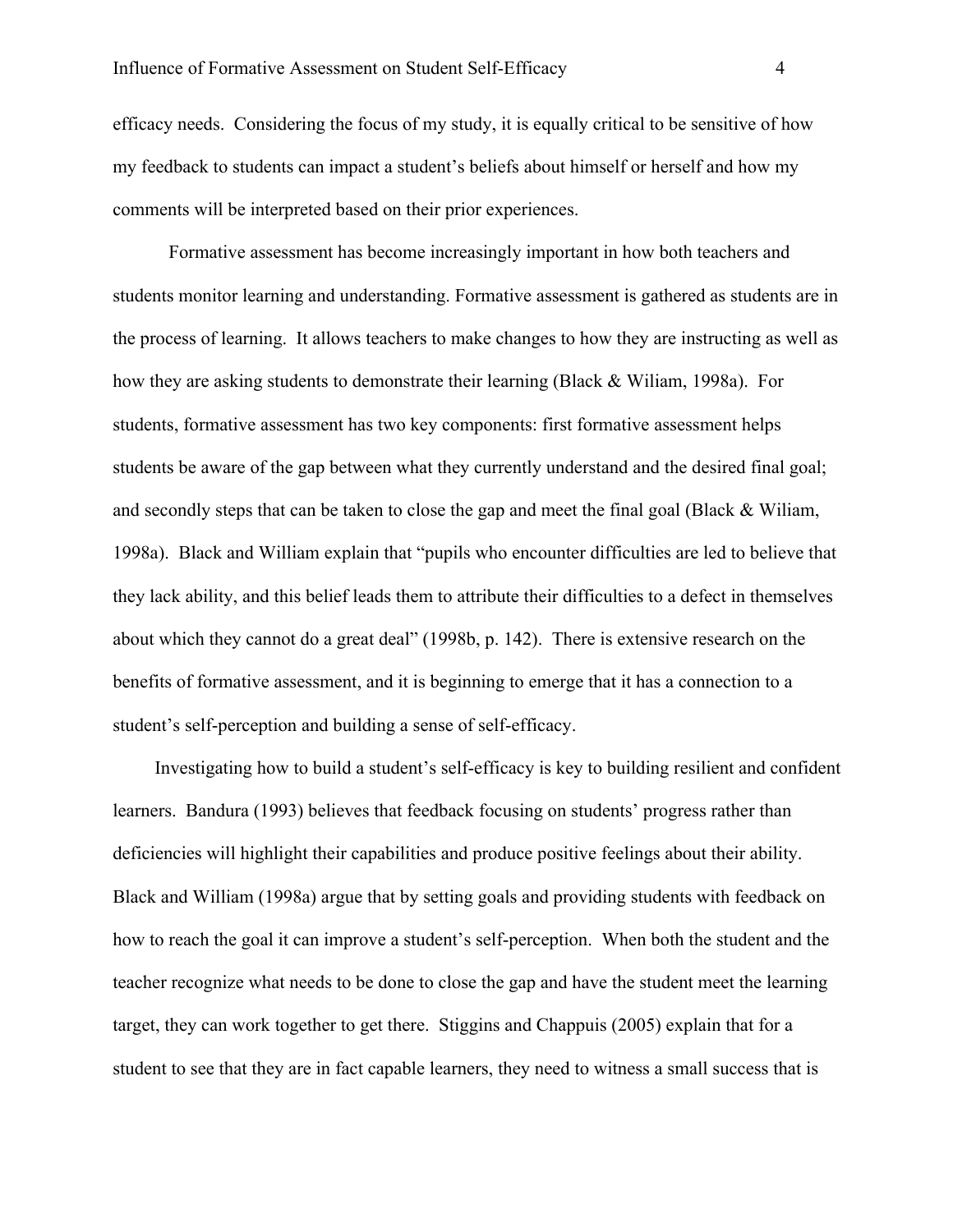measured against an assessment tool to encourage them to put more effort into their next academic task. They argue that this will allow students to develop a positive academic selfconcept, similar to what Bandura (1993) and Black and William (1998a, 1998b) argue.

## **Research Problem**

The study is an auto-ethnography investigating how my ability to implement formative assessment and provide descriptive feedback affects a student's self-efficacy in reading. The studies that focus on how a high sense of self-efficacy can positively influence a student's achievement is extensive (Linnenbrink & Pintrich, 2003; Lorsbach & Jinks, 1999; Nes Ferrara, 2005; Shell et al., 1995; Usher, 2008; Yurt, 2014) and are mostly quantitative or mixed method studies focusing on achievement in writing and math. Within these studies there is limited emphasis placed on changing a student's self-efficacy. There is research examining the correlation between self-efficacy and self-assessment (Andrade & Valtcheva, 2009; Clark, 2008; Cowie, 2005; Dweck, 1986; Margolis & McCabe, 2006; McMillan & Hearn, 2008; Miller & Lavin, 2007; D. H. Schunk & Rice, 1993) and similarly much of this is focused on math and writing, with only a few examining reading. A recent qualitative study exploring formative assessment concluded that primary age students were highly engaged in self-assessment practices and appreciated descriptive teacher feedback that positively influenced achievement and students' belief in themselves as learners (Cowie, 2005). Studies that include the role of the teacher in the development of a student's self-efficacy are limited and Schunk (1991) argues that further research is needed on the effects of the teacher-student interaction on a student's selfefficacy. This study would add to the literature that is currently available by providing qualitative research on the role of the teacher in developing student self-efficacy while using self-assessment.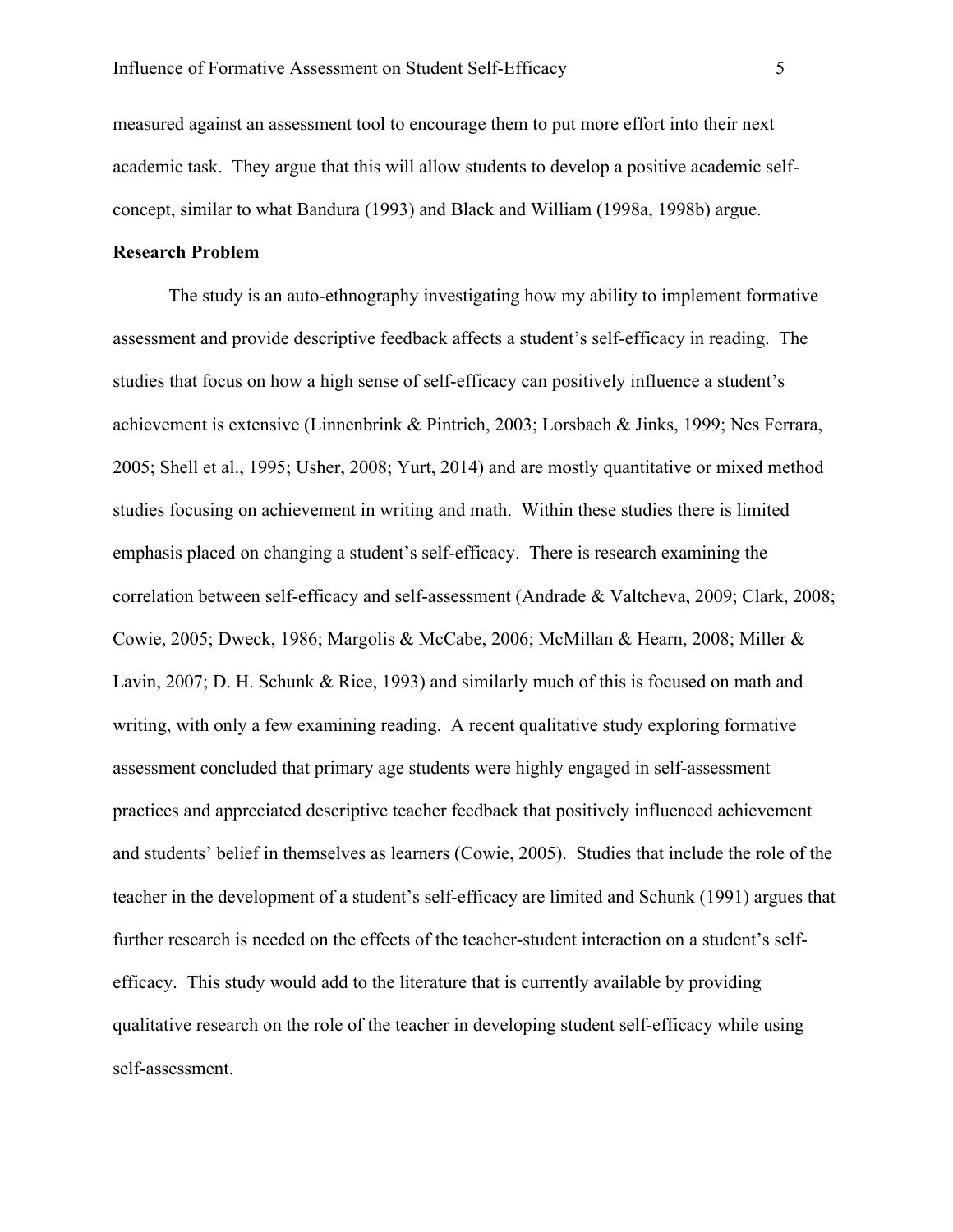#### **Purpose of the Study**

The purpose of the study is to complete an auto-ethnography observing the changes in the self-efficacy of Grade 2 and 3 students when using formative assessment techniques in reading, as well as reflecting on how my involvement in implementing and providing feedback affects student self-efficacy. I aim to observe how the way in which I implement self-assessment and the feedback that I give students affects self-efficacy. By journaling the actions I take and the observations I make, themes will emerge that I can reflect on and analyze to make changes to improve my own practice to better facilitate student learning and self-efficacy. This study will add a new perspective to the literature that is currently available.

#### **Statement of Research Hypotheses**

An auto-ethnographer seeks to blend elements of auto-biographers and ethnographers by including "personalized accounts that reflect on the ways in which the ethnographer interacts with the culture being researched" (Siddique, 2011, p. 311) and as such to predict the final outcome is not the purpose of the current study. The aim of the research is to better understand how to self-efficacy can change when using formative assessment and to evaluate the influence that I myself as a teacher have in the process. The evidence suggests that self-assessment can build the confidence of a learner and "with increased confidence comes the belief that learning is possible" (Stiggins & Chappuis, 2005, p. 12) so it is reasonable to hypothesize that students using self-assessment should see an improvement in their self-efficacy.

#### **Importance of Study**

An auto-ethnography is an opportunity for the researcher to develop a "…much more nuanced and detailed understanding than could be achieved merely through interviews" (Siddique, 2011, p. 315). Considering the personalized nature needed to contribute to the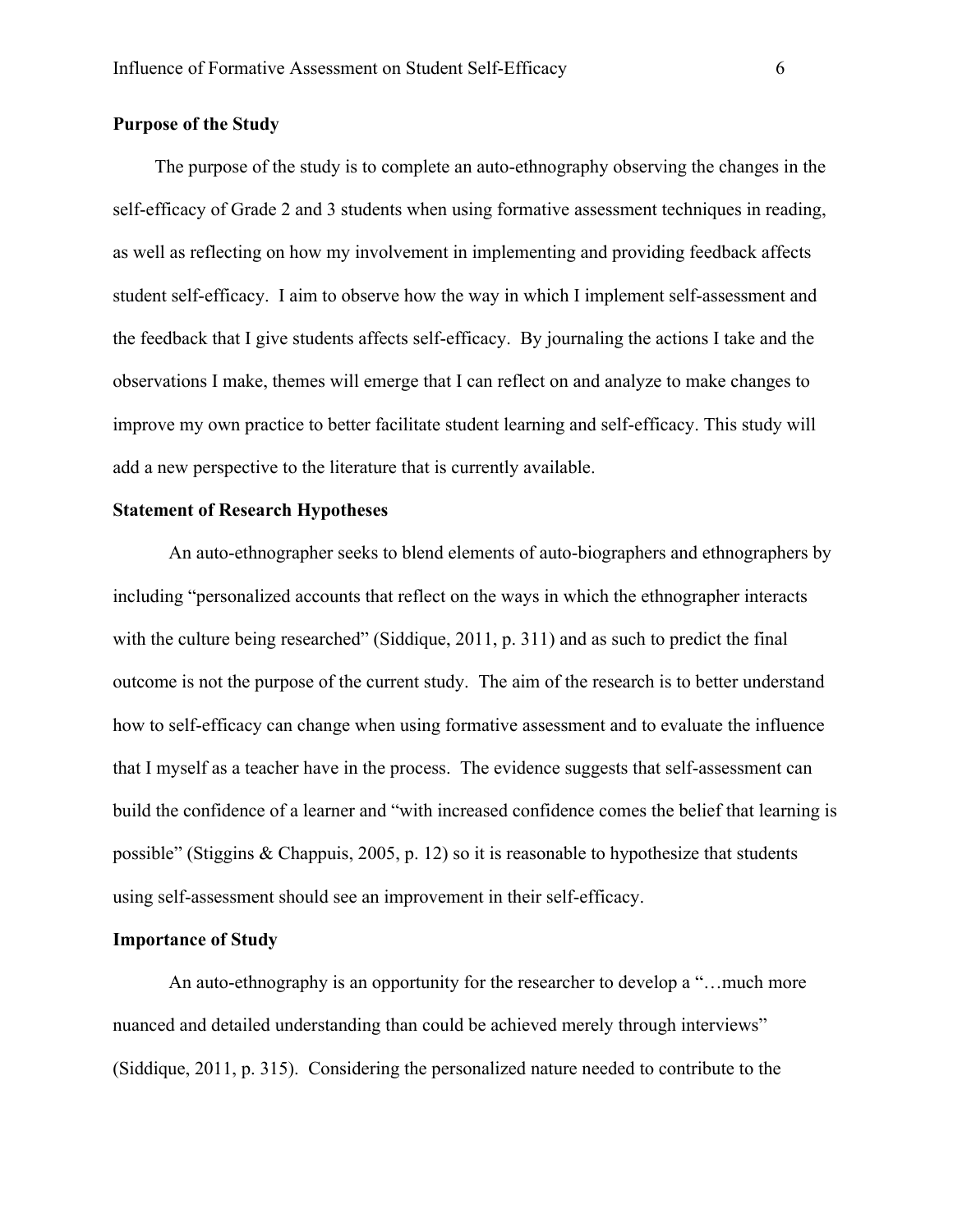development of individual student's self-efficacy, an auto-ethnography could provide a deeper and more reflective account of this process than other methodologies. The study will provide an account of how my influence as a teacher, not just as the researcher, influences students' selfefficacy and affects students' responses to self-assessment and constructive feedback. The study will provide other educators a window into how the actions of a teacher can affect student selfefficacy, allowing them to examine parallels in their own practice and encouraging them to reflect on how their own behaviors may be influencing students both positively and negatively.

The majority of the research examining the correlation between self-efficacy and selfassessment is quantitative or mixed method, with most of it focusing on writing and math. This qualitative study will provide an intimate look at how self-efficacy and formative assessment can impact a student's reading achievement. Schunk (1991) describes a need to explore the effects of providing students with feedback for an extended period. This study will provide a more narrative examination of the experiences students have with self-assessment and feedback, and how and when it impacts their self-efficacy over the course of a school year. Considering that learning to read is an ongoing process that is constantly increasing in difficulty to keep students moving forward, it provides this extended period of time that Schunk was referring to.

#### **Definition of Terms**

1. Self-Efficacy – in the simplest of terms, it is a student's "…sense of confidence regarding the performance of specific tasks" (Lorsbach & Jinks, 1999, p. 158) that is developed based on past successes and failures, as well as on feedback on performance of a specific task (Bandura, 1993). Self-efficacy can affect a student's achievement; students with a higher level of self-efficacy have increased engagement, greater ability to persevere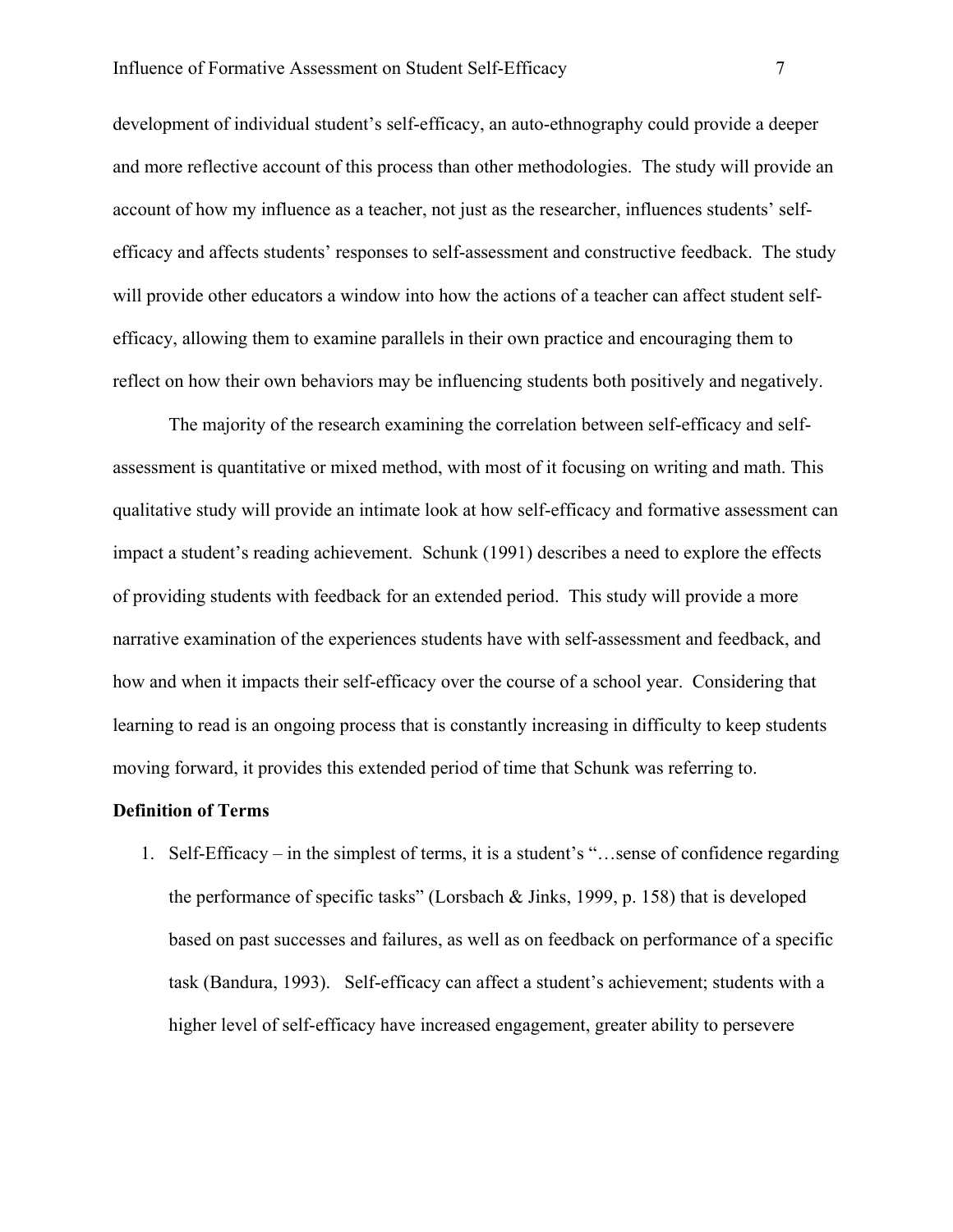through challenges and are more likely to ask for help in understanding key processes and strategies (Linnenbrink & Pintrich, 2003).

- 2. Formative Assessment assessment that is occurring while the student is in the process of learning conducted by both the teacher and the student. "… The assessment purpose is to provide teachers and students with information they need along the way, during the learning process, to make decisions that will bring about more learning" (Stiggins & Chappuis, 2005, p. 17). The evidence gathered of learning will be used to provide "feedback to modify the teaching and learning activities in which [students] are engaged" (Black & Wiliam, 1998a, pp. 7–8).
- 3. Self-Assessment students assess their current ability level and achievement in reading based on pre-established criteria by "…collecting evidence of their achievements, charting their growth, and setting goals for future learning" (Stiggins & Chappuis, 2005, p. 17) which allows the student to understand who they are as a learner.
- 4. Feedback provided to the student by the teacher, it involves descriptive and constructive statements that "…should be about the particular qualities of his or her work, with advice on what he or she can do to improve, and should avoid comparisons with other pupils" (Black & Wiliam, 1998b, p. 143).

## **Summary**

The aim of this study is to complete an auto-ethnography observing the changes in the self-efficacy of Grade 2 and 3 students when using formative assessment techniques in reading, as well as reflecting on how my involvement in implementing and providing feedback affects student self-efficacy. The study will investigate previous research that seeks to find a correlation between self-efficacy and formative assessment, as well as the impact of self-efficacy on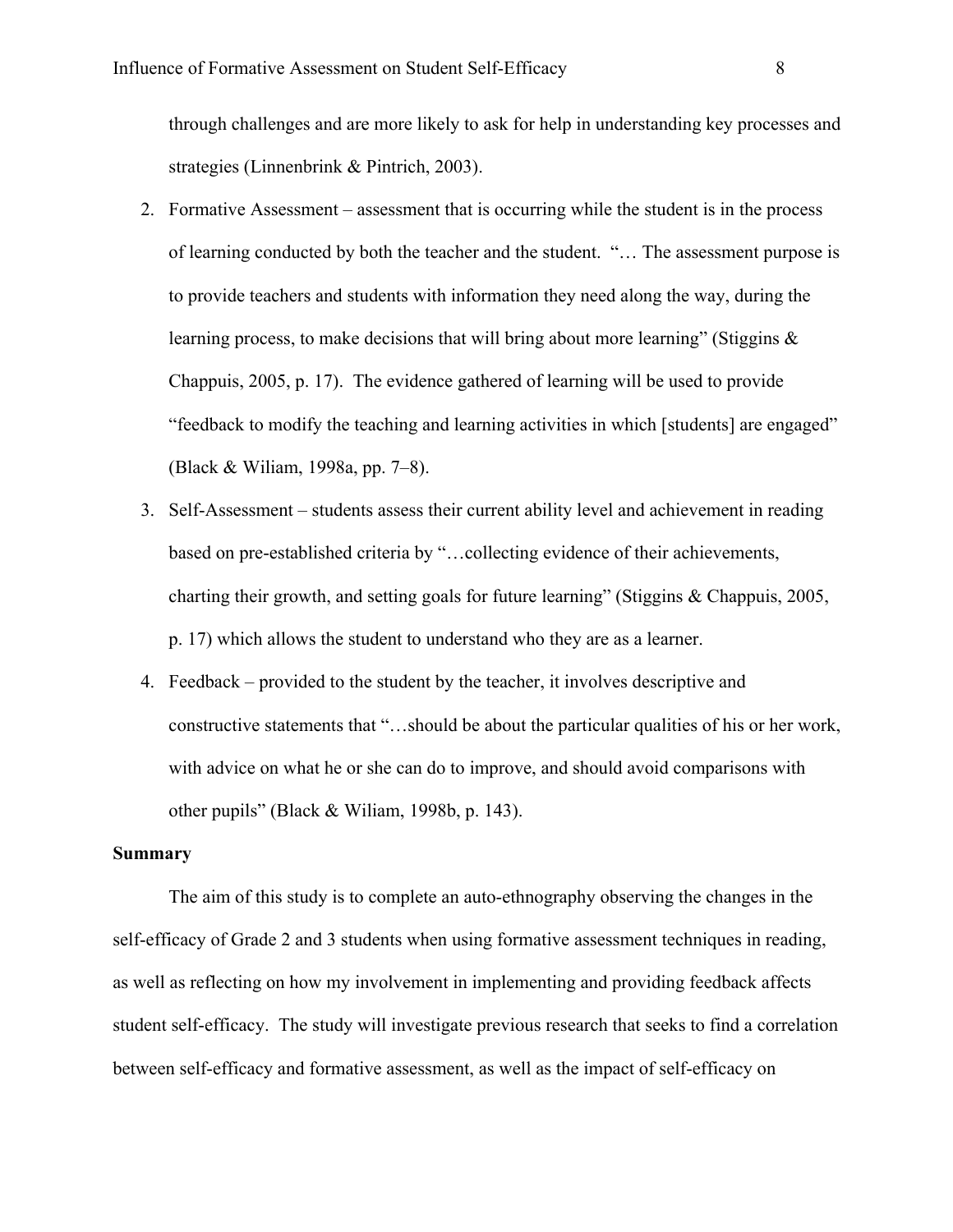achievement levels. The qualitative data gathered through writing an auto-ethnography will add to the literature currently available on how to affect change in a student's self-efficacy, and the influence self-assessment and feedback have on self-efficacy. By journaling my own actions and observations of students, I will be able to reflect and discern themes that will be analyzed to expose trends in my actions that may have both positively and negatively affected students' selfefficacy. It will allow me to make recommendations for my future practice that may encourage other educators to be reflective of their own practice and draw parallels.

#### **Outline of the Remainder of the Paper**

In the next chapter, literature will be reviewed regarding the sources of self-efficacy and how self-efficacy can affect achievement. Literature will be presented that focuses on verbal persuasion, a source of self-efficacy that this study will focus on. Then the literature will explore how formative assessment impacts learning. Finally, research linking self-efficacy and formative assessment will be presented. In chapter three, the research methodology will be described including research design, participants and consent, ethical considerations, procedure, data collection and analyses. Chapter four will include the results, describing the themes that emerged from that data after it was analyzed and coded. Chapter five will include a discussion of the evidence, a summary, conclusion and implications for the current researchers future practice.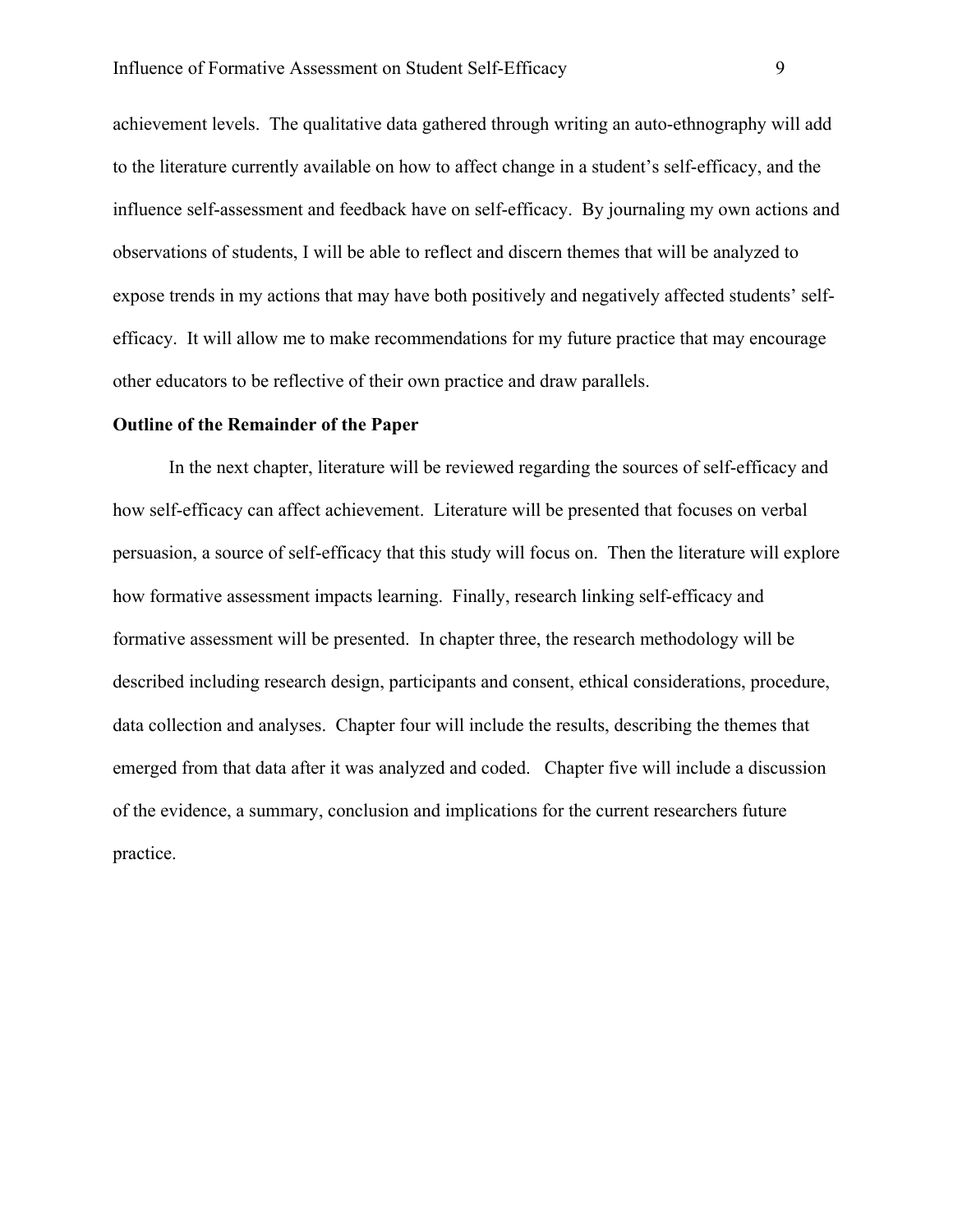#### **Chapter 2**

## **Review of literature**

#### **Introduction**

Motivating and encouraging students who are learning to read can be a challenge task. Each student learns to read at their own pace, has their own areas for personal development, and needs to have the grit and perseverance to stay positive when they are making countless mistakes and struggling to not only read the words, but also make sense of what the author has written. Learning to read is messy, constantly a challenge even for the best reader, and a deeply personal accomplishment. When a struggling reader observers a peer in the same grade read a page from *Harry Potter and the Philosopher Stone* (Rowling, 2000) with fluency and expression, the struggling reader can often lose confidence that they will ever reach that caliber of reading when they struggle to read "Where is the cat going?" As a teacher, observing students who have the capabilities to read well and improve but do not believe it themselves is hard to witness, and sometimes even harder to change. So often students comment that, "I'll never be able to read well," instead of "I *want* to be able to read well." Investigating the role that a high sense of selfefficacy can play in a student's academic success is a possible way to address the dynamic process of learning to read.

Investigating the correlation between self-efficacy and achievement reveals that students with high levels of self-efficacy have higher achievement levels, with the majority of the research focusing on writing and math. Examining research on how a student's self-efficacy is developed, there are indications that there are ways to change and improve it. Providing students with feedback and involving them in formative assessment of their learning for the purpose of providing students with instructions for further improvements, is one of the ways the research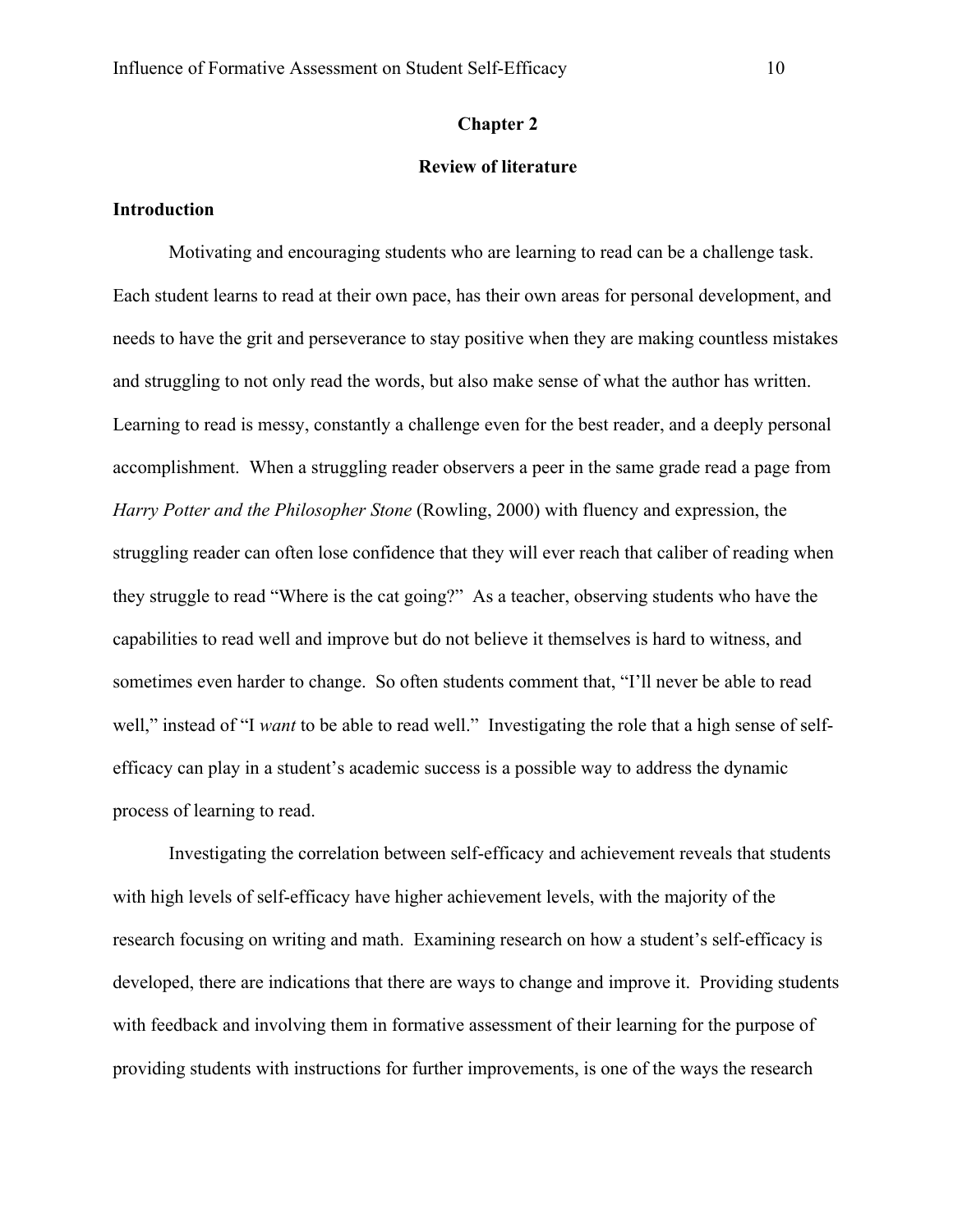encourages changes to self-efficacy. Formative assessment, including self-assessment, goal setting, and providing feedback, has been shown to improve a student's achievement as well as their self-perception. Through the research disseminated for the current study, exploring how formative assessment can support the development of a better sense of self-efficacy is critical, since monitoring the actions and choices of the teacher in implementing formative assessment practices is a focus of this auto-ethnography.

The purpose of the study is to observe the changes in the self-efficacy of grade 2 and 3 students when using formative assessment techniques in reading, while reflecting how my involvement in implementing and providing feedback affects student self-efficacy. I aim to observe how the way in which I implement self-assessment and the feedback that I give students affects self-efficacy. The research collected and reviewed in this chapter examines how selfefficacy is developed, the impact self-efficacy and formative assessment each separately have on student achievement, and finally how formative assessment can affect self-efficacy.

#### **Sources of Self-Efficacy**

Bandura (1977) describes self-efficacy as the belief a person has in their perceived ability and skill level to accomplish a task. Depending on how strong a person judges their self-efficacy to be for a specific task, it will influence how "…people feel, think, motivate themselves, and behave" (Bandura, 1993, p. 118). A person's self-efficacy is developed based on previous experience, as successes and failures contribute to their overall belief system in how capable they are (Bandura, 1977). Linnenbrink and Pintrich (2003) note that self-efficacy should not be confused with self-concept when exploring a young student's self-efficacy. Self-concept describes the large beliefs a person has about their overall competence level, such as describing someone as being good at reading or good writing (Linnenbrink & Pintrich, 2003). Self-efficacy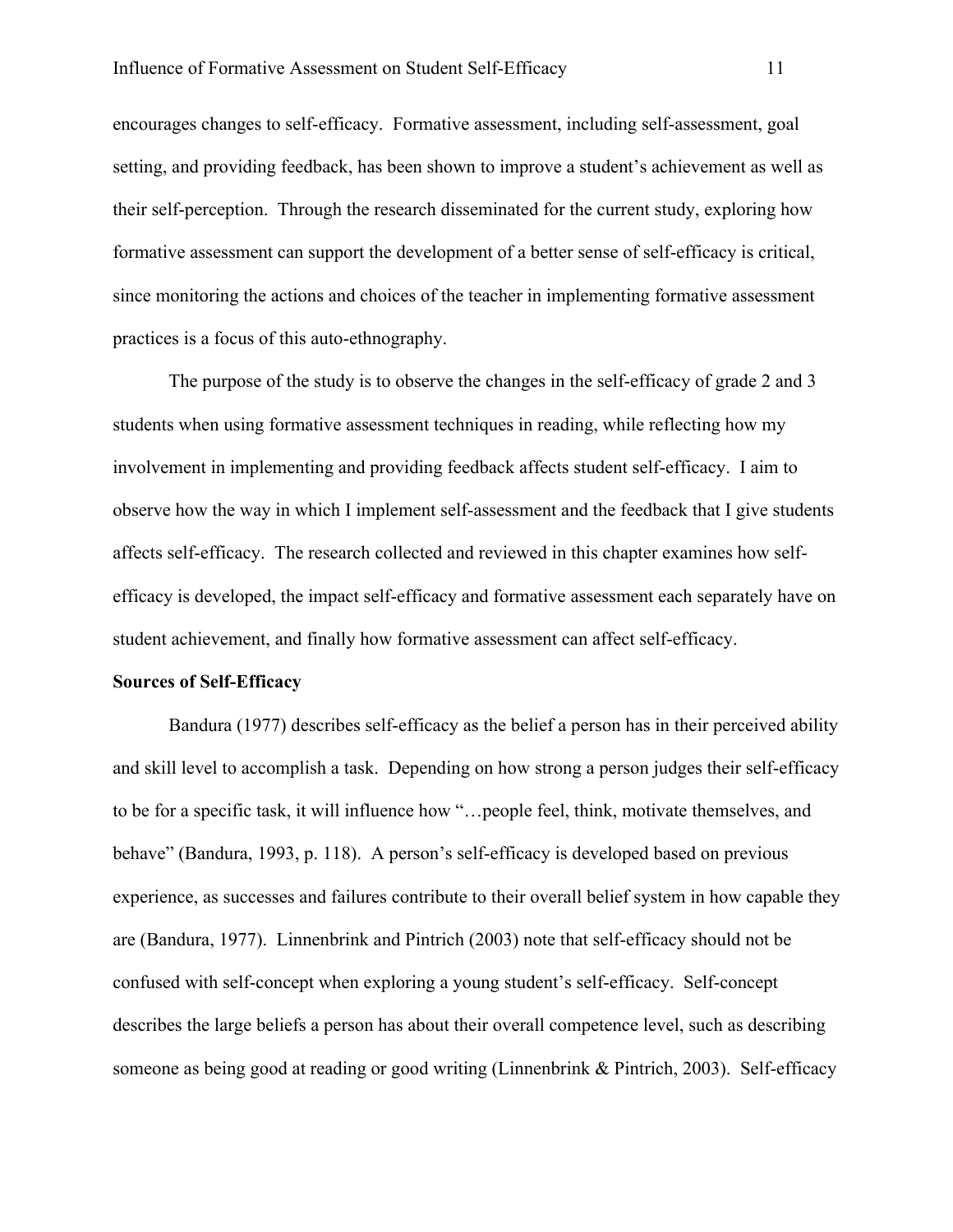is a judgment made by a student about their ability to accomplish a specific task, such as writing a narrative paragraph or being able to comprehend a specific piece of text (Zimmerman, 2000).

There are four sources that Bandura (1977, 1997) argues shape a person's self-efficacy: mastery experiences, vicarious experiences, verbal or social persuasion, and physiological states. Performance accomplishments refers to mastery experience of a skill where students can observe how successful they are with a specific task by attempting to complete it (Margolis & McCabe, 2004). Bandura (1997) argues that mastery experience is the most influential of the four sources because "… they provide the most authentic evidence of whether one can muster whatever it takes to succeed" (1997, p. 80). An example of a mastery experience would be a student completing a difficult addition question correctly, writing a series of sentences with accurate punctuation, or reading a paragraph and demonstrating comprehension of the main theme. In their study exploring the effects of each of the four sources on student writing self-efficacy, Pajares, Johnson, and Usher's (2007) results confirmed that mastery experience was most influential on students' self-efficacy beliefs for both boys and girls, as well as students in elementary, middle, and high school.

Vicarious experience involves students establishing their self-efficacy of a task based on observing someone else modeling the skill first (Bandura, 1997). For a student, it may involve watching the teacher model the skill or a even possibly a peer (Pajares et al., 2007). The more alike the individual modeling the skill is to the observer, the more likely it is the observer will believe themselves capable of the skill (Bandura, 1997). Bandura (1997) believes that a vicarious experience does not have the same influence on perceived self-efficacy compared to mastery experience, but that the two sources of self-efficacy often work in tandem. For example, a child observing a peer tying their shoe, while attempting to do so at the same time, will create a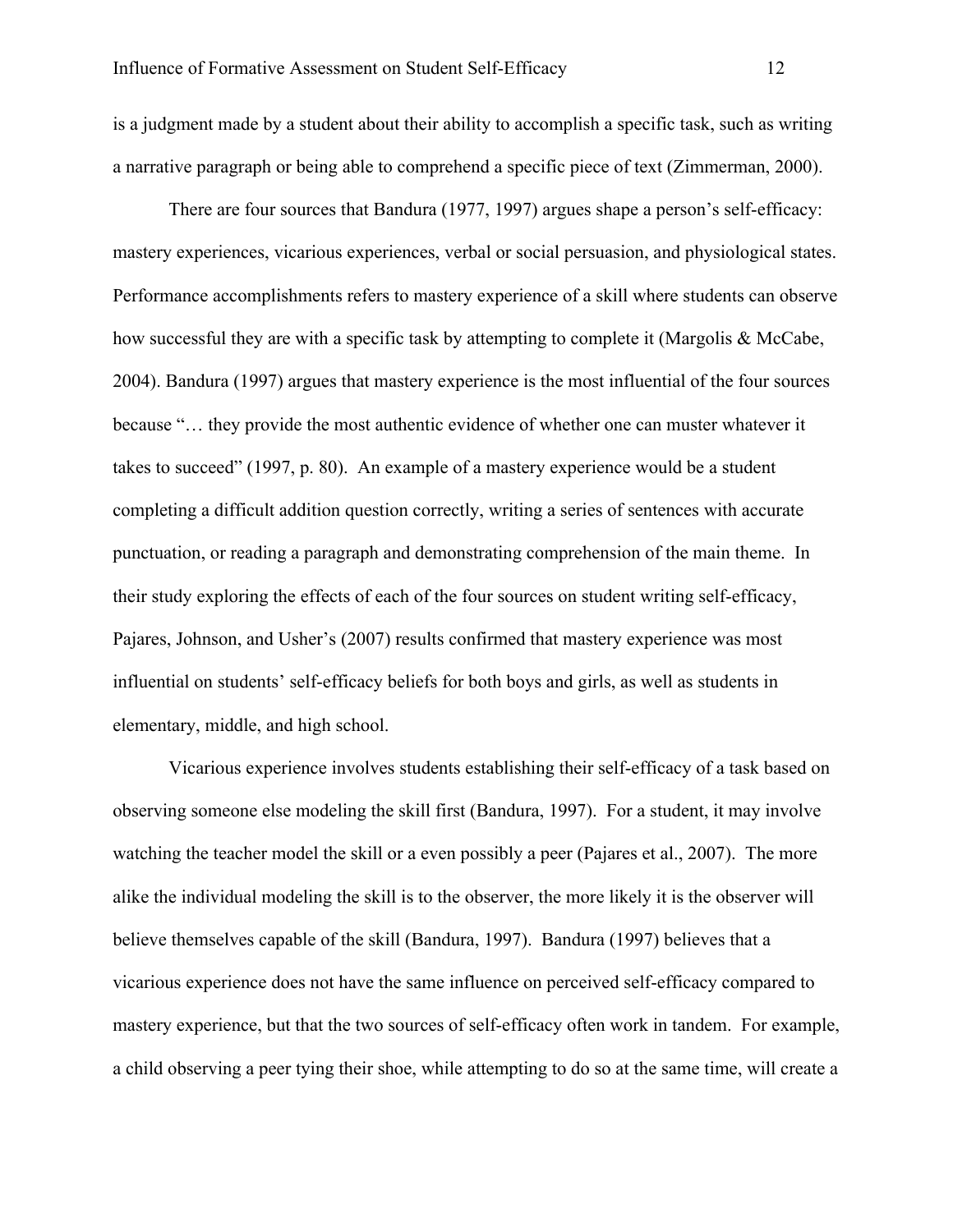powerful mastery and vicarious experience that could create a high level of self-efficacy for tying one's shoes. It appears though that vicarious experience on its own does not have the impact on self-efficacy that the other three sources have. In the study completed by Pajares, Johnson and Usher (2007) exploring the impact of the four sources of self-efficacy on writing, as well as in a study by Yurt (2014) that tracked self-efficacy sources in mathematics, vicarious experience had less of an effect than the other three sources.

Verbal or social persuasion serves to provide a student with information or feedback about their performance that the student can then interpret and evaluate to influence their selfefficacy (Margolis & McCabe, 2006). When those of significant importance to the student, who are highly trusted, provide support and encouragement for a specific goal, it can strengthen the student's self-efficacy belief (Bandura, 1997; Margolis & McCabe, 2006). Bandura (1997) theorizes that verbal persuasion may have limitations to creating an enduring influence over someone's self-efficacy. For example, a student may doubt their ability to solve a three-digit addition question. A teacher could provide verbal persuasion by reminding the student of the success they have had with adding two digit equations, and encourage them to use strategies that made them successful with two digit equations. The influence of the verbal persuasion will most likely encourage the individual to attempt the task, after which the mastery experience of completing the activity will further influence their self-efficacy for the task. Verbal persuasion could negatively affect an individual's self-efficacy though if they actually are unable to complete the task causing their trust in the person who encouraged them to falter, and their own self-efficacy to be diminished (Margolis & McCabe, 2004).

Bandura (1993, 1997) outlines how performance feedback, that is providing an individual with a description of what they did to be successful in a task, is a critical aspect of verbal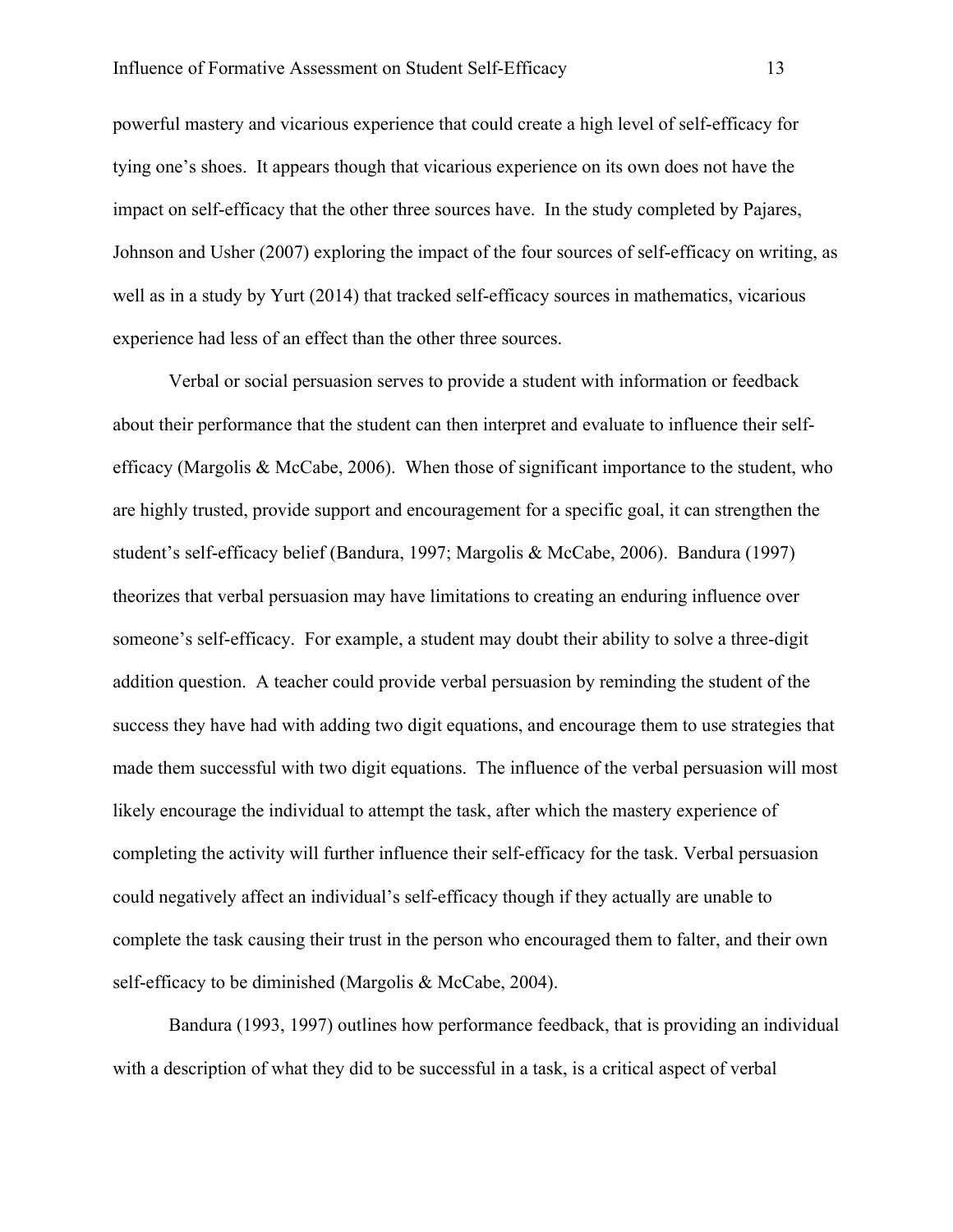persuasion. For example, after a student has successfully read and understood a paragraph, the teacher would point out that the student was successful because they sounded out difficult words and stopped to ask questions for clarification. Margolis and McCabe (2006) argue that if a student is struggling to improve their self-efficacy even after having minor success with a task, that providing him or her with descriptive feedback detailing what steps made them successful can build self-efficacy. For young students who may not have the metacognitive skills to know what they did to be successful, having someone point out these steps could be beneficial to establishing self-efficacy (Usher & Pajares, 2008). Schunk (1991) argues based on studies he has completed, that feedback based on ability rather than effort yields higher self-efficacy. By only complimenting or encouraging effort it does not provide the descriptive details necessary to help the student understand what they can do to continue to succeed or what they did to succeed in the first place. This descriptive feedback can be used to build self-efficacy for a future task of similarity. Similarly by providing students with feedback that is overly critical of what was done wrong instead of providing encouragement and descriptions to assist with further improvements, it can negatively affect self-efficacy (Pajares et al., 2007). As Bandura explains, by describing what a student did that assisted him or her in meeting a goal, it allows the student to see that ability is "…an acquirable skill, deemphasizing competitive social comparison, and highlight[ing] self-comparison of progress and personal accomplishments" (1993, p. 125).

Physiological states, the fourth source of self-efficacy, refers to emotions felt prior, during, and after an event that could include anxiety, stress, arousal, fatigue and mood (Pajares et al., 2007; Usher & Pajares, 2008). These emotions and moods help an individual interpret their competence with the task, either positively or negatively affecting one's perceived self-efficacy (Margolis & McCabe, 2006). Physiological states are often critical when individuals are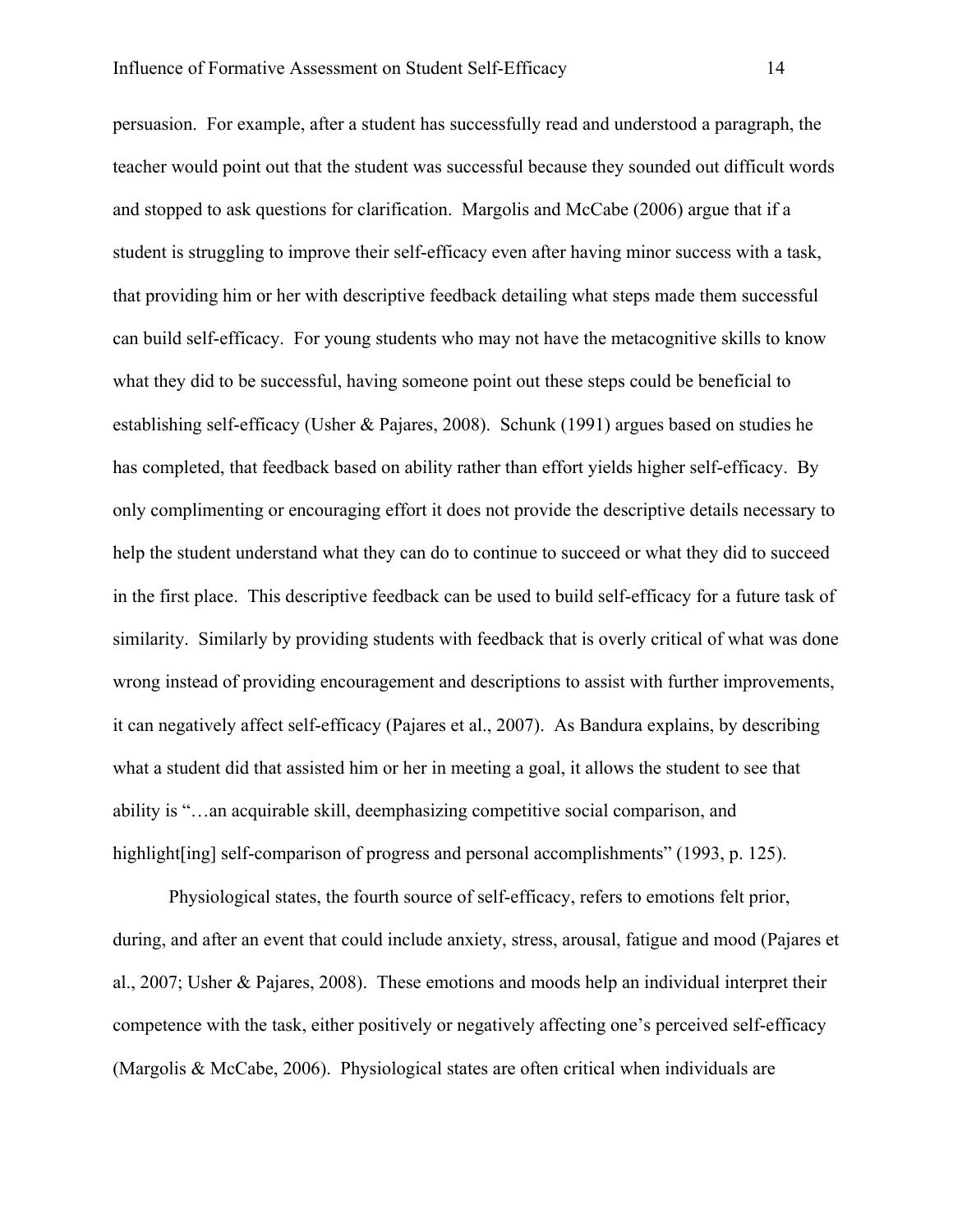building self-efficacy around activities that involve strength, stamina and health choices. Physical activities where individuals experience fatigue, aches, and pains can lead to doubting one's self-efficacy for the task. In their study exploring how the four sources of self-efficacy influenced student's writing, Pajares, Johnson and Usher (2007) found that stress and anxiety connected to writing contributed to lower self-efficacy in elementary and middle school students. Bandura (1997) argues that moods can affect how people learn and recall things which affects their perceived self-efficacy, stating people "… make positive evaluations when they are in good moods and negative evaluations when they are in bad moods" (1997, p. 112). He explains that it may be necessary to change what people attribute their mood to, if it is negatively tied to the task being attempted.

Exploring how influential each source independently can be on an individual's selfefficacy is a challenge. While Bandura (1993, 1997) and others have theorized and studied how mastery experience provides the greatest influence there are areas, such as verbal persuasion and physiological state, that are more difficult to accurately measure. Bandura (1997) argues that for an individual to evaluate the influence of each source is difficult since they often converge. As well, each situation may draw on different sources of self-efficacy. Zimmerman (2000) argues that in many studies, verbal persuasion may have considerable less documented influence on self-efficacy because the outcomes of the influence are not witnessed and need to be described by the student. In their exploration of the data gathered around the influence of each of the four sources of self-efficacy, Usher and Pajares (2008) found that there was a large range of effect sizes when searching for correlations between verbal persuasion and self-efficacy. This means that the correlation coefficient statistic (Pearson's *r*) varied between research studies depending on the number of participants creating inconsistencies. They attributed some of the inconsistent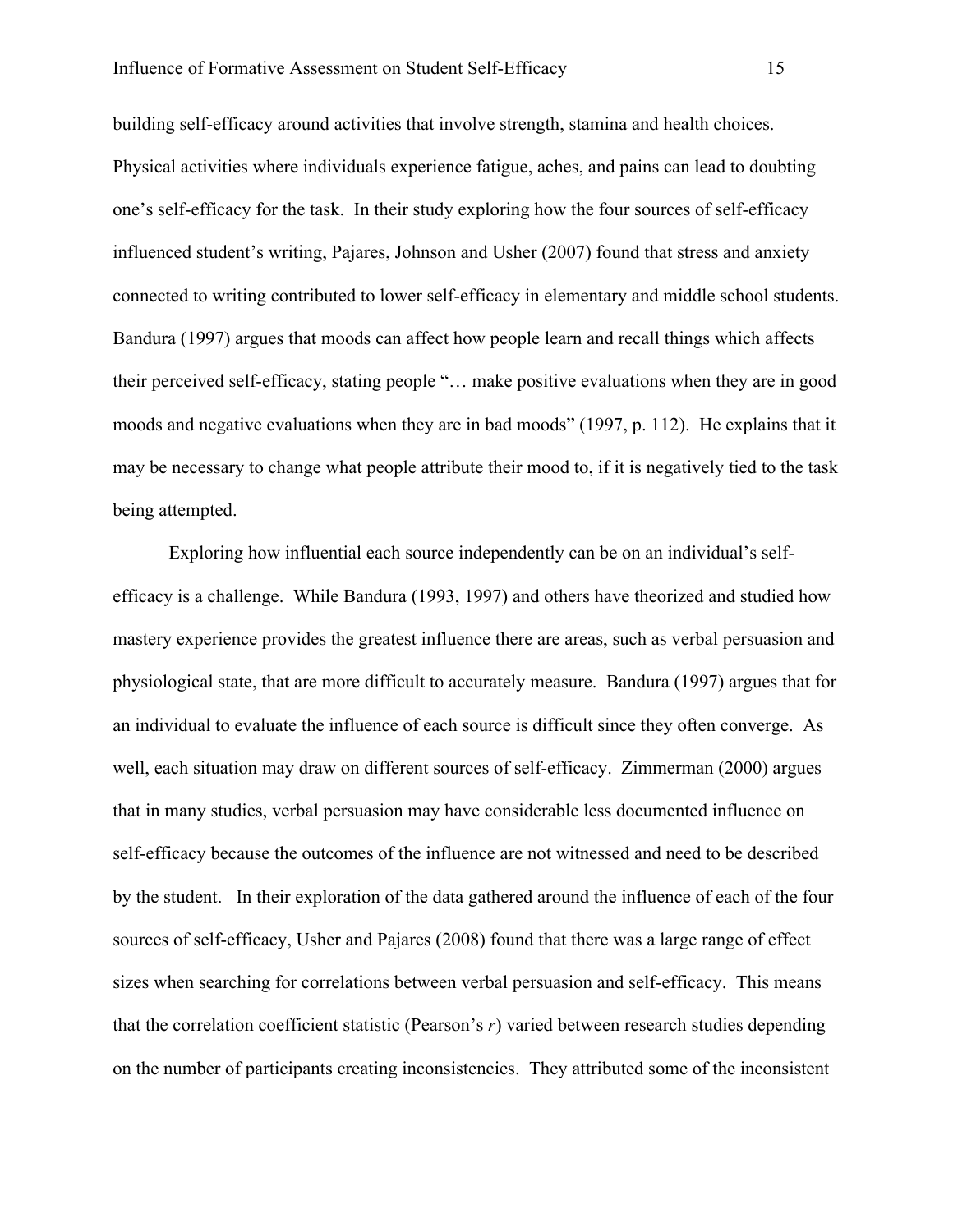results to the challenges participants may have had in describing and recognizing how much of an impact feedback and verbal persuasion really had on their self-efficacy. Many of the quantitative studies Usher and Pajares gathered, involve high school and college students being interviewed. They theorize that the students may have placed emphasis of influences on their self-efficacy incorrectly. Usher and Pajares also concluded that while there were correlations between self-efficacy and verbal persuasion, it was not predictive of self-efficacy levels in all subject areas.

Usher and Pajares (2008) suggest exploring verbal persuasion through qualitative investigations to gather a "rich understanding of the genesis of students' self-efficacy beliefs" (2008, p. 784) because it allows for the researcher to better focus on the influence different sources can have on self-efficacy. They recommend qualitative approaches implemented over a longer period of time, such as classroom observations, ethnography, and interview techniques.

In addition, studies that included the perspective of the teacher, especially when working with young students may provide insight into verbal persuasion. Schunk (1991) similarly recommends that further research needs to be completed exploring how attributional feedback can influence self-efficacy. He also argues that studies over a longer period of time may be able to reveal how students at different stages of skill development may interpret feedback differently. With the research suggesting qualitative studies spanning an extended length, the basis for the current auto-ethnographic study is supported.

#### **Self-Efficacy as a Motivation for Learning**

Self-efficacy plays an important role in a student's level of motivation for learning (Zimmerman, 2000). Bandura explains that "efficacy expectations determine how much effort people will expend and how long they will persist in the face of obstacles and aversive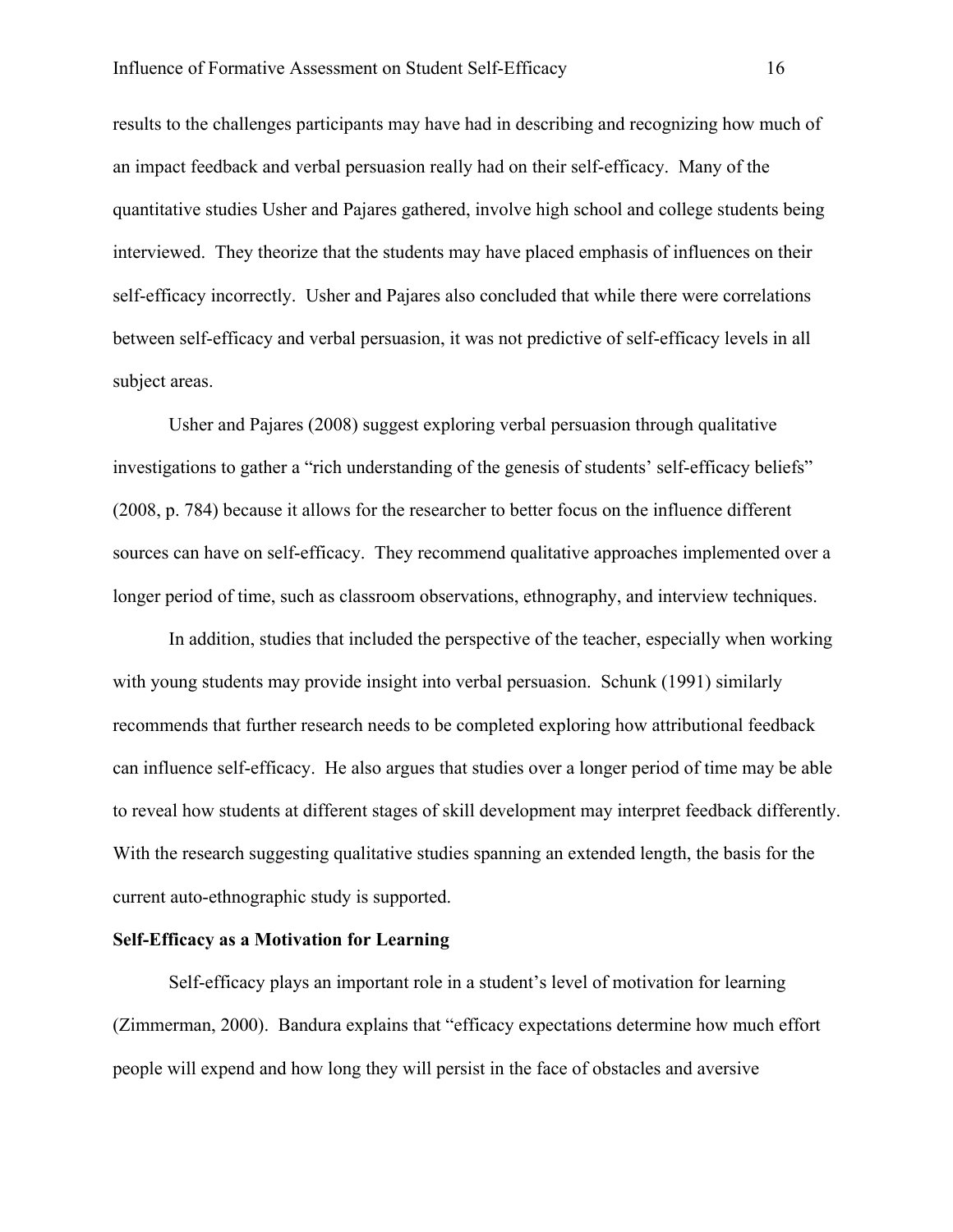experiences" (Bandura, 1977, p. 194). When attempting to predict a student's motivation for learning, self-efficacy has shown itself to be an effective predictor (Zimmerman, 2000). Students with strong self-efficacy beliefs are more likely to accept challenging tasks, show greater persistence, put more effort into problem solving, and ask for help to better understand the concept and not just to complete a task (Linnenbrink & Pintrich, 2003; Usher & Pajares, 2008; Zimmerman, 2000). When considering the process of learning to read, students are constantly being challenged with more difficult text to continue furthering their reading ability and very rarely reach a level of accomplishment that they are allowed to simply rest at. Linnenbrink and Pintrich (2003) explain that students with lower levels of self-efficacy are more likely to put in less effort, give up quicker when things become difficult, and ask for help that simply helps them finish the task quicker, rather than asking for assistance that helps them better understand the concept. Such behavior would severely impact a student's reading progress.

The descriptions of students with both high and low levels of self-efficacy is what Dweck (1986) would describe as either adaptive or maladaptive behavior. Adaptive behavior involves the student seeking challenges and they have effective persistence when presented with an obstacle, where as a student displaying maladaptive behavior will avoid challenges and has a low level of persistence (Dweck, 1986). Dweck argues that students displaying both adaptive and maladaptive behavior often have no difference in intellectual ability, but their behavioral choices can have a significant effect on their cognitive performance. This research suggests that changing a student's maladaptive behavior based on an understanding of the four sources of self-efficacy may increase their motivation to learn, and positively affect their achievement.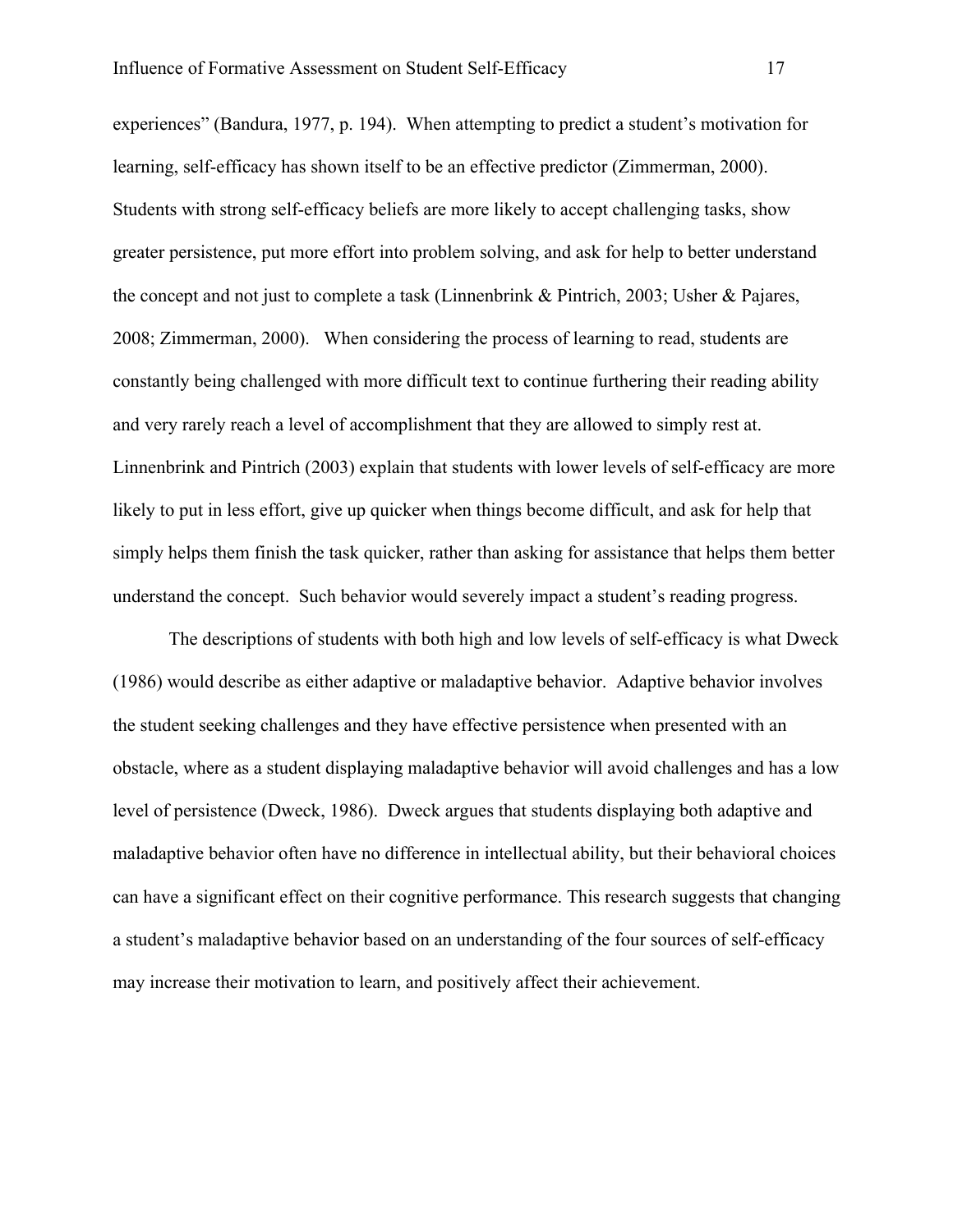#### **Self-Efficacy and High Achievement**

It has been theorized that self-efficacy is a predictor of performance (Zimmerman, 2000) and that students with high-self efficacy are more likely to accept challenges, try harder, and solve problems more successfully than students with low self-efficacy (Linnenbrink & Pintrich, 2003; Usher & Pajares, 2008), and there are numerous studies that support these theories.

Määttä and Järvelä (2013) completed a qualitative study to explore how students age six to eight years old perceived their self-efficacy in different classroom learning situations, to discover if there was a correlation between confidence and success among young children. They tracked 24 students, 12 girls and 12 boys, who had been chosen by their teachers and identified as either high or low achievers. Each of these students was filmed in a variety of activities that involved whole group discussions, small group activities, and independent work during literature, math, science, religion, history, and gym class. Researchers completed semistructured recall interviews one-on-one with students, after students had completing different learning activities. Students were shown short video clips of them during an activity and interviewed about the learning activity. Students were asked questions about what had occurred during the learning activity, how confident they were that they would succeed and why, and finally how they were able to succeed. A coding system was devised to categorize student responses as low confidence or high confidence, as well as a coding system for what students attributed their level of confidence to.

Student responses were collected and analyzed, and the researchers found a statistically significant relationship between confidence and success. Students who indicated high to moderate levels of confidence succeeded well, and those who struggled to indicate their confidence level were more likely to have poor success. The study provided evidence that young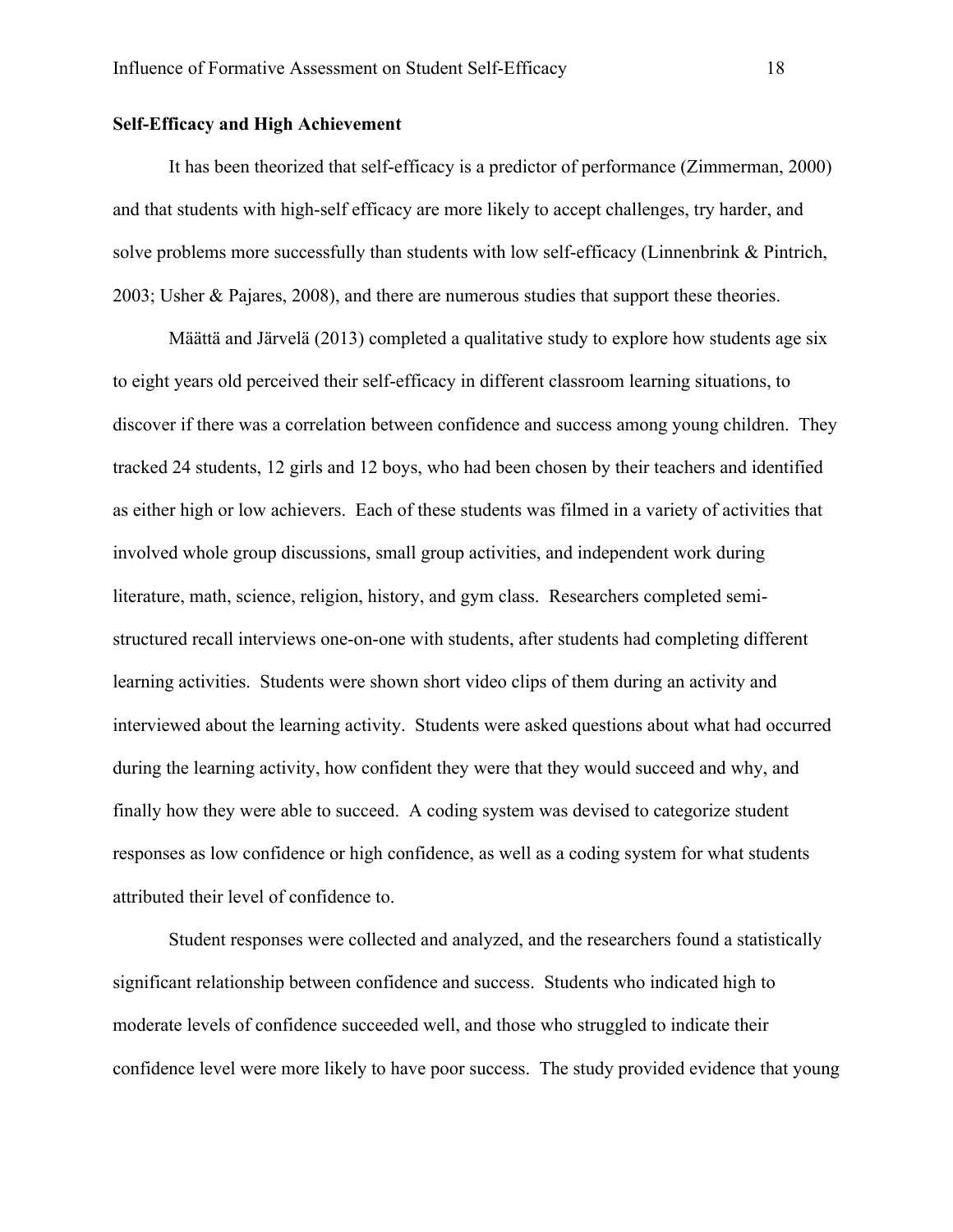children are able to articulate and justify their level of confidence, with 91% of students able to do so during the study (Määttä & Järvelä, 2013). A limitation of the study is that students were asked about their initial confidence for completing the activity, only after they had already completed it. It would have been an interesting research point to interview students prior to completing the activity for a more authentic report of perceived self-efficacy compared to what the activity actually proved they were able to accomplish. Interesting to note, that the majority of students interviewed stated they had moderate to high levels of confidence although there was a mixed range of student ability chosen by the teachers who labeled students as either having high or low self-efficacy. Määttä and Järvelä (2013) explain based on their prior research, that it is not abnormal for young students to have higher levels of self-efficacy when compared to older students. It was disclosed that the majority of students were shown videos that were mostly of students achieving success, which they recognize as another limitation of the study.

When asked to describe why they had indicated their specific level of confidence, 62% of the time students cited emotional and physiological states, not mastery experience as might have been predicted based on the theories presented by Bandura (1997). Mastery experience was reported as a reason for being confident 27% of the time. Määttä and Järvelä (2013) theorize that since the students are quite young, they do not have a lot of prior experience to draw on and so use physiological signals to indicate their self-efficacy. Verbal persuasion was cited as a reason for confidence only 11% of the time. When tracking how teachers responded to students, they found that teachers provided students with low self-efficacy with less feedback than those with high self-efficacy. It was shown that students were quite dependent on positive feedback from both peers and teachers, which when considering their age and limited experience, would provide students with the needed acknowledgement of their skills to build a bigger bank of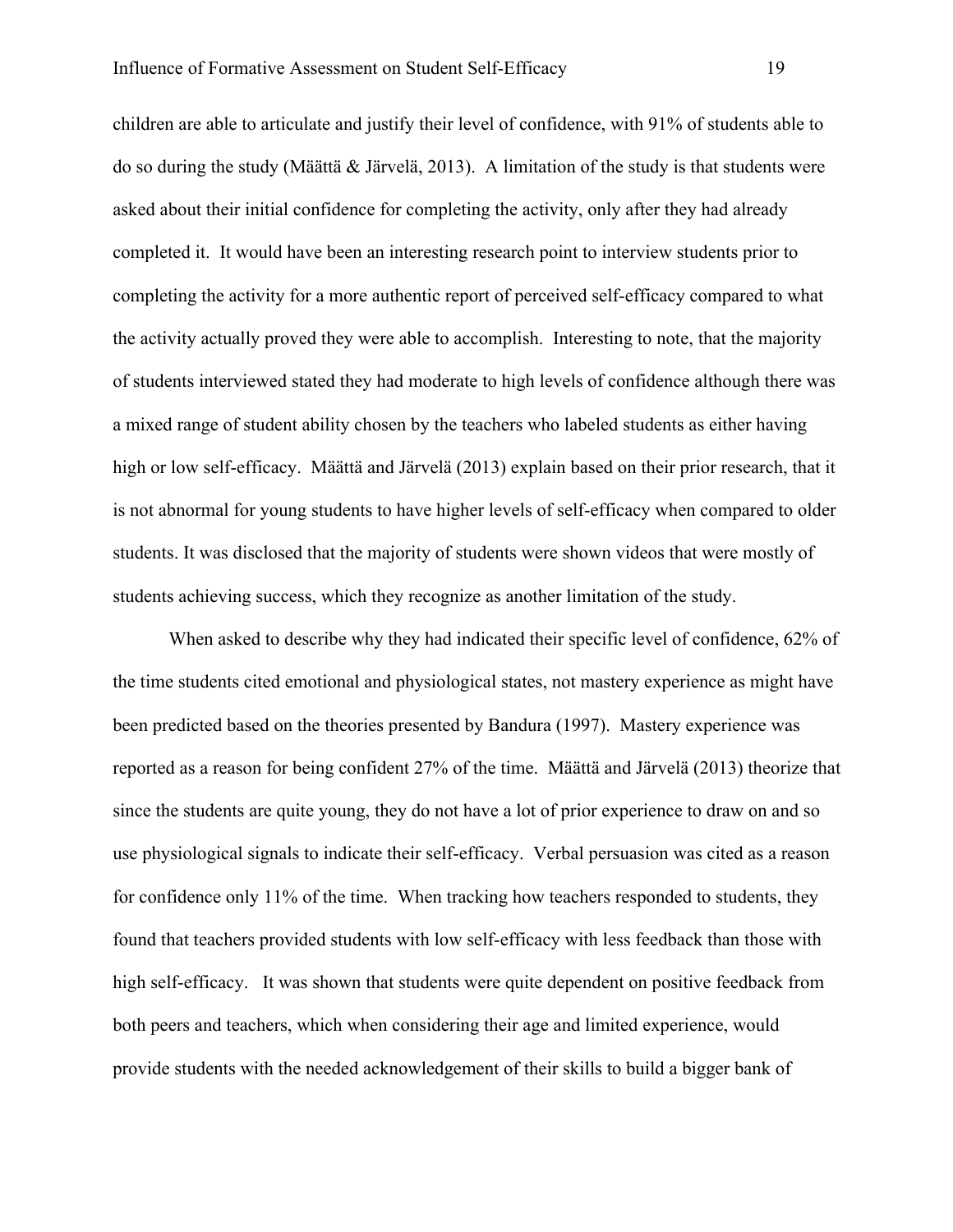positive prior experiences to draw from for building self-efficacy with future tasks. Määttä and Järvelä stressed the need for students with low self-efficacy to receive more feedback about their performance.

The relationship between self-efficacy and achievement was further explored in two separate studies, with one focusing on reading and writing of students in grade 4, 7 and 10 (Shell et al., 1995) and the other focusing on math for seventh grade students (Yurt, 2014). Both studies found that students with higher to moderate levels of self-efficacy, were higher achieving in the subject area being focused on, aligning with what Määttä and Järvelä (2013) found. The studies by Yurt (2014) and Shell, Colvin and Bruning (1995) both tracked older students than the study completed by Määttä and Järvelä (2013) and students were also asked to provide their perceived self-efficacy levels prior to completing a task by completing a survey. In Yurt's (2014) study focusing on self-efficacy in math, the results found that sources of self-efficacy in order of importance were personal experience, verbal persuasion, physiological states, and vicarious experiences. Määttä and Järvelä (2013) concluded that physiological states was the most influential source on self-efficacy in their study, but their students were also much younger and had less personal experiences to rely on to shape their self-efficacy. Social or verbal persuasion was a moderate source of influence in both studies.

In their study examining self-efficacy and achievement in reading and writing, Shell, Colvin and Bruning (1995) surveyed students to understand how much of a role effort played in their achievement. Both high and low achieving students rated effort as being important to success, but lower achieving students reported outside influences as contributing factors of their success including "receiving enough help," "luck," and if "the task was easy enough" (Shell et al., 1995, p. 396). For students who struggle with activities beyond their capabilities, they may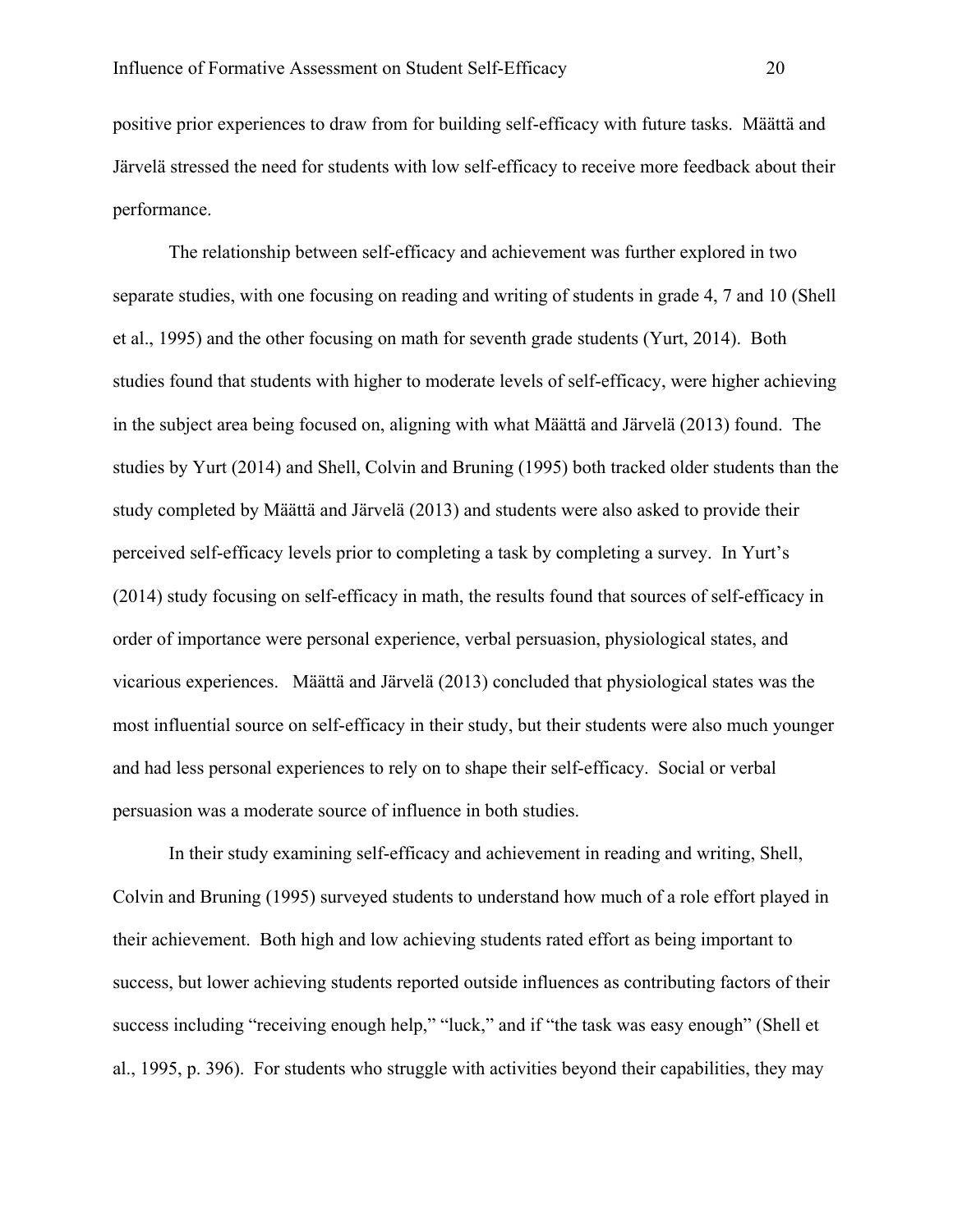see these as factors that contribute to success because without them effort alone is not enough. Shell, Colvin, and Bruning concluded that low achieving students should be presented with tasks at their instructional level that will ensure success, so as to not undermine a student's effort.

## **Self-Efficacy and Low Achievement**

Understanding why students with low achievement seem to have low self-efficacy is key when attempting to change a student's perceived self-efficacy. Margolis and McCabe (2006) argue that students who are low achieving and struggle constantly "…create self-fulfilling prophecies of failure and learned helplessness that can devastate physiological well-being" (p. 219). Bandura (1997) theorized that mastery experience was one of the more influential sources of self-efficacy. For students who struggle, successful mastery experiences could provide powerful evidence of an ability that they may have doubted. As Lorsbach and Jinks (1999) explain, what has happened to students in the past shapes what they expect to happen in the future and as a result "each individual brings to a setting beliefs about the classroom roles for themselves and others" (p. 158). While a student may start a new grade in a new classroom with a new teacher, the beliefs that they have established about their abilities in past classrooms with previous teachers will affect them in their new learning environment.

In a qualitative study, Usher (2008) explored how a student's self-efficacy was shaped and affected their achievement in math. Usher interviewed eight students in grade eight with different levels of self-efficacy, along with their teachers and parents. Students that had low selfefficacy all had parents who indicated they struggled with math in school. Bandura (1993) notes that parents who struggle with their own self-efficacy to help their children learn subjects that they themselves were deficient in, will often project this deficit onto their children. In Usher's (2008) study one student with low self-efficacy commented that he was frustrated when his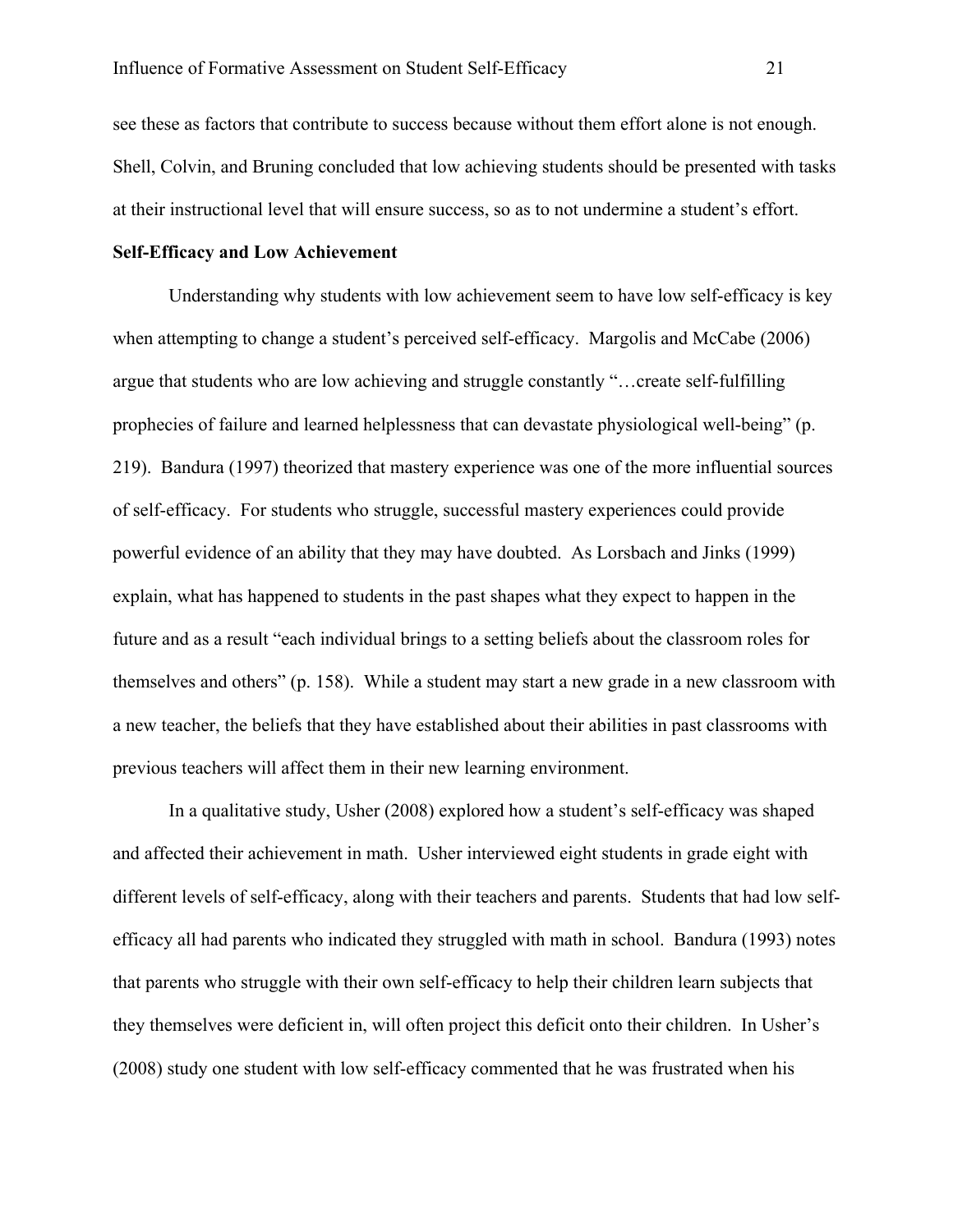mother was unable to help him complete his homework, making him doubt his own ability to be successful. Bandura (1997) theorized that vicarious experiences such as watching a trusted individual model a skill can influence self-efficacy. Usher's study demonstrates how vicarious experience could result in negatively impacting a student's perceived self-efficacy; if a parent is unable to complete the homework, how could the student expect themselves to be successful?

While the teachers in the study did not appear to doubt their ability to teach the curriculum, Bandura (1993) does describe teacher self-efficacy as a contributing factor to a student's overall self-efficacy development. One student who had nearly failed math the previous year, attributed her newly developed high self-efficacy level to her new math teacher who set achievable goals and provided feedback, demonstrating the teacher's confidence in the student as well as demonstrating the teacher's understanding of the concept and knowledge of the student's abilities (Usher, 2008). Bandura (1993) cites evidence that "classroom atmospheres are partly determined by teacher's beliefs in their instructional efficacy" (p. 140) which could contribute to how the student had gone from failing math to earning high marks. The relationship between the teacher and the student, is also evidence of verbal persuasion (Bandura, 1997) where the student is provided feedback and encouragement from a trusted individual.

#### **Self-Efficacy and Verbal Persuasion**

For the purpose of this study the effect of verbal persuasion on self-efficacy is an area of particular interest, due to the exploration of how formative assessment and providing students with feedback can influence self-efficacy. Studies discussed previously (Bandura, 1993; Pajares et al., 2007; Usher & Pajares, 2008; Zimmerman, 2000) argue the limitations of verbal persuasion as a source of self-efficacy, and provide evidence that other sources of self-efficacy are by far more influential. There is however evidence that shows verbal persuasion does have a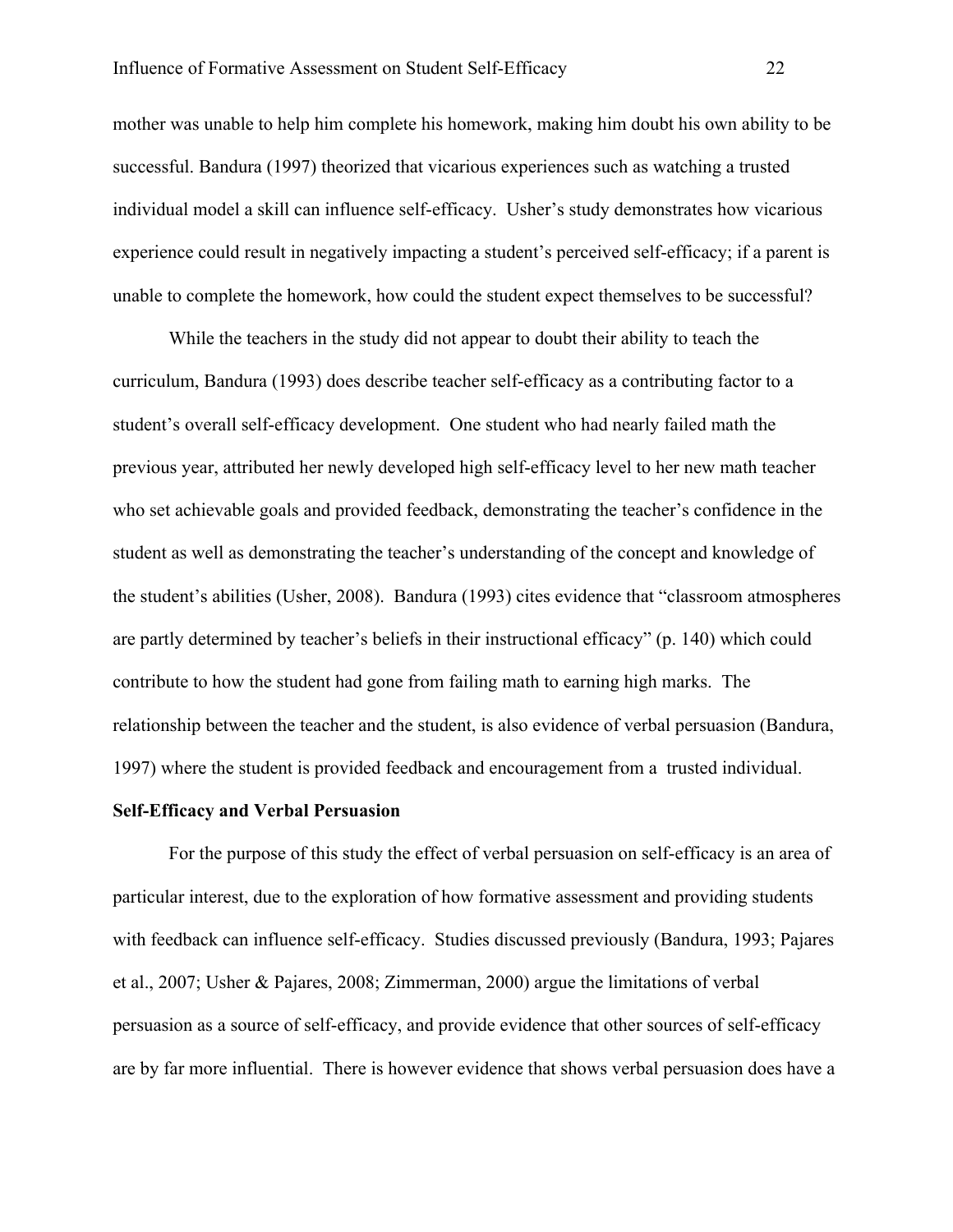significant impact on student self-efficacy and achievement. Joet, Usher, and Bressoux (2011) completed a study to explore the influence of Bandura's (1997) theorized sources of self-efficacy on academic achievement of grade three students. Their study showed that mastery experience did have a significant impact across all academic areas that students were surveyed in. However in math, verbal persuasion was also highly predictive of students' self-efficacy. As Bandura (1997) explains, young students are more likely to seek encouragement for their abilities with a new task, because they have little to no prior experience to draw from that helps them establish a prediction for how capable they are.

In a case study by Nes Ferrara (2005) self-efficacy of a sixth grade student who was reading below grade level was tracked, along with changes in her reading fluency. The student received one-on-one reading support for eleven weeks, and the student graphed the number of words she was able to read within a set time, and was taught to set tangible reading fluency goals. Changes in the student's self-efficacy were assessed through interviews and by having the student complete a self-perception scale once a week. The student's achievement and selfefficacy both showed improvement. Nes Ferrara noted that the student's self-perception of her abilities was linked to how she felt others perceived her. Nes Ferrara argues that while students may start school feeling positive about their abilities, as time passes this attitude may diminish with comments from peers and when evaluating their skills against others. It is important for students to receive feedback on their goals to provide them with direction for further improvement as well as to improve their self-efficacy (Nes Ferrara, 2005). By having the student in the study track the number of words she read within in a set amount of time each session, it provided her with feedback that showed she had improved and allowed the student to be reflective about what she was doing that made her successful. While the sources of self-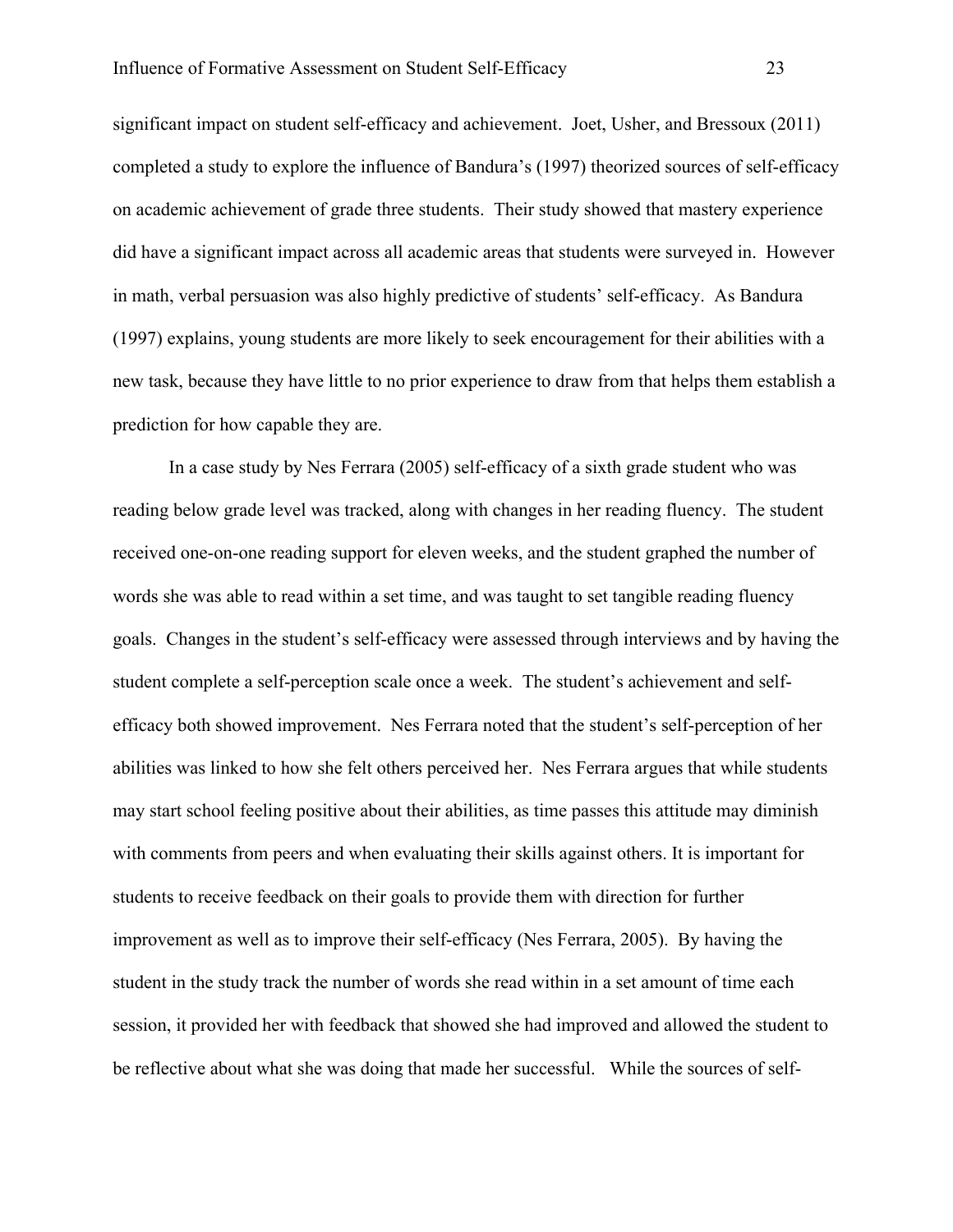efficacy often work in tandem making it difficult to assess their individual effects on a student's self-efficacy, the studies by Joet, Usher, and Bressoux (2011) and Nes Ferrara (2005) provide some evidence that verbal persuasion has an impact on self-efficacy.

## **Formative Assessment and its Impact on Learning**

Assessment is gathered in classrooms as evidence of student progress and achievement. Assessment is typically considered to be either summative or formative in nature. Summative assessment provides "… evidence of student achievement for the purpose of making a judgment about student competence or program effectiveness" (Chappuis, 2009, p. 4). It is often used to determine a final grade or final performance level. Formative assessment is defined as "…activities undertaken by teachers, and/or by their students, which provide information to be used as feedback to modify the teacher and learning activities in which they are engaged" (Black & Wiliam, 1998a, p. 7). Formative assessment is gathered as students are in the process of learning that allows for teachers to make changes to how they are instructing as well as how they are asking students to demonstrate their learning (Black & Wiliam, 1998a). Formative assessment is as much for the student as it is for the teacher though, as Stiggins and Chappuis (2005) argue that "…formative assessment can and should be done for and by students" if students are going to become effective learners (p. 15).

Chappuis (2005) argues that formative assessment should be established around three key questions: "Where am I going? Where am I now? and How can I close the gap?" (p. 40). Hattie and Timperley (2007) further elaborate on these three key questions by asking: "What are the goals? What progress is being made toward the goal? and What activities need to be undertaken to make better progress?" (p. 86). The answers to these questions should be shared with students so they can have a strong connection to their individualized learning goals, which would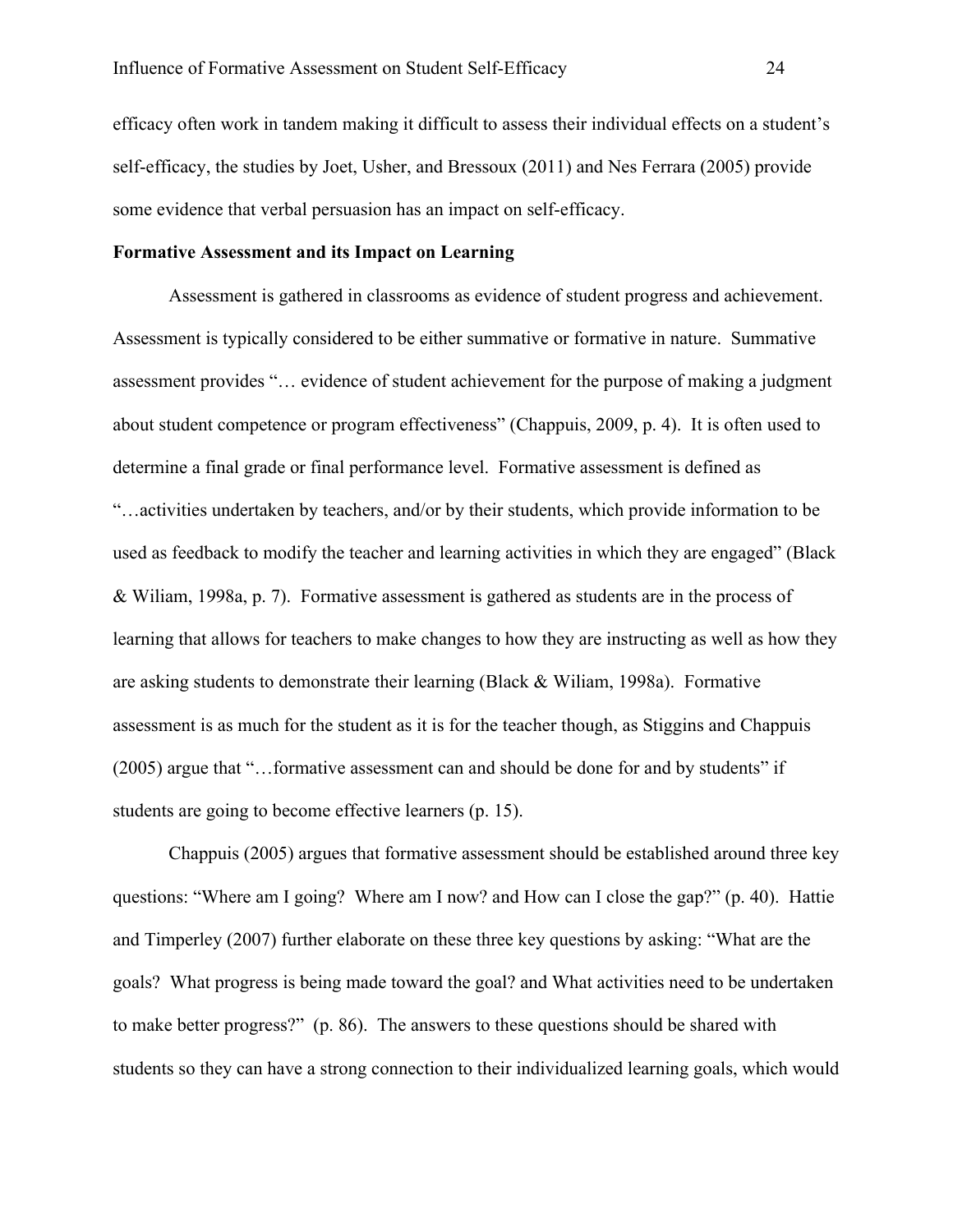allow students to receive meaningful feedback (Chappuis, 2005). There are many different formats that formative assessment can take to best address these three questions. Formative assessment strategies include sharing learning goals and criteria for success with students, examples of products that show both strong and weak work, providing descriptive feedback with the goal to further learning, having students set goals and self-assess their progress to take ownership over their learning, and designing classroom lessons and discussions to display student understanding (Black & Wiliam, 2009; Chappuis, 2005). There are a number of studies that explore the impact of specific formative assessment strategies on student achievement.

In a mixed methodology study, Fletcher and Shaw (2012) aimed to explore the effects on student engagement when students were presented with clear learning goals and plan to meet the goals. In the study, the researchers referred to the formative assessment strategy used as student directed assessment. Researchers (Andrade & Valtcheva, 2009; Black & Wiliam, 1998a; Chappuis, 2005; Stiggins & Chappuis, 2005) have suggested that providing students with clear and attainable learning goals is an effective formative assessment strategy. In Fletcher and Shaw's (2012) study students were presented with learning goals for a writing assignment and then asked to make a plan for how they would achieve these goals. There were 256 students in the study in year 4 and 6 at a school in New Zealand, who were either part of the treatment group or the comparison group. Sixteen students were interviewed after completing the student directed assessment and the writing activity, along with ten of the participating teachers. The researchers interviewed participants to generate information on how they perceived and experienced the student directed assessment, and to supplement the surveys used to measure student and teacher experiences using student directed assessment, along with the analysis of the writing samples.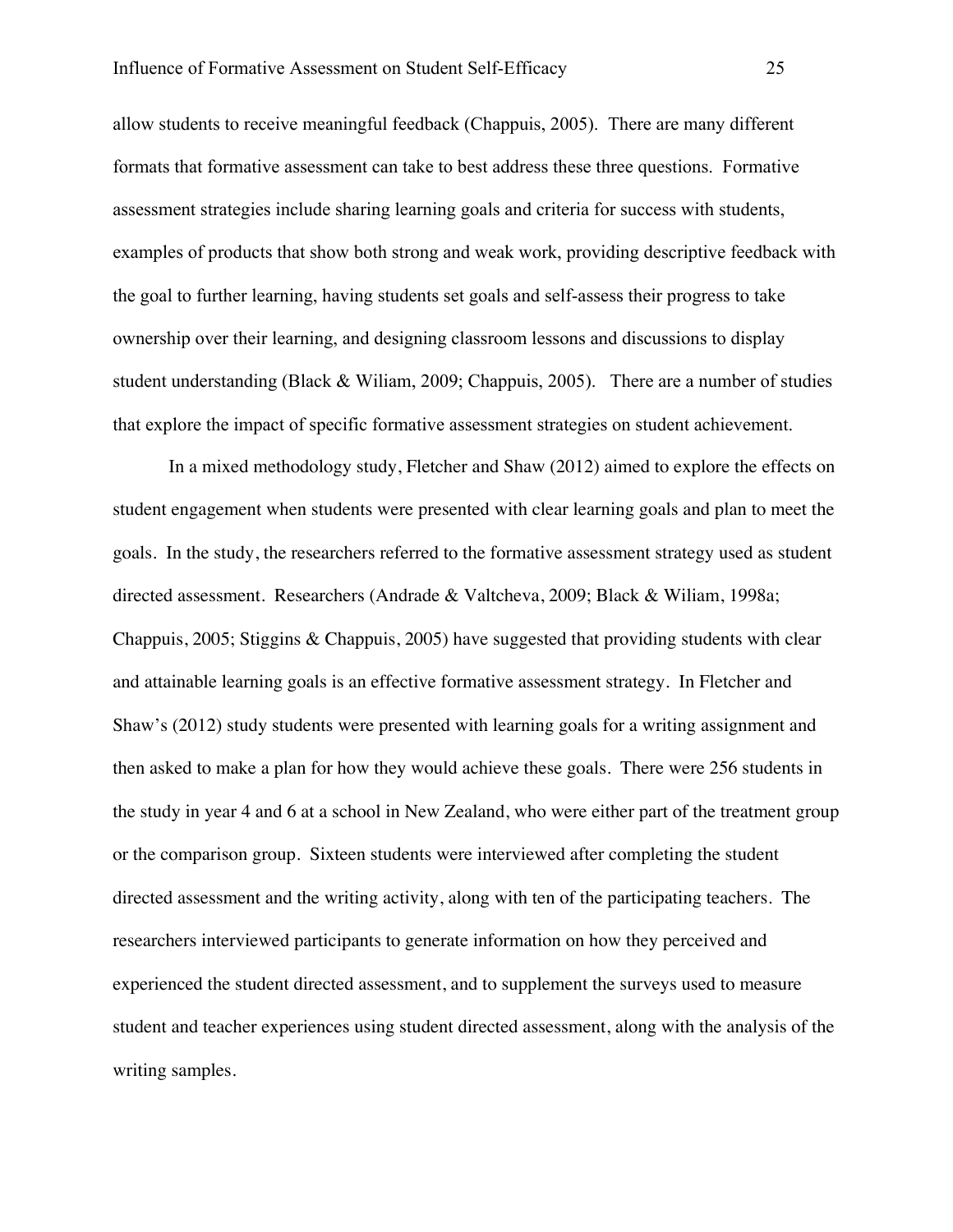The quantitative results showed that the year 4 treatment group had similar achievement levels to the comparison group, although the teachers did report better engagement in learning amongst the treatment group. The students in the year 6 group however, did produce a higher quality of work than the comparison group. It was noted that the year 6 teachers had been teaching for longer than the year 4 teachers, and were more confident in implementing the student directed assessment. During the interviews, many teachers stated that it was difficult for students to understand how to describe the steps required to achieve their learning targets. It could be argued that younger students need more thorough metacognitive guidance than older students. Also, if the teachers in the year 4 group were not feeling confident in implementing the treatment, this could have also affected the outcome. Bandura (1993) argues that teachers with low self-efficacy may not be able to provide the necessary instruction for students to succeed in the skill they are teaching and limit the mastery experience students might have that influences their self-efficacy.

The interviews of students and teachers of both year 4 and year 6 showed that students in the treatment group had increased engagement in learning and took more responsibility to ensure their writing assignment was completed correctly. There was a high level of motivation observed and enjoyment in the student directed assessment process. It was argued by Black and Wiliam (1998b) that students can only assess their progress "...when they have a sufficiently clear picture of the targets that their learning is meant to attain" (p. 143). Fletcher and Shaw's (2012) study supports this claim, with the researchers concluding that by setting up the learning goals and steps for achievement prior to writing, it "helped students become aware of the intended learning goals… [and] helped students realize how their inputs and efforts would contribute to their overall achievement in the assessment" (p. 258). Fletcher and Shaw's mixed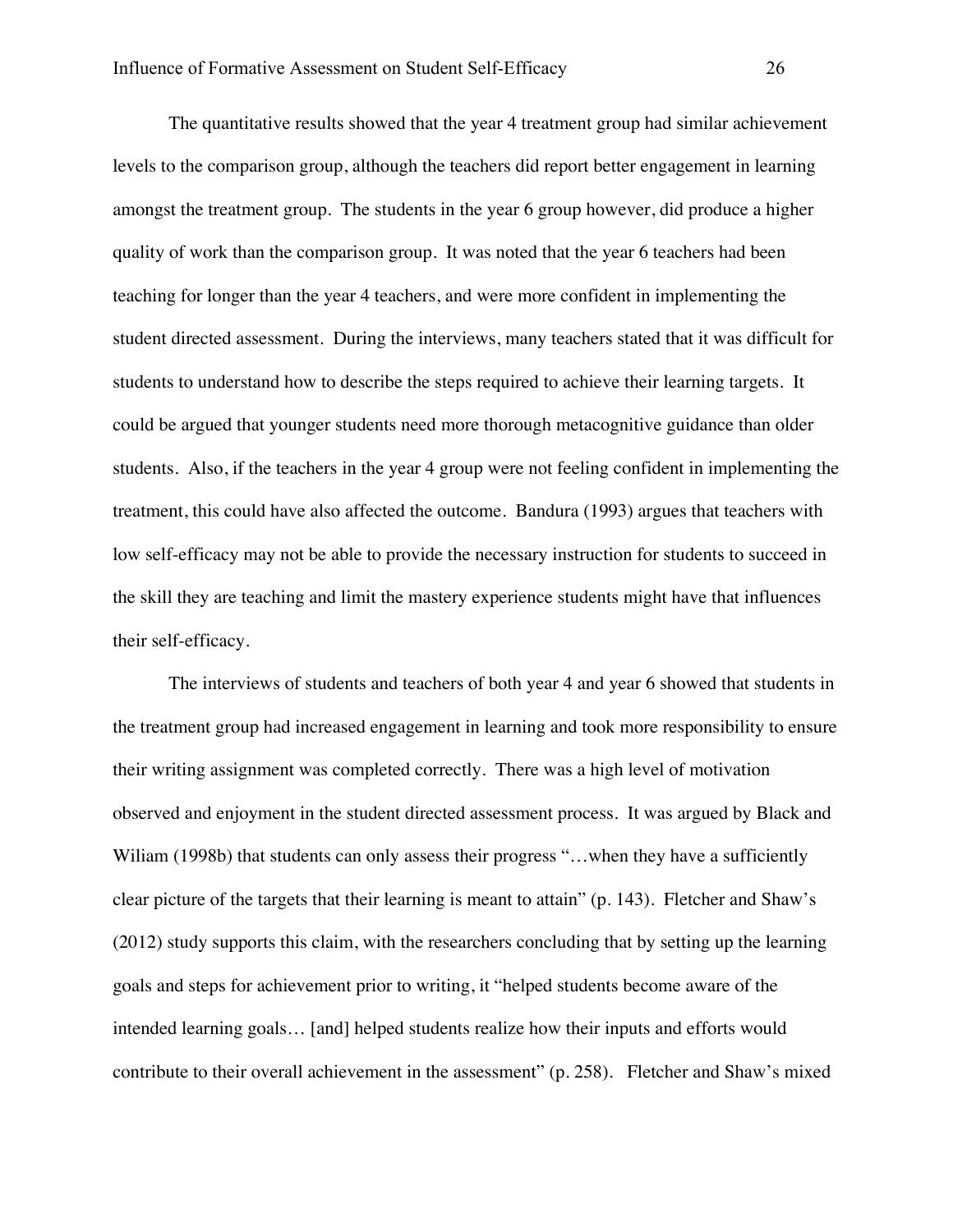methodology study provides an important perspective on the benefits and some of the challenges when implementing formative assessment in elementary school.

Self-assessment is a formative assessment strategy that involves students comparing their own progress or performance against a previously established criteria or standard, often presented in the form of a rubric (Andrade & Valtcheva, 2009). A rubric is list of criteria describing different levels of quality. It describes common mistakes while also highlighting positive aspects of the work or performance (Andrade & Valtcheva, 2009). Andrade and Valtcheva (2009) argue that the purpose of self-assessment is not to establish a grade, but to provide evidence of areas of strength and areas for further development that the student and teacher can then make a plan to improve upon. Other researchers (Black & Wiliam, 1998a; Stiggins & Chappuis, 2005) support this argument, with Stiggins and Chappuis (2005) explaining that when students are involved in assessment they participate in building a vision for their learning and academic success and "the result will be classrooms in which there are no surprises or excuses" (p. 13) and students will be motivated to achieve at a high level.

By establishing a rubric with a clear set of criteria to describe the quality of work ranging from poor to excellent it allows students to set goals prior to engaging in activities and reflect upon their achievement afterwards without necessarily needing the opinion of the teacher. Andrade and Valtcheva (2009) believe "students who set goals, make flexible plans to meet them, and monitor their progress tend to learn more and do better in school than students who do not" (p. 13). When students achieve success it often leads to greater confidence and "with increased confidence comes the belief that learning is possible" (Stiggins & Chappuis, 2005, p. 12) which will encourage students to accept challenges and promote deeper learning.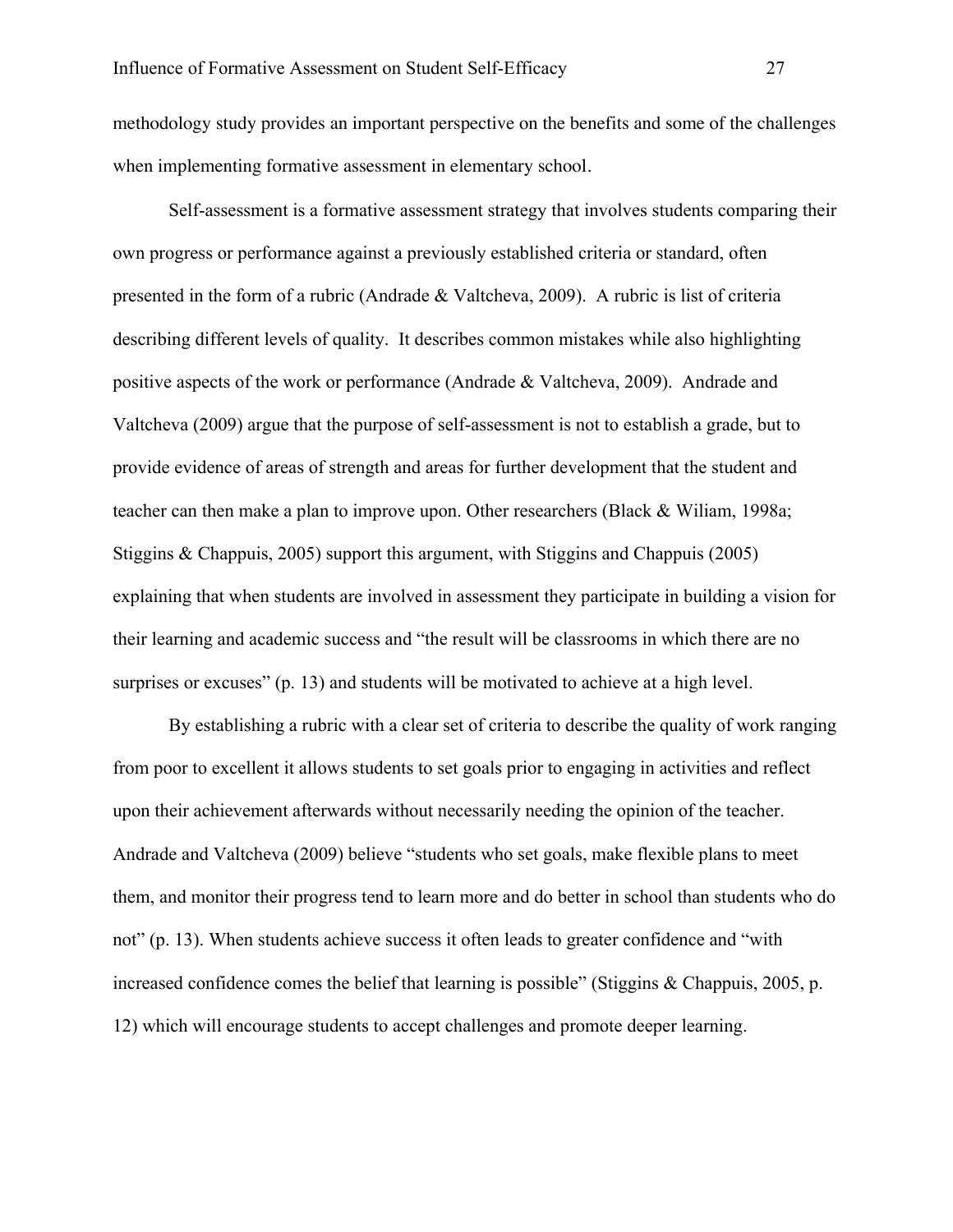In their quantitative study exploring writing achievement for students in grade 3 and 4, Andrade, Du, and Wang (2008) aimed to investigate the effect of generating criteria with students based on a writing model, and then having students self-assess their own writing according to the rubric that was created and based on the criteria. The study involved 116 students shared between seven elementary school classrooms in either grade 3 or grade 4, with some of the students in a control group. Each of the classes was asked to complete a writing assignment connected to a topic related to their current curriculum. In the treatment classrooms, students were shown a writing model and asked to discuss its strengths and weaknesses, which led to creating a rubric for an effective story or essay. Students received the rubric and used it to self-assess the first draft of their writing assignment. The comparison group was not exposed to the writing model nor did they receive a rubric, but they did brainstorm qualities of an effective story or essay. After completing their first draft, they were simply asked to consider options for improving it and did not self-assess it.

When researchers scored the writing samples, the results showed that the treatment group had higher scores overall than the comparison group. There were students in the treatment group who had used rubrics previously, but these students' scores showed no difference from other students. A limitation of the study is that it only involved one isolated writing activity, so to see the bigger impact on student achievement it would need to be carried out over a longer period of time. The results were encouraging enough for Andrade, Du and Wang (2008) to recommend that "elementary school students ought to be actively engaged in critiquing sample pieces of writing, in thinking together about the criteria that are in the rubrics by which their writing will be evaluated, and in self-assessment of their works in progress" (p. 9) because of the writing improvements that occurred. Their findings support arguments made by other researchers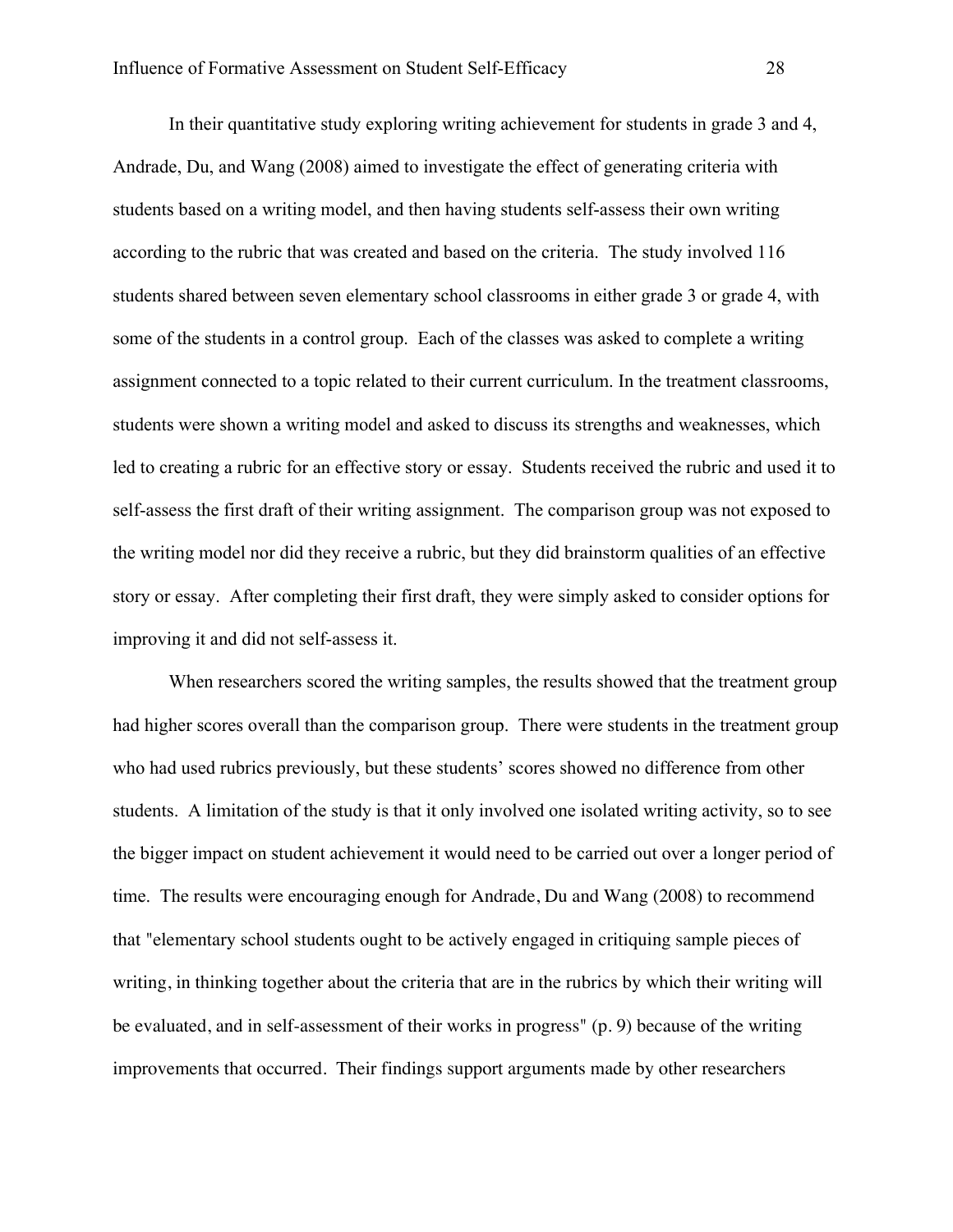(Andrade & Valtcheva, 2009; Chappuis, 2005; Stiggins & Chappuis, 2005) that using examples of strong and weak work, having students involved in creating criteria related rubrics, and implementing student self-assessment can have positive impacts on student achievement.

In their study on the importance of feedback for students, Hattie and Timperley (2007) describe feedback as "…information provided by an agent (e.g., teacher, peer, book, parent, self, experience) regarding aspects of one's performance or understanding" (p. 81). Hattie and Timperley explain that providing students with feedback is a way to close the gap between what is already understood and what needs to yet be understood. They argue that feedback is most effective when it includes specific information about progress that has been made, providing "…information on correct rather than incorrect responses and when it builds on changes from previous trails" (Hattie & Timperley, 2007, p. 85) to continue moving forward to deepen a student's understanding. Margolis and McCabe (2006) and Bandura (1993, 1997), also argued that feedback should be phrased positively to provide descriptions of why a student achieved success for their self-efficacy to be positively developed.

Hattie and Timperley (2007) recognize that feedback has an impact on self-efficacy, and explain that teachers need to be careful in how and when they provide students with feedback because "the ways and manners in which individuals interpret feedback information is the key to developing positive and valuable concepts of self-efficacy about learning" (p. 101). Black and Wiliam (1998b) link the importance of descriptive feedback and goal setting to improving selfperception, which supports aspects of Bandura's (1993) theory on how to build a student's selfefficacy. Ideally students should be taught and encouraged to ask of themselves where am I going, where am I now, and how can I close the gap so that they do not rely solely on teachers to direct their learning and provide feedback (Hattie & Timperley, 2007).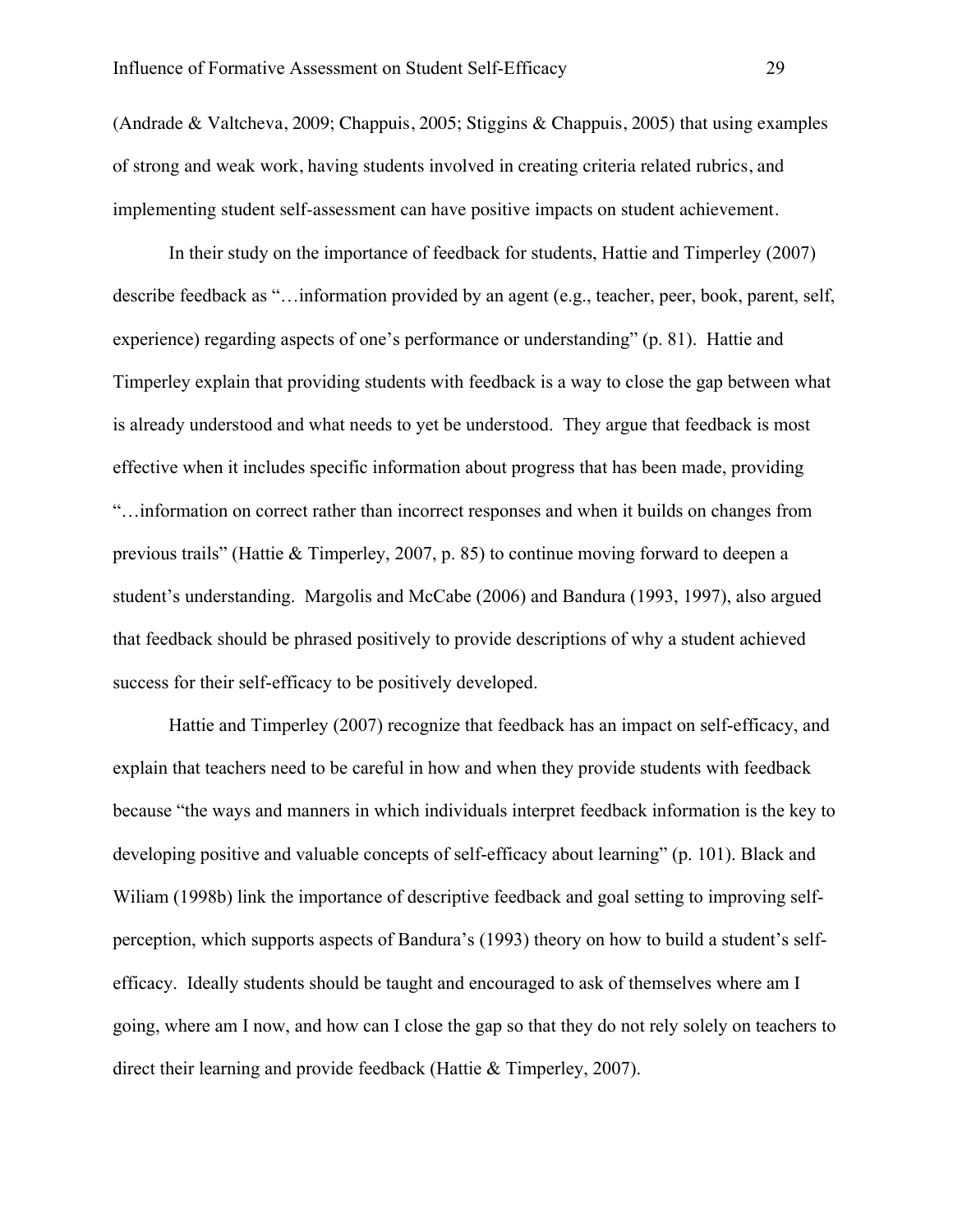In a qualitative study, Cowie (2005) interviewed students and teachers between grade 7 and grade 10 to gather evidence about how teachers provide feedback and how students responded to the feedback. Interviews were conducted with 31 students and 10 teachers to hear their views on formative assessment, and then observations in classrooms were completed to witness classroom assessment practices. Afterwards 75 students and their teachers were interviewed to hear how students felt their teachers had found out about and responded to their learning, as well as the students' overall experience with assessment. It was revealed that students desired descriptive feedback on how they had done well, instead of a generic comment that they simply had done well. They preferred to receive this feedback during one-on-one or small group interactions. Since Cowie's study focused on older students they were able to describe the impact of formative assessment that younger students may not be able to articulate. Students revealed formative assessment impacted "…how they felt about themselves as learners and knowers, and the ideas and actions they came to see as having merit" (2005, p. 150) in their learning. Cowie notes that it is important for teachers to be aware of the importance formative assessment can have on a student's perception of themselves as learners. Bandura (1997) has discussed both the positive and negative affects feedback can have on students' self-efficacy and Cowie's interviews reveal this to be true for a number of students.

Exploring the impact of different formative assessment strategies reveals that formative assessment does impact student achievement positively, although to varying degrees. A number of studies alluded to the impact it had on student confidence and self-efficacy and the following section will provide further evidence to this claim.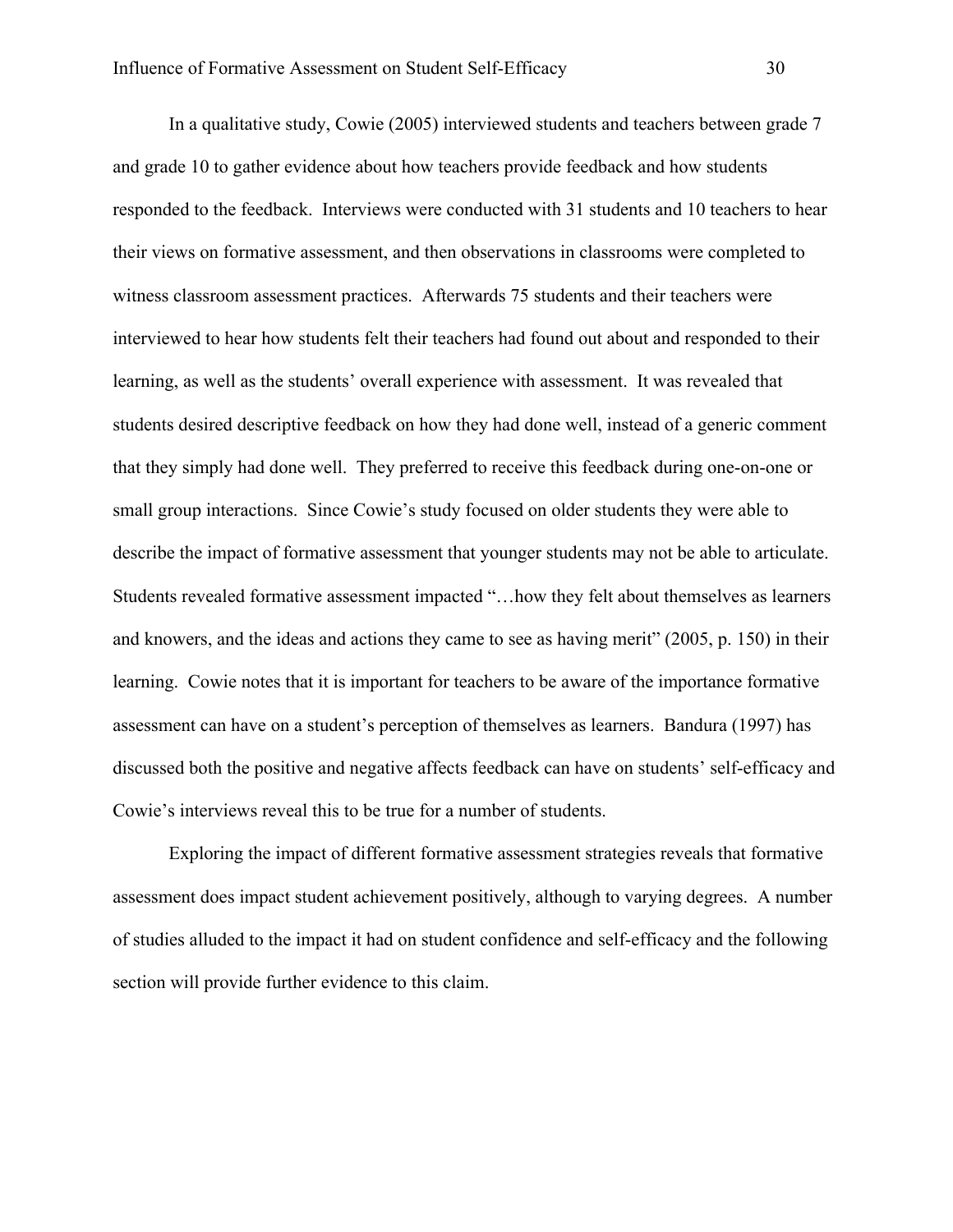## **Self-Efficacy and Formative Assessment**

Motivating students to be engaged in learning, put in their best effort, and accept challenges to promote deeper learning can be difficult. As discussed earlier, Dweck (1986) described two motivational behaviors: adaptive and maladaptive. Students with adaptive behavior will seek challenges and have high levels of persistence when presented with an obstacle, whereas students with maladaptive behavior are more likely to display helpless characteristics, avoid challenges, and will have a low level of persistence (Dweck, 1986). Dweck argues there may often be little to no difference in intellectual ability with students exhibiting either of these behaviors, but it can affect students' cognitive performance. Dweck explains behaviors are shaped by how students view intelligence. If they believe intelligence to be a fixed trait, it will draw them towards a performance goal that sets out to gain positive judgments of ability and avoids chances of negative judgment or failure. For example, a student who believes intelligence to be a fixed trait will only care about solving a multiplication question correctly, not valuing the strategy they used to find the answer. If the question is too difficult and they suspect they will not get the correct answer, they would most likely not attempt it. If however a student believes intelligence is malleable then learning goals, which are designed to increase overall competence, will motivate them. A student with this perspective on intelligence will put emphasis in understanding how multiplication is similar to repeated addition and be less focused on the getting the answer correct. They will be more likely to attempt a challenging multiplication question because they have a strategy that might be applicable and know they will learn from any mistakes they make.

Presenting students with formative assessment strategies will demonstrate how intelligence and ability is malleable and possibly produce more adaptive behaviors. McMillan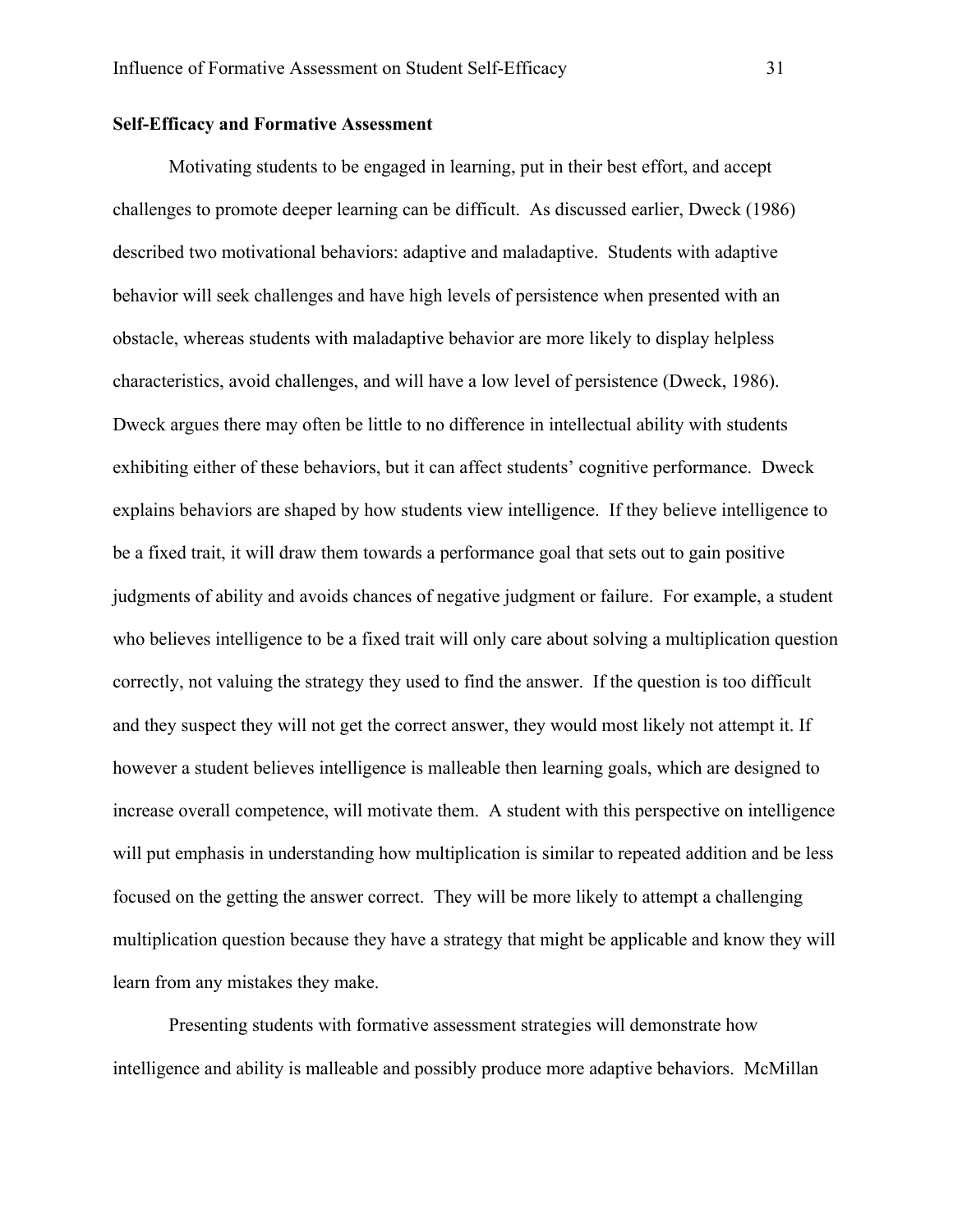and Hearn (2008) argue that "self-assessment plays a significant role in developing selfperceptions that lead to greater motivation" (p. 44). When students self-assess it helps them see where they are in the stages of understanding and how the effort they have put in is connected to the progress they have made. When students finally achieve the level of understanding they were aiming for, it demonstrates their true ability and builds their self-efficacy (McMillan  $\&$ Hearn, 2008).

Bandura's (1997) four sources of self-efficacy are all experienced through the wide variety of formative assessment strategies that have been discussed thus far. When a student is provided with a writing model to establish criteria for success they are participating in a vicarious experience. When they self-assess their progress and receive feedback for what made them successful, they are provided sources of verbal persuasion. When a student repeatedly selfassesses their progress and finally demonstrates clear understanding of a concept they have participated in a mastery experience. When students are provided with models of work and criteria for success that can lower stress and negative emotions about the assignment, students experience a positive physiological state. Stiggins and Chappuis (2005) summarize the relationship between formative assessment, effort, and perceived ability:

If these students are to believe in themselves as productive learners, then they must first experience credible forms of academic success as reflected in the results of what they understand to be rigorous assessment. A small success can spark confidence, which, in turn, encourages more effort. If each attempt brings more success, their academic self concept will begin to shift in a more positive direction. Our goal then is to perpetuate this cycle. (p. 12)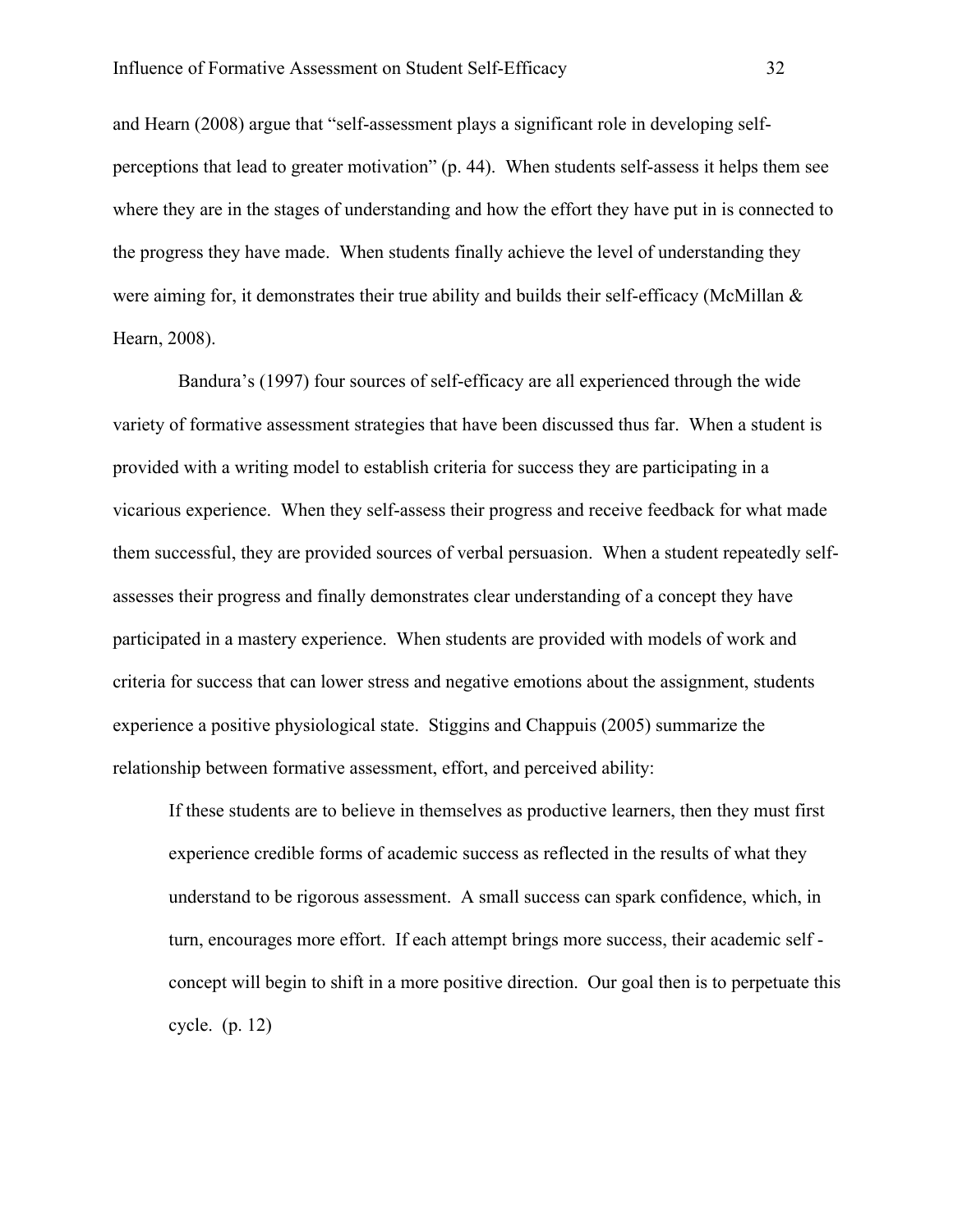The studies presented in this section describe the relationship between different forms of formative assessment and self-efficacy, with a variety of results presented.

Setting specific goals for learning is a formative assessment strategy that often works in collaboration with criteria based rubrics and self-assessment. In one study (Kitsantas, Robert, & Doster, 2004), researchers wanted to explore how presenting high school students with a process goal and self-assessment strategies could influence their self-efficacy. Students were split into two groups, with one group receiving a process goal and the other receiving an outcome goal. A process goal is similar to what Dweck (1986) referred to as a learning goal, with the emphasis on the student learning a new skill. An outcome goal is similar to a performance goal, with the student focusing on the final product. A portion of each group in the study completed selfevaluations while the other did not (Kitsantas et al., 2004). The students were engaged in an hour-long session focusing on learning to animate slides through presentation software, after which they were asked to complete a test showing their ability to complete the task.

Students who were part of the process goal group, had better overall performance than the students who were focused on the outcome goal (Kitsantas et al., 2004). They also had higher levels of self-efficacy and were more satisfied with their performance. However, students in the outcome goal group that completed the self-evaluation had higher achievement than students in the process goal group that completed self-assessment. It was theorized that selfassessment benefited the students in the outcome group more than the process group, because as they evaluated themselves they were able to make corrections to improve their final product, which was their main objective. For students in the process group, they were focused on understanding the steps to success, which led to higher self-efficacy when they had to complete the post-test. They may not have been as reliant on a self-assessment like the outcome group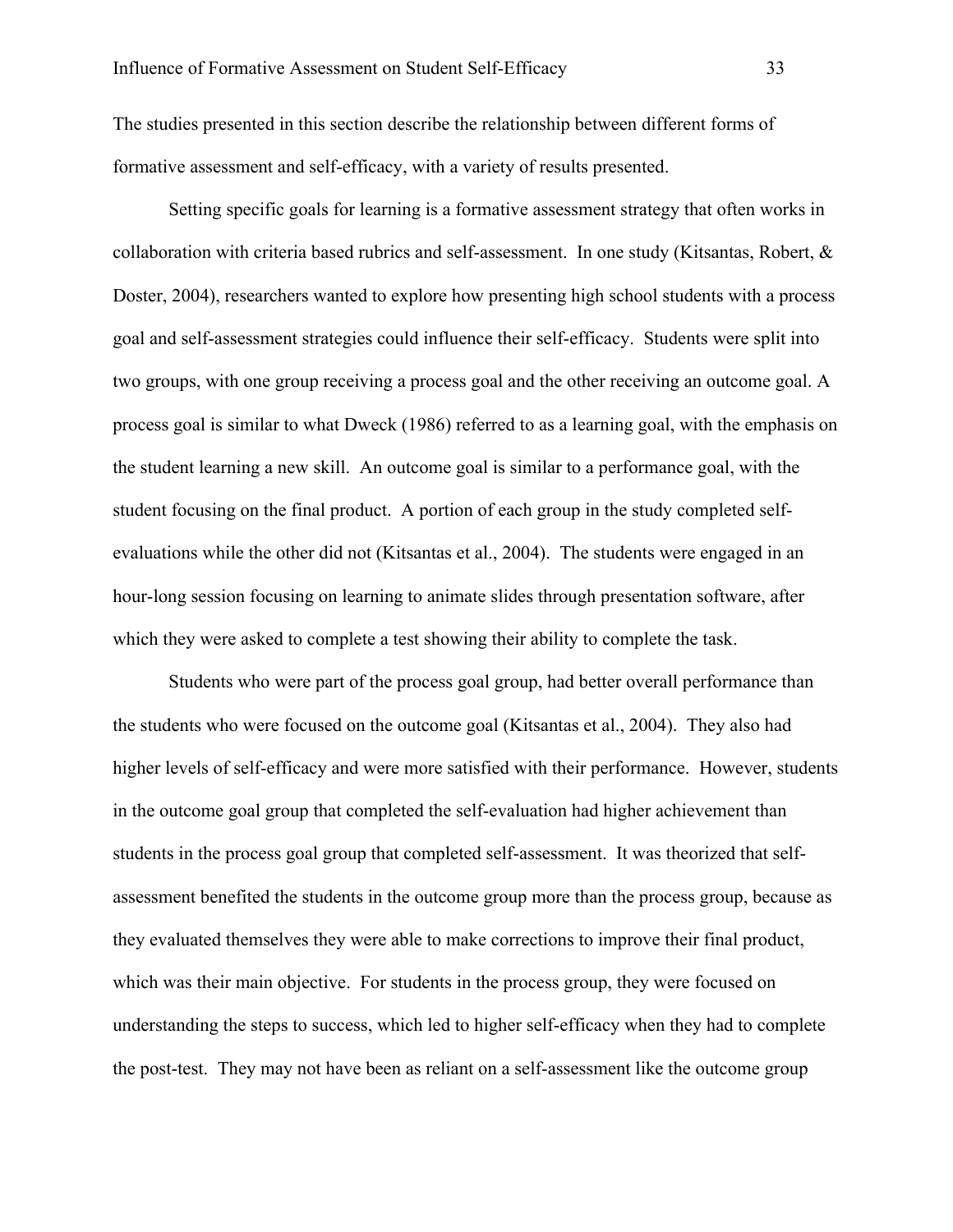was, because they were confident in their overall understanding of the process to produce the finished product that was required. The study was only carried out on a one-hour session with students, and if it had been for a longer duration there may have been a greater effect on student achievement in the process goal group that completed the self-assessment. This study presents an interesting argument in favor of using process goals and self-assessment to build self-efficacy, although the study showed a benefit to achievement when using self-assessment with an outcome goal.

In a study seeking a correlation between rubric related self-assessment and self-efficacy, students in grades 3 to 7 completed a self-efficacy assessment three times, along with selfassessing their first draft against a rubric that was created after examining a writing sample (Andrade, Wang, Du, & Akawi, 2009). The comparison group only completed the self-efficacy assessment. The results showed self-efficacy improved regardless of whether students had received the treatment or not (Andrade et al., 2009). The researchers argue that students' selfefficacy in both groups was affected by what Bandura (1997) would consider to be a mastery experience, because student's had general success with their writing assignment regardless or not they self-assessed their writing. When the results between the control and treatment groups were compared there were significant increases in the self-efficacy of students who were considered to be low or high achieving, whereas students who were medium achieving showed no significant gains (Andrade et al., 2009). The study was limited in duration and with a longer time frame and further exposure to the treatment it could have affected the outcome. Given the quantitative nature of the study completed by Andrade et al. (2009) qualitative data was not collected that could have illuminated their findings.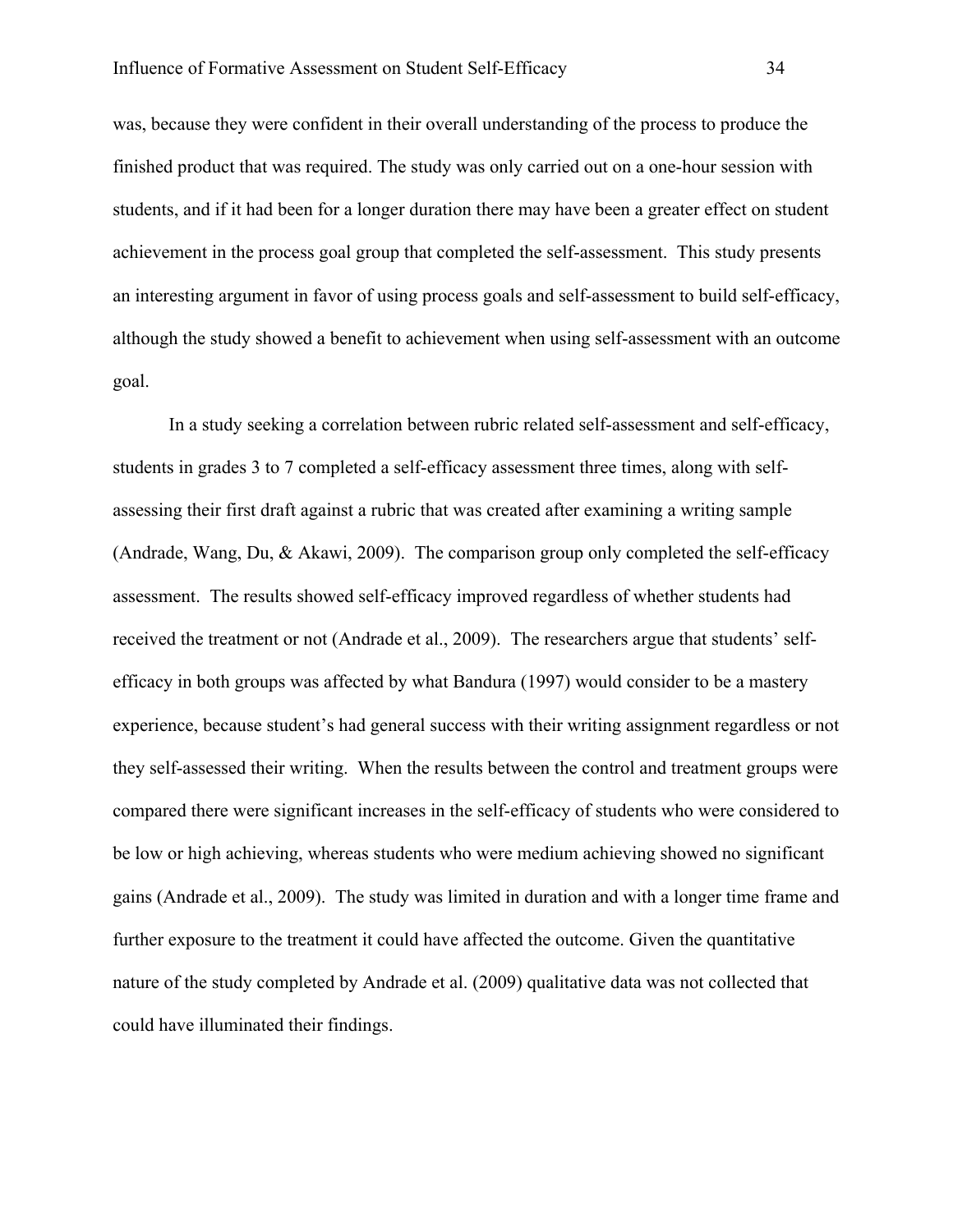Miller and Lavin (2007) implemented a mixed methodology study with primary age students to examine a connection between formative assessment and positive changes to selfesteem. Self-esteem is different than self-efficacy, however Miller and Lavin draw similarities by using a two dimensional definition of self-esteem that includes self-worth and selfcompetence. Miller and Lavin's data showed significant gains in self-competency after students had used formative assessment techniques over a five-month period. Unlike previous studies (Andrade et al., 2009; Kitsantas et al., 2004) where the formative assessment techniques did not have the expected impact on self-efficacy and was only implemented for a short period, Miller and Lavin's (2007) study was longer in duration. When tracking data of low, medium, and high achieving students, Miller and Lavin's study showed an increase in self-efficacy of low and high achieving students, corresponding to what Andrade et al. (2009) discovered. The two studies provide an impetus for further examination of the self-efficacy of different academic achievement groups and formative assessment used for a longer duration of time.

## **Summary**

Developing a student's self-efficacy is a delicate and complicated task with many layers. Bandura (1977) argues an individual's self-efficacy level will "determine how much effort people will expend and how long they will persist in the face of obstacles and aversive expectations" (p. 194) and as such needs to be built carefully and skillfully. Research shows there is a positive correlation between self-efficacy and achievement (Määttä & Järvelä, 2013; Margolis & McCabe, 2006; Shell et al., 1995; Yurt, 2014). There is further evidence that formative assessment, including providing descriptive feedback, does have an impact on selfefficacy although the degree to which it is influential does vary (Andrade et al., 2009; Cowie, 2005; Hattie & Timperley, 2007; Joët et al., 2011; McMillan & Hearn, 2008; Miller & Lavin,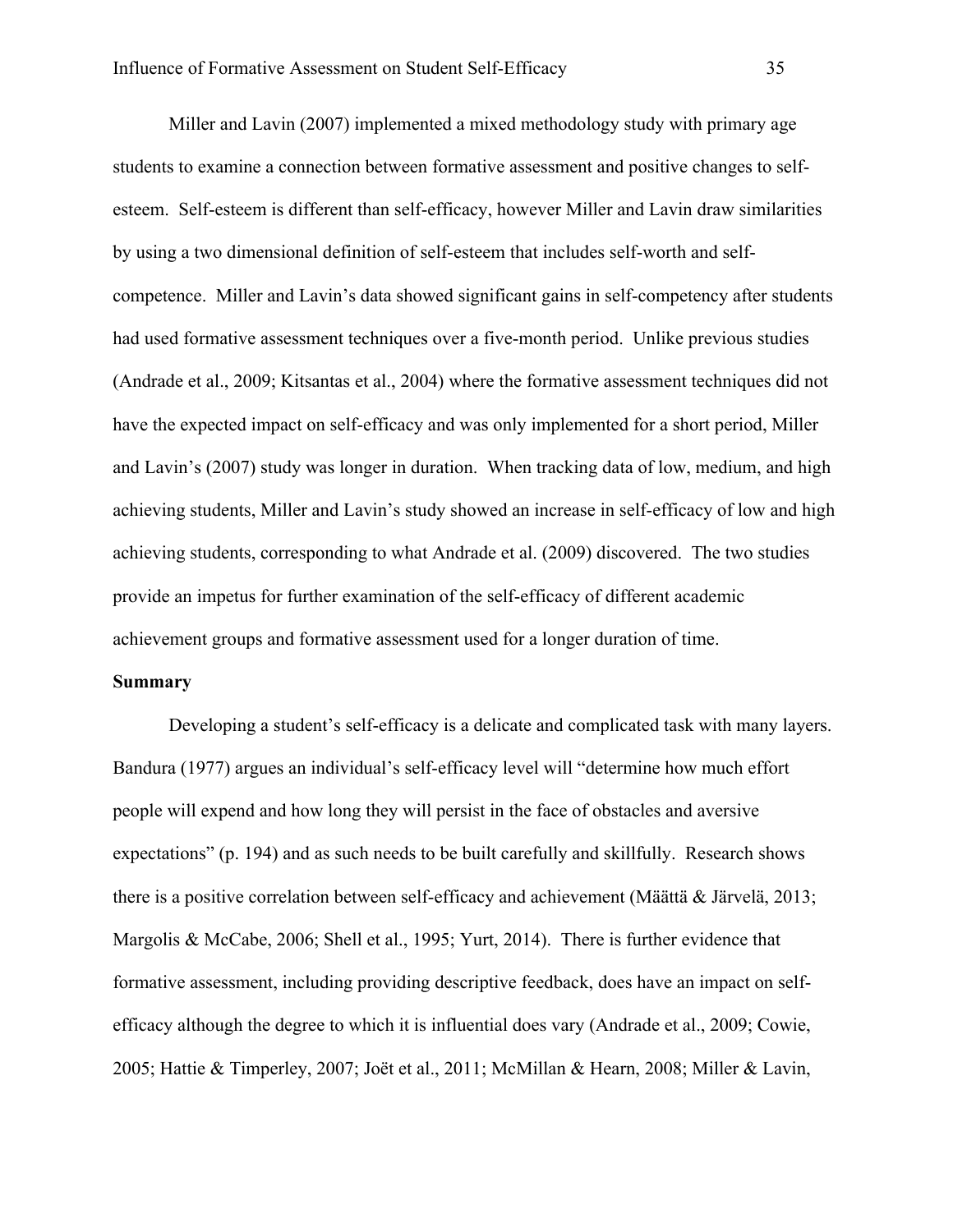2007; Stiggins & Chappuis, 2005). There are many formative assessment strategies and teachers need to be aware of how the strategies they choose can have both positive and negative effects on self-efficacy. By setting goals, establishing criteria for success, and providing descriptive feedback it can improve student motivation and build self-efficacy (Black & Wiliam, 1998a). These formative assessment strategies correspond to research on how verbal persuasion can affect self-efficacy especially when the individual providing the feedback is a trusted individual of significance to the student (Bandura, 1997; Margolis & McCabe, 2006; Nes Ferrara, 2005). There are numerous studies that recommend further qualitative studies be undertaken to better understand the nuances of how student's self-efficacy is developed, especially with younger students, and the role the teacher plays in this process (Dale H. Schunk, 1991; Usher & Pajares, 2008; Zimmerman, 2000). The current study is an auto-ethnography aimed to provide a personalized account of the influence that I play as a teacher in changing a student's self-efficacy in reading by using formative assessment strategies. The next chapter will describe the methodology of the study including the research design, ethical considerations, data analyses, and limitations.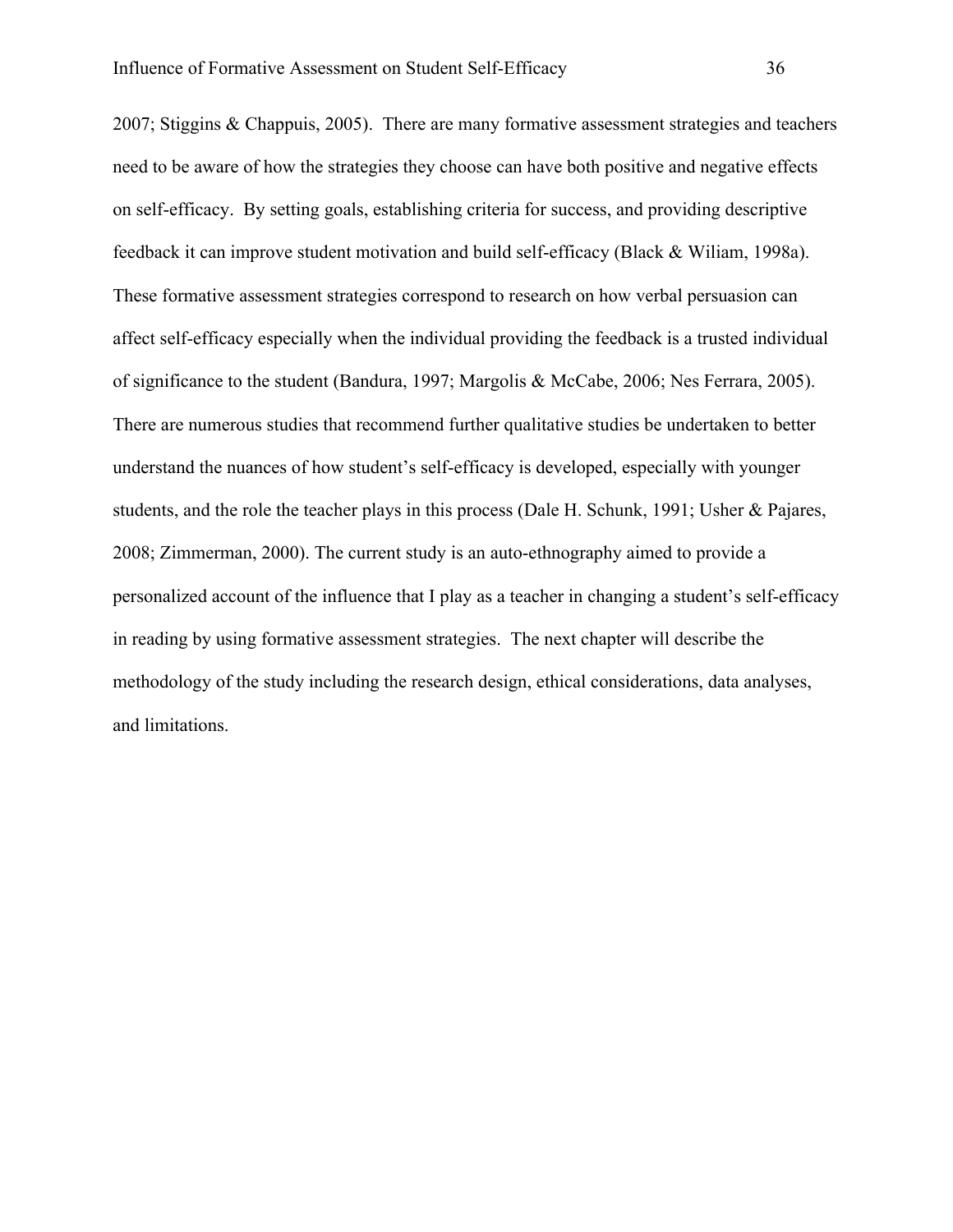## **Chapter 3**

#### **Method**

# **Introduction**

Part of a teacher's role is not simply to instruct students in new concepts and strategies, but to encourage students to believe in their abilities to overcome challenges, and achieve success with targeted tasks. A student's perceived self-efficacy for a specific task will affect how much effort they put into a task and how long they are willing to expend the energy needed to achieve success when struggling (Bandura, 1977). There is evidence that formative assessment, as a form of verbal persuasion, has an influence on self-efficacy (Andrade et al., 2009; Cowie, 2005; Hattie & Timperley, 2007; McMillan & Hearn, 2008; Miller & Lavin, 2007; Stiggins & Chappuis, 2005), and that high levels of self-efficacy are linked to improved achievement (Määttä & Järvelä, 2013; Margolis & McCabe, 2006; Shell et al., 1995; Yurt, 2014). Through writing an autoethnography, the current study explores how the actions and decisions the researcher makes when implementing formative assessment, can affect students' self-efficacy in reading.

# **Rationale and Description of Research Methodology**

An autoethnography is a combination of elements from an autobiography and an autoethnography (Ellis, Adams, & Bochner, 2010). Through writing an autobiography, the author often reflects on past experiences that had a strong impact on their life that would be most commonly be called epiphanies (Ellis et al., 2010). An ethnography is written by a researcher who becomes a participant rather than just an observer of a culture or a group to provide descriptions and interpretations of behaviors within the culture (McMillan & Wergin, 1998). Combining these two forms of writing, an autoethnography focuses on "…epiphanies that stem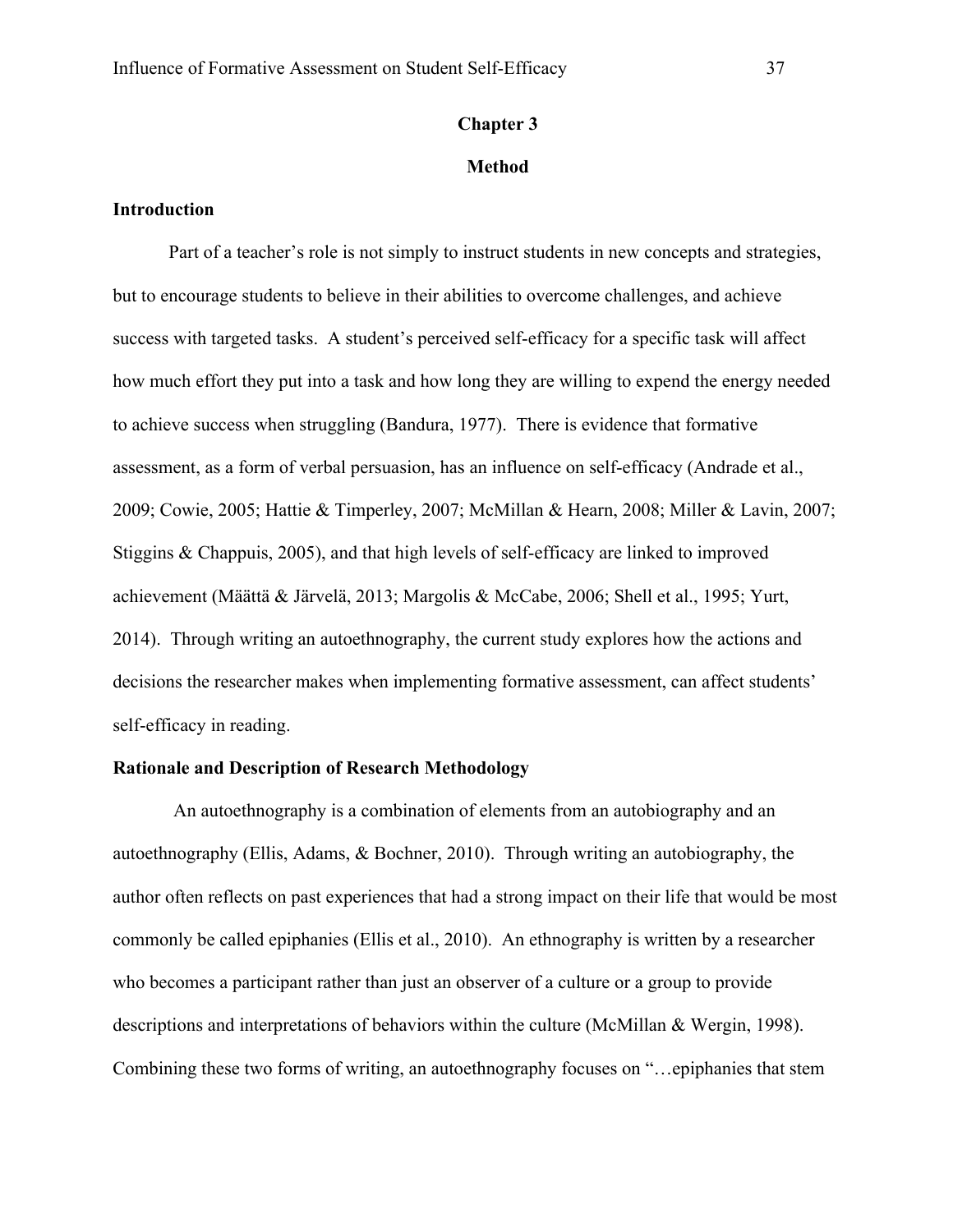from, or are made possible by, being part of a culture" (Ellis et al., 2010, para. 8). These are moments that cannot be quantified or exposed on a questionnaire or discovered during an interview. They are moments that "…long to be used rather than analyzed; to be told and retold rather than theorized and settled; to offer lessons for further conversations rather than debatable conclusions" (Ellis & Bochner, 2000, p. 744). Qualitative research that highlights theses moments to better understand how teachers impact young students' self-efficacy is what researchers have made recommendations for (Dale H. Schunk, 1991; Usher & Pajares, 2008; Zimmerman, 2000).

As a classroom teacher I am immersed in a dynamic and fast paced culture of learning, making numerous decisions all day often quicker than I may like. Teachers work mostly in isolation, with very little direct supervision of daily instruction by a supervisor. Feedback from a supervisor on decisions that are made during instruction is only provided during teacher evaluations every three to five years, with teacher's relying on their own reflective nature as informal feedback. As Duncan (2004) rationalized in her autoethnography, she needed a way to "…externalize [her] inner dialogue of decisions to find and develop fully the central themes and outstanding questions that were emerging" (p. 3). Given the isolation teachers work in, engaging in an autoethnography that would encourage taking time to track and reflect on actions and decisions, and how they influence students' self-efficacy, could positively impact the practice of a teacher.

The nuances of learning to read are difficult to measure both quantitatively or qualitatively, even through interviews and questionnaires. Learning to read is a deeply personal learning experience that can have a lasting effect on a young reader. If a student perceives him or herself to be a "bad" reader from their first reading experience and there is not a credible and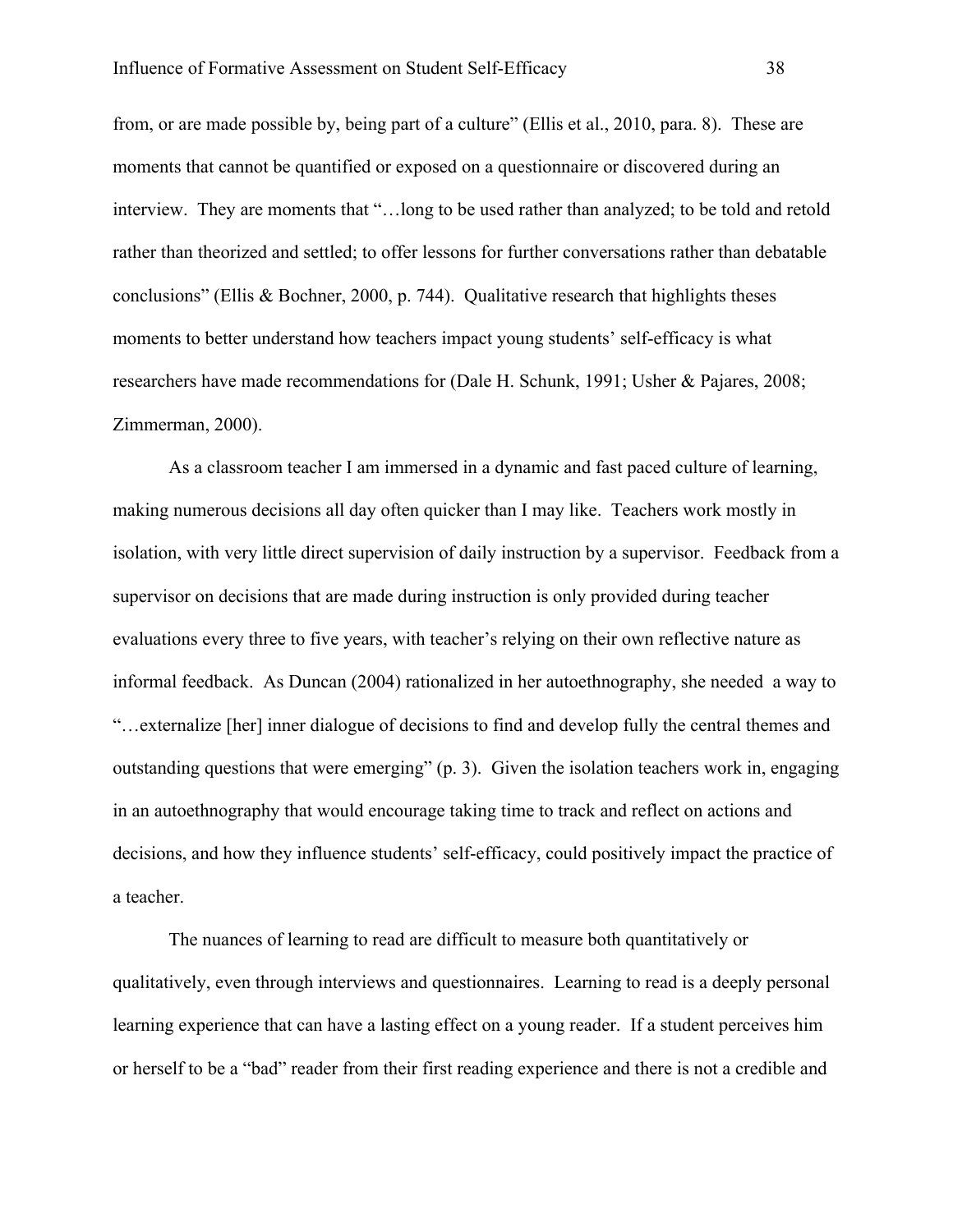trusted teacher to provide verbal persuasion that they actually are going to be a capable reader, this could have lasting consequences. Consider how often the things we do not like to do are the things we are bad at. For example, after my first experience snowboarding I quickly came to the conclusion that not only was I bad at snowboarding, I severely disliked it. Despite having an instructor with me, I spent the majority of the time crashing into the snow rather than carving into it with the snowboard. It frustrated me that others were naturals on the ski hill the first time they snowboarded. I grew resentful and am to this day, certain that my natural ability to ski or snowboard is non-existent. I have yet to return to the ski-hill for a second attempt at snowboarding and have avoided every other kind of outdoor skiing sport since. Could my instructor have provided better descriptive feedback to build my self-efficacy? Did he start me on a hill that was too advanced for my first run? Did he overestimate my natural ability and not recognize the low self-efficacy I had in myself because of the brave face I was trying to keep?

Apply this scenario to a student who has struggled to learn to read, yet watches everyone around him or her appear to read with ease. It is the role of the teacher, just as it was the snowboarding instructor, to recognize the limited self-efficacy of the student based on his or her behavior. It is the job of the teacher to provide intervention and support to positively affect the self-efficacy of the student to ensure the end result of learning to read is not negatively affected by the student's poor perception of their abilities. No reader is alike and each has had different exposure to reading and reading instruction, just as each individual learning to snowboard will have different strengths and areas of growth to be addressed if they are to be successful in staying up on the board. By completing an autoethnography and tracking the wide variety of decisions that need to be made on a case-by-case basis for each student it provides a more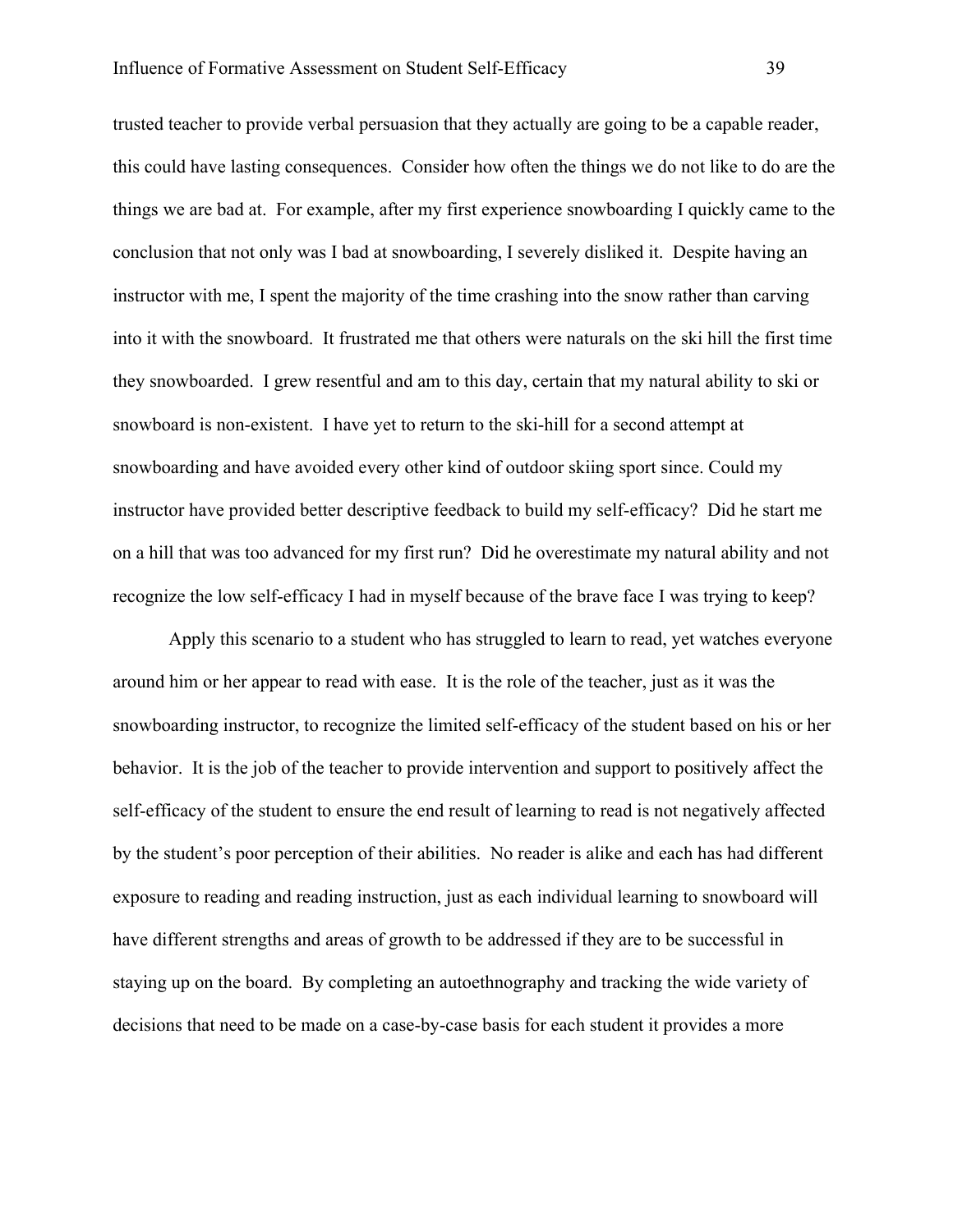introspective research opportunity to better understand how a teacher can impact a students' selfefficacy.

#### **Method**

### **Research Design**

The auto-ethnography is a qualitative, phenomenological research study with the researcher completing a reflective narrative inquiry. The researcher of the current study was also the participants' classroom teacher. The researcher recorded observations of students, and she also recorded her own actions and decisions regarding implementation of formative assessment, while reflecting on the perceived impact she had after observing changes in students' selfefficacy and reading.

## **Research Participants**

The researcher was the main participant of the study, given the personal nature of an autoethnography. The researcher is a Caucasian female, between the ages of 25-40. She has been an elementary school teacher since 2003, and has taught grades 1 through 4 as well as Learning Support Services with a focus on supporting at-risk readers. She has been at her current school since 2007, and has taught grade 2/3 since she started at the school.

The study was carried out in a grade 2/3 classroom at an inner-city elementary school in Abbotsford, BC. Participants were part of a convenience sample, as they were all part of the researcher's class for the 2015-2016 school year. Twenty students were part of the study, with ten of the students in grade 3 and ten students in grade 2. Of the ten students in grade 3, nine were part of the researcher's classroom when they were in grade 2. All students in the class were offered the opportunity to be part of the study, no matter what their current reading achievement level was. Of the twenty students who participated, approximately 65% of the students were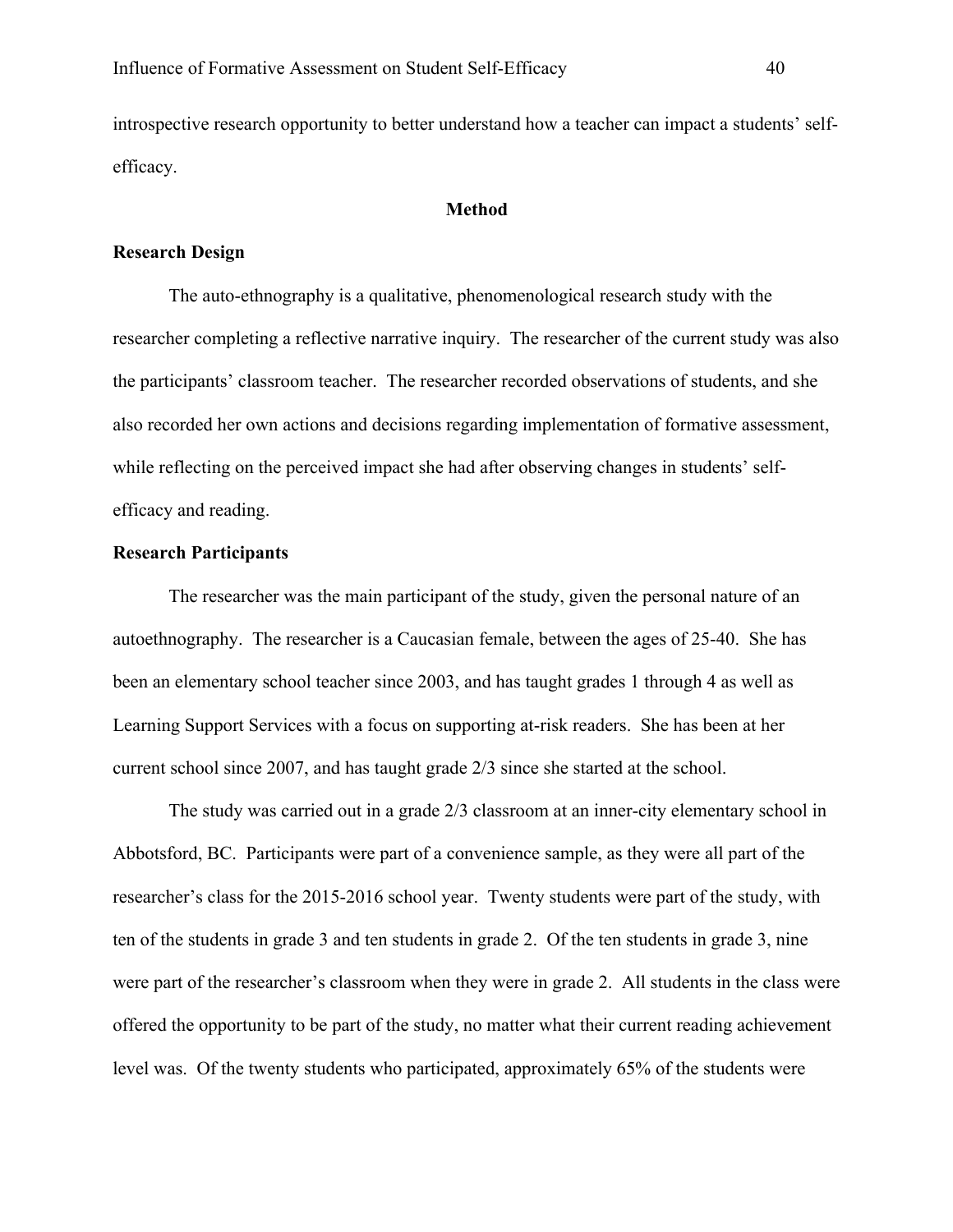reading below grade level expectations at the start of the study, with two students on individualized education plans.

#### **Participant and Parental Consent**

The parents or guardians of each student received an informed letter of consent by hand outlining the details of the study and that students were participating on a voluntary basis. It was made clear that if parents did not want their child to be part of the study, they needed to sign and return the letter otherwise their child would be considered part of the study. Parents were reminded that at any time they had ability to remove their child from the study. All parents  $(n =$ 20), consented for their child to be part of the study and likewise, all students agreed to participate in the study with the knowledge that they could withdraw at any time.

#### **Ethical Considerations**

Prior to beginning the study, the researcher submitted a proposal to the Institutional Review Board of City University Seattle that was approved with minimal risk to participants. The Abbotsford School Board was consulted and approved the study. Parents and guardians were made aware in writing that the study was voluntary for all participants and that they could remove their child from the study at any time during the year. Every effort was made to ensure the confidentiality of all participants. Students were assigned a number, which was used in the observation notes of the researcher rather than the students' names. Any identifying features or characteristics were not included in any of the observations. Electronic data was kept private via password protected files and it was stored off school property. Any paper copies of the research and observations were kept in a locked filing cabinet.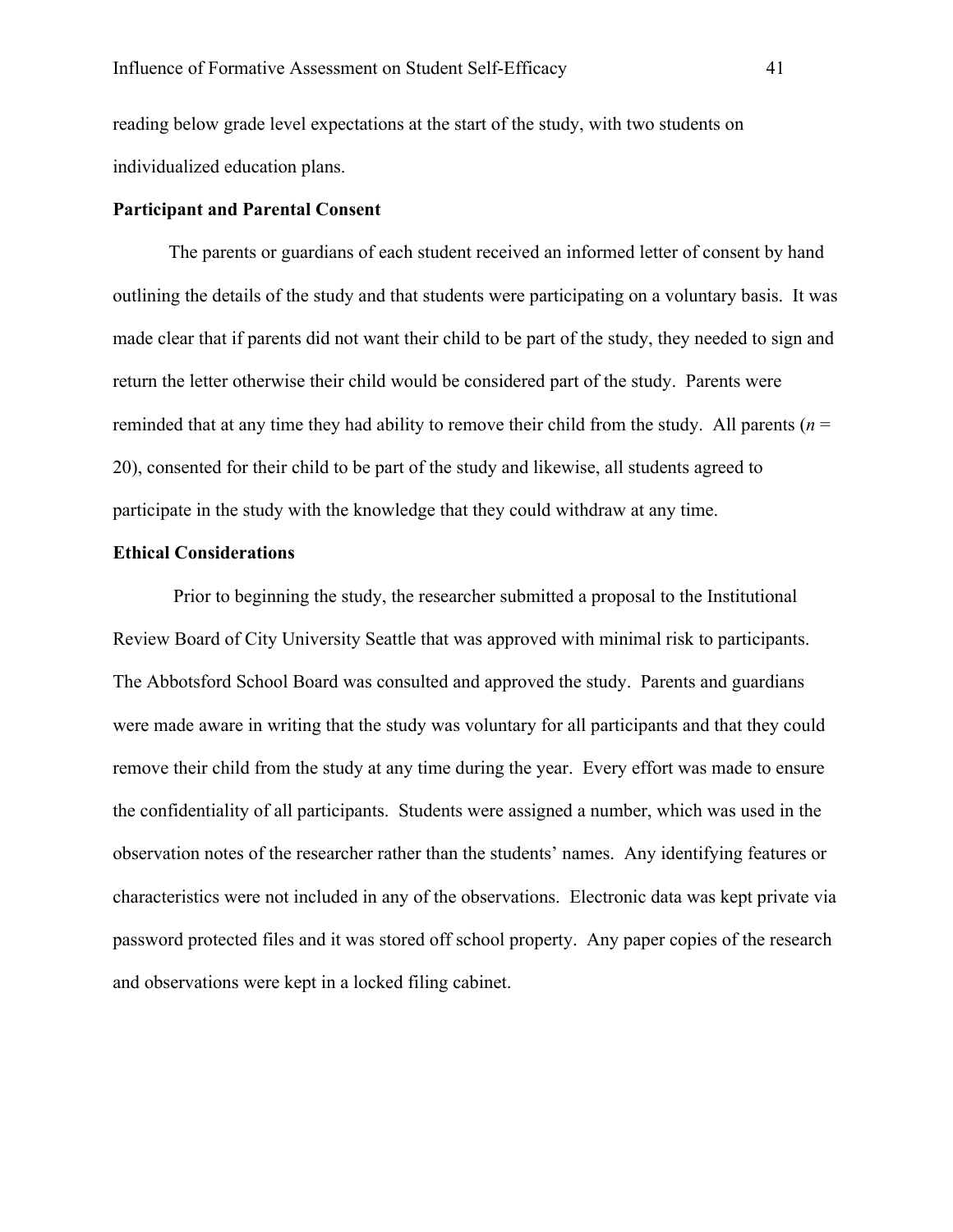# **Procedure**

The study began in September 2015 and was carried through till June 2016 at an innercity elementary school in a grade 2/3 classroom. Students were introduced to the concept of setting goals and completing self-assessments in other curricular areas prior to the study beginning so they were familiar with both forms of formative assessment. Students were met with two to three times a week, both one-on-one and in small groups with no more than three students at a time. The researcher tracked the individualized goals that were set for each student, the feedback that was provided to the student by the teacher, and the self-assessment the student completed that indicated their perceived self-efficacy with the task. The researcher tracked the observed behavior of students when presented with new learning goals or with descriptive feedback, and then reflected on the observation and considered what future steps should be taken. Observations and reflections were made within twenty-four hours of the interaction between the researcher and the student.

#### **Data Collection**

The researcher gathered data from Sept 2015 till June 2016. The researcher kept a journal of her observations, actions and decisions made regarding formative assessment, along with the reactions students had to her decisions so she could reflect on them. Goals that were set and shared with students were recorded, along with descriptive feedback the teacher provided. Observations and reflections were made within twenty-four hours of the interaction between the researcher and the student.

#### **Data Analyses**

Upon conclusion of the study, a thematic analysis of the journal entries was conducted. The contents of the journal were analyzed by creating a coding system that allowed for the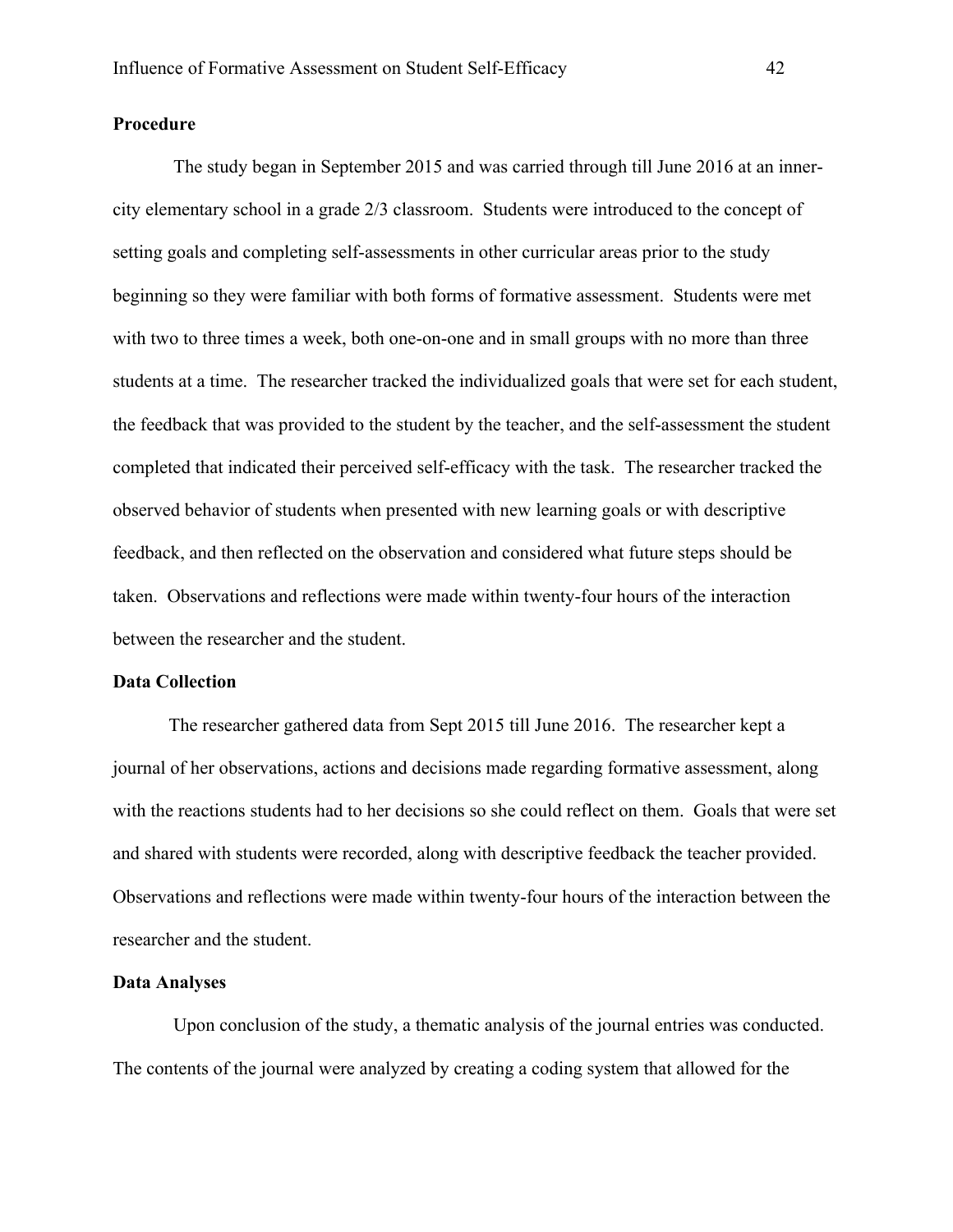themes within the journals to be categorized. The journals were coded by hand, using different colors of highlighter to indicate when phrases, behaviours, and reflections appeared in the text that provided evidence of recurring themes. The journals that had been complete were coded in December, March and then June. A second thematic review of all journals was conducted in July. Consistent themes emerged that exposed important patterns or relationships for the researcher to drawn conclusions about (McMillan & Wergin, 1998). A teacher familiar with self-efficacy and formative assessment coded ten percent of the journals to ensure reliability.

# **Summary**

Through this qualitative autoethnography, the researcher in the role of the classroom teacher evaluated her impact on students' self-efficacy when implementing formative assessment during reading instruction. By keeping a journal tracking the actions and decisions she made regarding formative assessment, along with observations of students' behavior and reactions to the formative assessment, the researcher was able to draw conclusions based on themes that emerged from analyzing and coding the data. The following chapter discusses the results that were found.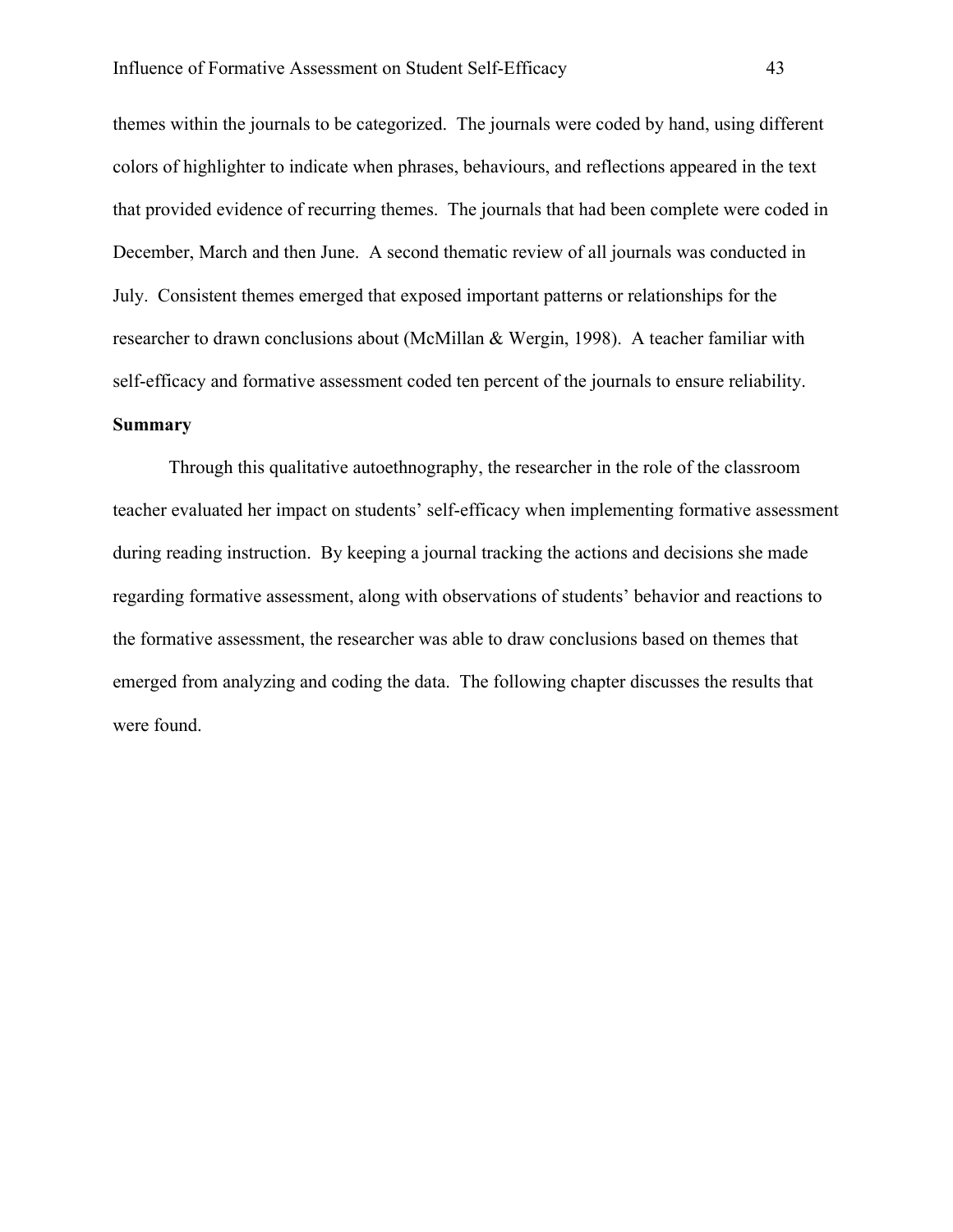## **Chapter 4**

# **Results and Discussion**

## **Introduction**

In a busy classroom taking time to reflect on decisions I have made as a teacher, and how these decisions have impacted students is a challenge. This autoethnography allowed me to become a researcher by keeping a journal tracking the actions and decisions I made regarding students' progress in learning to read, along with observations of students' behavior and reactions to my decisions. Through analyzing and coding my journals, I was able to explore how the actions I took and decisions I made based on formative assessment, could affect students' self-efficacy in reading. The following chapter describes the themes that emerged after the contents of the journals were analyzed and coded.

The journals span the full 10 months of the school year, with a high concentration of entries occurring between October 2015 and March 2016. While reading instruction occurs throughout the year, the structure of these meetings and lessons is adapted as the needs of learners changes, which is why there are less journal entries after April 2016. Students who were part of the study will be referred to as Student 1-20. Students' reactions, behaviours, and comments were integral to the formative assessment that was gathered and used for making decisions about how I could impact self-efficacy. As the journals were analyzed and coded, the themes that emerge also presented themselves as foundational steps that were necessary to influence a students' self-efficacy. The themes are subsequently presented in the order of steps that were necessary to begin to impact student self-efficacy, as each one is integral to the next. Four key themes emerged with supporting subthemes that are detailed in Table 1. These themes are described in detail in this results chapter.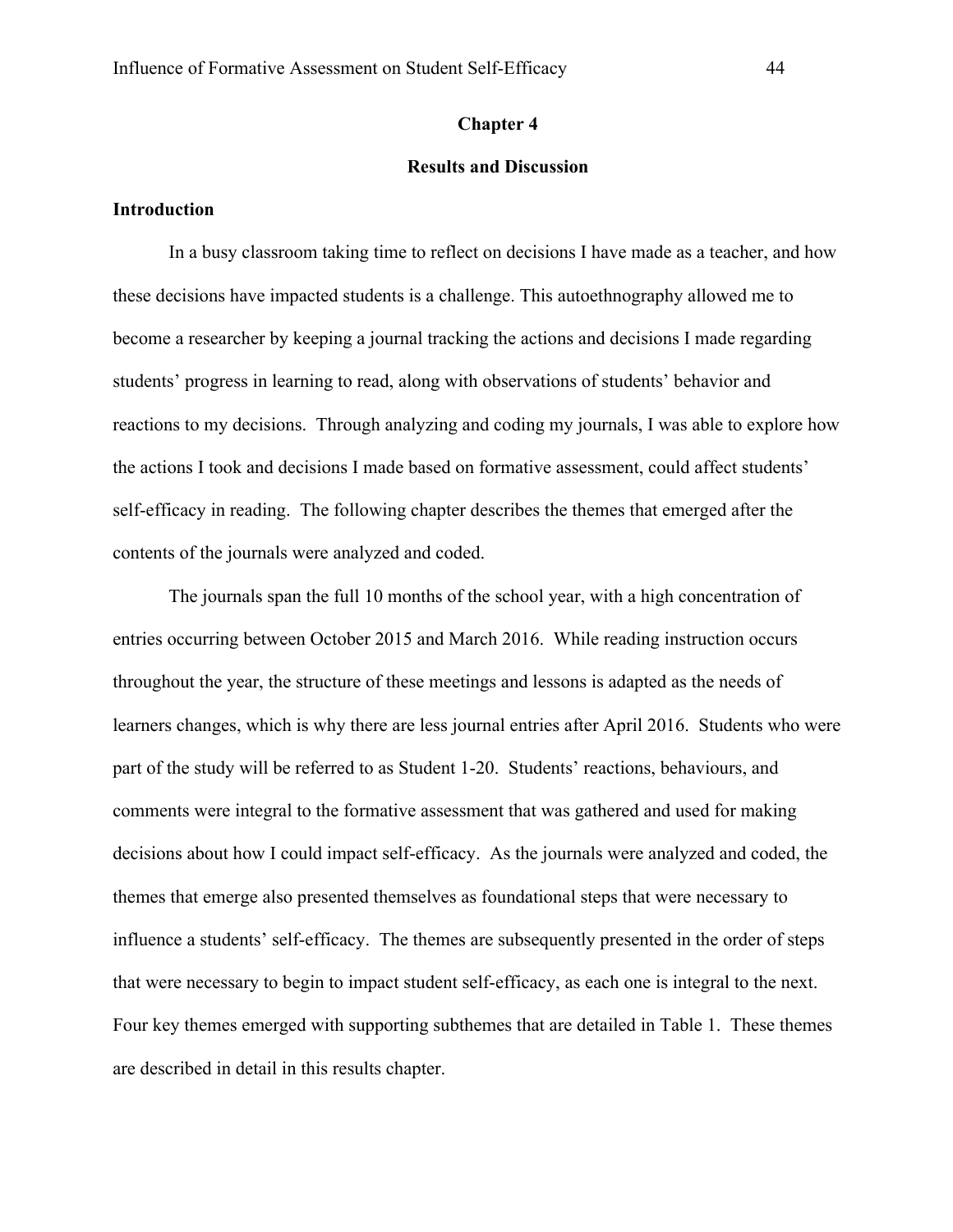*Table 1 – Overview of Themes*

| <b>Themes</b>                                    | <b>Subthemes</b>                                                             |
|--------------------------------------------------|------------------------------------------------------------------------------|
| Using Formative Assessment to set Learning Goals | Physiological response as a form of<br>assessment for setting learning goals |
|                                                  | Student initiated learning goals                                             |
| Developing Trust                                 | Making mistakes                                                              |
|                                                  | Building a teacher-student relationship                                      |
| Impact of Feedback on Self-Efficacy              | Effects of feedback on a long term goal                                      |
|                                                  | • Feedback to small groups                                                   |
|                                                  | Impact of peer feedback on self-                                             |
|                                                  | efficacy                                                                     |
|                                                  | • Vicarious experience through peer                                          |
|                                                  | feedback                                                                     |
| Impact of Mastery Experience on Self-Efficacy    | Impact of prove-it notes on self-                                            |
|                                                  | efficacy                                                                     |
|                                                  | Improve perseverance                                                         |

# **Theme 1: Using Formative Assessment to set Learning Goals**

The formative assessment I collected helped me understand where students currently were in their reading, where I wanted to them to end up, and then how I was going to get them there. I planned to move students forward in their reading by setting individualized learning goals for each student. Setting specific and measurable learning goals for students was an opportunity to lay groundwork for making changes to self-efficacy. All students had their learning goals written on a bookmark to keep with them when they read, along with post-it notes (referred to as prove-it notes) to put next to words or pages when they had attempted to use the strategy that was part of their learning goal.

When I began assessing students' reading I observed many students struggled when they encountered a word they could not read: "Seeing such limited decoding strategies indicates to me that for a large majority of students I will be focusing on teaching them specific accuracy strategies to build their self-efficacy in believing they can solve tricky words when they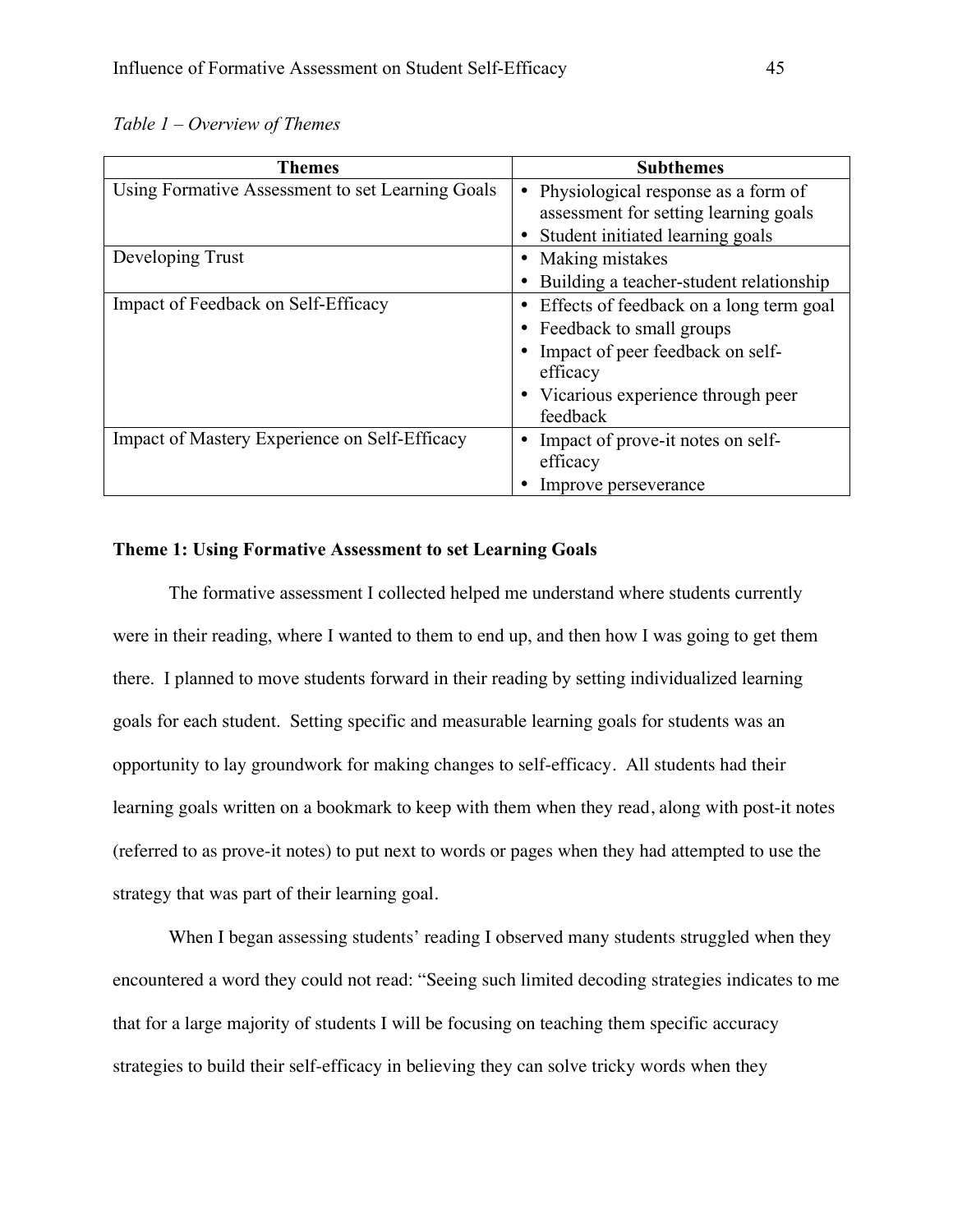encounter them" (Lines  $29 - 33$ ). I reflected on which accuracy strategy would be most effective for students to start with before their goals were personalized:

> To start with all students have the same target of 'I can blend and stretch to solve tricky words which is basically just sounding out the word. I chose for all students to start with this because it is easy and very foundational (Lines 120- 123).

This was the first decisions I made using formative assessment to set learning goals. I believed that when students used a familiar strategy and flagged words that they had used the strategy on with their prove-it notes that it would help build their self-efficacy for decoding words independently. After students had time to try to use this strategy "I will examine what kinds of words students are flagging when I meet with them one-on-one and this will give me further indications of their reading ability and how well they are using the decoding strategy" (Lines 146-149). The cyclical nature of asking where students currently are in their reading, where do I want them to go, and how am I going to get there, was a part of understanding how I could use feedback. The goal would be for the feedback to affect their self-efficacy and help improve their reading.

By early November my journals showed how formative data was going to be put into action: "Now that I know them better as readers I can provide them with a goal that is both realistic while challenging and personalized" (Lines 328-330). My journals highlighted that I was beginning to be cognizant of how the decisions I make can impact student self-efficacy: "I need to set small, attainable goals that don't take a long time to reach" (Lines 342-343). I reflected that if students did not receive success with their first goal in a timely manner it might negatively affect their self-efficacy and make moving forward in their reading challenging.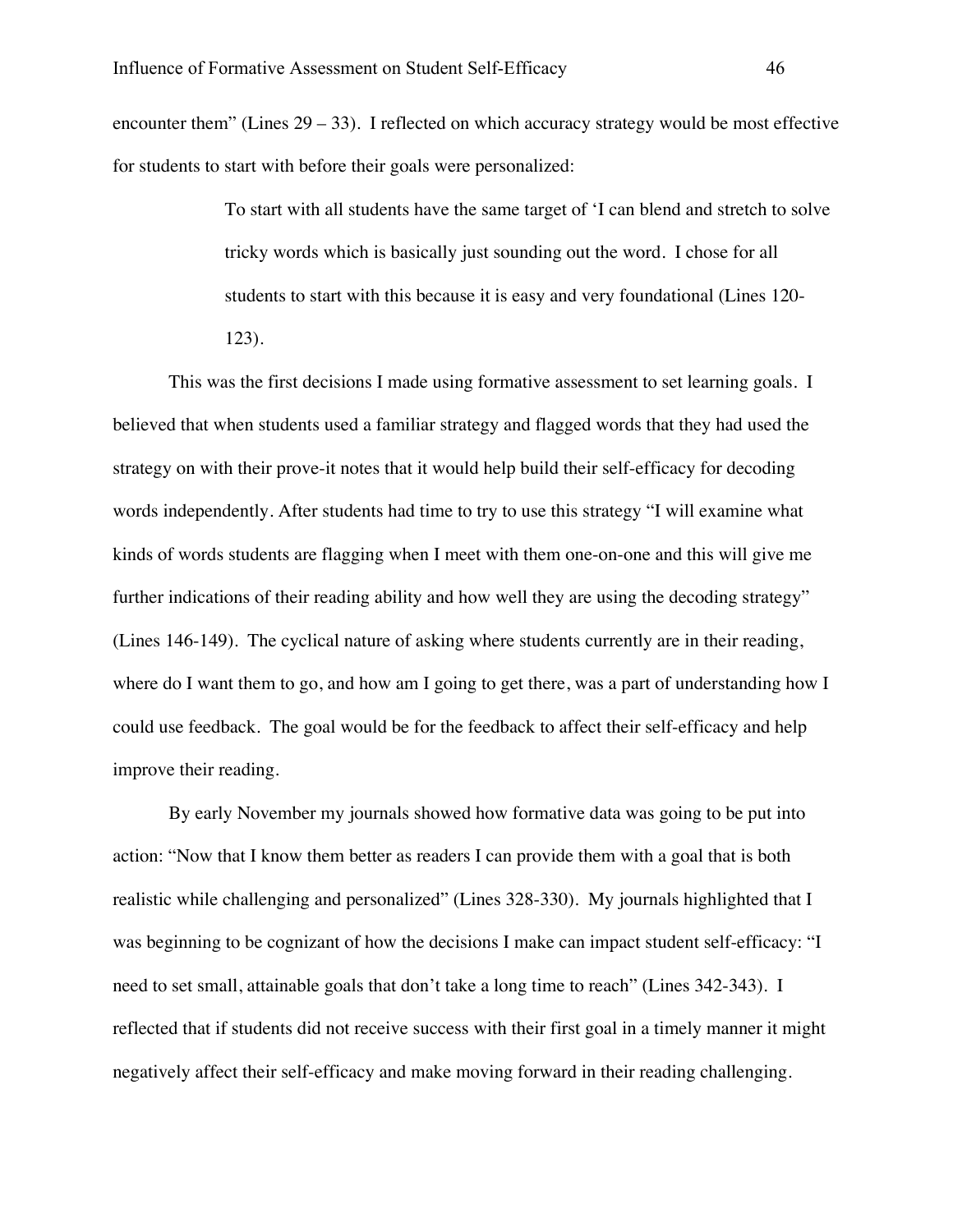## **Physiological response as formative assessment for setting learning goals.**

My journals included many observations of student physiological responses to reading that was used as formative data to help make decisions about students' learning goals and to better understanding their current level of self-efficacy.

On my first day of reading assessment in September I observed:

So far I have only had 2 students out of 10 come up and be excited to read. These kids were bouncing as they came to the table to read and were curious about the book I gave them. They as it turns out, had better decoding skills that the other students who came to the table. Watching them read was more encouraging. These students were also reading closer to grade level expectations (Lines 40 – 45).

This physiological response to reading and the connections I made to a student's self-efficacy and reading ability may have been over generalized at the time, but it made me aware of how reading a student's physical and emotional response to reading might affect their success or ability to show their true reading ability. By the time I had finished my reading assessment in the first week of October I had reflected that:

> For about 80% of my students they appear to freeze when they come to something they can't read and have no confidence that they will solve it without me, and they want to leave the reading table as soon as they get there (Lines 102-105).

Changing these behaviors and attitudes was overwhelming to think about. It did provide me with formative assessment that led to choosing a learning goal that many student were already familiar with that would like be achievable with the goal to change their physiological response to reading.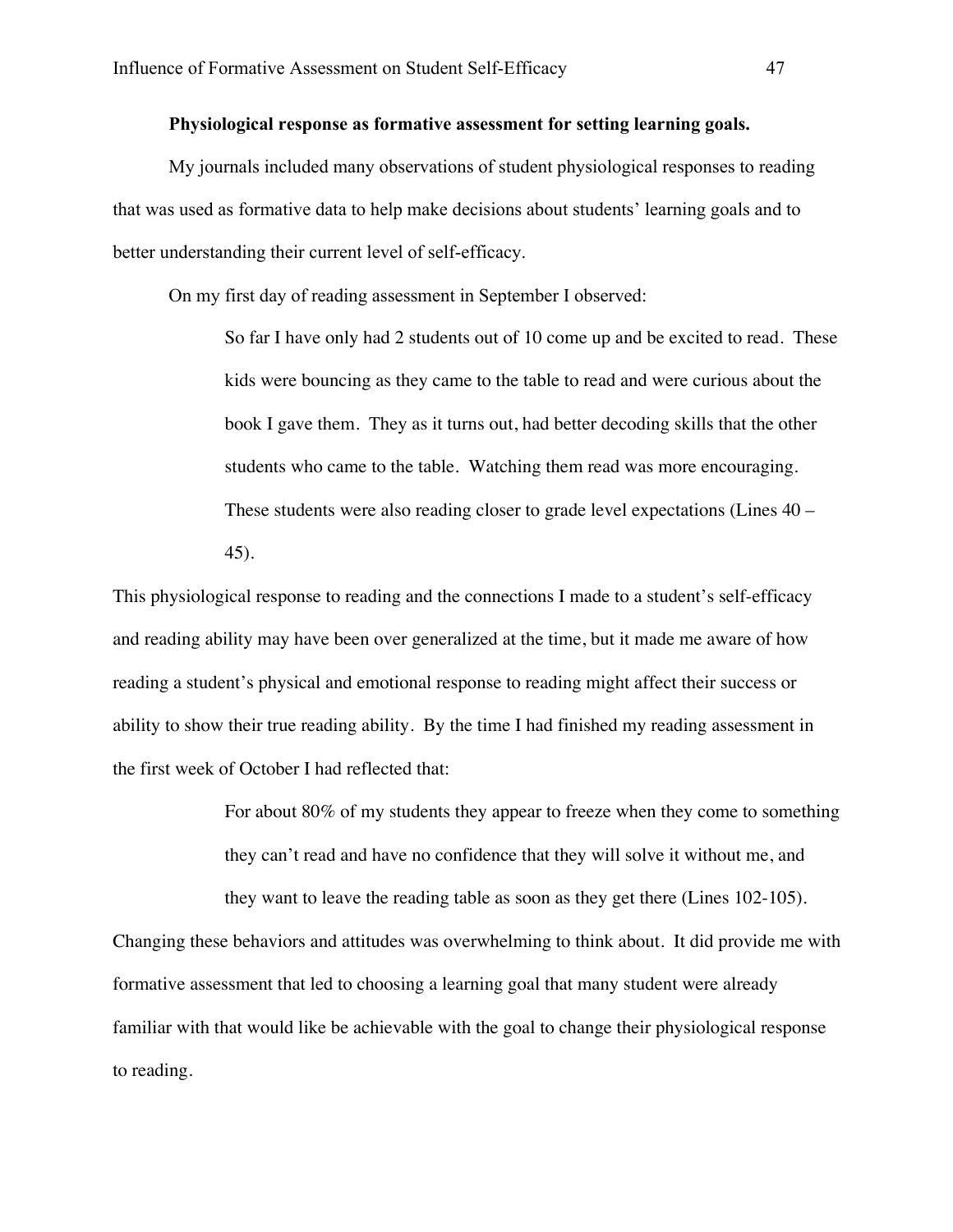There were a few positive physiological responses to reading early on in the year though. For example, Student 24 realized that her perceived reading level was actually much higher than she had forecast. I observed "With each book she read, [Student] 24 sat a little taller and was nearly giggling with excitement as she saw the books getting more challenging but that she was reading them well" (Lines 58-60). This was the physiological response I wanted other students to experience.

#### **Student initiated learning goals.**

When analyzing my journals for learning goals, a subtheme appeared involving student initiated learning goals. As I analyzed the learning goals that were being set for students, student input into their learning goals became more prevalent, especially in second term. The first evidence of this is on October 9 when I recorded this interaction with Student 17 after I changed her learning goal because she had mastered her previous one:

> I changed her target to using the first and last sound of a word to help solve the word, and then use blend and stretch if necessary. We tested it out and she seemed satisfied. She then told me – I DIDN'T EVEN HAVE TO ASK – that she wanted to be able to read a level 13. I was taken aback and told her that if that's what she wanted we would have to work really hard and that she would have to be okay with making a lot of mistakes cause for every mistake she made, she'd learn more, and if she learned more she'd get better at reading" (Lines 237 – 245).

When I saw how committed Student 17 was to reaching her self-imposed goal I considered having all students set a goal to reach for their just-right reading level (a reading level range that is not too hard and not too easy). So at the end of November each student set his or her just-right reading level goal to be reached by March. The goals they chose were all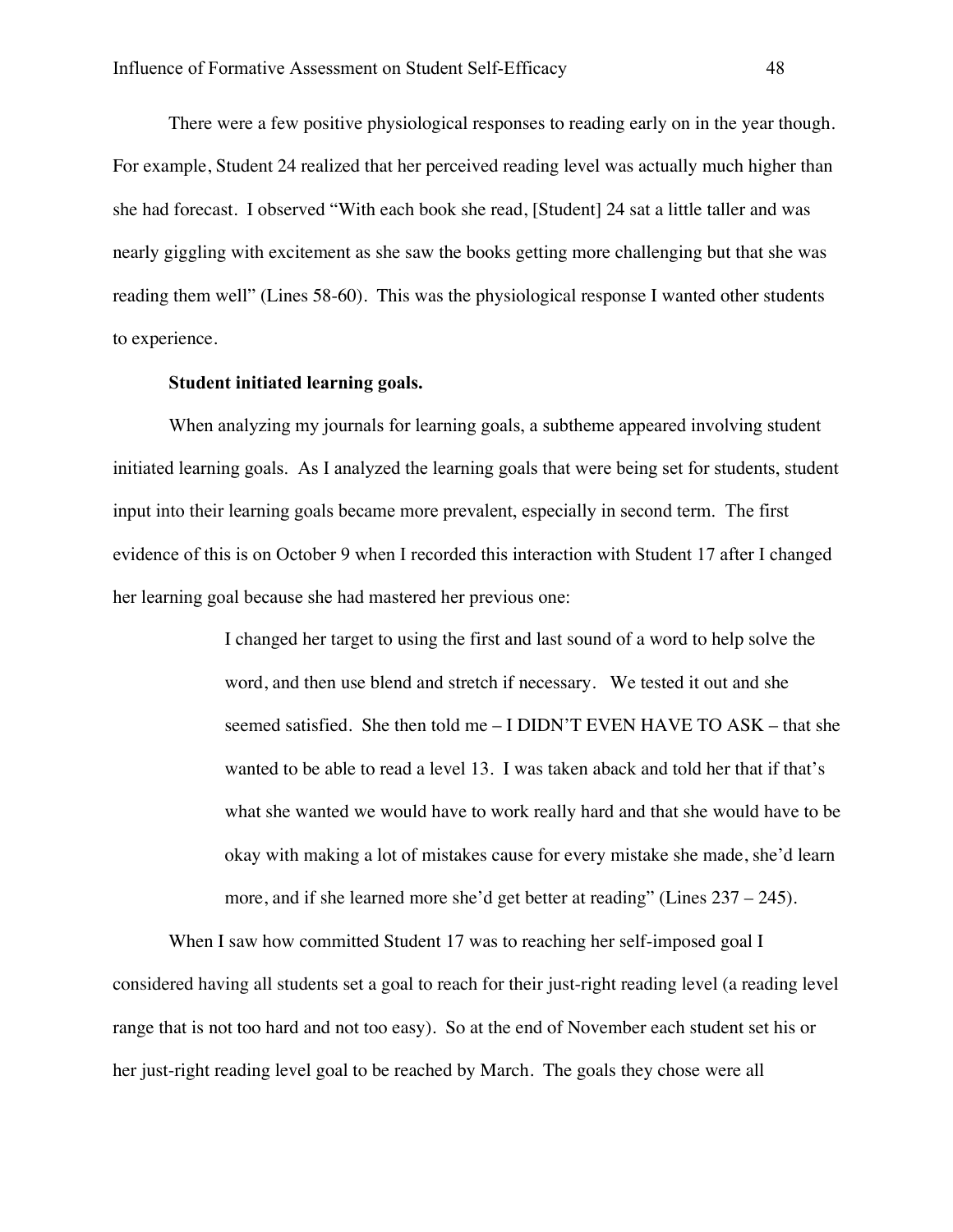appropriately challenging and would require most students to really push themselves to reach the goal. "I was impressed with the jump that kids think they can achieve; it was quite similar to where I have set goals for them" (Lines  $709 - 711$ ) with only a few students setting easily attainable goals that I would have set higher. But I had to respect these goals, as it gave me insight into their self-efficacy for being able to improve their reading level.

Within a week of setting their goals, I saw the benefits of the decision I had made to give students control over their learning goals:

> After they set their goals last week, many of [the students] wanted to know if I was going to change their levels. They are eager to improve their reading and I am seeing more of them be attentive to the reading goal they have that is intended to support their reading develop and help move their reading level up (Lines 767- 771).

After two months of working to achieve their just-right reading level goal I reflected on my decision: "I think that kids need to set a number to try to reach as their just right reading level as a reason for why they should try to master the strategy that is their learning goal" (Lines 1053- 1055). By allowing students to set the just-right reading level goal it invited discussion and feedback on the learning goals that would help them close the gap from they currently are reading to the level they want to achieve.

I observed the impact student set goals had during my interactions with two students in January. Student 13 had a strong connection to her just-right reading level goal: "Her reading level is important to her – she said she does not want to read the lower numbers and wants to get high. 'That's why I'm here – to read high books!' she stated seriously" (Lines 1170-1173).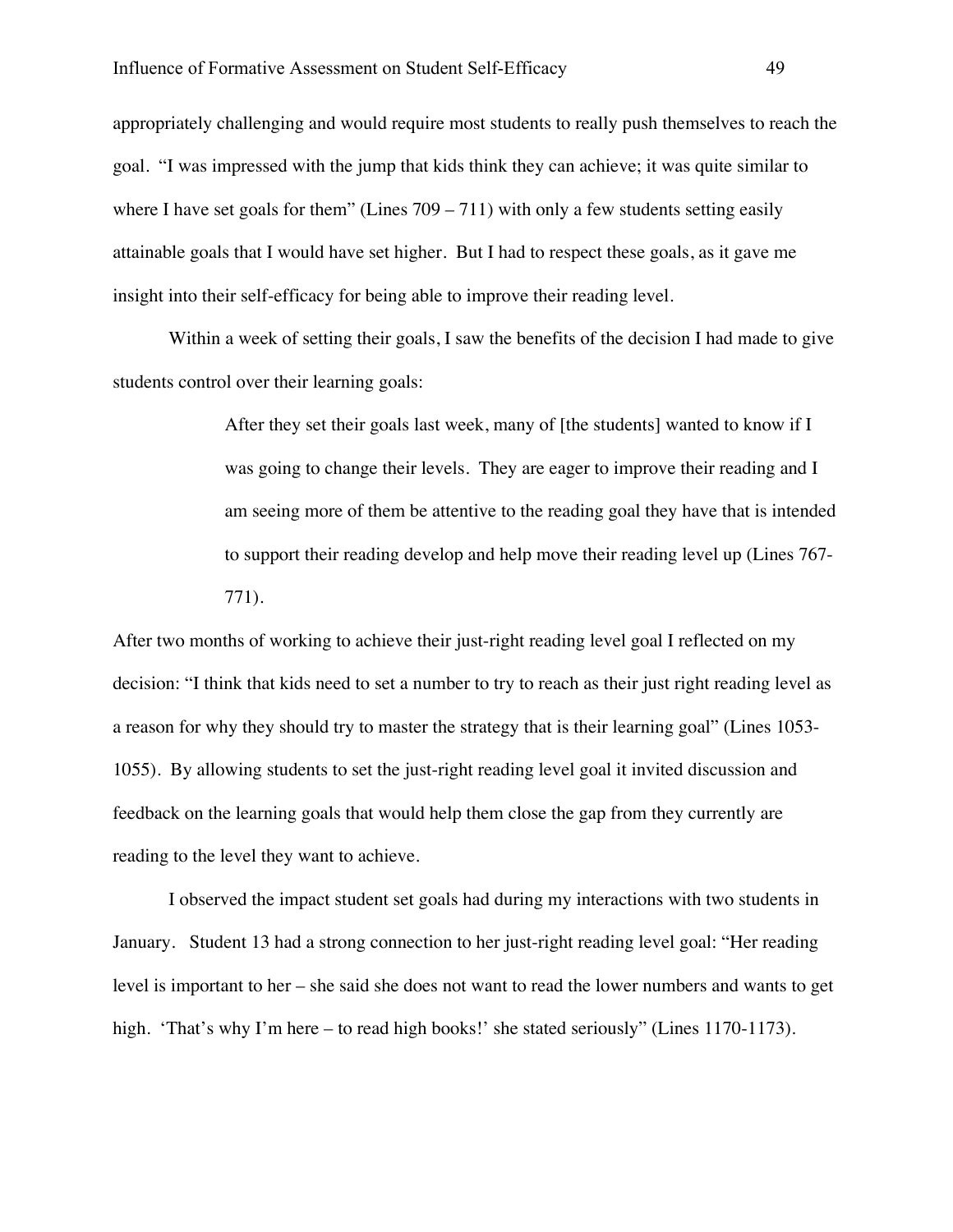Student 17 had an equally intense commitment to the just right reading level goal when I asked her how she felt about her progress towards reaching it:

> She answered that seeing her target reading level written in the corner of her bookmark to remind her of where she wants to get to 'makes me confident' and that it 'makes her want to read to get there.' I was astonished at how she was talking about this motivation. She must have known it by the look on my face because she went on to say 'It gives me a thousand reason to read when I see it' (Lines 1199-1205).

These statements were confirmation that allowing students to set goals invited discussion about how to help them improve, encouraged them to persevere, and learn that through a challenge can come a great reward. I saw that my responsibility was to help students reach this just-right reading level goal. I was concerned how not reaching the goal could negatively impact their belief that they were capable of meeting challenging goals.

# **Theme 2: Developing Trust**

Developing trust with students was a prominent theme in the first three months of my journals. I realized early in the year that it was important to develop trust and build reader profiles of each student to provide them with specific feedback if I wanted to be able to positively affect their self-efficacy. Prior to meeting with students, they were asked to choose books that they considered to be at their just-right reading level. These books were used as the basis to developing my understanding of a student's perceived reading ability. I observed many students who were nervous to read, upset when they made mistakes, and who generally chose books that were much too easy for them. As I recorded my observations of and interactions with students, I noticed positive changes in their reading and our discussions after the first couple of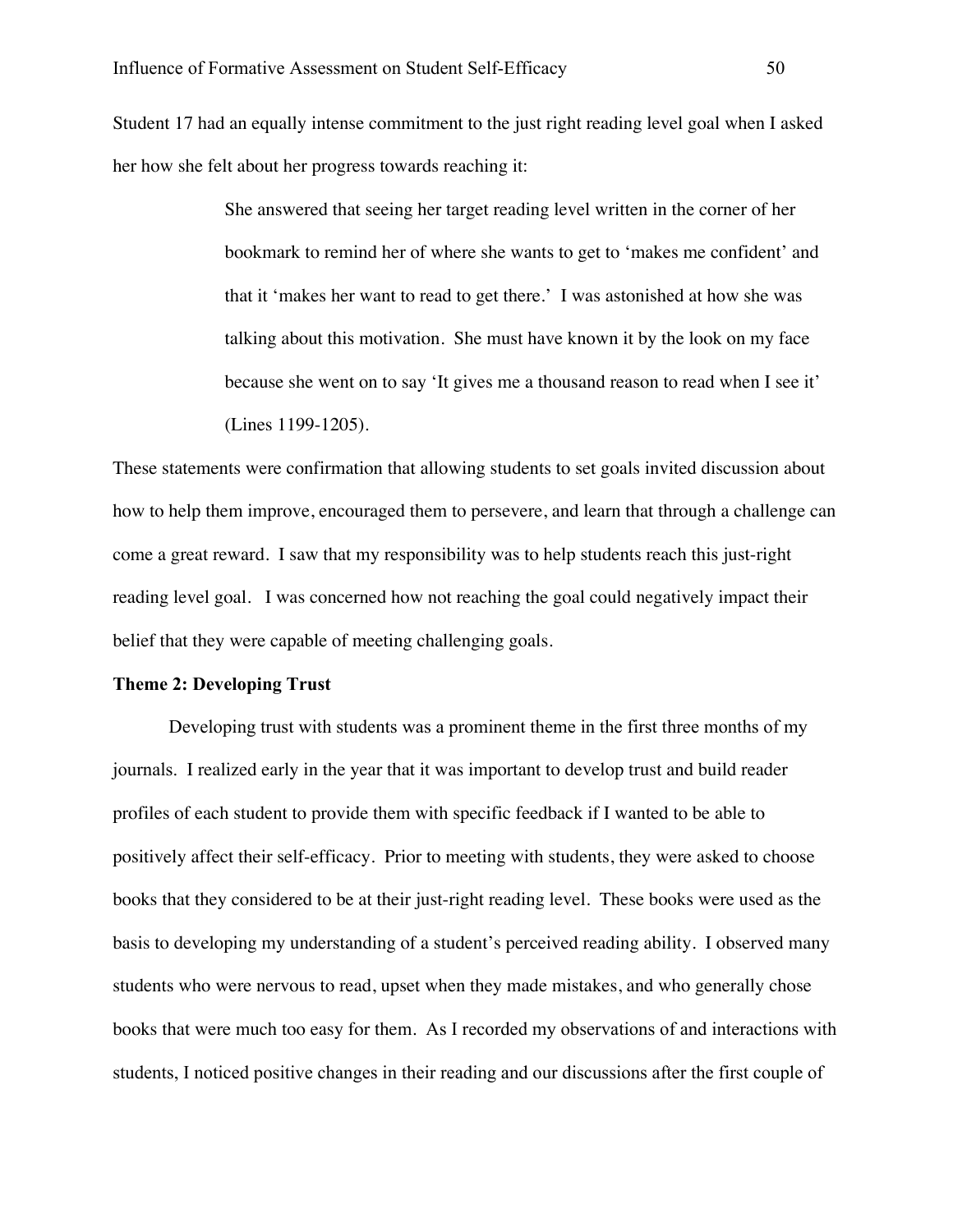months that led me to reflect in November that "I wonder how many of these kids really trust me at the beginning though; and believe what I tell them about their reading? If I don't know them well, how qualified am I to provide them feedback and set goals?" (Lines  $337 - 340$ ).

I began to see that building trust with students was not only important to them believing the feedback I was giving them, but that the trust being built could easily be broken if I did not know them well enough: "I had to be really careful with what I asked students to try to accomplish – if I over estimate what they can do and they don't have success their trust in my feedback will diminish." (Line 340 – 342). Building relationships to better understand students and to help them embrace mistakes were subthemes that emerged from within the journals.

#### **Making mistakes.**

Making mistakes was the first visible representation of lack of trust that I observed between students and myself. During the first day of reading assessment in September I observed that "A number of kids looked at me as soon as they made a mistake, not in a 'Help me out!' kind of a way but more in a 'Uh, oh I made a mistake' way. This concerns me and so I was very gentle in how I responded" (Lines 24-27). I reflected, "I think many of them were quite hesitant and worried about making a mistake in front of me." (Lines 318 – 319). Students were unsure of how I would react because they did not know me well enough.

To be willing to take a risk when reading a difficult word in front of a teacher requires a lot of trust. I needed for students to understand "... that tough is okay and tough is what makes their brain grow and tough is how they will get better. You don't get better when things are easy" (Lines 580-582). I had to work to build this belief with each student and ensure my responses reflected this belief when they did make a mistake. I knew there was a change beginning to occur though when after discussing the importance of mistakes with a student she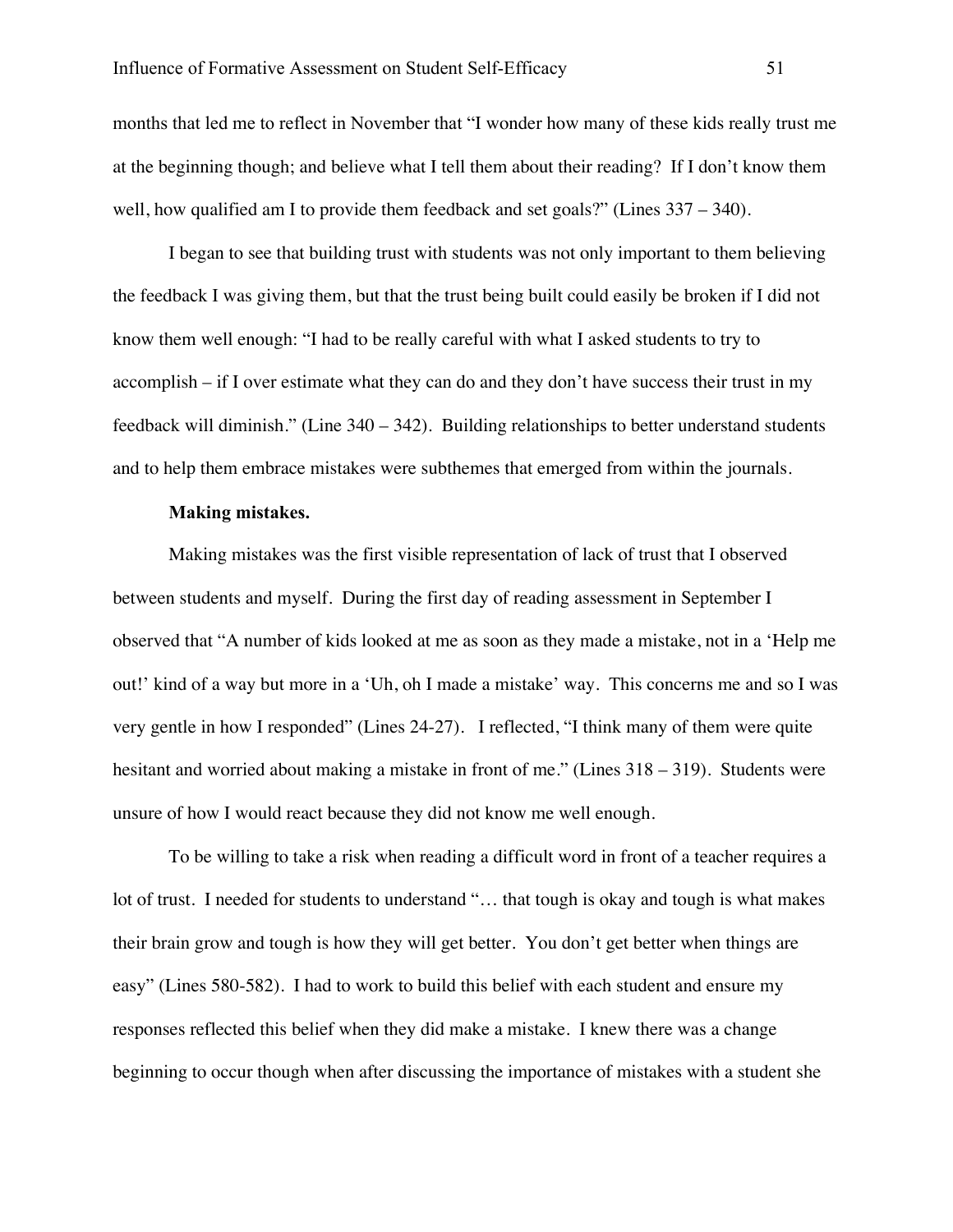responded with "If I make mistakes I'll get better?" (Line 246). That became the simplest way for me to encourage students to embrace their mistakes and build trust with them.

#### **Building a teacher-student relationship.**

Wanting to know my students as readers was a theme that emerged in the first few months of my journals. Learning to read is a different experience for each student and they each have such different needs. On November 18 I wrote:

> I feel like I'm now just getting to know and understand my students as readers. It took about 6 weeks but I feel like we are finally in a routine, I know what they need, they are showing progress and they KNOW they are showing progress (Lines 496-499).

When teaching reading, there are some students who are constantly struggling to use what you have tried to teach them accurately. At times it can be frustrating when students do not appear to be using what you have tried to teach them over and over. I realized on November 18 that I had a huge responsibility:

> The idea of 'Why is this so hard for you?' is a teacher's worst enemy if you aren't willing to be reflective about WHY it really is so hard for students! They don't know why it's tough – it's MY job to figure out why it's tough and help them through it (Lines  $576 - 580$ ).

Part of the relationship I built with students was to make them overtly aware that reading was going to be a struggle but that I was aware of this and willing to help. In developing trust and building a relationship with students, I consistently told them that I would never ask them to do something if I did not believe they were capable of it. This did not mean it would be easy, but it would be possible. My interaction with Student 24 demonstrates this.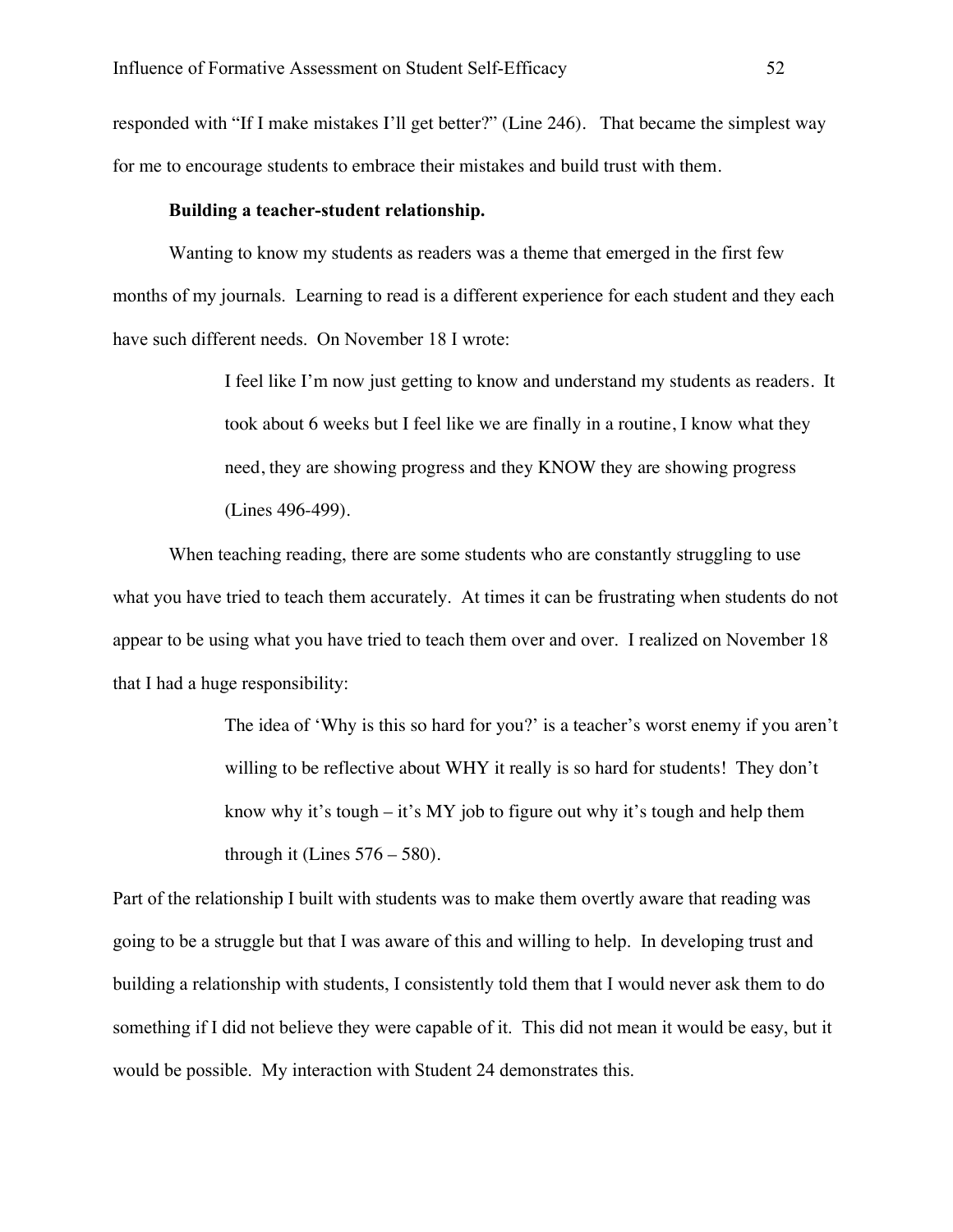My initial reading assessment with Student 24 revealed that she was actually reading about 10 levels higher than she had perceived herself able to. She was reluctant to read a book that she had to struggle to be successful with. After I had been able to show her what she was capable of by asking her to read a Level 16:

> I did warn her that not all her reading was going to be as easy as this in the next couple of weeks because to be a better reader it needs to be a little tricky for our brain to learn new words and get better at harder words. She accepted this and was eager to try harder books now that she had shown her ability to not just me, but to herself as well (Lines 62-67).

Recognizing individual student needs was a huge part in developing my relationship with each child, realizing that it might have an affect on their self-efficacy. For example, I saw one student had very low self-efficacy for being able to accurately solve difficult words. I recognized this well before trust had been established with her so this influenced my decisions regarding how I would start reading instruction with her:

> I have purposefully given her a lot of time to read on her own, and very little instruction so far. I don't want her to meet with me until she is feeling confident. I made sure her just-right reading levels are low enough that they should be really easy (Lines 216-220).

Building a strong relationship with each student to understand why reading is difficult for him or her was foundational to learning more about his or her level of self-efficacy for being able to read. All students are provided with a range of reading levels called their just-right reading levels based on assessments I do regularly. These assessments help me make decisions of what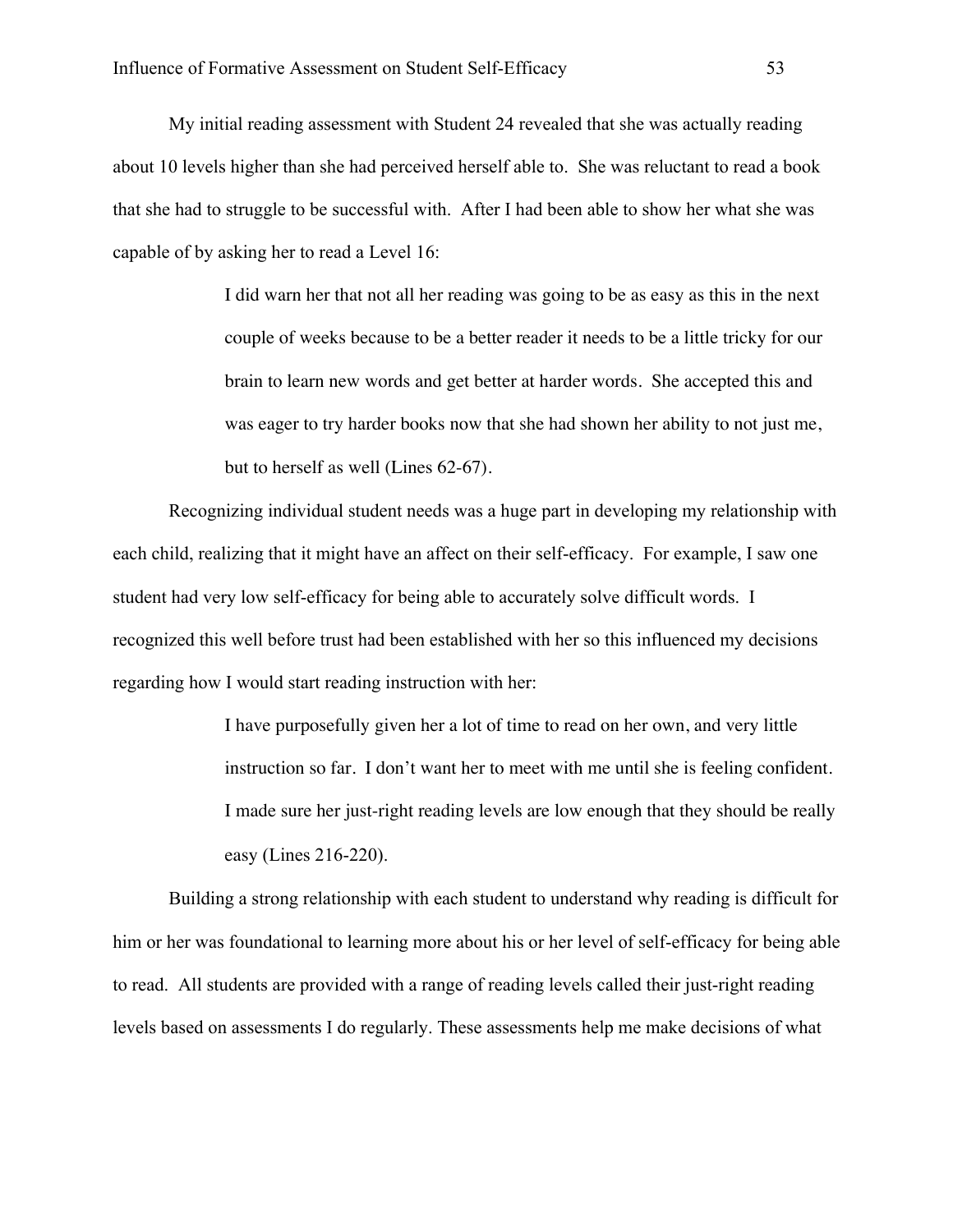levels students should read and what strategies they need instruction on to improve their reading achievement. I reflected on the choices I make regarding what students read:

> Being mindful of what I'm asking students to read is so critical. Not only should it hold their interest but also the difficulty level is key. If it is too easy, students don't learn anything because they do not have the chance to use the strategies they are learning. However, if it is too hard this can really kill their motivation to read if they are at all wavering in their sense of self as a reader. It is a very fine balance of being within the zone of proximal development that also coincides with their self-efficacy level (Lines 398 – 405).

Building trust and developing a relationship with students provided background to understanding each student's self-efficacy level helped me decided on the feedback I was going to give them to hopefully influence their self-efficacy. Once students were reading with less hesitation and greater trust in me, I was able to see what they were truly capable of and provide them with the positive, descriptive feedback they needed.

## **Theme 3: Impact of Feedback on Self-Efficacy**

Descriptive feedback is a formative assessment strategy that provides students with specific information of what they are doing to contribute to their success. It sometimes includes providing constructive feedback about what could be done to further success. The theme of feedback was one of the most prominent themes to emerge when analyzing and coding my journals. It became clear that building trust and establishing relationships with students was required as a platform to provide feedback. Setting clear and attainable learning goals for students meant there was something to provide feedback on. I reflected on this in November by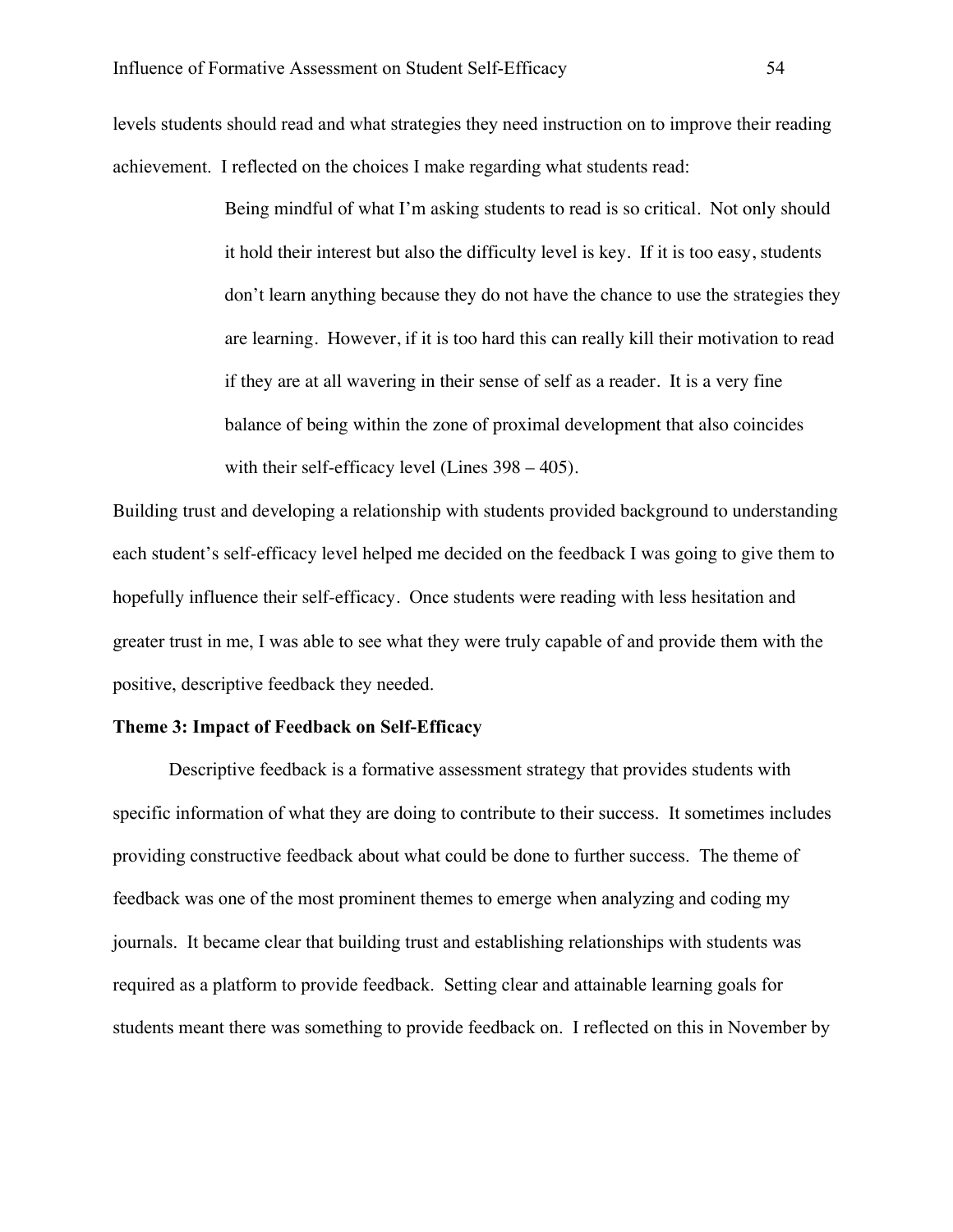stating, "Why work so incredibly hard if you don't know that you are doing better?" (Lines 500- 501) and continued on to clarify:

> It's MY job to not only teach [students] and coach them, but it's also my job to very deliberately and bluntly tell them that they are improving. It's MY job to tell them that when they do  $X, Y$ , and  $Z$  it makes their reading better and as a result they are getting their reading level bumped up…In looking at the feedback I'm providing students about their reading, it shows their effort is valued but that it's not just 'general' effort – it's effort on a specific strategy for a specific end result (Lines 508-519).

When I realized that students did not always have the metacognitive abilities or background experience to recognize what they were doing to make them successful it helped guide the feedback I was providing to build a student's perceived belief in their reading abilities.

For example, when working with Student 14 in October I saw her struggling to decode words that I knew she could solve. Being early in the school year I was worried how struggling for too long could affect her self-efficacy. "When she stopped at the next difficult word I asked her if she thought she could solve it. She shook her head no immediately" (Lines 189-190). This confirmed what I suspected about her self-efficacy so "I told her that she was actually using blend and stretch really well, even though it wasn't helping her solve the tricky word. She looked very skeptical but somewhat relieved" (Lines 190 – 193). I wanted her to know she was using the strategy accurately but that sometimes there are other strategies that could work better. So I taught her to chunk a word up into smaller parts and then sound these small parts out. "Her and I used chunking on a bunch of more words together; I chose intentionally semi-easy words that I suspected she would know to build her self-efficacy in being able to use the strategy"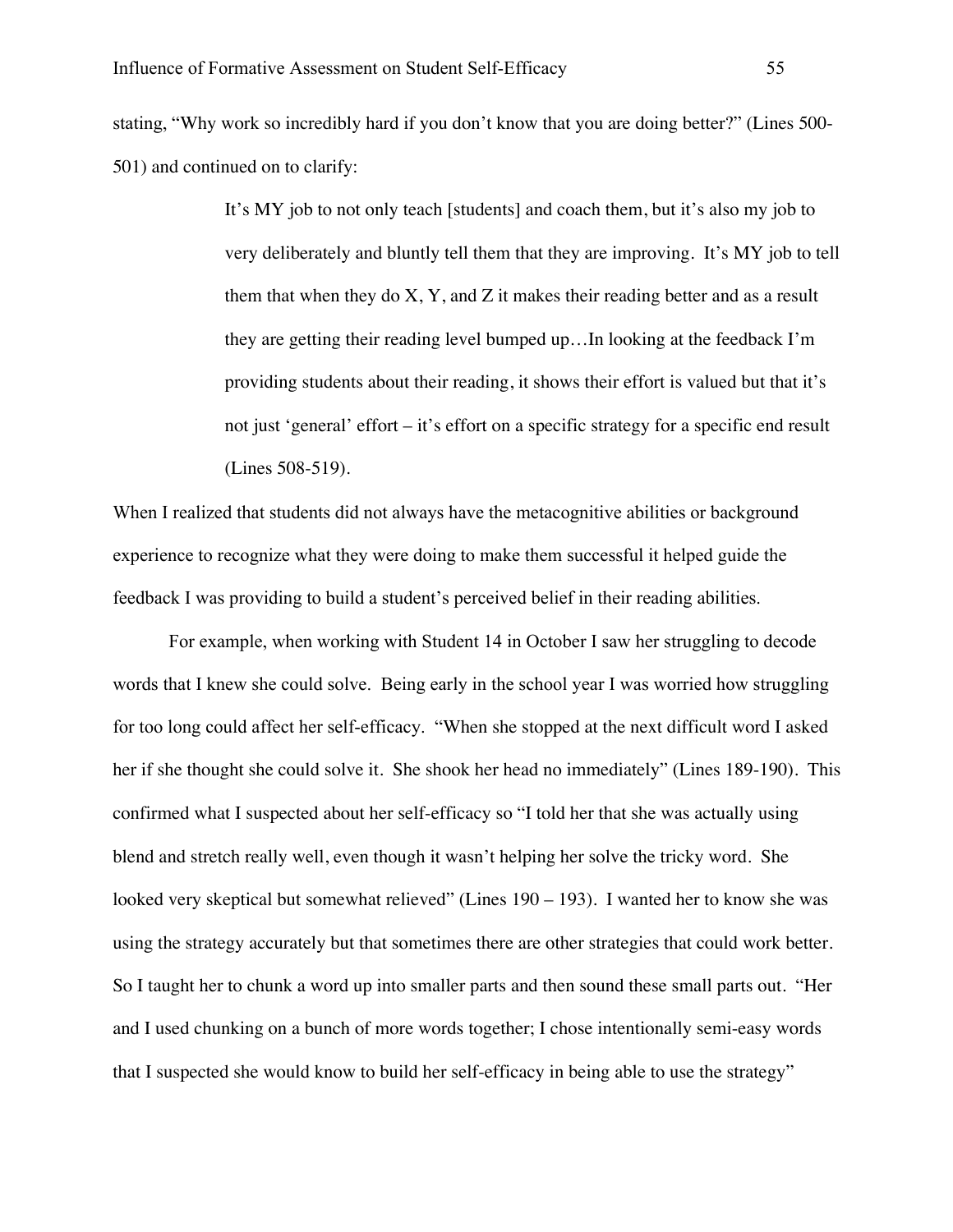(Lines 197 – 199). I wanted this descriptive feedback to convey that not accurately solving a word is not a reflection on her ability, but rather the struggle could just mean she needs to choose a new decoding strategy.

In January I worked with a group of students who were learning to summarize who benefitted from descriptive feedback. "All 4 [students] were very hesitant to try and they all indicated they didn't think they would be successful" (Lines 982-984). I gathered a rubric that provided descriptive details of different levels of achievement for writing a summary and had them work in pairs. I was careful in how I provided feedback, starting with positives:

> I went through the summaries they wrote and highlighted the statements that supported their summaries. I then pointed out the sentences that did not fit with the summaries and gave them suggestions on how to change it. I have let them cross out the sentences they don't want with a pen… and write in sentences that better summarize the plot (Lines 1016-1021).

The students wrote another summary the next day to take advantage of the feedback they had received. They demonstrated a higher level of self-efficacy and their summaries showed that they were applying the feedback they had received.

A journal from February 3 provided evidence of how quickly feedback could improve the self-efficacy of a student who was struggling. I was reading one-on-one with Student 27 and when I asked if felt he could be successful with the book he had been given:

> He hesitated and indicated he thought he might be successful… I asked what he would do to solve the difficult words, and he was able to list two strategies (even though he knows at least 4) (Lines 1475-1478).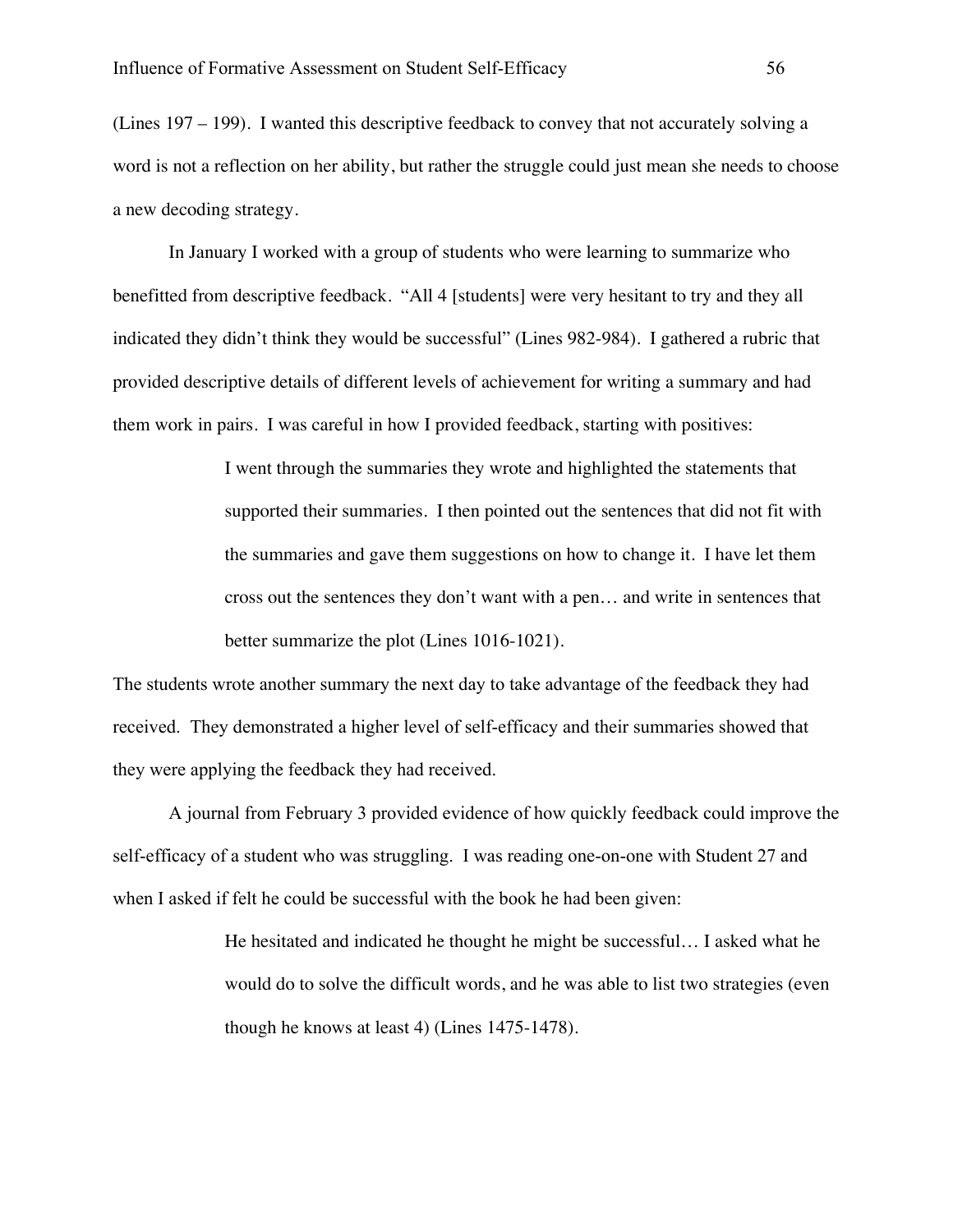I was concerned he may easily give up and not persevere with the decoding strategies he knew. As I feared he was really struggling to successfully use the accuracy strategies. I gave him prompts of which accuracy strategies to use on the first few pages. He continued to struggle but was now beginning to fix his errors, showing he was relying on my previous prompts. As soon as I saw he had successfully used a few strategies on his own, I provided him with descriptive feedback about his choices. His reading continued to improve, he struggled less, and used the strategies with greater accuracy. I stopped him after successfully reading a page to discuss:

> I asked him how successful he was in reading it. He indicated he thought he had been really successful and I agreed. I gave him specific, descriptive feedback of the five strategies I had observed him use: tracking, blend and stretching the sounds, calm and controlled, use the picture, and looking at the first and last sound of the trickier words. He added that he had also used chunking. These were all strategies that I had commented on or prompted him to use in the first half of the book (Lines  $1493 - 1500$ ).

He read the remainder of the book with very few errors and used a wide range of strategies without any assistance. "He was sitting up straighter as he read, began to read with more expression and less hesitation, and seemed more eager to continue reading" (Lines 1501 – 1505) which was not how he had started the book. I was encouraged by the change his reading underwent as he progressed through the book. So I chose to only respond to what he had been successful with and provided no constructive feedback on what he could have done differently because of the limited self-efficacy I had seen him display at the start at the book.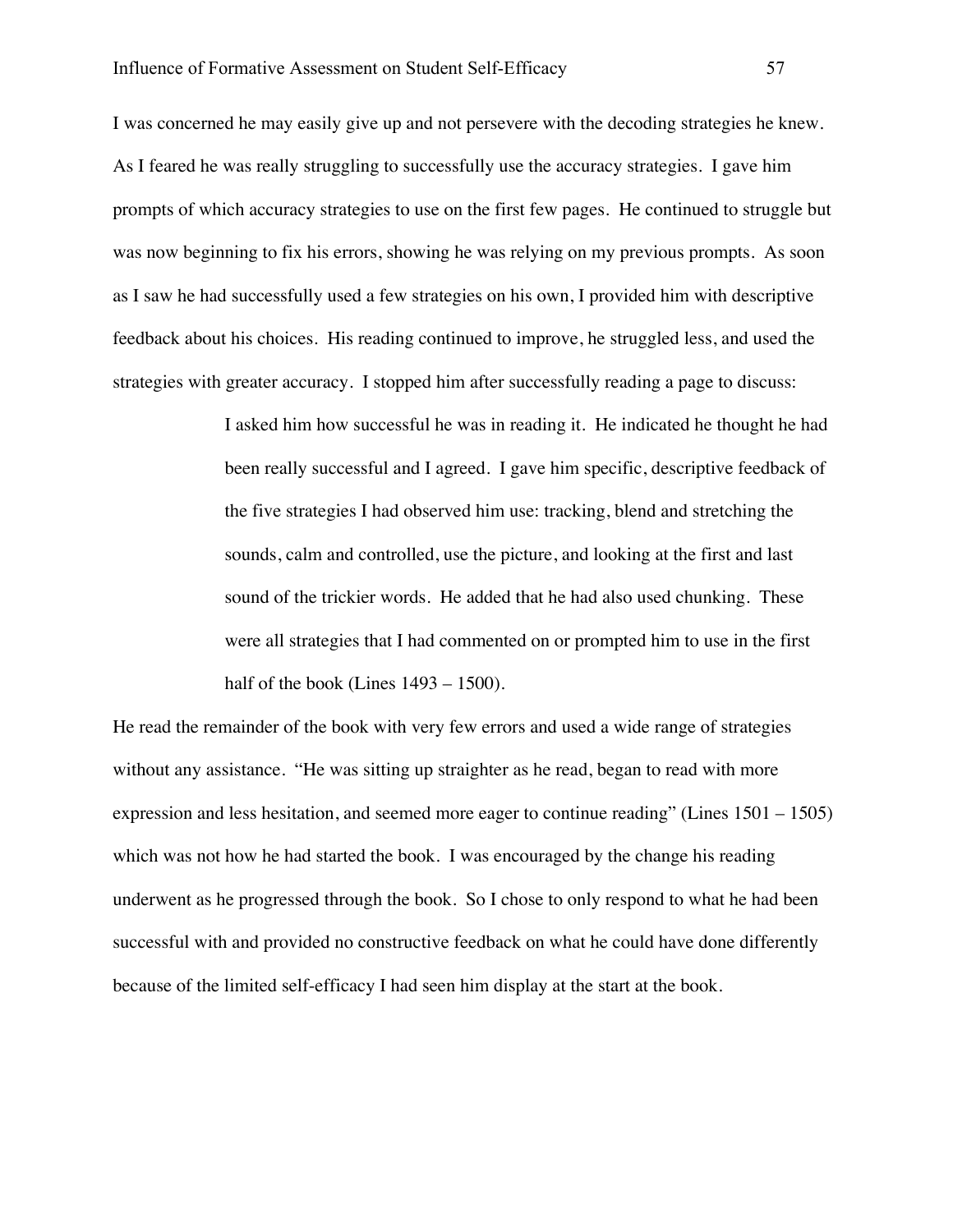## **Effects of feedback on a long term goal.**

This theme emerged when I saw that over a few months, I had tracked the feedback for a few specific students. My interactions with Student 18 are representative of the impact of repetitive feedback, the slow progression of self-efficacy, and the struggles I had in providing effective descriptive feedback.

On October 20, Student 18 was having difficulty using her prove-it notes to indicate that she had used a decoding strategy to solve a difficult word as part of her learning goal. She was rereading the same books and hesitant to move onto new titles of her choice from within her just right-reading levels. I reflected on the situation:

> I need to provide her with more positive feedback about how she is successfully solving difficult words; maybe I'm not providing her with enough positive feedback for her to believe that she's capable of new books and more challenging words (Lines 260-263).

This interaction was occurring while I was still getting to know Student 18 and develop trust with her as well. I took her struggle as a reflection as to how I was facilitating her learning and the trust that had not been built between us yet, not that she was being stubborn and resistant.

On November 4 I met with Student 18 again and this time she had new books in her bag, with some prove-it notes next to a few difficult words. I reflected that maybe "…she thinks flagging words that are tricky will demonstrate she is not a good reader, and is making errors" Lines (297 – 299). I saw this as an opportunity to change her thinking on what prove-it notes represent:

> I found a word she hadn't flagged (pupa) and asked her to read the sentence that contained the word. She did in fact need to flip the vowel sound the second time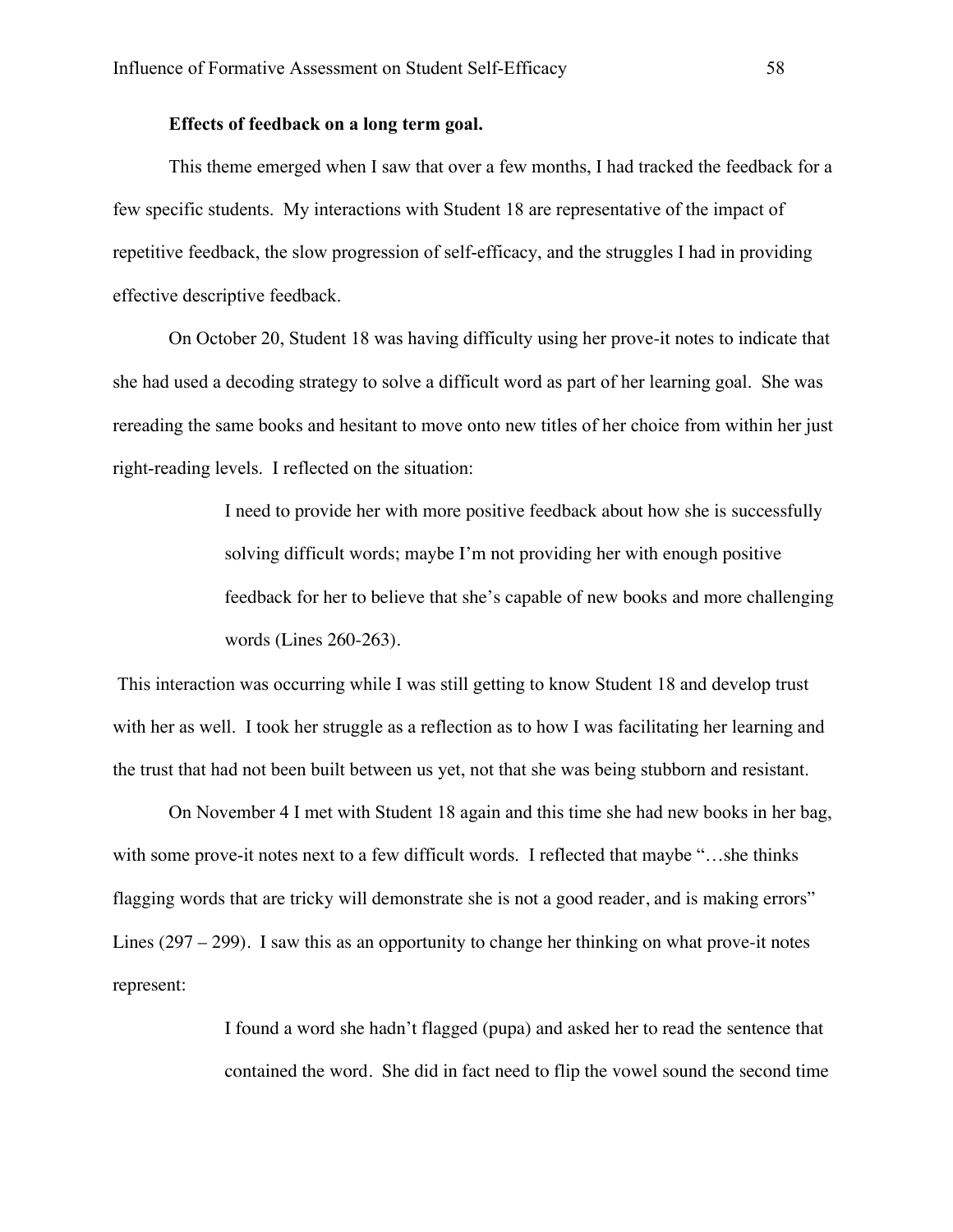she read it to accurately read it. When she was successful with solving a tricky word, I gave her instant feedback that she had changed the vowel sound of a new word when she sounded it out, in order to get it right. That by flagging it, she wasn't indicating a mistake but rather indicating that she was able to solve a tricky word on her own (Lines 299 – 306).

This reframing of what prove-it notes meant did help her use more but she was still not displaying higher levels of self-efficacy that I had hoped for. I knew that she was using the strategy well because her accuracy was improving and her reading level had already slightly improved, which was all feedback that I gave her.

I decided to change her learning goal and focus on developing her comprehension by having her learn to retell what she has read. On November 19, we looked at the descriptions of retelling on a rubric, practiced retelling together, and then I provided her with positive descriptive feedback once she had done a retelling on her own. When we assessed her retelling on the rubric, she was fully meeting expectations. Her self-efficacy still only gradually improved when I asked if she thought she would be successful next time we practiced. My reflection was not focused on what could be wrong with the student, but focused on what else I could do to help improve her self-efficacy because I believed she was very capable of the learning goal:

> When I think about how to help this student, rather than just overwhelm her with things I know/want her to achieve, choosing one very specific area to improve on and improve her self-efficacy with might be more important (Lines 594-597).

I asked her to read the next chapter in the book before we met again in a few days.

We met on November 23 for her to retell me the next chapter and I observed that "She sat up straighter, spoke with more confidence and was quick to retell me the important parts. Her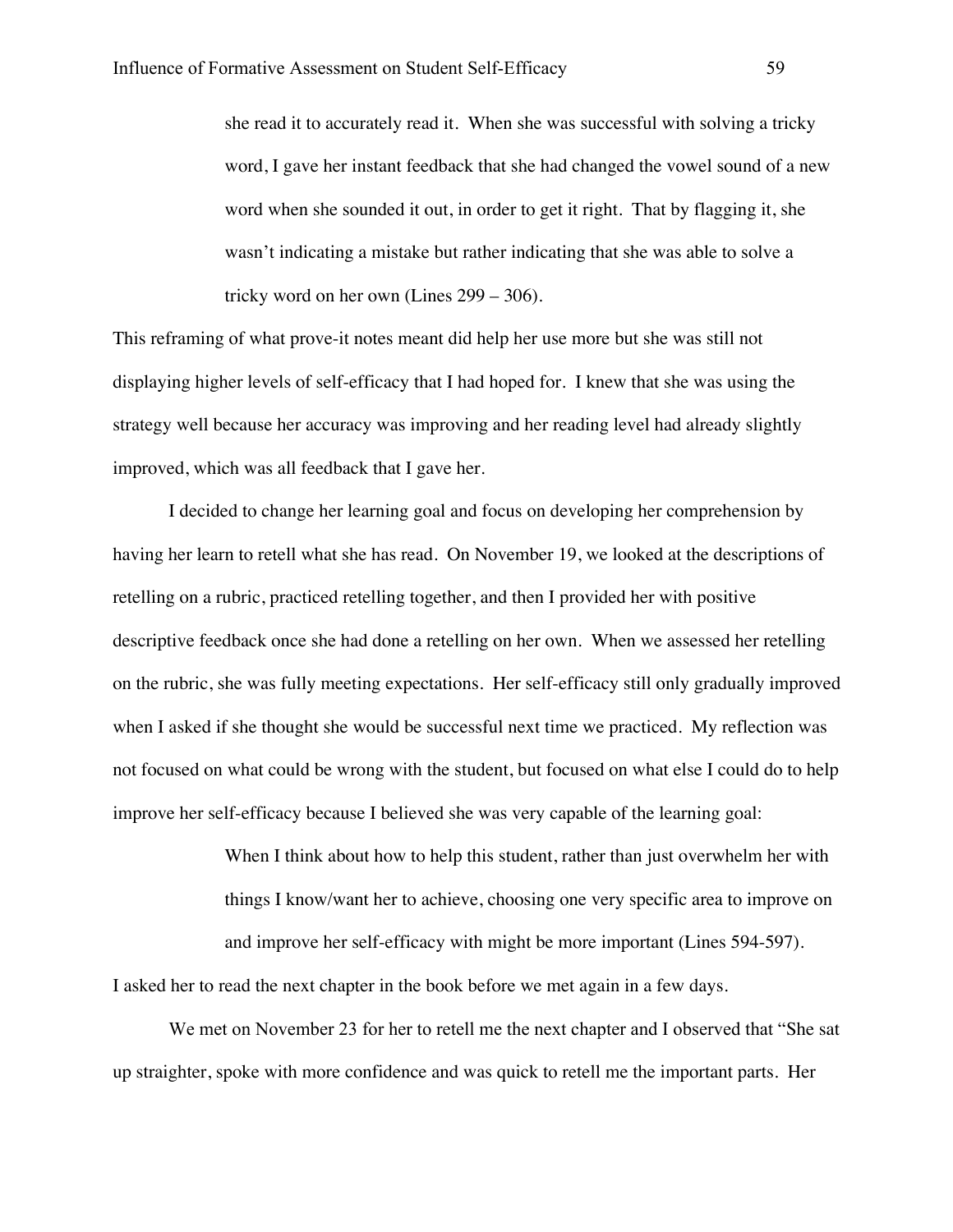nervousness and timidness about saying the wrong thing was gone" (Lines 573 – 576). The retelling she completed this time had improved by one entire achievement level on the rubric and her physiological response was much more positive; she was smiling and eager to keep reading the next chapter in her book. This pattern of positive behavior and improved self-efficacy carried through to a meeting we had on December 2. Reflecting on the situation, I was able to make changes to my behaviours with the goal of positively impacting her self-efficacy, rather than blame it on shortcomings of the student. I struggled with how to provide her with the feedback she needed, but as our relationship grew and I made careful observations of her it helped to better understand who she was as a reader.

#### **Feedback to small groups.**

When I met to provide students with reading instruction, it was sometimes in groups with two or three students. Providing students with feedback in these small groups had an interesting side effect of creating vicarious experiences, as witnessed on January 21. Student 17 and Student 11 had both been given the same book at a higher level the day before, and were both focusing on the same learning goal. I decided to listen to both of them read. After reviewing what the learning goal was and practicing it, the students began to read in whisper voices at their own pace. As I began to observe their reading Student 17 was displaying maladaptive behaviours in her reading that confused me, as these were not typical reading behaviours for her:

> She was sounding words out that she hasn't needed to sound out in many months. She was reading at a very increased almost frenzied pace. She was guessing at unknown words based on the initial letter even if the sounds of the words she said did not match what was written. When she did stop and try to self-correct she continued to guess rather than use a strategy (Lines 1244 – 1249).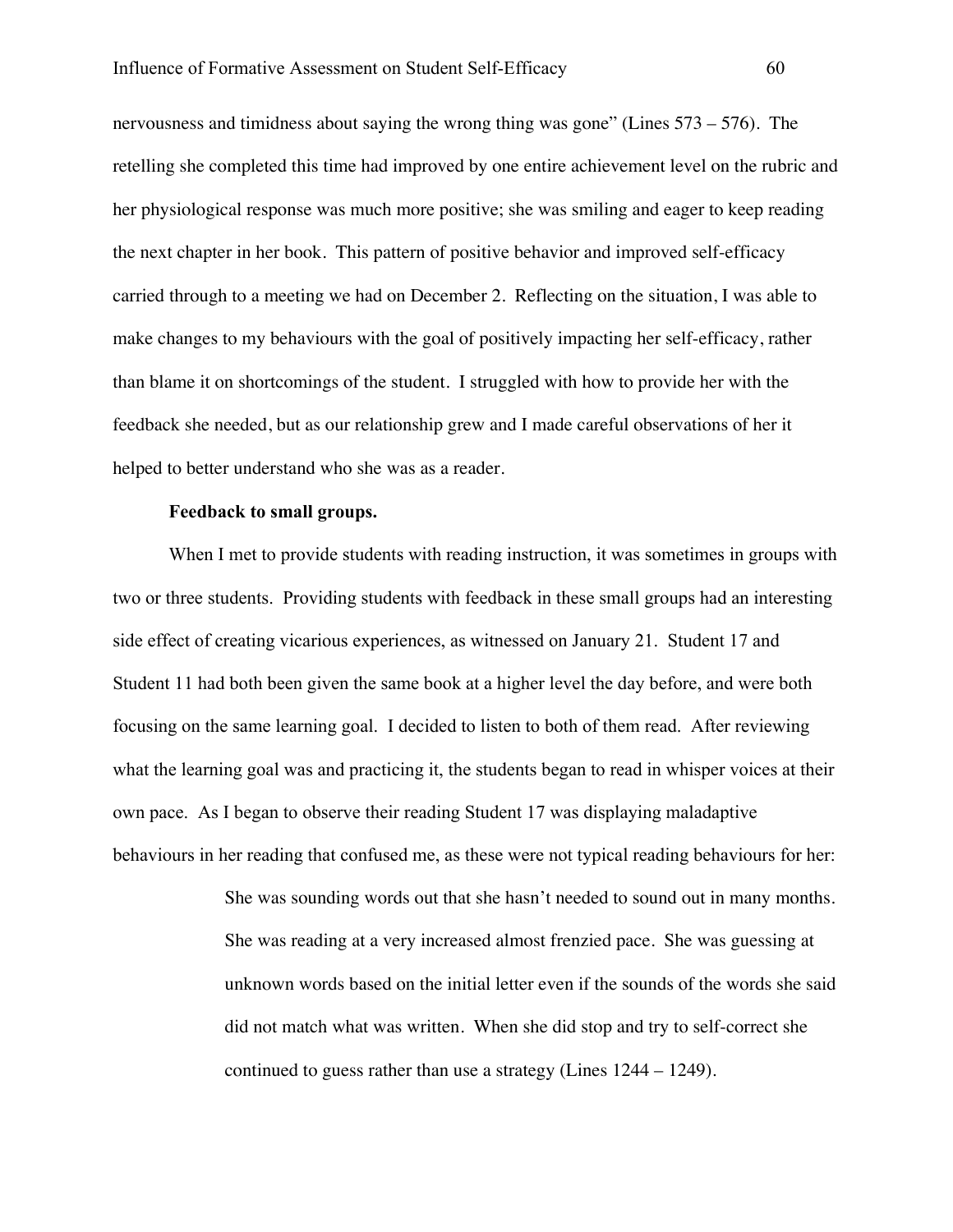I stopped her to provide some descriptive feedback about some of the strategies I was seeing her try to use, as well as constructive feedback on how she could be more successful when using them. However when she began to read again nothing had changed. I was concerned that maybe she was not trusting the constructive feedback I was giving her or trusting my decision that she was capable of reading at this new, higher level. Meanwhile Student 11 was reading the book successfully by using the range of strategies she knew, including the new one that was part of the learning goal.

At the end of the book I asked Student 17 to stay and debrief the reading experience with me. When I asked her how successful she felt her reading had been her response provided me with a wealth of formative data:

> She was not feeling confident because she had not read it prior to coming to the table. She was hesitant to read it on her own because it was a higher number,

even though she was excited to be reading at a higher number. (Lines  $257 - 260$ ).

I realized that Student 11 who had read fluently and used a range of decoding strategies for the few words that were difficult, had read the book prior to coming to the table. Student 17 had not. Watching and hearing Student 11 be more successful with a new book at a higher level had inadvertently turned into a vicarious experience for Student 17 that was negatively affecting her perceived belief in her ability to read at a new book at a higher level. I suspected that "Even though she was whispering, hearing Student 11 be successful with the book and turn the pages quicker, caused Student 17 to become less confident and she was rushing to try to keep up with her" (Lines 1261 – 1264).

I could not let Student 17 finish our session with a low sense of self-efficacy as I suspected it would deeply impact her, and I was confident she could read the book well. I felt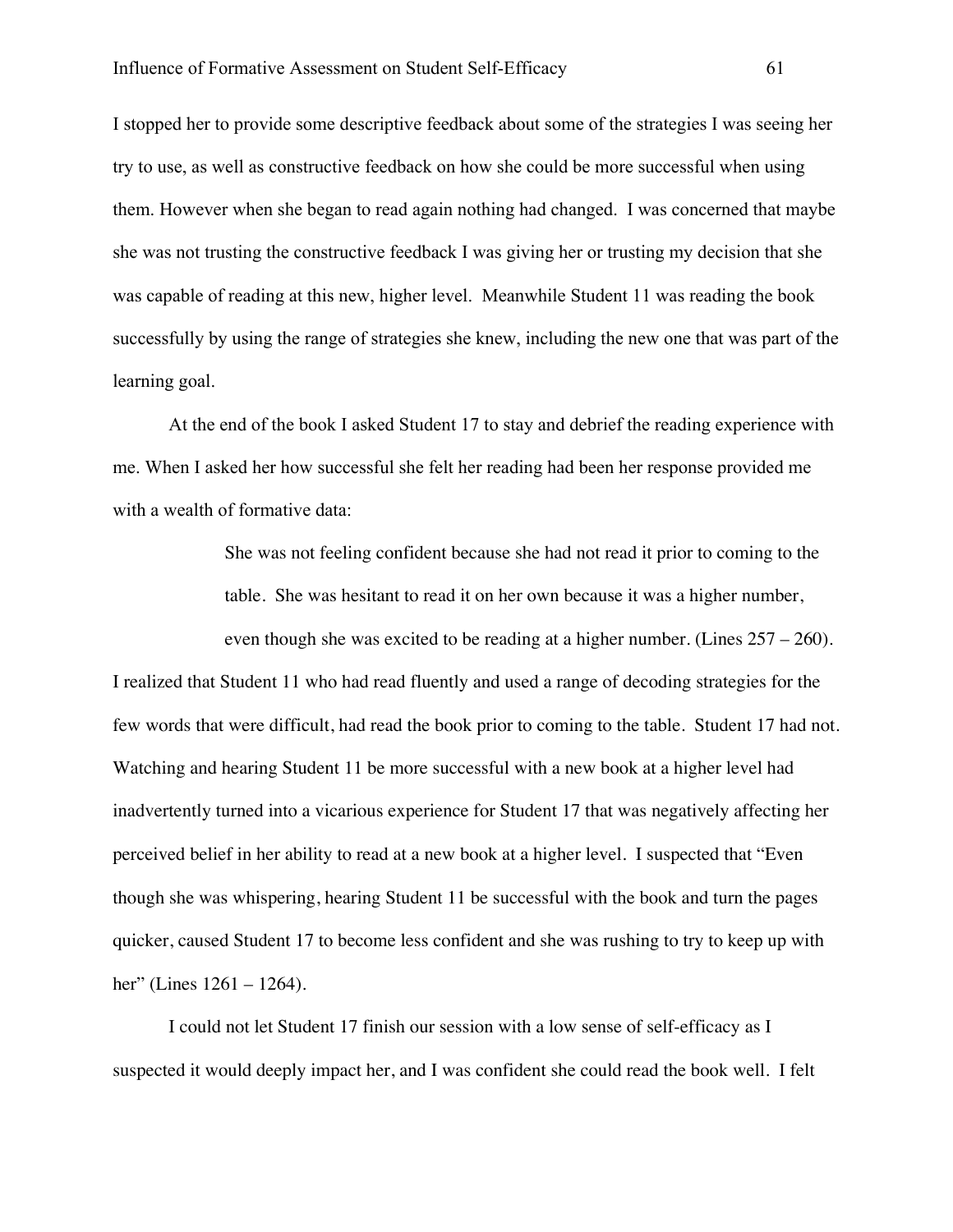responsible to show Student 17 that she was capable of successfully reading this book because of my decision to have them read at the table together, and not take into account that one of them had pre-read the book. I was also concerned if she was going to trust in my decision to raise her reading level. So I encouraged her to read the book again and show herself that she could read this book if she took her time with the strategies she had tried before. This time:

> …She demonstrated that she was highly capable of reading this level when she used her strategies. She demonstrated she had been developing a grit or perseverance needed to reread tricky words numerous times which will help her move quicker between levels (Lines 1270-1274).

I was thankful I decided to take the extra time to follow up with the changes I had seen in Student 17's reading as it could have negatively affected her self-efficacy and subsequently her reading progress. Not all peer feedback experiences resulted in negative vicarious experiences, some in fact turned out to be incredibly successful and led to students taking initiative to provide one another with feedback.

# **Impact of peer feedback on self-efficacy.**

Students providing feedback that an influence on a peer's self-efficacy emerged as a theme mid-way through the year and became more prevalent as the year moved on because I was seeing more students in small groups. For example, as a follow up to the January 21 meeting with Student 17 and Student 11, I decided to meet with them again. This time the goal was to have them provide each other with positive descriptive feedback. Seeing how influenced Student 17 was by Student 11, I decided to see if Student 11's feedback could have a positive impact on Student 17's self-efficacy.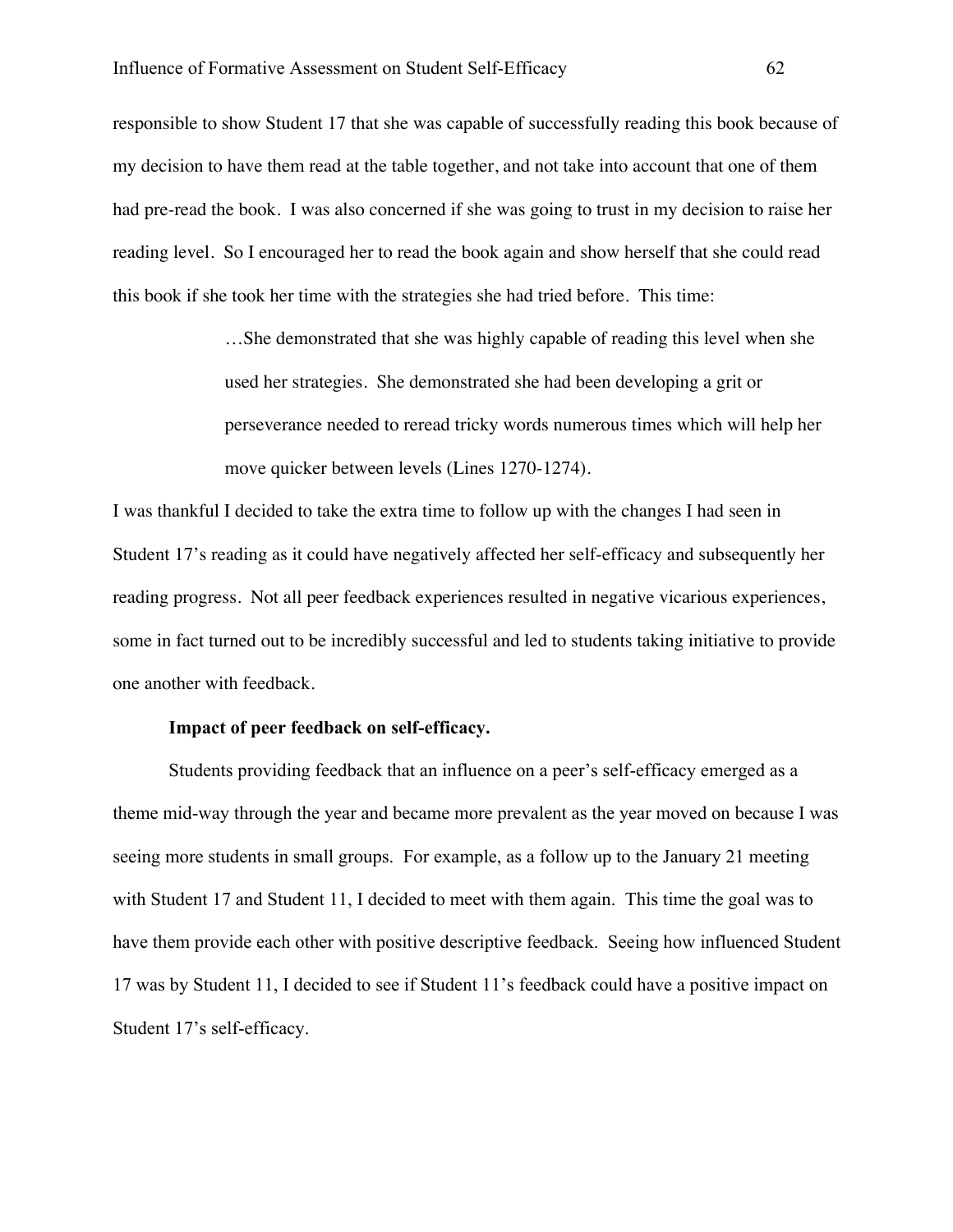Student 17 asked to read first while Student 11 tracked what Student 17 was reading with the purpose of giving feedback of how Student 17 had been successful when reading. Student 17 made a number of errors that she did not fix until I prompted her to. When Student 11 was asked to give feedback I observed:

> Student 11 provided feedback that Student 17 had used a bunch of reading strategies to solve the tricky words successfully. She did NOT comment on the fact that Student 17 had made mistakes; the way Student 11 was encouraging and positive about what she had done well caused Student 17 to smile a little as she kept her head down (Lines 1370-1376).

It was incredible to watch Student 11 provide her peer with only positive feedback and completely ignore the errors Student 17 had made. When it was time for Student 11 to read I was concerned that this could end up as another negative vicarious experience for Student 17. However when Student 17 took her next turn there was a change in her reading:

> She made 2 mistakes: the first mistake she self-corrected and vocalized her thinking while she did so. The second mistake she also tried to self-correct but was struggling to find the accurate letter sound. So Student 11 prompted her to try a different vowel sound and this helped Student 17 be successful. Student 11 quickly pointed out afterwards that Student 17 seemed to read more easily and with less mistakes because she was using the strategies to read the words the first time, instead of just guessing (Lines 1383 – 1390).

Student 17 showed more adaptive behavior while she read this time, and the feedback that Student 11 provided her sounded just like something I would have said.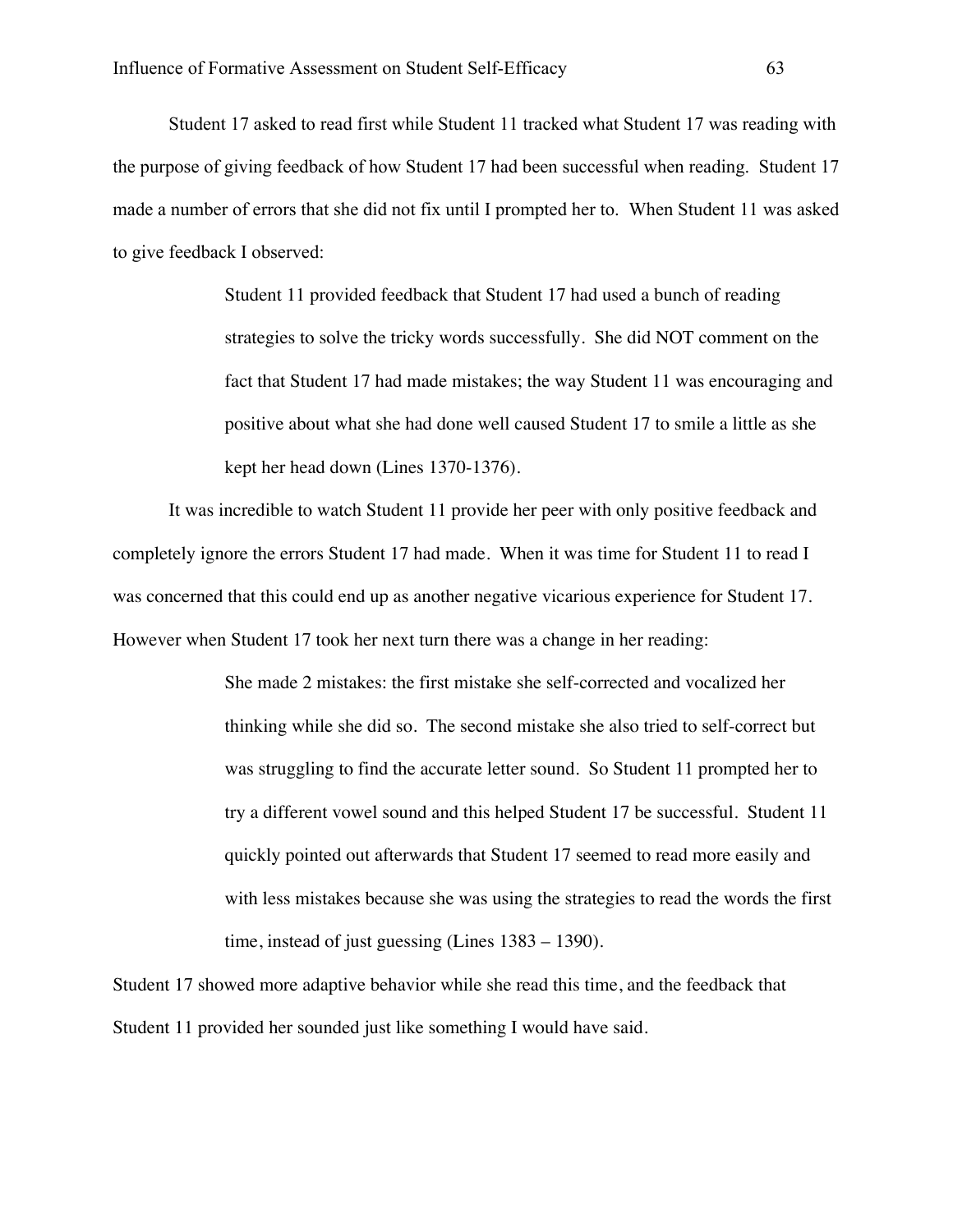Given trusting relationship that had been established, I decided to ask them how they felt about giving and receiving feedback from a peer once they had finished reading:

> Student 17 said it made her feel happy when Student 11 gives her a tip – she feels more successful because the tips do help her. I asked if the feedback is only useful when she reads at the table with the group, or if she uses the feedback/tips when she reads on her own. Student 17 said she thinks she does better when she reads on her own because she does think about the tips (Lines 1396-1401).

Hearing that the feedback is used long term in Student 17's reading was a powerful motivator to have students continue to provide one another with feedback.

I began to have more and more teams of students provide one another with feedback because of the positive results it garnered. I was however surprised when Student 28 requested to join a one-on-one meeting because she thought she could provide Student 26, who was reading, with good feedback and support. When I asked why, Student 28 explained that she had read the book Student 26 was working on and that she could give her feedback on what to do if she got stuck because she had solved all the words. I decided to let Student 26 decide if she wanted to agree to Student 28's request. She eagerly agreed and instantly there was a change in her reading "As soon as Student 28 sat down, Student 26 began to read with a louder, more confident voice" (Lines 1436-1437). Student 28 provided descriptive feedback that matched what I would have said and was very gentle and encouraging when giving constructive feedback. As a result, "Student 26 continued to read with a clear voice, she used word attack skills with confidence, and was sitting up tall rather than hunched, which I often see" (Lines 1448-1450). Seeing that Student 28 was giving quality feedback, I had the two students continue their reading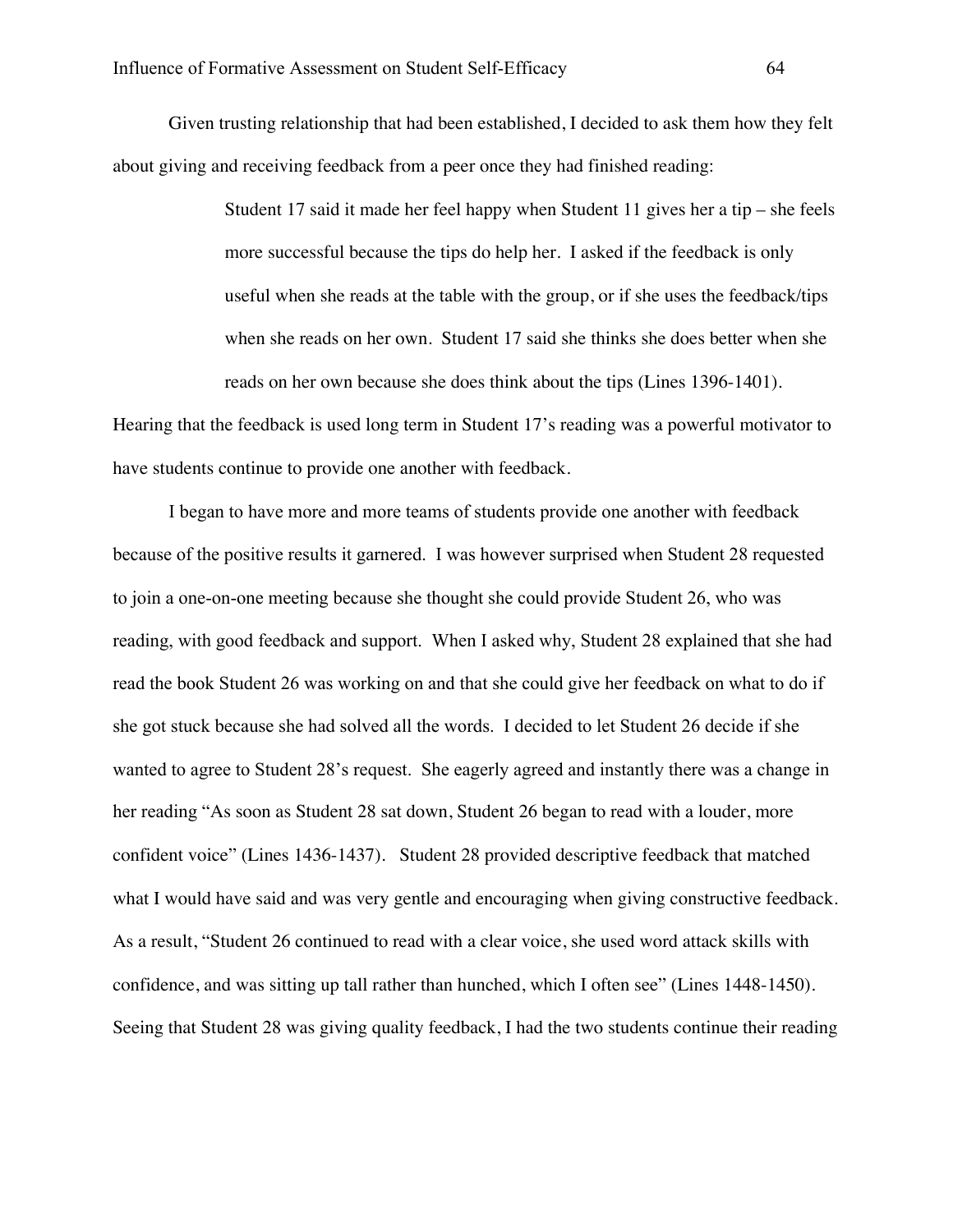meeting without me. I observed from a distance away and they continued to both benefit from the experience.

#### **Vicarious experience through peer feedback.**

When analyzing my journals for peer feedback, there were frequent observations of vicarious experiences occurring at the same time because students began to naturally demonstrate the feedback that they were providing to their peers. For example, Students 19 and 21 provided feedback to one another as they took turns reading from the same book. Student 21 demonstrated a number of decoding strategies in his reading, and Student 19 was able to include these strategies in her descriptive feedback of what had made Student 21 successful. I added constructive feedback afterwards, suggesting he might consider pausing longer at periods. What was interesting is that when Student 19 became the reader, he was very deliberately stopping at punctuation. Student 21, who was now providing feedback, highlighted the pauses Student 19 had taken at punctuation. The situation became an unintentional vicarious experience as Student 19 decided to take action on what I had advised Student 21 could work on. When Student 21 had to read again, he demonstrated better pauses at punctuation and Student 19 was able to provide feedback about this.

I had Student 21 join in on feedback again a week later but this time with Student 24. Student 24 began reading while Student 21 was to provide feedback afterwards. I observed:

> [Student 24] read with expression and excellent accuracy. She however did not stop at the punctuation all the time. This is something that Student 21 had been working on I wondered if he would catch this and provide her with descriptive feedback about it. And in fact he did! He told her that it was what he was working on and he had heard her run right over the periods (Lines 1331-1337).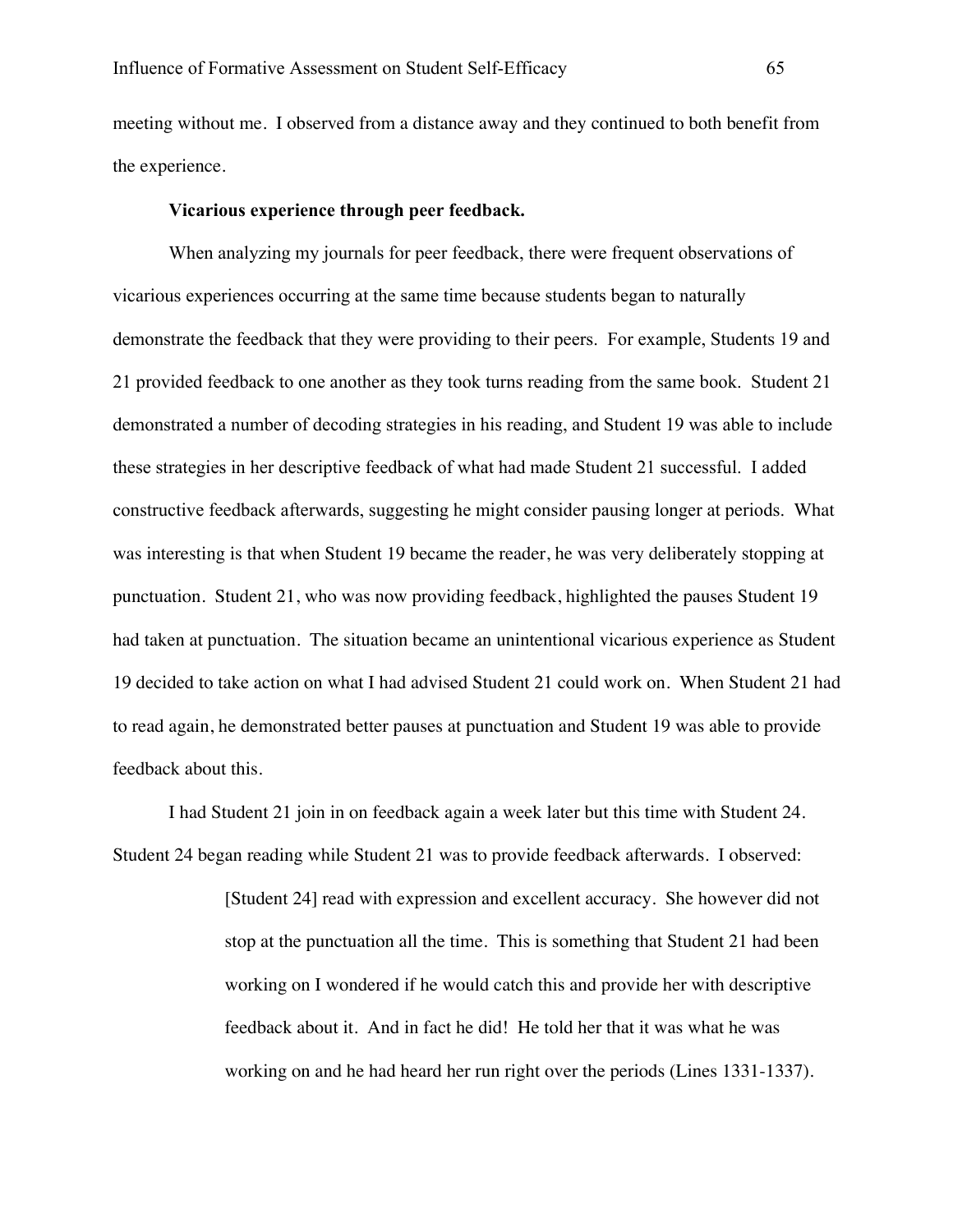When it was Student 21's turn to read, "he demonstrated many positive reading strategies that made him successful: he stopped at punctuation, he self-corrected, and he used the flip the vowel strategy" (Lines 1340 – 1343). Peers providing feedback and engaging in natural vicarious experiences appears to have had a positive affect on each students reading and their self-efficacy.

# **Theme 4: Impact of Mastery Experience on Self-Efficacy**

As my journals began to focus less on developing trust and student-teacher relationships, there were more observations of how the communication of a student's mastery experience was changing self-efficacy. There was evidence that the positive descriptive feedback I had been providing students was now metacognitively being used to recognize a mastery experience. More students were reading with a positive attitude and required less encouragement because they were exhibiting evidence of self-motivation and moving quicker to more challenging reading levels. What started to appear were the building blocks that I predicted in October would be necessary for mastery experience:

> I can't even get [students] to attempt a higher reading level without providing them with feedback and clear learning targets of what to do to improve their reading in order to provide them with a mastery experience that proves to these students they ARE capable of reading higher levels that are more challenging (Lines 109 – 113).

In November, some students were just beginning to develop metacognitive skills that allowed them to be aware of mastery experiences and this built their self-efficacy. More students began to be able to recognize mastery experiences as the year progressed and they received more feedback.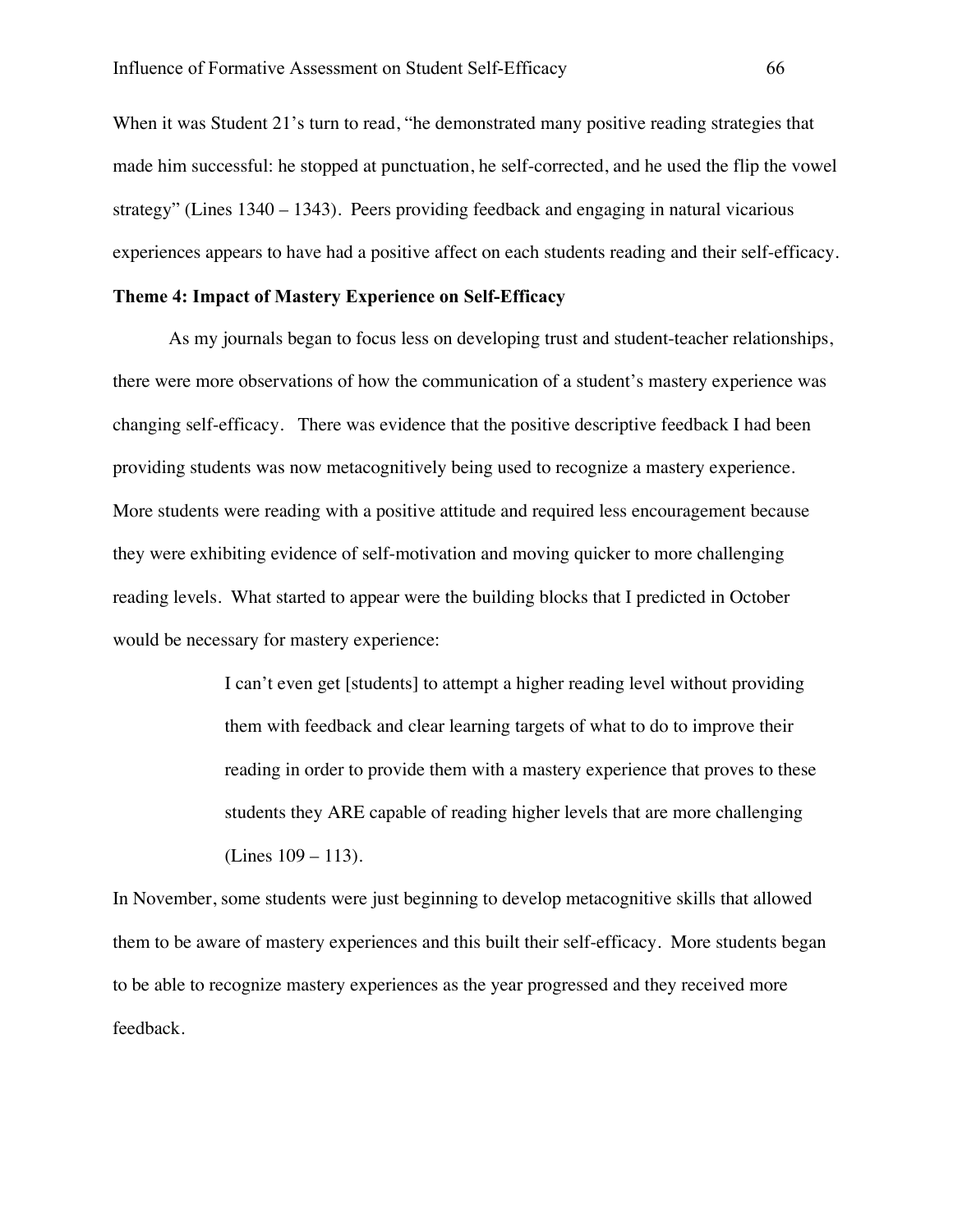The first mastery experience that appeared in my journals was in November about six weeks after I began reading instruction. I gave a small group of students a book at a new, higher reading level. When I showed it to them their reaction provided a glimpse of their self-efficacy:

> They all looked at each other and smiled from ear to ear and nearly squealed. I asked how they felt about getting a harder book, and they all said excited and happy. I asked if anyone was feeling like it might be too challenging or overwhelming. There wasn't. I asked WHY they felt that they would be successful with this book, and immediately the strategies they were using were given as a reason (Lines 435-441).

Their prior experience using strategies connected to their learning goals was positively impacting their self-efficacy for reading at a higher level.

A similar mastery experience provided Student 26 with the self-efficacy to believe she was also capable of reading at a higher level. In January, when asked if she would be successful reading Level 13:

> She quickly stated that she would absolutely be successful. Her reasoning was that she had been reading Level 14s from our class book bins and she felt she was doing well with them, so this Level 13 book shouldn't be difficult. She also said that she knew how to use chunking as a strategy to solve new words (Lines 1085- 1090).

Spending time in the first three months of school to build trust, develop student-teacher relationships, set learning goals and just-right reading level targets, and provide descriptive feedback appear to have all contributed to helping students encounter and recognize mastery experiences.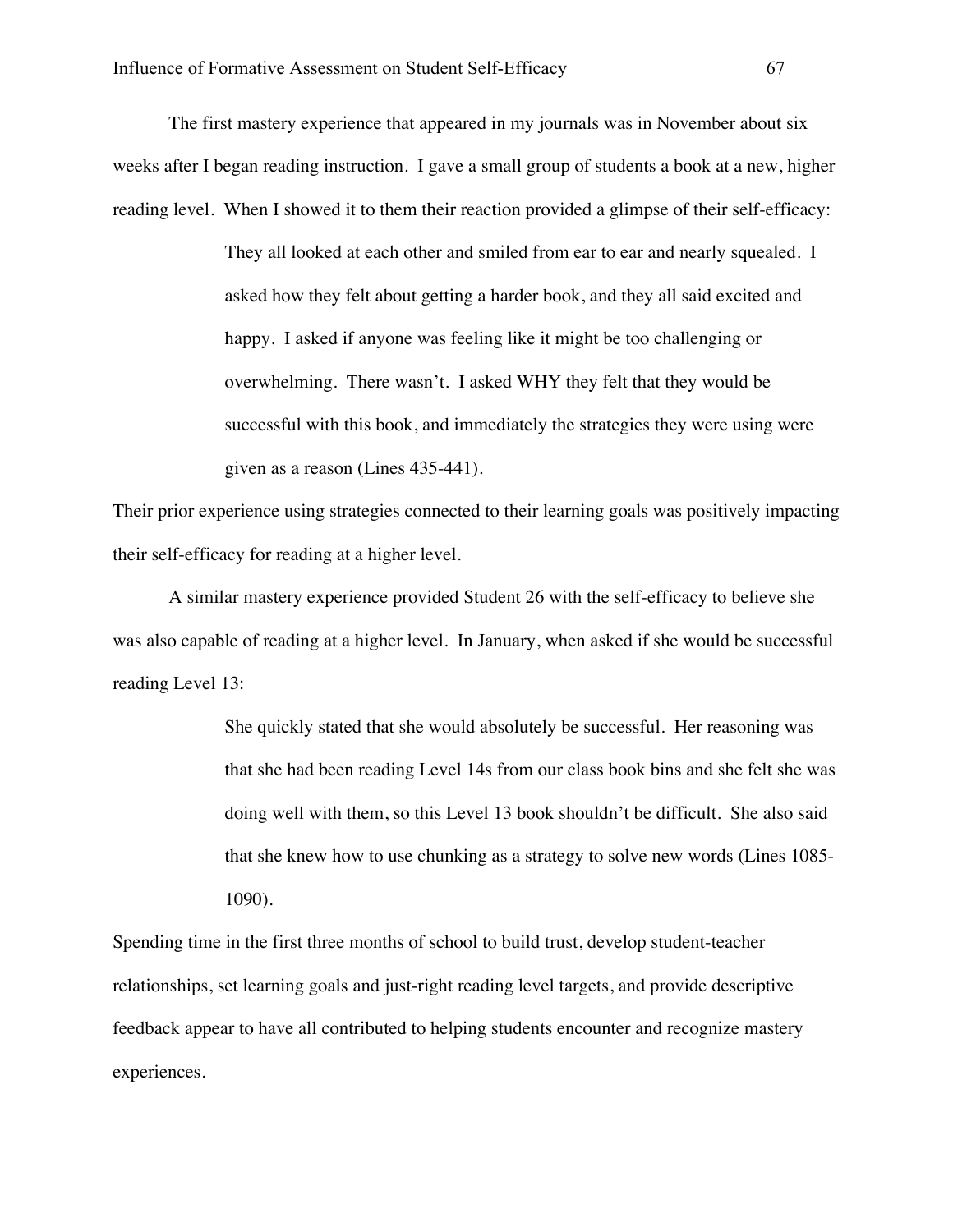Metacognition of accurate reading ability was influential in helping students decide on their just-right reading goal that all students set in November. For Student 21 his mastery experience of improving 10 reading levels from the end of September to mid November was a huge factor in setting his just-right reading level goal. He showed commitment to using the strategies that were part of his learning goals, accepted and asked for feedback, and showed a high level of self-efficacy. In November he was reading at a level 17 and "he set a goal of reading 27, 28 or 29 for his March goal. I told him that meant he had to improve 10 levels; in his mind he already improved 7 this year so what's 10 more?" (Lines 716-718). I reflected in January that setting and monitoring learning goals "provided students with tangible evidence that they are getting better at reading" which then provides a powerful mastery experience. The interaction I had with Student 21 in November and my reflection in January, provide evidence how mastery experiences could influence goal setting.

Seeing how influential these mastery experiences were to students developing their selfefficacy, there were a number of journal entries that highlighted how responsible I felt for setting students up for success with new reading levels and new learning goals. For example, in February I met with two students to have them read a book I had saved since the fall. In the Fall I had accidentally grabbed a book at level 9, when I should have grabbed a book at level 6. I had already showed the students the book before I realized my error, and unfortunately they were really excited about the book, which was about a cat. I promised to tuck it away and save it for when they were ready. As a result, the level 9 book became a larger than life goal that these students had built up in their mind as a really big deal to be able to read. Both students were at risk readers and building their self-efficacy had taken intense support and thoughtful choices, so I had to save it until I fully believed that they would both be successful with it, otherwise risk a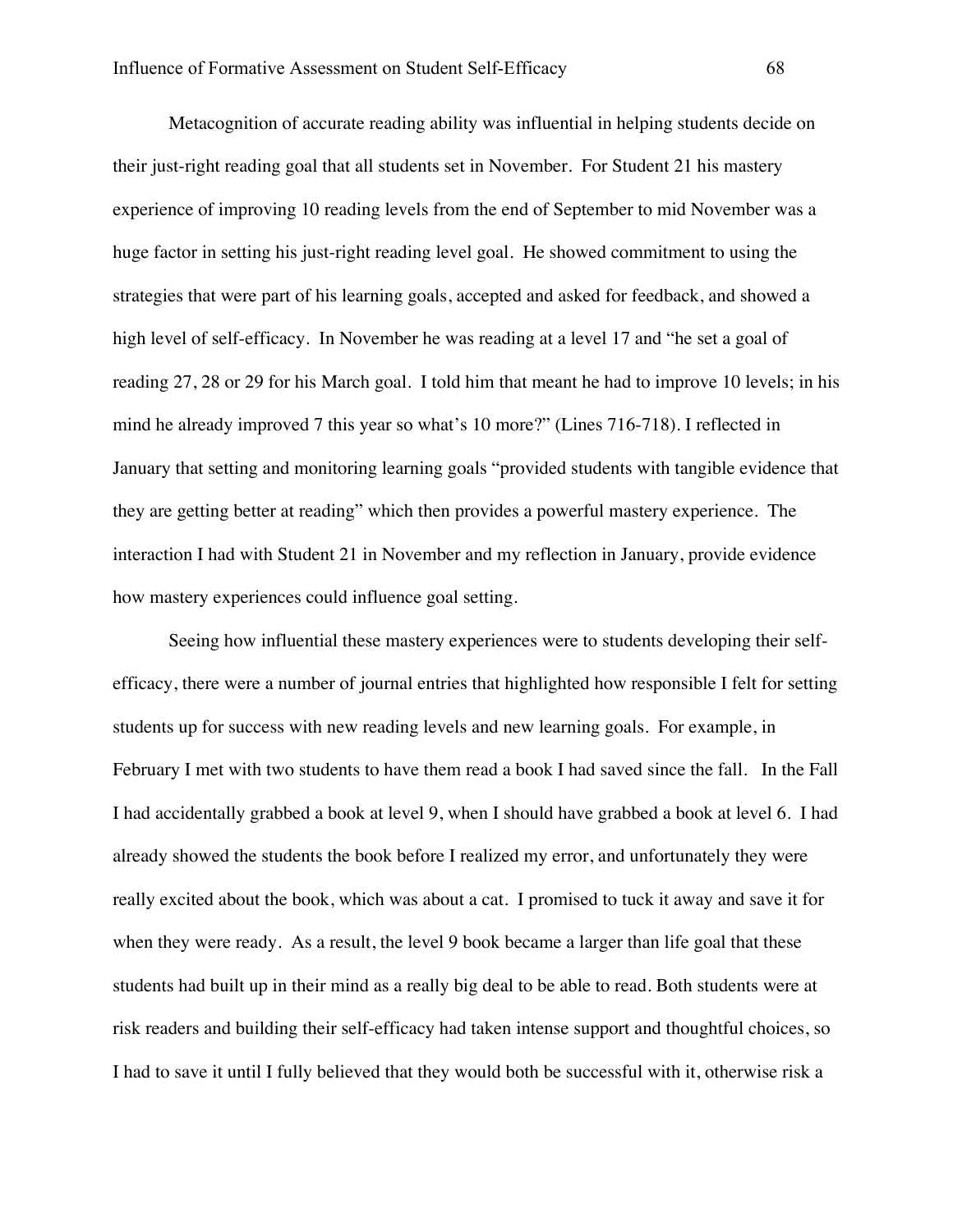negative mastery experience. A lot of thinking went in to how I could use this book to help influence their self-efficacy.

In February I decided they were both ready to read it and suspected it would be a powerful mastery experience when they did read it. Their initial reaction was what I had expected:

> Student 11 dove into the book – she was smiling and was showing a lot of excited characteristics (tapping the book, wiggling in her seat) when I gave it to her. Student 17 was smiling but calmer than Student 11. Both started reading quite quickly (Lines 1601-1604).

There was little to no hesitation to begin reading and their reading was spectacular, with both students demonstrating their independence in using strategies to decode difficult words. When Student 11 "…finished the book she was beaming. I asked her why and she explained that only did they FINALLY get to read the cat book, but that she read Level 9 and she thought she had done well" (Lines 1606 – 1608). This mastery experience was powerful for both students who proved to themselves that the Level 9 they could not have mastered in the Fall was now fully within their capabilities.

There were some journal entries reflecting on students who struggled to recognize mastery experiences. When conducting a reading assessment, a student made minimal errors and when she did she used strategies to decode efficiently and she adequately showed comprehension of the text. She demonstrated she was ready to be assessed at a higher level. When I told her I needed her to read another book because what she had read was too easy, I asked if she thought she would be successful. She responded: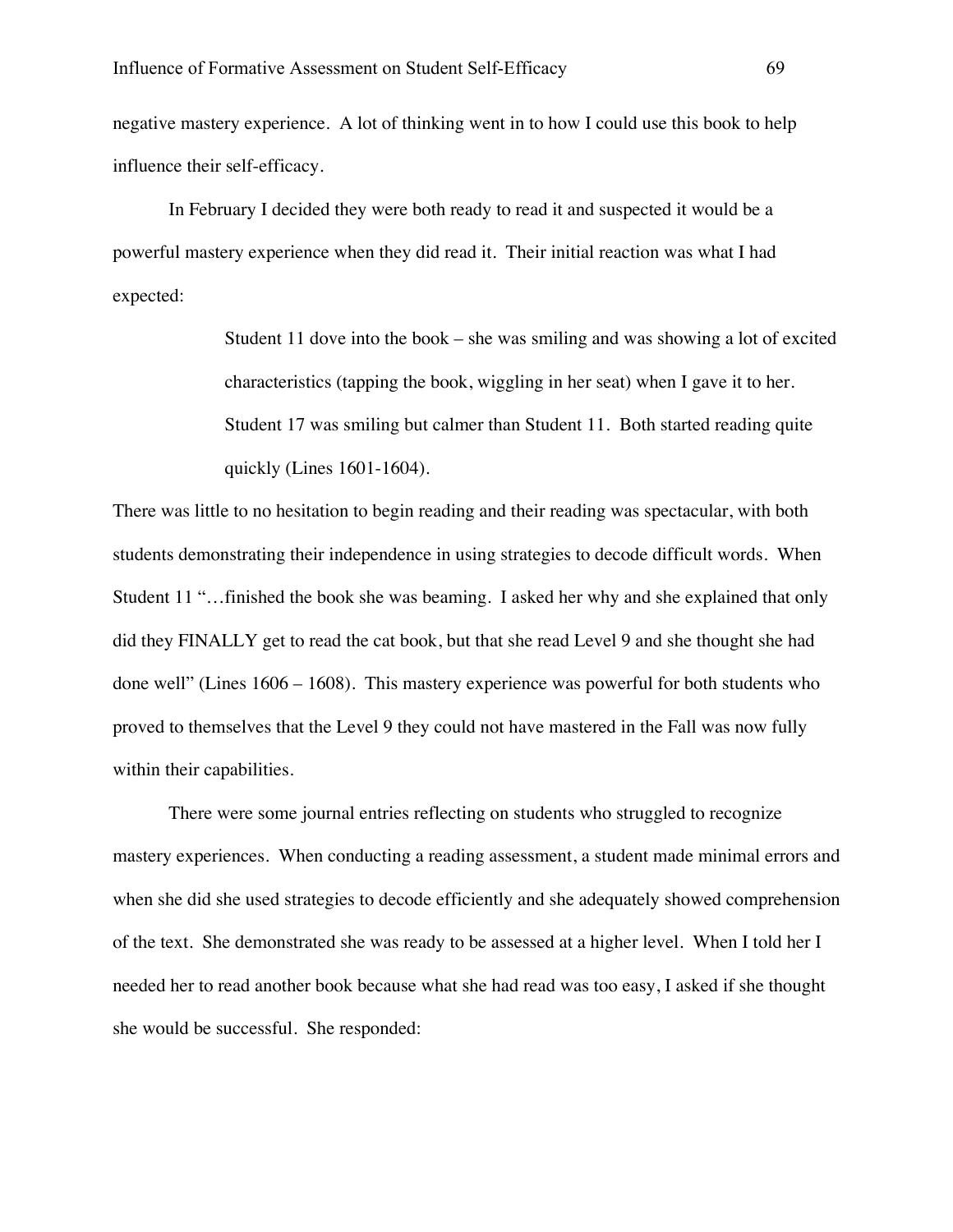That this book would most likely be a "problem" for her because there may be words she doesn't know. I reminded her of the strategies she had used for success in the previous book and that these strategies would be helpful at this more difficult level as well. She looked as though the light had just gone on and said "Oh! Okay!" and proceeded to read (Lines 1143-1149).

She had not used the mastery experience from the first book as evidence that she would likely be successful with the next book, even though I had articulated that what she had read was too easy. This reminded me that not all students recognized or trusted in their mastery experiences. The student was successful in reading the higher level book and I was keen to point out her success with the hopes it would be a memorable mastery experience to rely on in the future.

A powerful journal entry in May demonstrated how the time and effort put into building a strong foundation to help mastery experiences occur is worth it. I invited Student 11 to read with me, knowing she was having a bit of a rough few days emotionally. It was important for me to gauge her emotional situation before deciding what I was going to ask her to try to accomplish so we engaged in a little bit of small talk before she began:

> I asked her "How are you feeling today?" She smiled and looked up at me and said, "I feel confident." This was not what I was expecting her to say! I asked her why she was feeling confident and she said cause she likes to read and knows what she is doing cause she is solving so many tricky words (Lines 1979-1983).

This was a student who earlier in the year was reluctant to read, resisted using strategies, and struggled in her self-efficacy to believe she could be a successful reader. I decided to seize this burst of confidence and ask her to read a book just above her just-right reading level. The reading that occurred was incredible: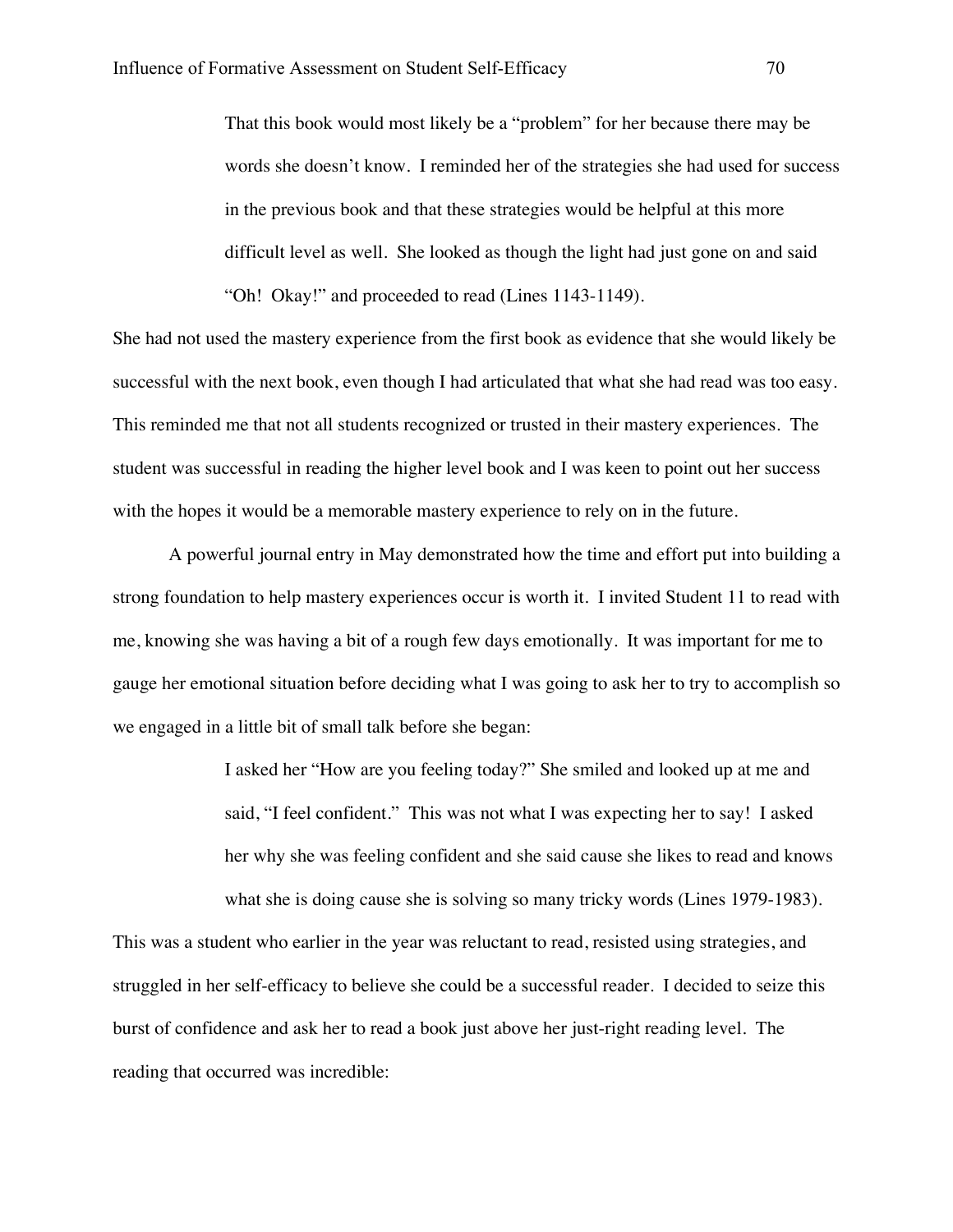She was able to accurately assess that this new level is now more appropriate for her based on the amount of words she had to solve and her ability to retell what she read. She can talk herself through how she is going to be successful prior to starting a new book, and then rely on the strategies she has been taught explicitly. I hear the coaching I have given her, in the self-talk she uses when she is decoding a word (Lines 1986-1992).

This interaction provided me with the proof that everything that had been poured into building trust, creating meaningful student-teacher relationships, setting goals, providing descriptive feedback, and opportunities for mastery experiences all resulted in positively influencing selfefficacy.

## **Impact of prove-it notes on self-efficacy.**

In the fall all students received a bookmark that had space to record their current learning goal and just-right reading levels. As well, tiny sticky notes that we refer to as prove-it notes are also on the bookmark. Students are invited to use the prove-it notes to flag words or pages where they have tried to use a strategy that is part of their learning goal when reading independently. I originally introduced them for accountability purposes so I could see if students were using the strategy. However, through analyzing my journals, it became clear that these prove-it notes turned into powerful mastery experience reminders for many students who were eager to share what they had done with me during our meetings.

For example, in February Student 26 came to read with me, and she had numerous words flagged on each page of her book that she had practiced on her own. When I asked her to read aloud I observed her "…stop, take a moment and almost collect her thoughts as to how she is going to solve it again" (Lines  $1635 - 1636$ ) and then I'd watch her "smile and choose a strategy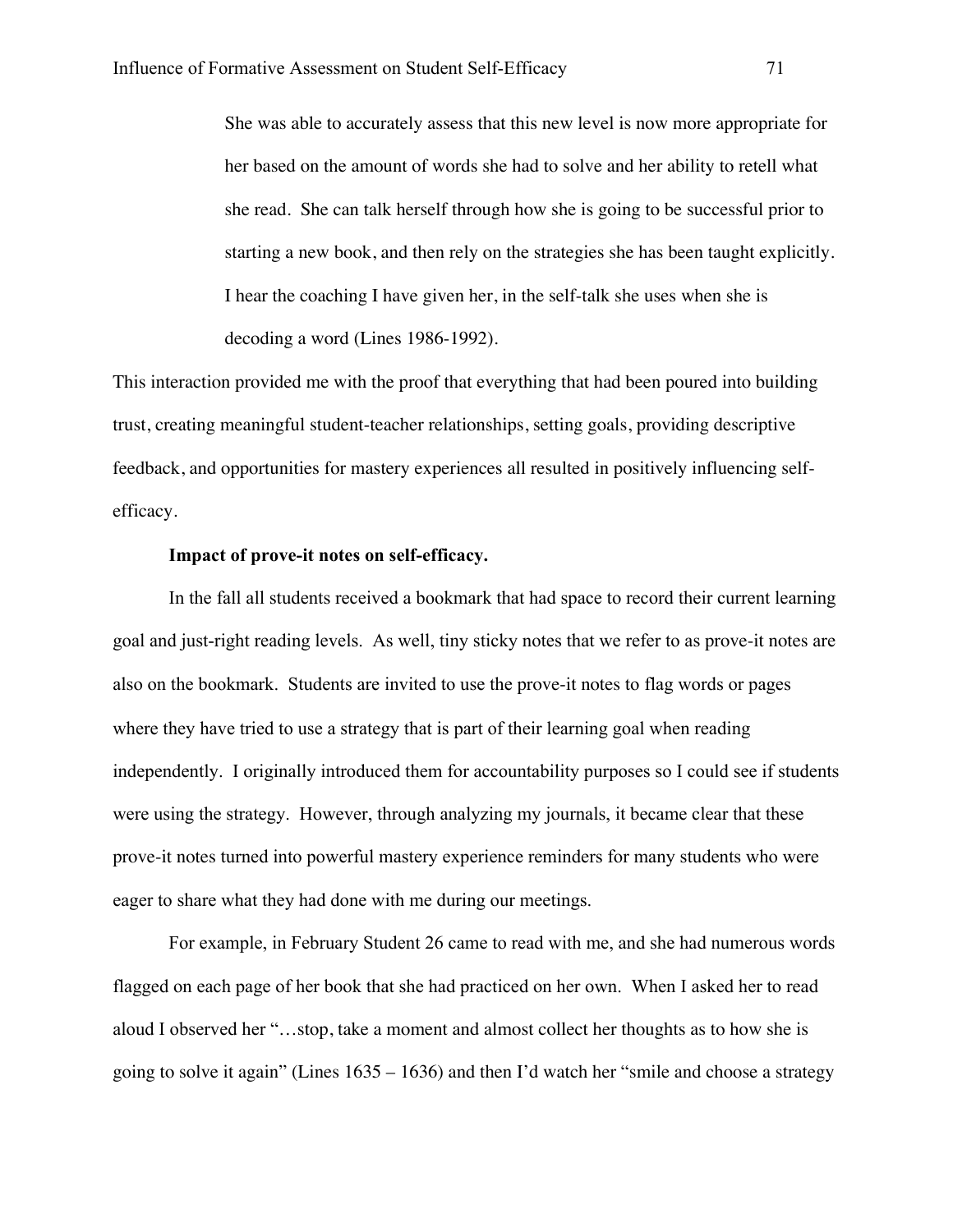within about 10 seconds. If it is not correct, she self-talks as to why it is not right and then chooses another strategy" (1637 – 1639). Knowing she has solved it once on her own, taking as much time as she needed, reminds her she can solve it again.

Student 27 had a similar connection to the prove-it notes in his book. When I asked him to tell me about the large collection of prove-it notes he had in his book "he said there were many words that were very difficult and he had worked hard to solve them all. I asked him to show me a couple, but he proceeded to explain each and every one" (Lines 1748 – 1752). When I asked how it felt to solve tricky words he replied "he felt good and was ready for another new book, asking if I had any harder books" (Lines 1758 – 1759). His self-efficacy for reading was positively impacted by the prove-it notes that proved to him the strategies he was using as part of his learning goal were going to allow him to read more difficult text. When students came to prove-it notes their perseverance for solving a word they knew they had already solved once also improved.

### **Improved perseverance.**

Analyzing my journals revealed that as students became more committed to meeting their learning goals and received descriptive feedback, perseverance was observed more regularly. For example, when Student 13 struggled to read the word "ladder" I asked what she had done to solve it so far:

> She was able to articulate exactly what she had done to solve the word and how she knew it wasn't right because it didn't match the picture. And then she said, "I will not give up. I can't give up on this." And my heart soared. This is what I needed her to have – perseverance, grit and the belief she could keep trying and keep trying. She tried to read the word ladder over and over, saying "Nope that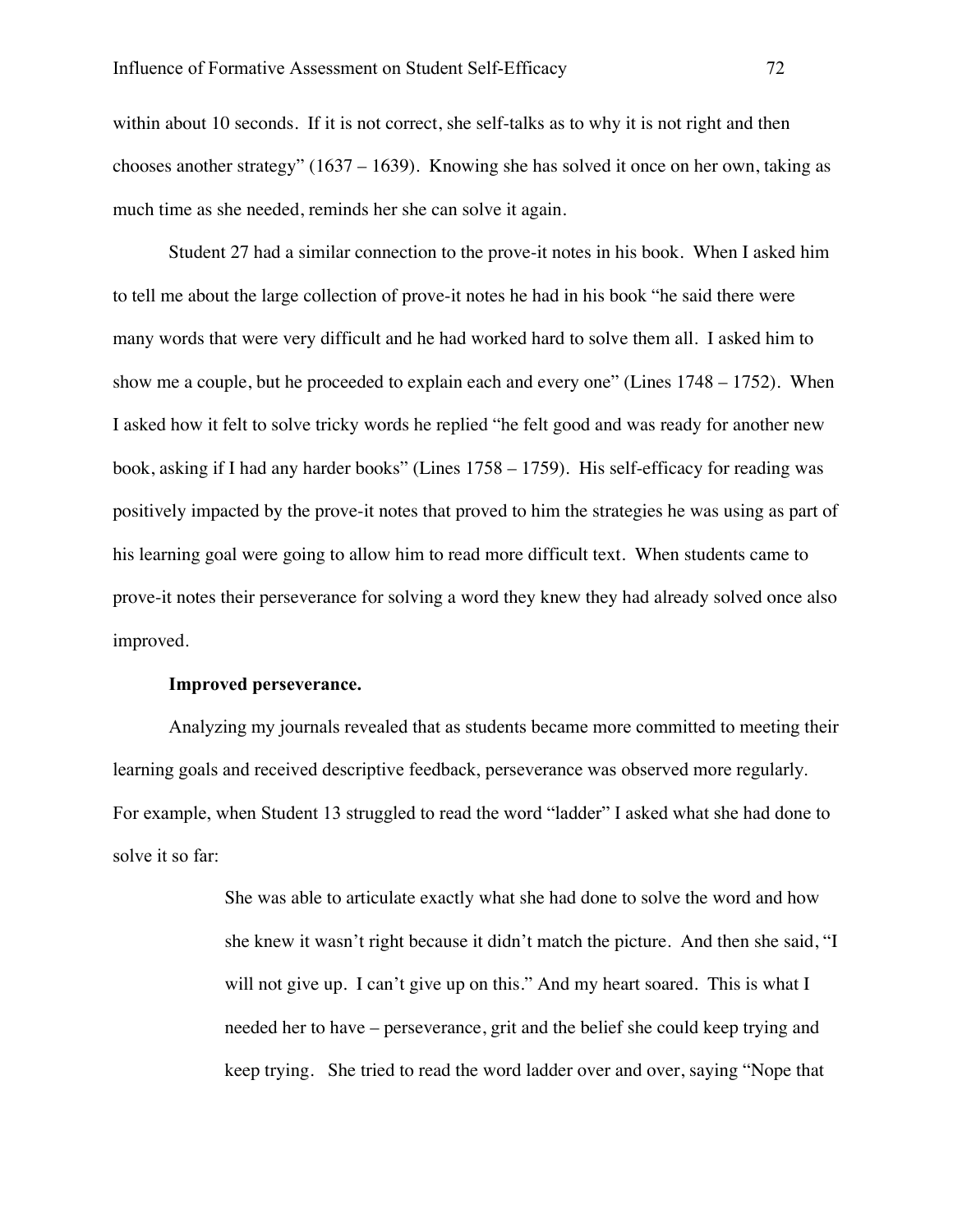doesn't make sense" or "Nope that word doesn't have the right ending sound to what I see" (Lines  $537 - 545$ ).

Her self-talk that kept her motivated and clarified her thinking through the whole process was encouraging to watch as it provided a window into her metacognition and showed perseverance.

Self-talk in connection to perseverance was also observed in December when I read with a student who had many prove-it notes in the book she was reading aloud. When she was stuck on a word "She took a deep breath – this happened frequently when she came across tricky words – and said, "I can do this!" (Lines 835-836). The word the student was struggling with appeared on another page and rather than be frustrated by having to struggle with it again "… she stated "This word is my enemy!" and I had to laugh and ask who was going to win the war? She smiled and triumphantly said that she would. Again it took deep breathing and slowly sounding out the word to solve it" (Lines 841-844). Students' ability to recognize mastery experiences, including using prove-it notes and seeing the benefits of perseverance when things are difficult all contributed to changing many students' self-efficacy about their reading abilities. **Summary**

The purpose of the study was to observe the changes in the self-efficacy of students when using formative assessment techniques and reflect on how my involvement in implementing and providing feedback affected student self-efficacy. Tracking the actions and decisions I made regarding students' progress in learning to read, and recording observations of students reading and reactions, resulted in a collection of reflective journal entries over the course of school year. Analyzing and coding my journals revealed four key themes: using formative assessment to set learning goals, developing trust, the effect of feedback on self-efficacy, and the effect of master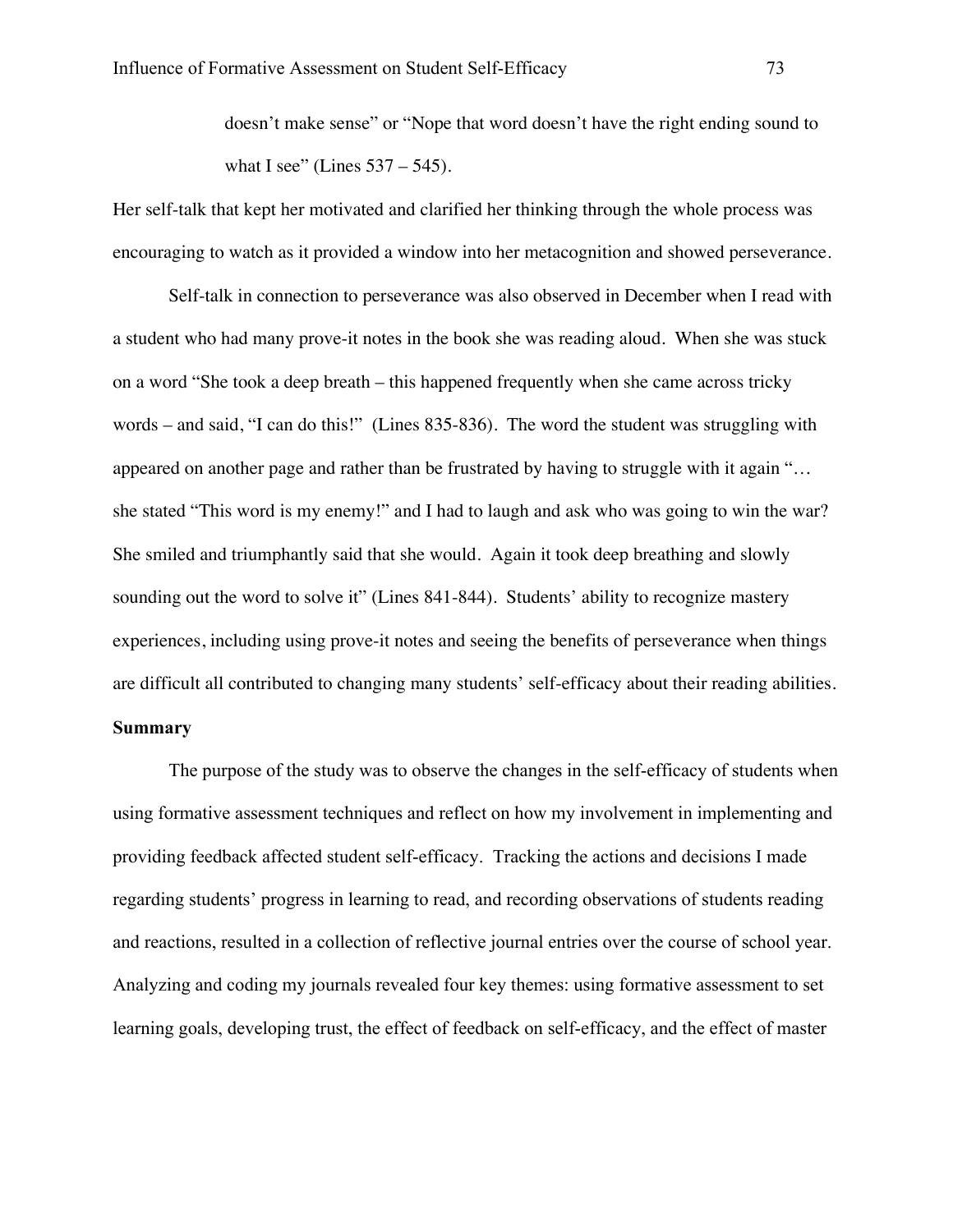experiences on self-efficacy. Each theme had various subthemes that further explored the results.

Developing trust was critical when working with students who were fearful of making mistakes and unsure of what my response would be. Building a trusting teacher-student relationship was foundational to being able to better understand students as readers. This provided me with authentic formative assessment to set appropriate learning goals for students to reach. Students had strong physiological reactions to learning goals and became involved in setting their own goals, which motivated students to keep trying when it was challenging. Descriptive feedback had a positive impact on self-efficacy for many students, during one-onone meetings and when working with a small group of students. Students then began to observe their peers and offer feedback. When a peer was illustrating a learning target the observing student was trying to achieve, it also served as vicarious experiences. The feedback that students received became internalized and useful for them to recognize their successes independently resulting in a mastery experience that further influenced their self-efficacy and began to build their perseverance for future challenges.

The next chapter sets out to relate the above themes to the cited literature and to propose recommendations for future implementation as well as limitations of the study.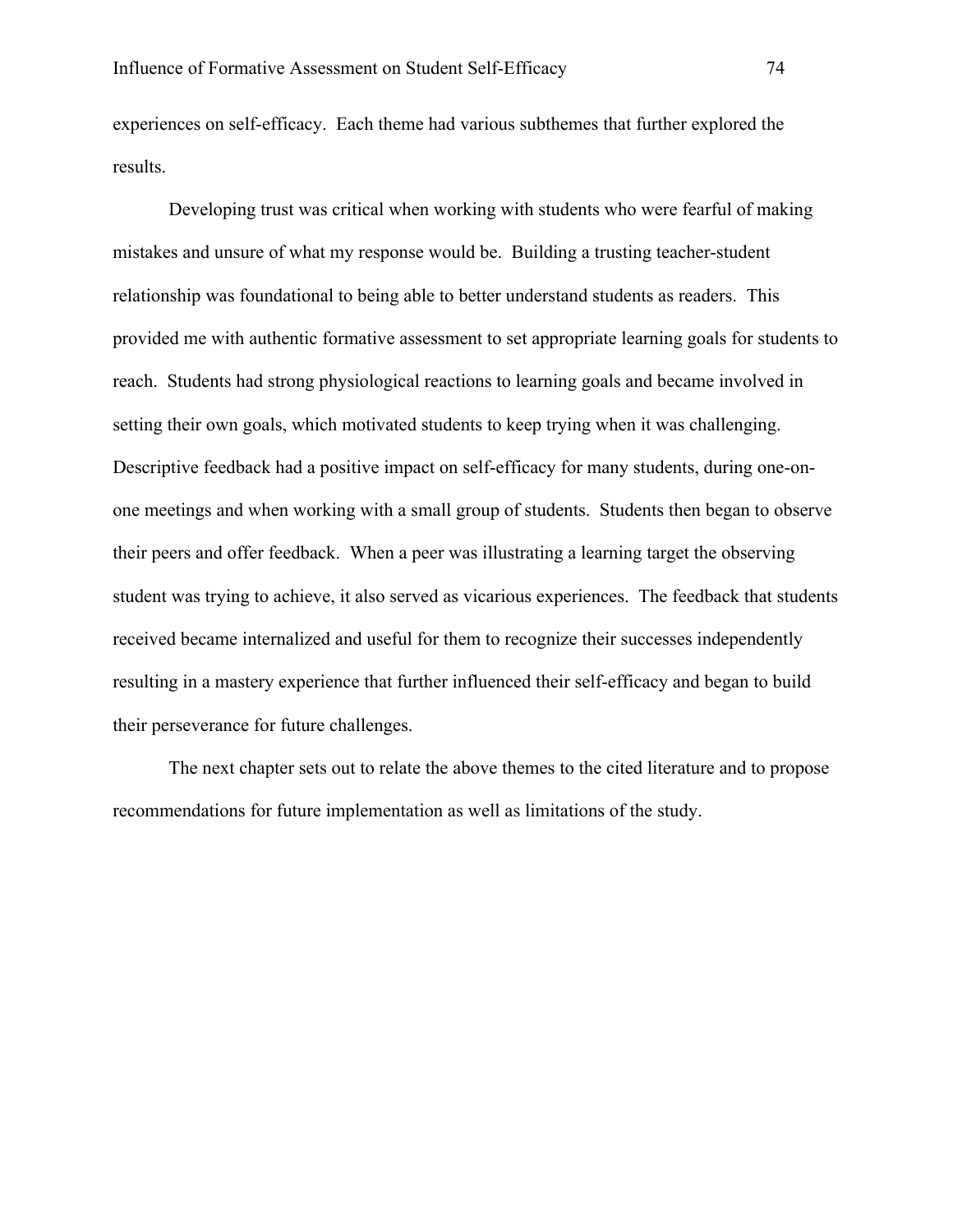# **Chapter 5**

# **Discussion, Summary, Limitations, Conclusion and Implications**

# **Discussion and Summary**

The goal of the study was to conduct an auto-ethnography by reflecting how my involvement in implementing formative assessment affects student self-efficacy in reading. Through analyzing and coding my journals that included observations of student behavior, conversations with students that included feedback, and reflections of my actions and decisions using formative assessment, four major themes were revealed with supporting subthemes. The four main themes include: using formative assessment to set learning goals, developing trust, the effect of feedback on self-efficacy, and the effect of master experiences on self-efficacy. Each theme included subthemes that provided supporting results. The themes and subthemes that were exposed correlate with much of the literature and many of the studies that have explored the development of self-efficacy and the impact of formative assessment.

Evaluating the effect of feedback as part of verbal persuasion on student self-efficacy has been a difficult source of self-efficacy to measure (Usher & Pajares, 2008) because of the close connection it has to providing a student with a mastery experience. Schunk (1991) recommended a long-term study to see the effect of teacher-student interactions on developing a student's self-efficacy. Through this auto-ethnography both issues were explored. Over the ten months of the study, the descriptive feedback that was given to students did appear to positively influence student self-efficacy. Journals that provided in the moment observations showed how a student's belief in meeting their learning goal was affected by descriptive feedback. The journals exposed that a strong student-teacher relationship would foster trust in the learning goal that the teacher had set for the student. This trust would also be necessary for the student to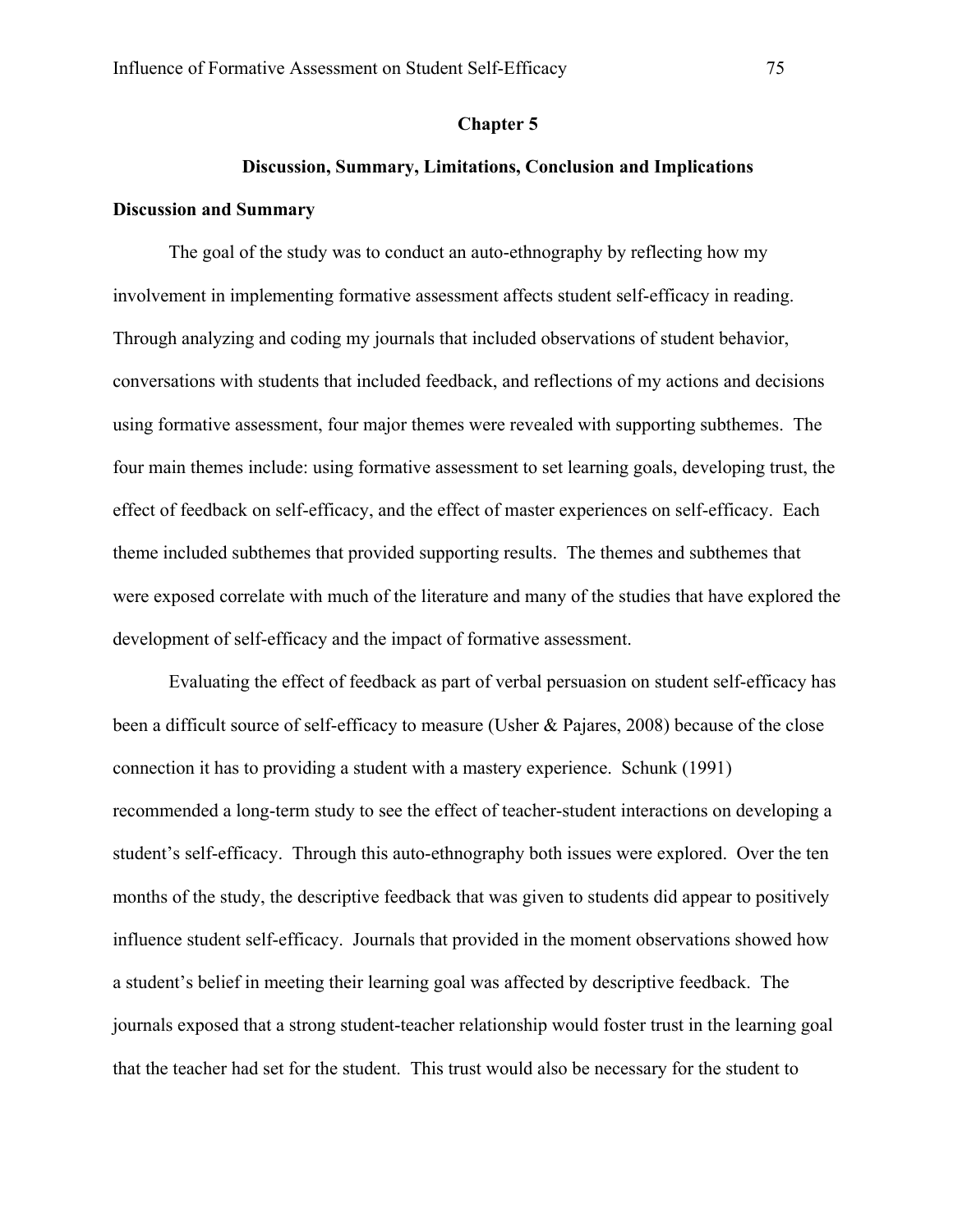believe in the feedback they were receiving, supporting the literature that claimed trust would be necessary for verbal persuasion to be effective (Bandura, 1997; Margolis & McCabe, 2006). A draw back of the study's results is that it is not possible to evaluate the degree to which verbal persuasion influenced student self-efficacy. This supports Bandura's (1997) argument that to evaluate the influence of each source is too difficult because they often converge.

The connection between formative assessment and a motivation to learn was consistent with the literature. Students were provided with personalized learning goals, based on observations made when students were reading, that focused on strategies to improve his or her reading ability. Students were then included in setting just-right reading level goals. Students in the study were motivated to use the strategies included in their learning goals, as they recognized it created a path towards being able to meet their just-right reading level goal. This supports arguments made by Stiggins and Chappuis (2005) as well as Hattie and Timperley (2007) that students should be involved in setting goals that are framed around three key questions: "Where am I going? Where am I now? And How can I close the gap?" (Chappuis, 2005, p. 40). There were numerous conversations had with students regarding these three questions, and students were provided with positive descriptive feedback about what they were doing to be successful as it pertained to these goals. This corresponds with the claim that feedback describing what was done to result in success will cause self-efficacy to be positively developed (Bandura, 1993, 1997; Black & Wiliam, 1998b; Hattie & Timperley, 2007; Margolis & McCabe, 2006). The extended length of the study meant students were provided with regular descriptive feedback for a variety of goals Nes Ferrara (2005) argued has an even greater effect on self-efficacy.

As a participant in the study, my reflections on my own self-efficacy to provide feedback were mostly positive. I believed the learning goals I was setting for students would improve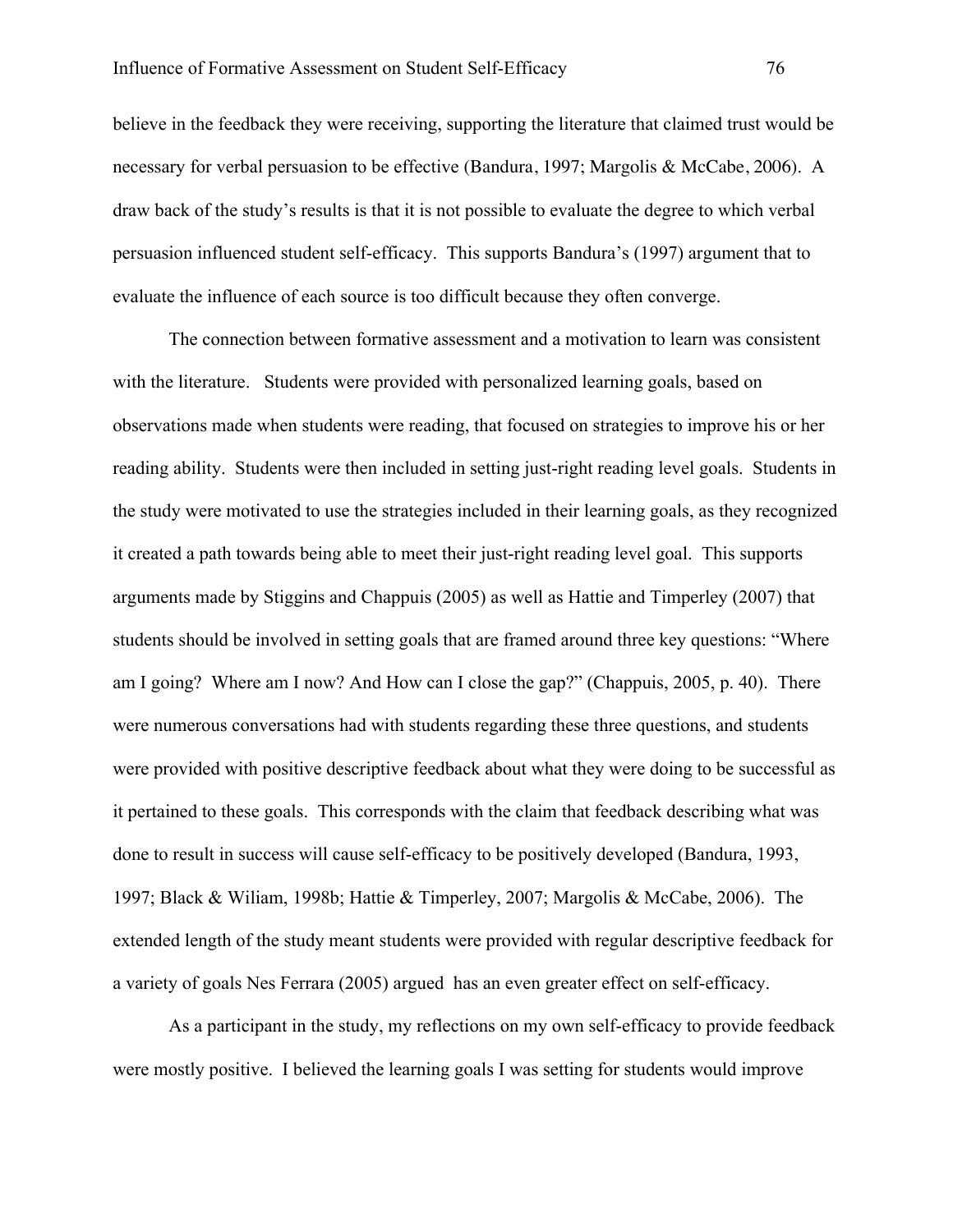their reading ability. I also believed in my ability to provide students with the feedback necessary to help them see the validity in what they were and that this feedback would have a positive impact on their self-efficacy. This corresponds with the literature that teacher selfefficacy to provide necessary instruction for students to succeed in the skill they are teaching can impact student self-efficacy (Bandura, 1993). My background in teaching students to read is well developed after twelve years of teaching. However there were moments in my journal when I struggled with what feedback to provide to a student, and this often corresponded with students who showed low levels of self-efficacy for meeting their learning goals and who were making slower progress than others.

Exploring the influence feedback provided by peers had on self-efficacy and the organic vicarious experiences that arose because of the feedback provided, was not explored in-depth in the literature. Bandura (1997) does theorize that the more alike the individual modeling the skill is to the observer, the more likely they will believe they are capable of the skill. Pajares, Johnson and Usher (2007) suggested a peer could be an appropriate model for a vicarious experience to make an impact. However the literature explored in this study provided no evidence regarding the impact of peers providing verbal persuasion to one another in the form of feedback.

As a by-product of descriptive feedback, when the researcher pointed out what students had done to be successful it provided tangible evidence of a mastery experience. As Bandura (1997) theorized, young students often have minimal prior experience to rely on. Usher and Pajares (2008) argued that having someone speak to the metacognitive steps that were taken to be successful would influence a student's self-efficacy. In the current study, by providing students with evidence of their abilities that led to success, it clearly illustrated an experience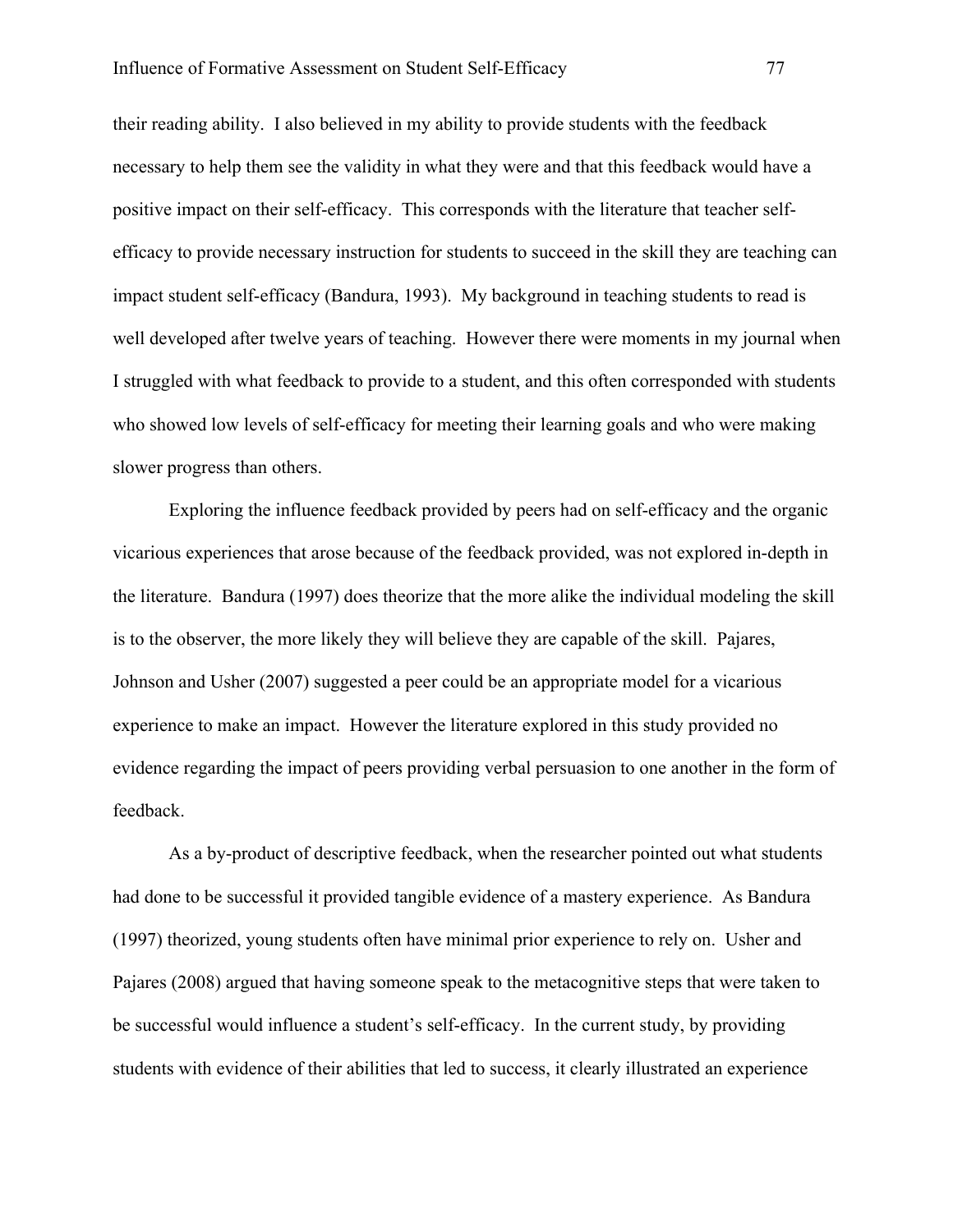they could rely on when making predictions for how capable they would be with future tasks of a similar nature. This domino effect was observed in the self-efficacy development for a number of students, such as when students would describe strategies that they believed would make them successful with a new book; often they were parroting positive descriptive feedback that I had provided to them after reading previous books. In light of Schunk's (1991) argument that feedback based on ability rather than on effort, has a higher impact on self-efficacy because the feedback can then be used for future tasks, the current study shows how ability based feedback is useful for providing a foundation for a mastery experience.

The literature describes that student's with high levels of self-efficacy are more likely to accept challenging tasks, show greater persistence, put more effort into problem solving, and ask for help to better understand the concept being explore (Linnenbrink & Pintrich, 2003; Usher & Pajares, 2008; Zimmerman, 2000). It was theorized by Määttä and Järvelä (2013) that young students will often exhibit higher self-efficacy because they do not have the prior experiences to draw on to indicate that they would be anything but success. Observations of students in the current study, showed behavior consistent with moderate to higher self-efficacy as the year progressed. These are characteristics that Dweck (1986) refers to as adaptive behaviours that demonstrate a student is highly motivated. There were students in the study such as Student 11 who consistently displayed high self-efficacy with adaptive characteristics. Students' requests for more challenging just-right reading levels and an openness to new learning goals, corresponds with the literature outlining adaptive behaviours and a high motivation for learning.

At times though, a student who one day would display adaptive characteristics could the next day display completely maladaptive behaviours, described by Dweck (1986) as showing helplessness, avoiding challenges and having a low level of persistence. Student 17 often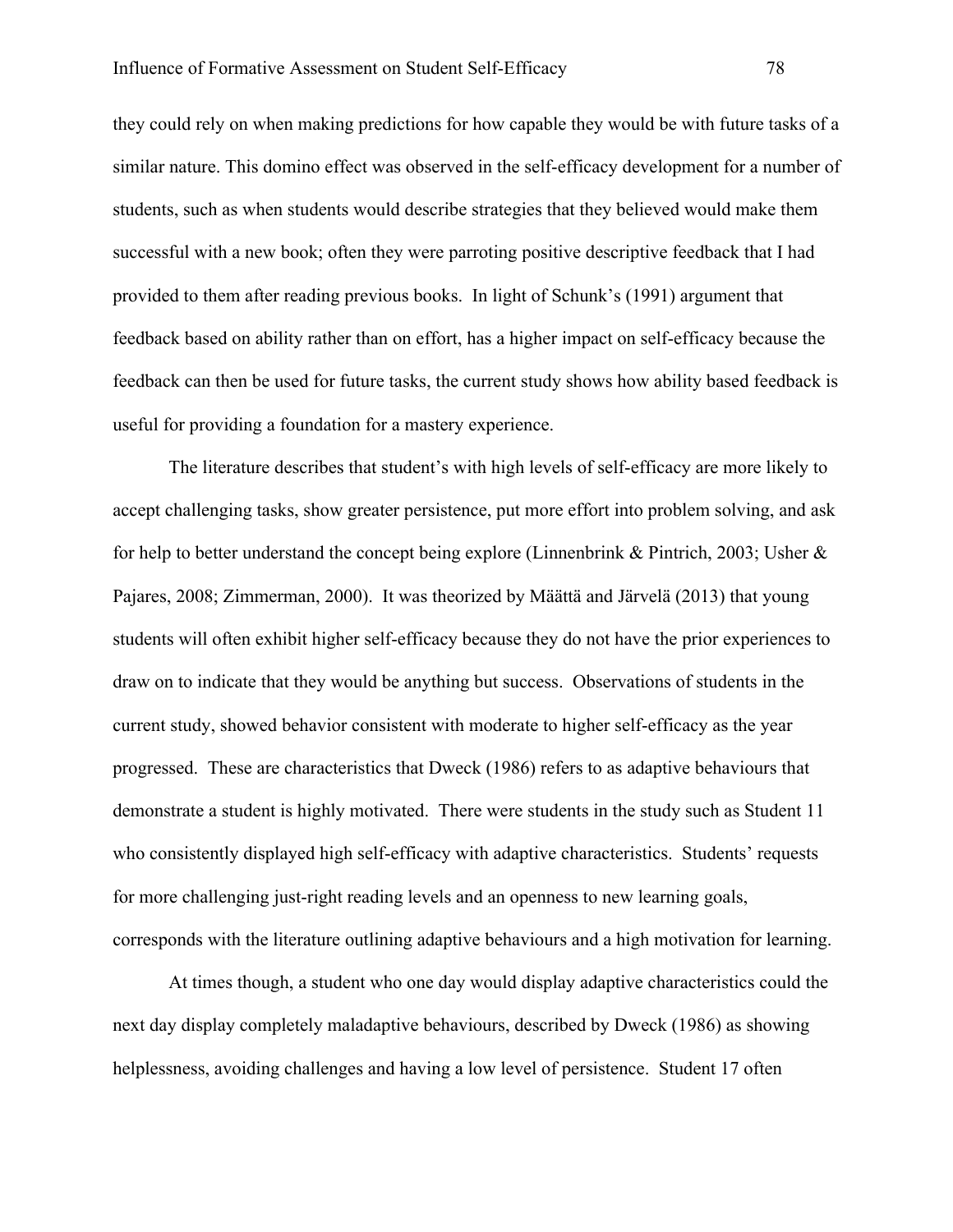displayed both adaptive and maladaptive behaviours for the same learning goals depending on the day. This variance in behaviours and rapid changes in self-efficacy levels in such a short amount of time was not evident in the literature presented and would be worth further exploration.

When the four major themes of the study were analyzed it became clear that they were building blocks for creating a foundation to influence self-efficacy. Trust and a strong relationship had to be established. These were necessary for two reasons: students had to trust in the goals that were set and the feedback that was provided; and two, in order to accurately determine learning goals, students had to feel comfortable making mistakes and showing what they were truly capable of in reading. This corresponds to the literature that explains when highly trusted individuals provide support and encouragement for a specific goal it can strengthen the student's self-efficacy belief (Bandura, 1997; Margolis & McCabe, 2006).

Once these two essential elements were established, then learning goals based on formative data of student reading could be set. The learning goals provided a topic for feedback. By including students in setting a just-right reading level goal, it gave something to aim for and provided purpose for the feedback about the learning goal. When students have a strong connection to setting and monitoring a personalized learning goal it allows for meaningful feedback (Chappuis, 2005).

The positive descriptive feedback encouraged students to keep trying, providing a positive physiological response as well as a mastery experience. When highly trusted individuals provide support and encouragement for a specific goal it can strengthen the student's selfefficacy belief (Bandura, 1997; Margolis & McCabe, 2006). Usher and Pajares (2008) state that young people often need someone to point out their success because they do not have the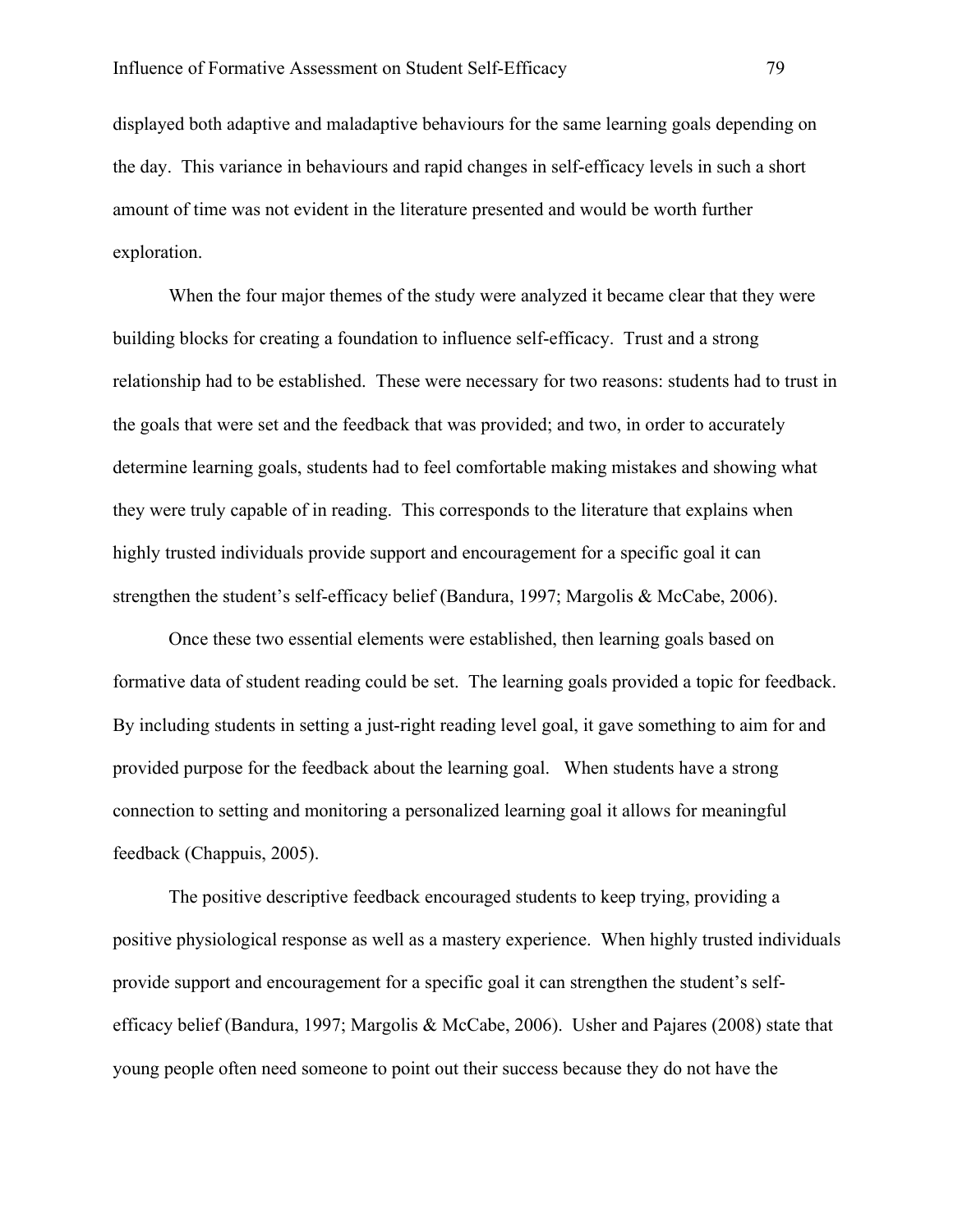metacognition to be aware of it, and descriptive feedback provides this evidence for them. This was necessary for many students in the current study. By pointing out the mastery experience within the feedback, it made metacognition visible for students to better understand how they were being successful.

Eventually students had received enough feedback to recognize mastery experiences independently and they began to cite these experiences as evidence for why they thought they would be successful with specific tasks. Students need to see this success based against assessments that they deem reliable to "spark confidence, which, in turn, encourages more effort" (Stiggins & Chappuis, 2005, p. 12). This did occur for many students, and led to some requesting more challenging just-right reading levels. When this success is repeated and students finally reach their desired level of achievement, it demonstrates true ability and builds their selfefficacy (McMillan & Hearn, 2008). Being aware of improved self-efficacy in the current study, led to the teacher presenting new challenges that most students were eager to try to meet. This illustrates a deepening level of trust between the teacher and the student, which brings the whole cycle back to where it began.

# **Limitations**

By its nature an autoethnography, written as a first person narrative exploration, has a strong author bias since it is drawing from experiences and conclusions made solely by the researcher. An autoethnography relies on the honesty of the researcher in her reflections, which can at times be challenging given the vulnerability and weaknesses it can expose (Ellis  $\&$ Bochner, 2000). The depth of the researcher's ability to reflect and be vulnerable, can affect the validity of the journal and the final conclusions of the study. As well, the observations and reflections are based on the memory of the researcher. Observations not recorded in a timely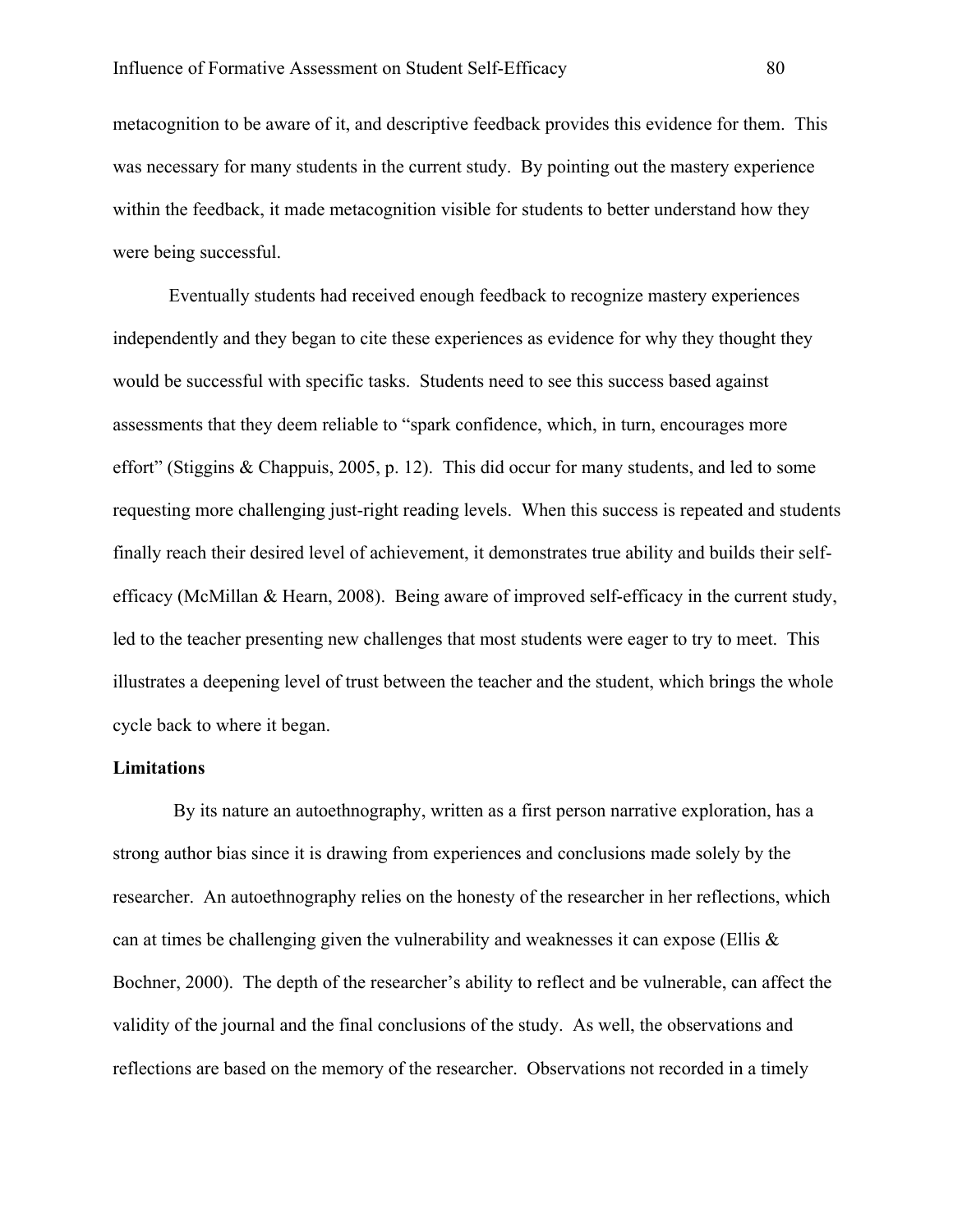manner may lack details and be less thorough than those recorded within a few hours of the experience. The observations are completely from the singular perspective of the researcher, and often two people present for the same experience can view and remember it differently. How the researcher views the reading experience or self-efficacy of a student may be different than how the student may observe the interaction.

### **Implications**

The study has deeply personal implications for the researcher's future practice. The personal relationship that were developed with student's regarding reading helped move student's forward in their reading by being overtly sensitive to their current levels of selfefficacy. Seeing how it impacted their perceived capabilities for achieving learning goals was a powerful experience. Applying what was learned to other key subject areas such as writing and math is highly likely. Discerning student self-efficacy levels for specific writing and math outcomes would be beneficial when setting personalized learning goals and how to provide positive descriptive feedback. Building and maintaining trust with students regarding choices that are made for them is critical to be aware of, as the smallest breach of trust can have a lasting impact on being able to help students achieve their learning goals and influence student selfefficacy.

The study provided the researcher with an opportunity to reflect on her levels of selfefficacy for teaching student's specific reading strategies and influencing student self-efficacy. Being aware that my own self-efficacy for being able to teach specific outcomes and strategies can affect student self-efficacy is important to be aware of. If I don't believe myself to be capable of teaching something, I'll have even less belief that students will be able to master the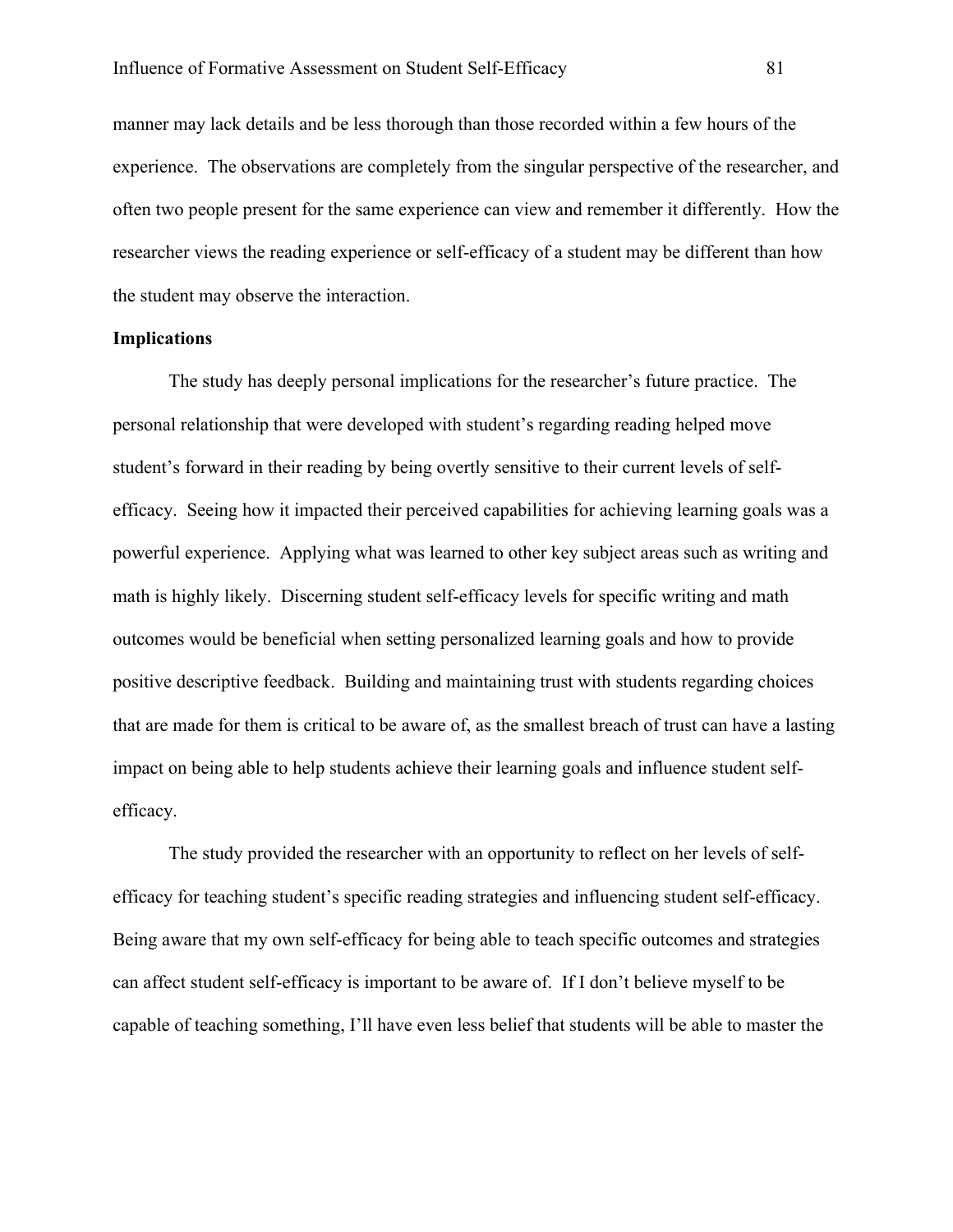skill or strategy. This could easily become a self-fulfilling prophecy of lack of ability and subsequently negatively affect achievement in other areas of instruction I am responsible for.

Given the unstructured nature of an autoethnography and the personal bias of the study, replicating the results of this study would be highly unlikely, even for the researcher. However, this study could provide other educators with a window into a vulnerable and real life situation of a teacher that they may be able to find similarities with. Teaching can be a very isolating experience, yet we can learn so much from one another when we are open to revealing both our achievements and our struggles. It is hoped that educators who read about my experience could reflect on their own practice using formative assessment, their personal self-efficacy levels, and the self-efficacy of their students. They may attempt to draw parallels or consider learning more about how to influence student self-efficacy within their classrooms. Sometimes by telling your own story, you inspire others to reflect on a similar journey and deepen their own story.

# **Final Conclusion**

The findings of the study demonstrate that formative assessment practices that fall under verbal persuasion can influence student self-efficacy in reading. The long-term duration of the study provides narrative and very personal insight into establishing trust, building relationships, using formative data to set learning goals, and the experience and reactions of providing descriptive feedback to young students learning to read. Based on the findings, the process of influencing student self-efficacy is cyclical in nature and a strong connection between the teacher and student is beneficial when implementing feedback as a source of verbal persuasion.

The results of the study correspond with much of the literature that describes how to influence self-efficacy, and how formative assessment as a source of verbal persuasion can affect student self-efficacy. The effect students could have on their peers' self-efficacy, by mimicking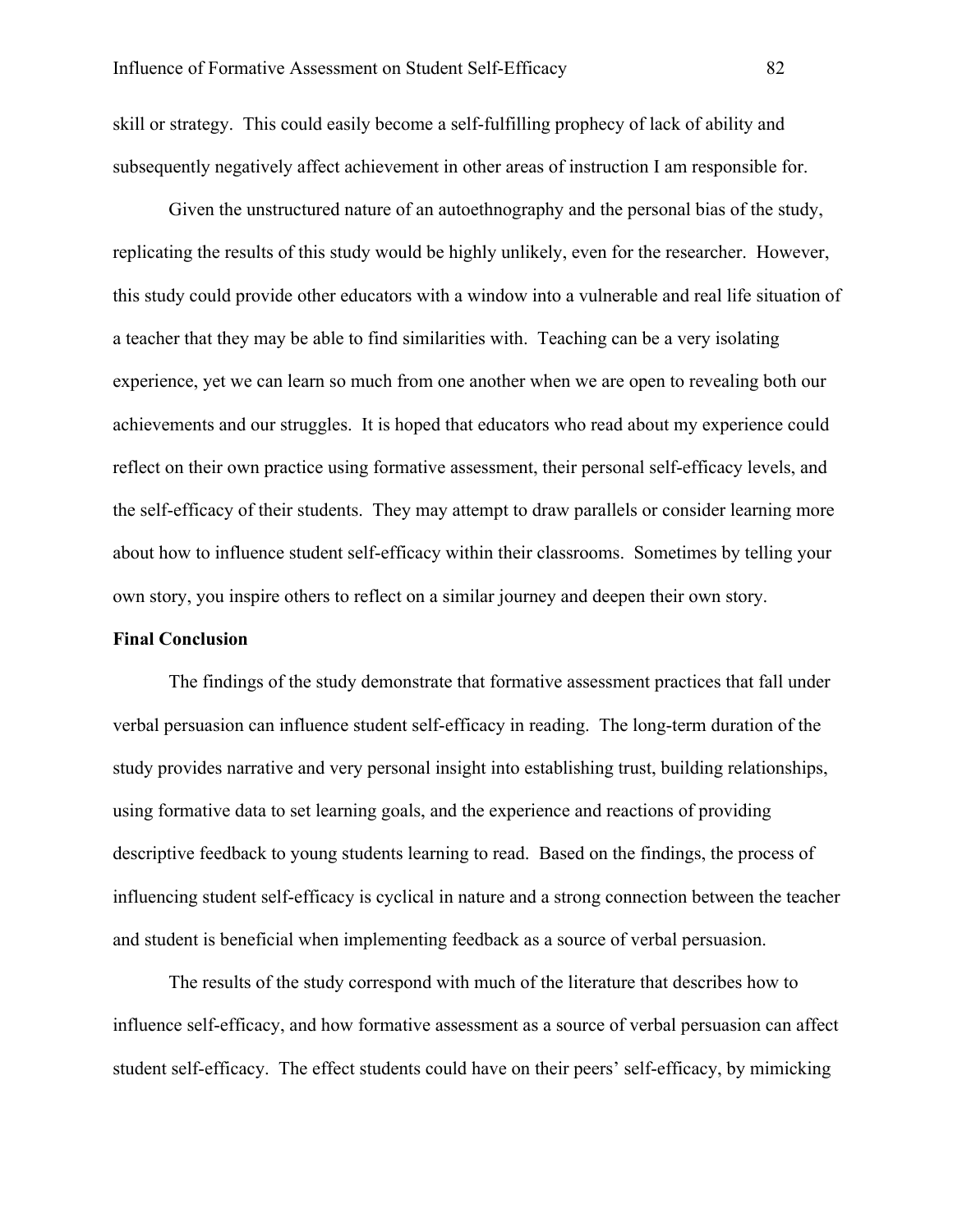feedback that they themselves had received from the teacher, was an important observation made during the study. Student's ability to provide feedback demonstrated they could identify a peer's mastery experience, which led to students being able to recognize mastery experiences of their own that they had difficulty identifying at the beginning of the study. This provided students with multiple sources to influence their self-efficacy, stemming initially from positive, descriptive feedback. It is worth exploring the fluctuation in self-efficacy levels observed in some students when trying to achieve a specific goal, which was not cited in the literature included in the study.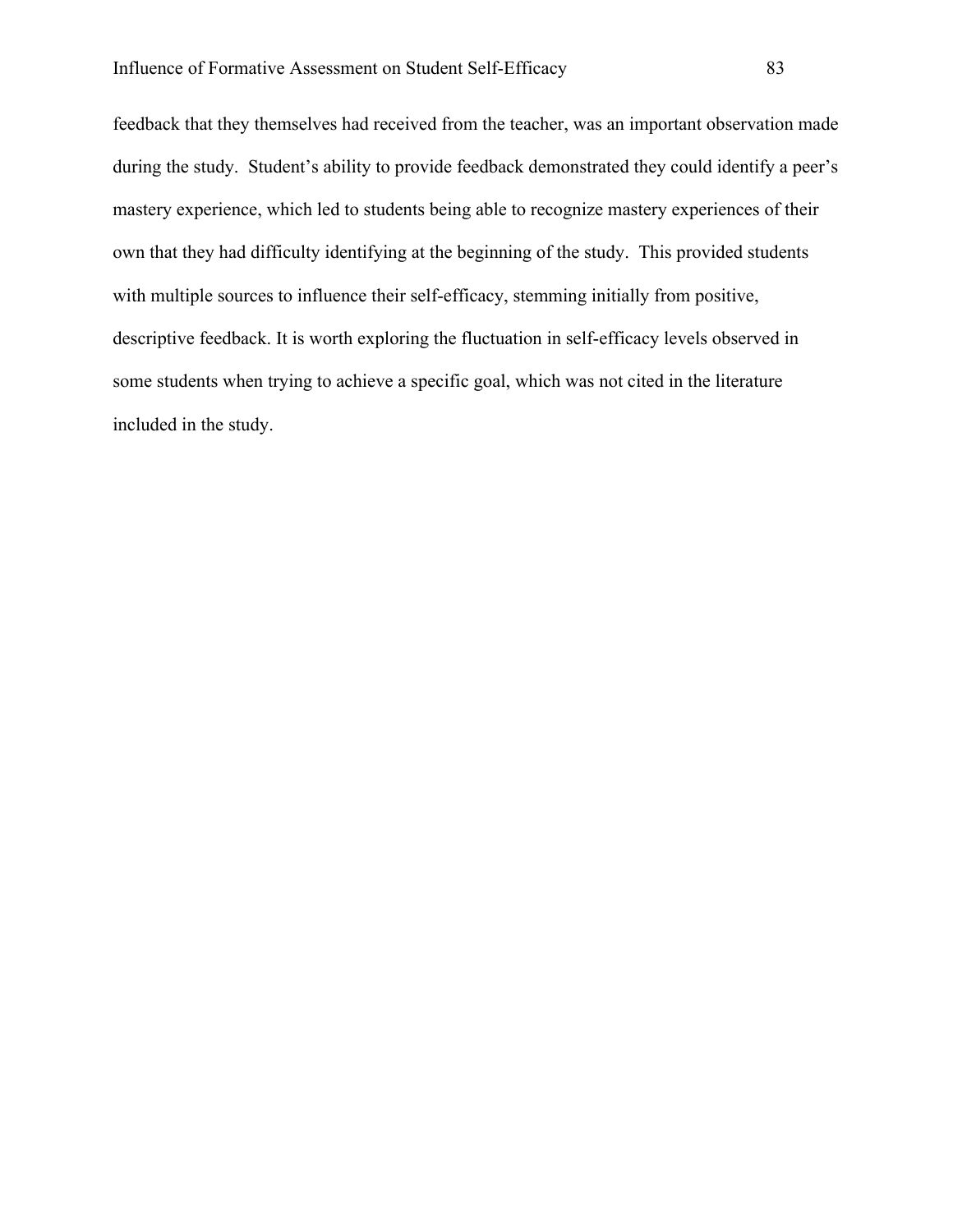# **References**

- Andrade, H. L., Du, Y., & Wang, X. (2008). Putting rubrics to the test: the effect of a model, criteria generation, and rubric-referenced self-assessment on elementary school students' writing. *Educational Measurement: Issues and Practice*, *27*(2), 3–13. doi:10.1111/j.1745- 3992.2008.00118.x
- Andrade, H. L., & Valtcheva, A. (2009). Promoting learning and achievement through selfassessment. *Theory Into Practice*, *48*(1), 12–19. doi:10.1080/00405840802577544
- Andrade, H. L., Wang, X., Du, Y., & Akawi, R. L. (2009). Rubric-referenced self-assessment and self-efficacy for writing. *The Journal of Educational Research*, *102*, 287–302. doi:10.3200/JOER.102.4.287-302
- Bandura, A. (1977). Self-efficacy: toward a unifying theory of behavioral change. *Psychological Review*, *84*(2), 191–215. doi:10.1037/0033-295X.84.2.191
- Bandura, A. (1993). Perceived self-efficacy in cognitive development and functioning. *Educational Psychologist*, *28*(2), 117–148. doi:10.1207/s15326985ep2802\_3
- Bandura, A. (1997). *Self-efficacy: The exercise of control*. Macmillan.
- Black, P., & Wiliam, D. (1998a). Assessment and classroom learning. *Assessment in Education: Principles, Policy & Practice*, *5*(1), 7–74. doi:10.1080/0969595980050102
- Black, P., & Wiliam, D. (1998b). Inside the black box. *Phi Delta Kappan*, *80*, 139–148. doi:10.1002/hrm
- Black, P., & Wiliam, D. (2009). Developing the theory of formative assessment. *Educational Assessment, Evaluation and Accountability (Formerly: Journal of Personnel Evaluation in Education)*, *21*(1), 5–31. doi:10.1007/s11092-008-9068-5
- Chappuis, J. (2005). Helping students understand assessment. *Association for Supervision and Curriculum Development*, *63*(3), 39–42. doi:10.1097/00006223-199205000-00008
- Chappuis, J. (2009). *Seven strategies of assessment for learning* (2nd ed.). Pearson Education Inc.
- Clark, I. (2008). Assessment is for learning: Formative assessment and positive learning interactions. *Florida Journal of Educational Administration & Policy*, *2*(1), 1–16. Retrieved from http://search.ebscohost.com/login.aspx?direct=true&db=ehh&AN=34923687&site=ehostlive
- Cowie, B. (2005). Pupil commentary on assessment for learning. *Curriculum Journal*, *16*(2), 137–151. doi:10.1080/09585170500135921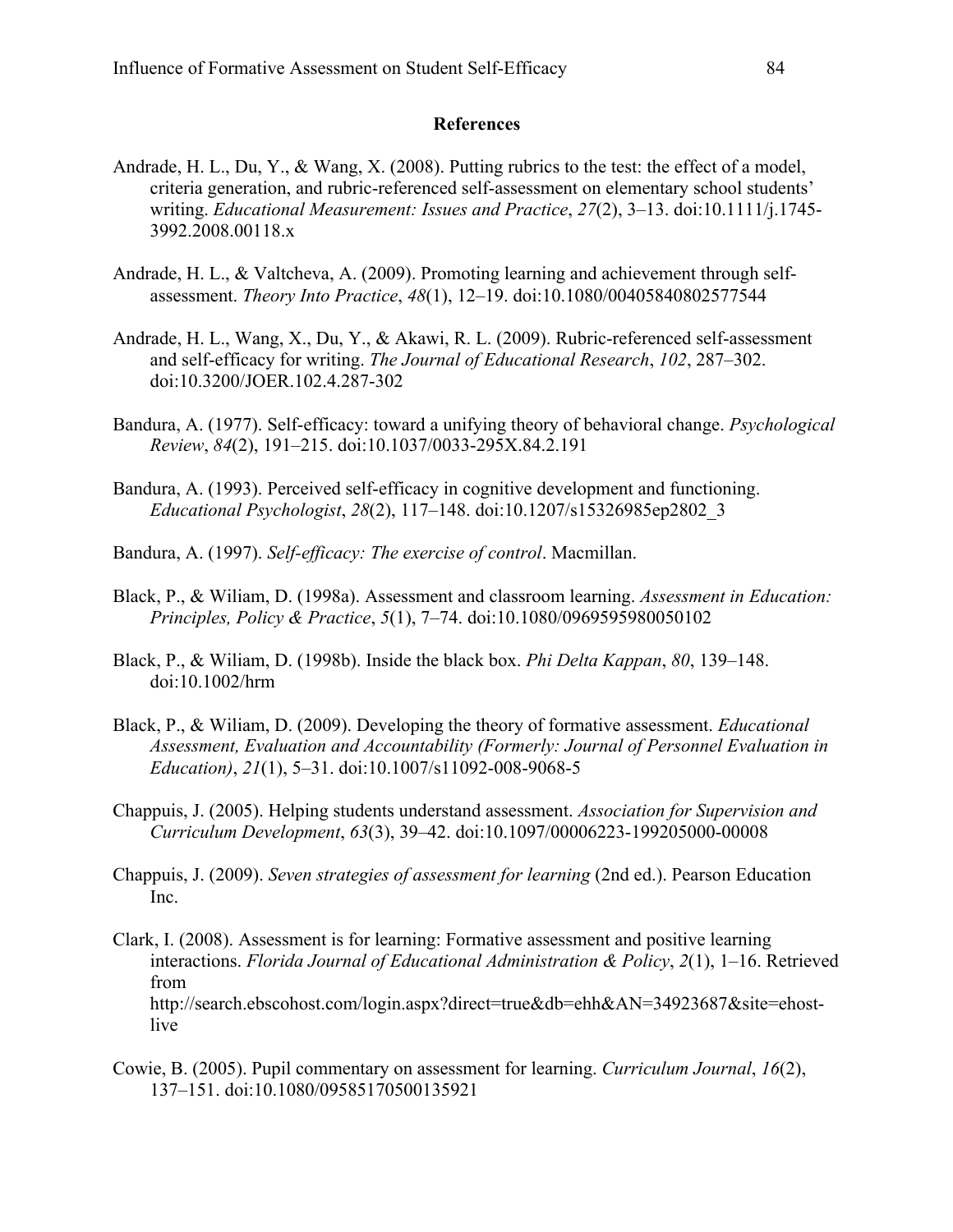- Duncan, M. (2004). Autoethnography: Critical appreciation of an emerging art. *International Journal*, *3*(December), 28–39. doi:10.1177/097282010400100106
- Dweck, C. S. (1986). Motivational processes affecting learning. *American Psychologist*, *41*(10), 1040–1048. doi:10.1037/0003-066X.41.10.1040
- Ellis, C., Adams, T. E., & Bochner, A. P. (2010, November 24). Autoethnography: an overview. Retrieved March 9, 2015, from http://www.qualitativeresearch.net/index.php/fqs/article/view/1589/3095
- Ellis, C., & Bochner, A. P. (2000). Autoethnography, person narrative, reflexivity. In N. K. Denzin & Y. . Lincoln (Eds.), *Handbook of Qualitative Research* (2nd ed., pp. 733–768). Thousand Oaks, California: SAGE Publications.
- Fletcher, A., & Shaw, G. (2012). How does student-directed assessment affect learning? Using assessment as a learning process. *International Journal of Multiple Research Approaches*, *6*(3), 245–263. doi:10.5172/mra.2012.6.3.245
- Hattie, J., & Timperley, H. (2007). The power of feedback. *Review of Educational Research*, *77*(1), 81–112. doi:10.1111/j.1365-2923.2009.03542.x
- Joët, G., Usher, E. L., & Bressoux, P. (2011). Sources of self-efficacy: An investigation of elementary school students in France. *Journal of Educational Psychology*, *103*(3), 649–663. doi:10.1037/a0024048
- Kitsantas, A., Robert, R., & Doster, J. (2004). Developing self-regulated learners: goal setting, self-evaluation, and organizational signals during acquisition of procedural skills. *The Journal of Experimental Education*, *72*(4), 269–287. doi:10.3200/JEXE.72.4.269-287
- Linnenbrink, E. a., & Pintrich, P. R. (2003). The role of self-efficacy beliefs in student engagement and learning in the classroom. *Reading & Writing Quarterly*, *19*(2), 119–137. doi:10.1080/10573560308223
- Lorsbach, A. W., & Jinks, J. L. (1999). Self-efficacy theory and learning environment research. *Learning Environments Research*, *2*(2), 157–167. doi:10.1023/A:1009902810926
- Määttä, E., & Järvelä, S. (2013). Involving children in reflective discussions about their perceived self-efficacy and learning experiences. *International Journal of Early Years Education*, *21*(4), 309–324. doi:10.1080/09669760.2013.867836
- Margolis, H., & McCabe, P. (2004). Self-efficacy: A key to improving the motivation of struggling learners. *The Clearing House*, *77*(6), 241–249. doi:10.3200/TCHS.77.6.241-249
- Margolis, H., & McCabe, P. (2006). Improving self-efficacy and motivation: What to do, what to say. *Intervention in School and Clinic*, *41*(4), 218–227.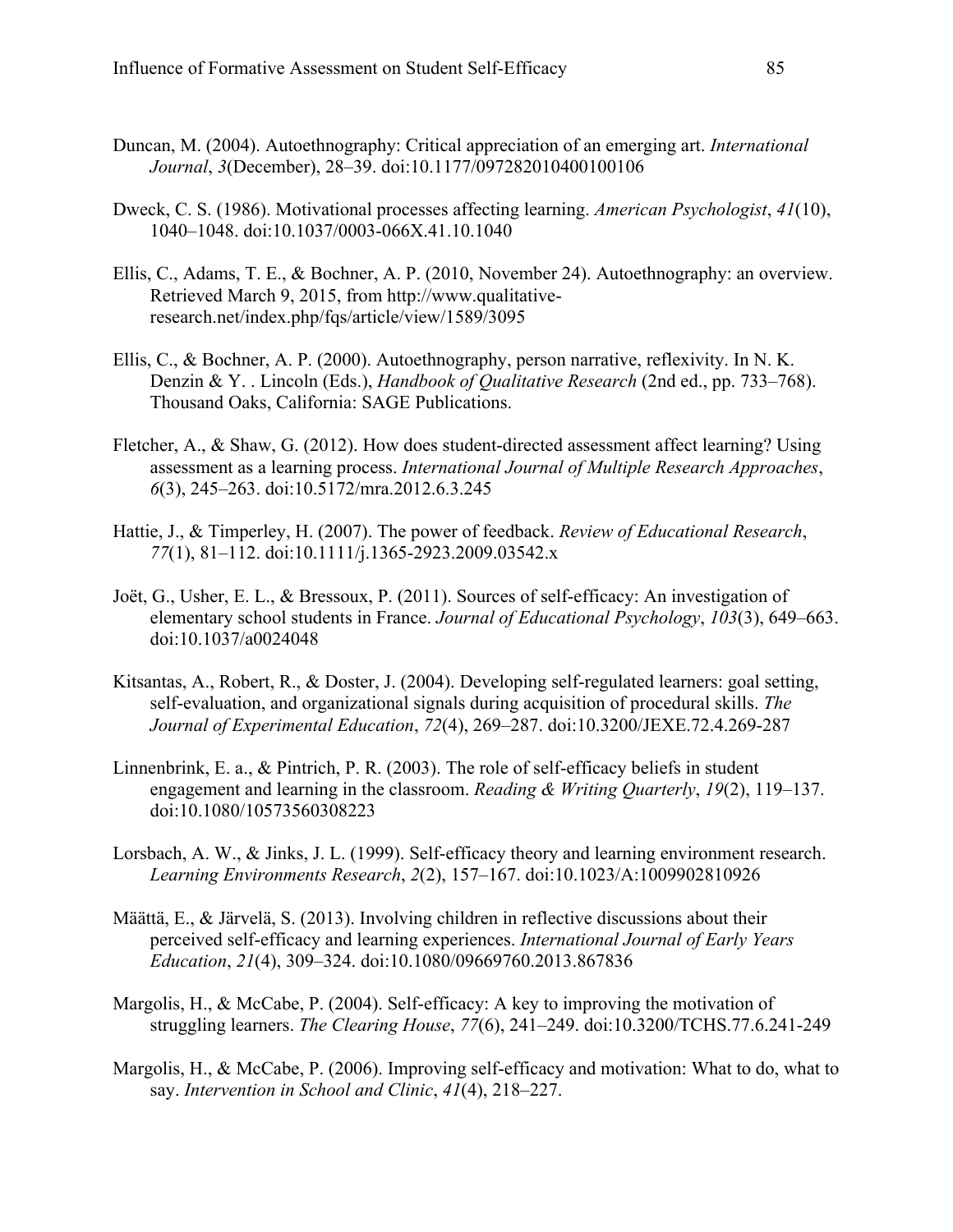doi:10.1177/10534512060410040401

- McMillan, J. H., & Hearn, J. (2008). Student self-assessment: The key to stronger student motivation and higher achievement. *Educational Horizons*, *87*(1), 40–49. Retrieved from http://www.eric.ed.gov/ERICWebPortal/contentdelivery/servlet/ERICServlet?accno=EJ815 370
- McMillan, J. H., & Wergin, J. F. (1998). *Understanding and Evaluating Educational Research, 4th Ed.* Upper Saddle River, New Jersey: Pearson Education Inc.
- Miller, D., & Lavin, F. (2007). "But now I feel I want to give it a try": Formative assessment, self-esteem and a sense of competence. *Curriculum Journal*, *18*(1), 3–25. doi:10.1080/09585170701292109
- Nes Ferrara, S. L. (2005). Reading fluency and self‐efficacy: A case study. *International Journal of Disability, Development and Education*, *52*(3), 215–231. doi:10.1080/10349120500252858
- Pajares, F., Johnson, M. J., & Usher, E. L. (2007). Sources of writing beliefs of elementary, middle, and high school students. *Research in the Teaching of English*, *42*(1), 104–120. doi:10.2307/40171749
- Rowling, J. K. (2000). *Harry Potter and the philosopher's stone*. Vancouver: Raincost Books.
- Schunk, D. H. (1991). Self-efficacy and academic motivation. *Educational Psychologist*, *26*, 207–231.
- Schunk, D. H., & Rice, J. M. (1993). Strategy fading and progress feedback: Effects on selfefficacy and comprehension among students receiving remedial reading services. *The Journal of Special Education*, *27*(3), 257–276. doi:10.1177/002246699302700301
- Shell, D. F., Colvin, C., & Bruning, R. H. (1995). Self-efficacy, attribution, and outcome expectancy mechanisms in reading and writing achievement: Grade-level and achievementlevel differences. *Journal of Educational Psychology*, *87*(3), 386–398. doi:10.1037/0022- 0663.87.3.386
- Siddique, S. (2011). Being in-between: The relevance of ethnography and auto-ethnography for psychotherapy research. *Counselling and Psychotherapy Research*, *11*(December), 310– 316. doi:10.1080/14733145.2010.533779
- Stiggins, R., & Chappuis, J. (2005). Using student-involved classroom assessment to close achievement gaps. *Theory Into Practice*, *44*(1), 11–18. doi:10.1207/s15430421tip4401\_3
- Usher, E. L. (2008). Sources of middle school students' self-efficacy in mathematics: A qualitative investigation. *American Educational Research Journal*, *46*, 275–314. doi:10.3102/0002831208324517